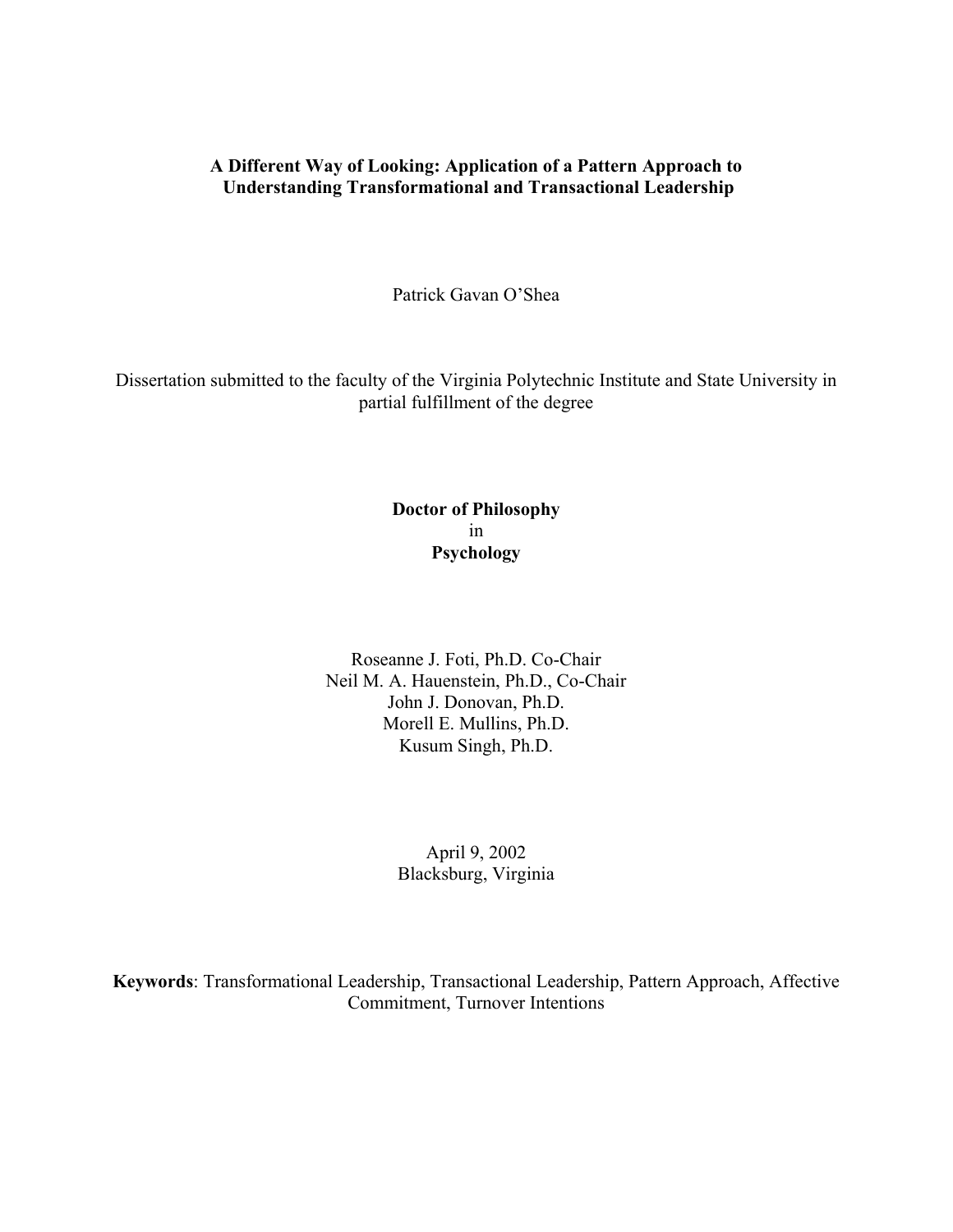### **A Different Way of Looking: Application of a Pattern Approach to Understanding Transformational and Transactional Leadership**

Patrick Gavan O'Shea

Committee Co-Chairpersons: Roseanne J. Foti, Ph.D., and Neil M. A. Hauenstein, Ph.D.

### (**ABSTRACT**)

Prior work in the transformational leadership realm has focused primarily on relations among leader behaviors and various criteria such as subordinate satisfaction and effectiveness. This restrictive focus has limited the degree to which one of Bass's (1985a) central arguments can be directly assessed; namely, that optimally effective leaders engage in both transformational and transactional behaviors. In this study, an analytic technique known as the pattern approach was employed to effectively discern which particular pattern of leader behaviors was associated with the highest levels of subordinate satisfaction and commitment. In general, the most effective leaders used a combination of transformational (e.g., stimulating subordinates to think of old problems in new ways; presenting a charismatic and inspirational view of the future) and contingent reward (e.g., providing pay or promotions in exchange for effective subordinate performance) behaviors, coupled with a low level of passive management-by-exception behaviors (e.g., remaining uninvolved until problems emerge). These optimally effective leaders were generally more successful than leaders who used predominantly one (e.g., transformational or transactional) behavioral style.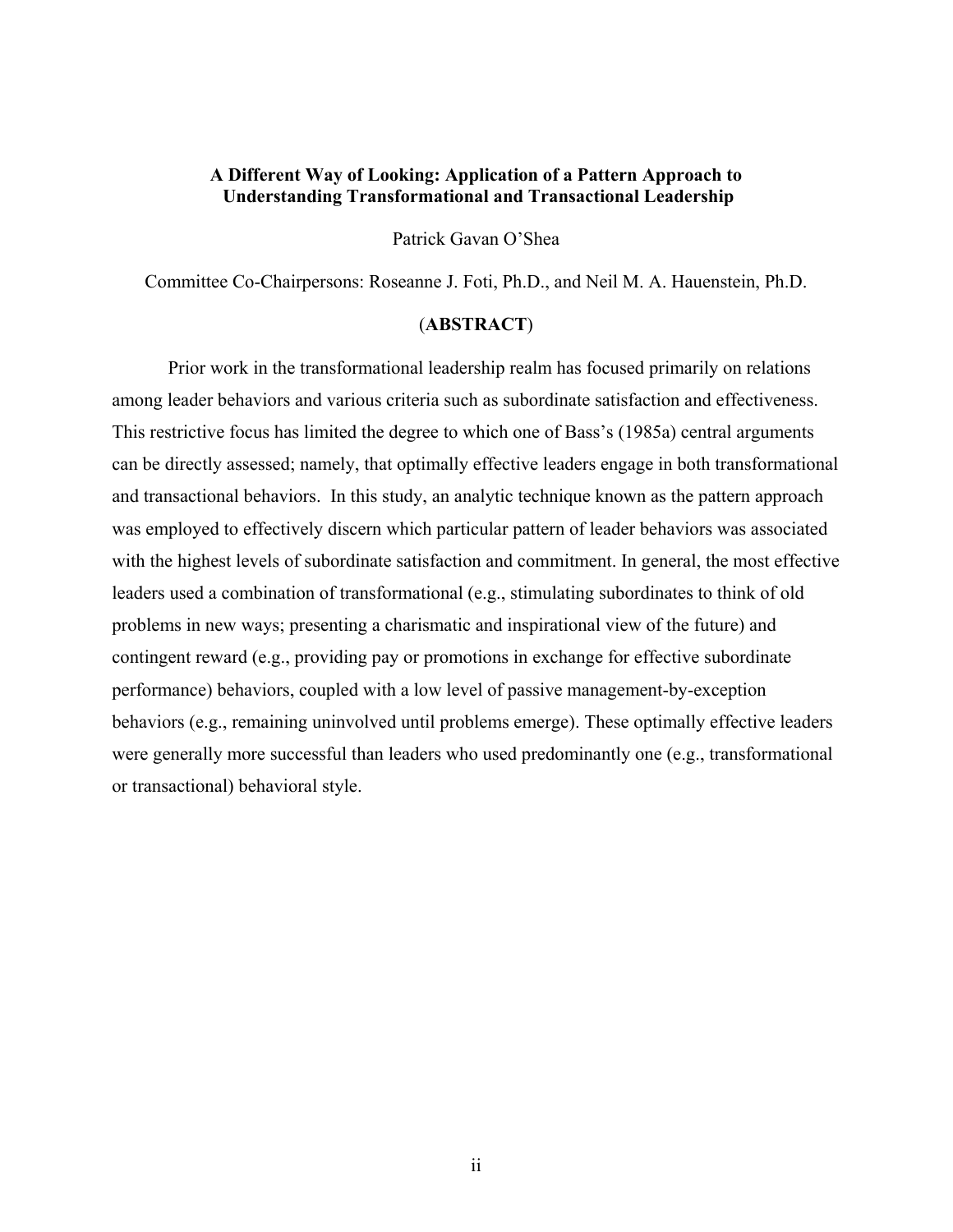### Acknowledgements

 Many, many people had a hand in helping me finish a task this daunting. As they say, "its been a long road," so I have numerous people to thank. First, I owe a huge debt of gratitude to my dissertation co-chairs. Roseanne and Neil, your active participation improved this dissertation immeasurably at every stage in its development, from the initial idea phase through to the completed dissertation. Finishing a dissertation from afar is never an easy task, but you both helped to make the process run as smoothly as possible.

More importantly than your direct guidance and input on my dissertation, however, thank you both for your friendship and mentoring over the past five years. Critical incidents include: hosting a holiday party that went on until 4a.m., giving me a very encouraging talk after my first submissions to SIOP were rejected, teaching the two best classes I took at Tech (Research Methods and Motivation), running writing groups where I received experience sending papers off for publication, providing libations for my  $30<sup>th</sup>$  birthday in the form of "Old Grandad" (though I doubt John is thankful for that), commenting on manuscripts, easing prelim anxieties, and allowing Amy and I to perform very unflattering Neil and Roseanne imitations. The list could go on, of course. Thanks for all the above and many other similar times.

The dissertation has also been improved considerably by the input of my committee; thank you John, Morrie, and Kusum. John, you have developed a well-honed ability to ask students exactly the question that they A) know is an important question/problem, and yet B) don't yet know how to deal with. Although anxiety producing, such questions ultimately lead to much-improved dissertations; mine is no exception. Kusum, I know that you were very busy, and also serving on several other committees, when I asked you to serve on my committee; thank you very much for your time and much-appreciated input. Morrie, thank you for your valuable contributions to this research, and for working with me after you left Virginia Tech; best of luck next year at Xavier. Thanks also very much to Peter Bycio for generously providing the data that were used to complete this dissertation, and for offering very helpful input at several stages of this research.

A number of close friends made my four years in Blacksburg a very enjoyable time. Thanks to Amy Gershenoff, Tim McGonigle, Helena Chandler, Dan LeBreton, Wendy Ostroff, Steve and Jeannie Burnkrant, Dave Janike, Kristi Graves, Robin and Lee Cooper, Andrea and

iii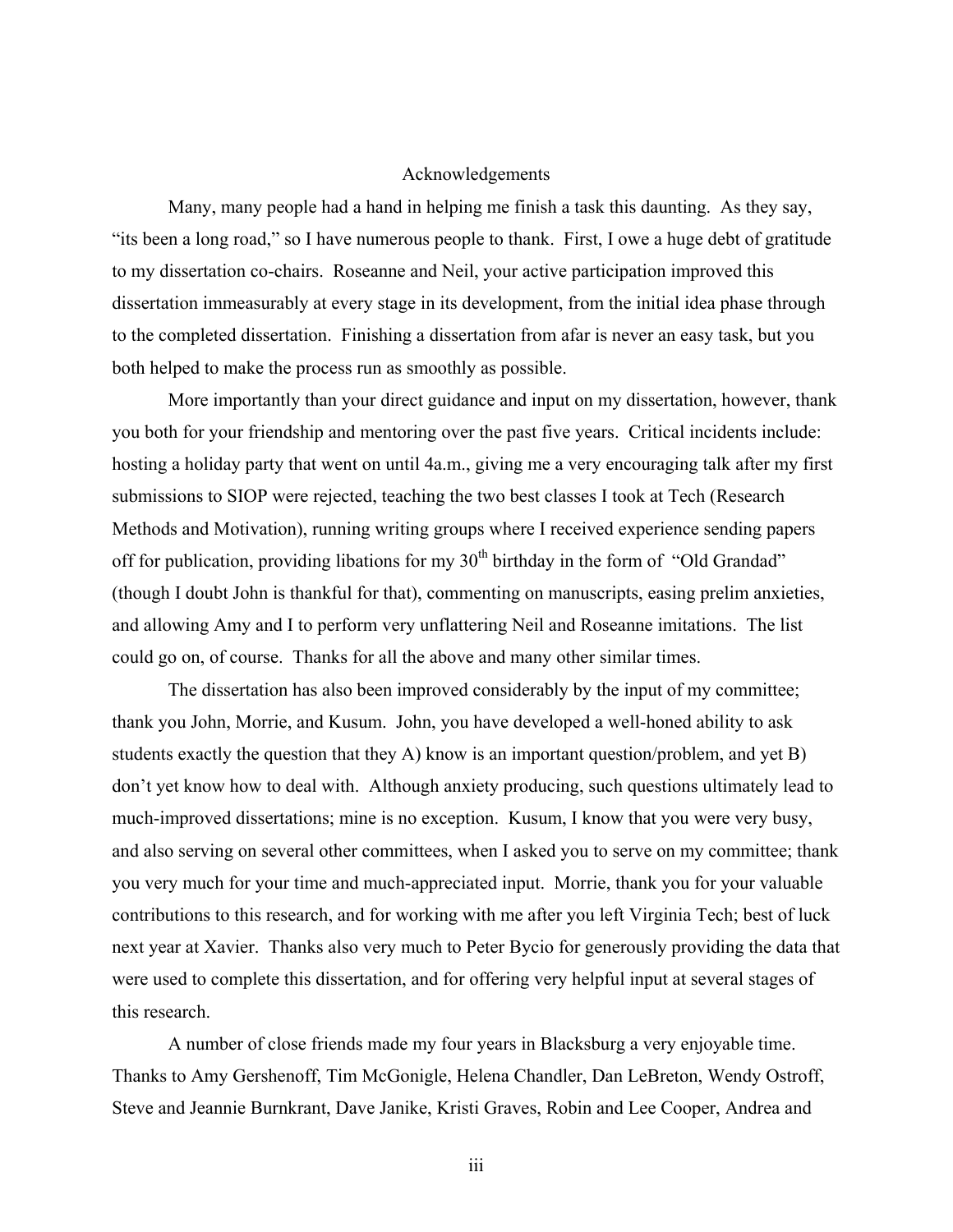Cooper Sinclair, Trevor Byrd, Dana Swartz, Alex Boeving, Israel Christie, Greg Lemmond, Ty Breland, and Christina Kephart for great conversations over dinner at Gillie's and The Cellar, excellent hikes at Dragon's Tooth and McAfee's Knob, and more than a few late nights at various Blacksburg watering holes. Also, many thanks to Melisa Chelf for her encouragement during the past year, and for unfailingly providing me with perfectly timed diversions to working on my dissertation. Finally, where do I even begin with Kevin Bradley? It all started when we worked diligently in the same office on the Telemedicine grant, and went either uphill or downhill from there, depending on your perspective. We've been lots of things over the years…co-workers, co-authors, whip crackers to "Baby Got Back," thorns in Neil's side, and threats to the good taste and general professional decorum of SIOP. I think some of the best times I had at Virginia Tech were spent in the audience at live tapings of "Mountain Stage," or in the crowd listening to Kevin howl at the Roanoke Express. Kev, you are someone I am proud to call a colleague and even more proud to call a friend.

I would also be remiss if I did not thank Sigrid Gustafson. Sigrid, you were the first person to introduce me to the methodological philosophy that runs throughout this dissertation. This is clear evidence of the profound influence you have had on the way I approach research problems, and on the formation of my unique perspective as a psychologist. You have also contributed immeasurably to the development of my writing skills. Most importantly, however, I want to thank you for always being a good friend and for believing in me way back when I applied to the Ph.D. program at Virginia Tech. The doors that you helped to open gave me the chance to prove that I was capable of accomplishing all that I have over the last five years.

Gayle Kennedy also deserves many thanks. Gayle, your office is my favorite place to hang out while I'm in Derring. Thanks for the coffee and the use of your clock on those summer mornings when I taught Social Psychology across the hall, for fielding my many unreasonable last minute copying and printing requests, for rides to Blacksburg when my car was not working, and for in general always being there when I needed a hand. Also, thanks for putting up the "Congratulations Dr. O'Shea" sign as soon as I finished my defense. In some ways, seeing that sign is more momentous than getting the diploma.

A number of professors at Villanova University and Saint Michael's College deserve my thanks as well. David Bush, for your support and friendship, and for providing me with such

iv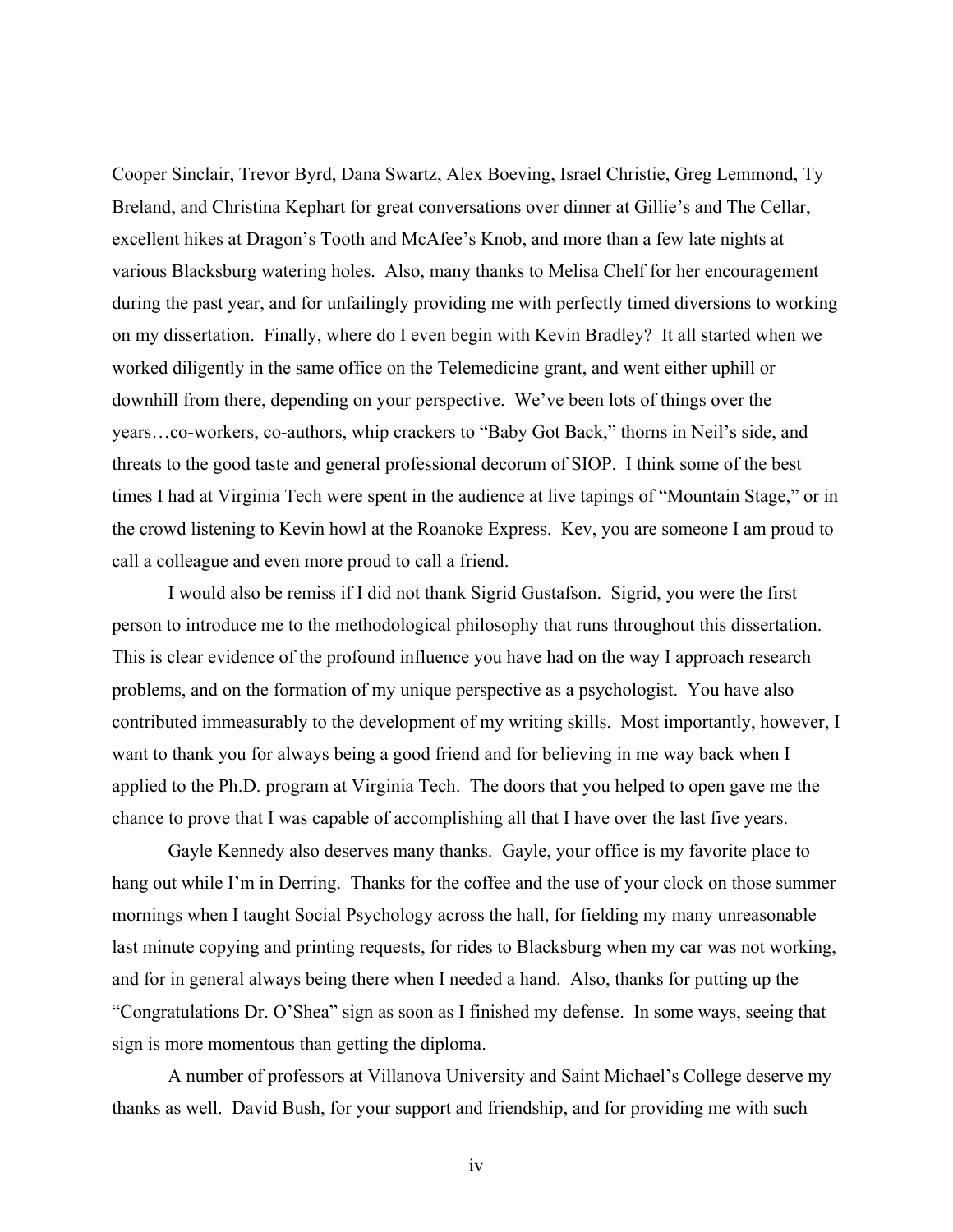excellent research opportunities while I was at Villanova. Chip Folk, for your skilled guidance and mentoring during the masters' thesis, particularly during the preparation for my thesis oral proposal. To Porter Tuck, thank you for presenting statistics as a way of thinking and reasoning rather than simply "just numbers;" many students have benefited greatly from the time you put into your teaching and the wit and good humor with which you dispense your pearls of wisdom. I'll never forget such statements as "If I see you writing down this formula I'll break your hands," and "Who cares? Or, statistically speaking, who gives a rat's ass?" Thanks to Barry Krikstone, Joe Laipple, and Ron Miller from St. Michael's College for psychology coursework so intriguing that it finally caused me to stop changing my major each semester and settle on a psychology degree. Ron, thanks so much for stressing the importance of critical thought and good writing in all of your courses, and for having us read primary sources. I think I am the only psychologist alive who read Piaget's "Six Studies," Skinner's "Science and Human Behavior," and Freud's "Introductory Lectures to Psychoanalysis" as an undergraduate.

It goes without saying that I could not have completed this dissertation without the support and encouragement of my family. Dad, Mom, Justin, Laura, and Rory: thank you for always giving me encouragement and good advice when it seemed like the whole process would never end, for always being genuinely interested in what I was doing, for realizing that it would take a long time, and (Mom and Dad) for the use several cars and the forgiving of more than one loan. It was all worth it in the end, though, right?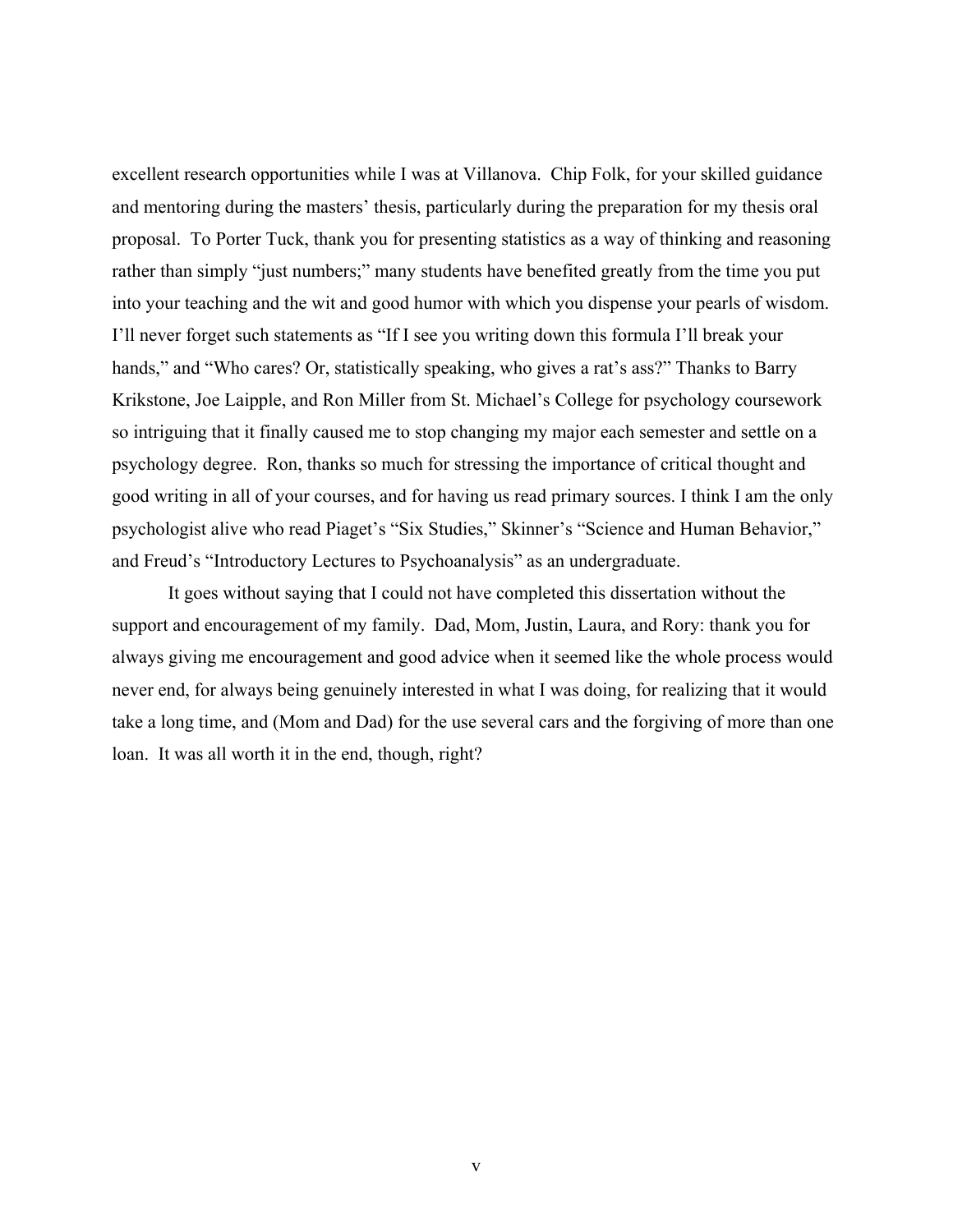# Table of Contents

| The Pattern-Oriented Approach to Data Analysis and Theory-Testing5       |
|--------------------------------------------------------------------------|
|                                                                          |
| MLQ Scale Structure: Factor-Analytic and Logical Determinants 12         |
| Effectiveness and Job-Attitudinal Correlates of Transformational and     |
| Testing the Augmenting Effect of Transformational Leadership 19          |
| "The Best Leaders are Both Transformational and Transactional:" Has This |
|                                                                          |
|                                                                          |
|                                                                          |
|                                                                          |
|                                                                          |
|                                                                          |
|                                                                          |
|                                                                          |
|                                                                          |
|                                                                          |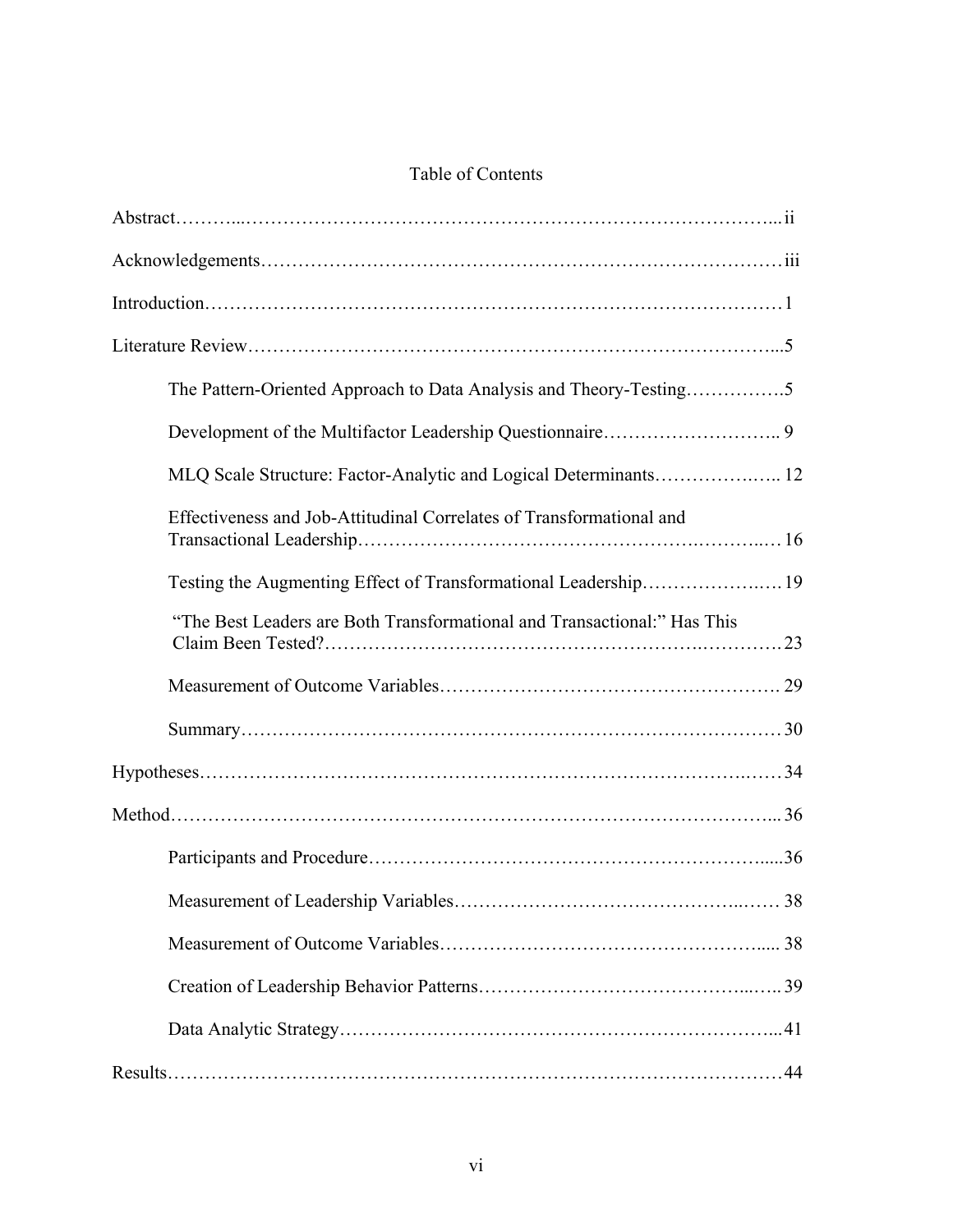| Table 1: Coefficient Alpha Reliabilities and Intercorrelations for the Bycio et al.    |
|----------------------------------------------------------------------------------------|
|                                                                                        |
| Table 3: Score Bands for Varying Conceptualizations of Leadership Behavior Patterns 80 |
| Table 4: Criterion Variable Descriptive Statistics for the Eight Patterns of Leader    |
|                                                                                        |
| Table 6: Coefficient Alpha Reliabilities and Intercorrelations for Observed Variables  |
| Table 7: Sample Sizes and Typological Specifications for the Eight Patterns of Leader  |
|                                                                                        |
|                                                                                        |
| Table 10: Source Table for the Overall F-Test for Leader Effectiveness.<br>87          |
| Table 11: Source Table for the Overall F-Test for Satisfaction with Leader 88          |
|                                                                                        |
|                                                                                        |
|                                                                                        |
| Table 15: Planned Comparisons between HHL (Optimal) Leaders and LLH (High-MBE)         |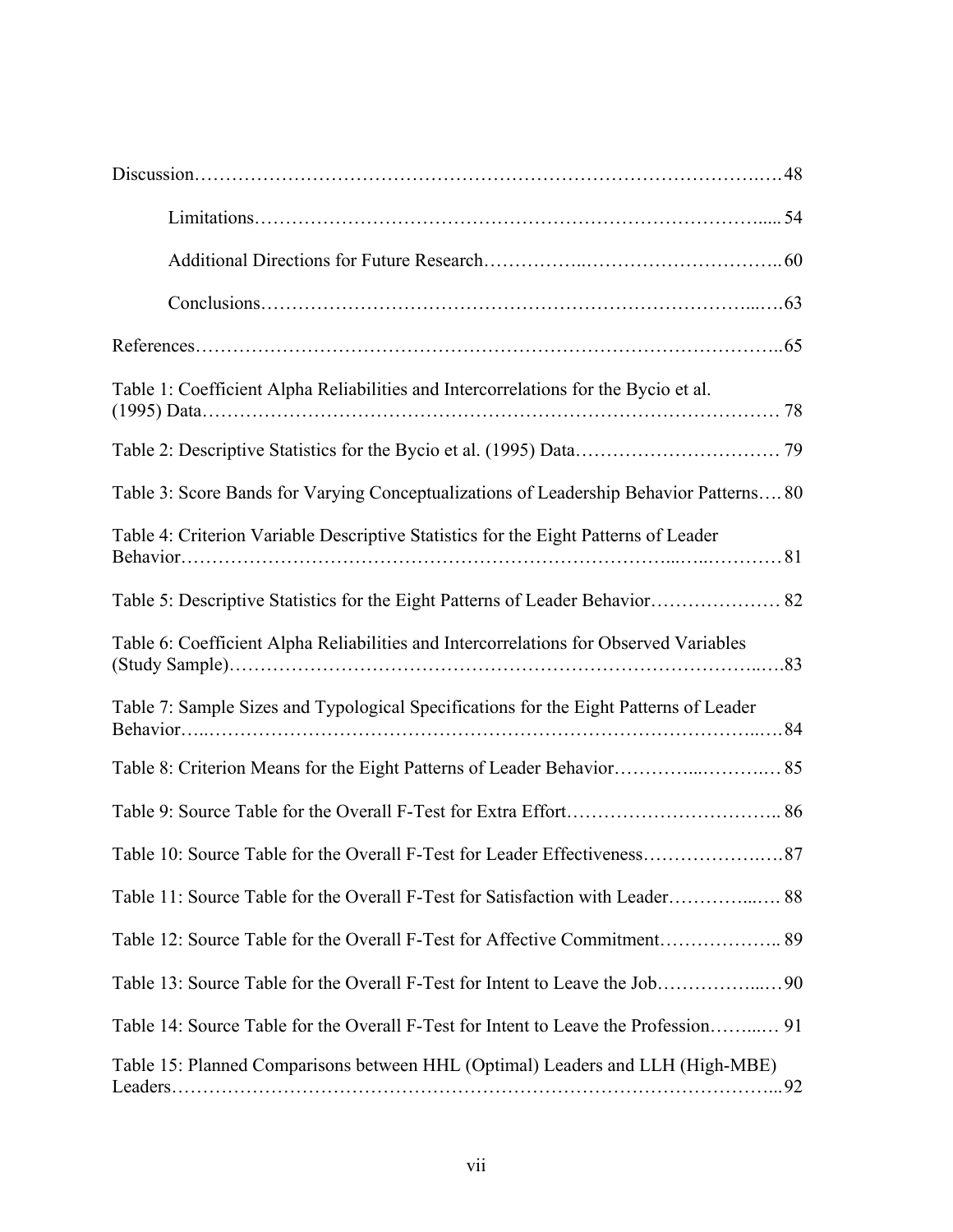| Table 16: Planned Comparisons between HHL (Optimal) Leaders and HHH (High-All)       |  |
|--------------------------------------------------------------------------------------|--|
| Table 17: Planned Comparisons between HHL (Optimal) Leaders and HLL (High-           |  |
| Table 18: Planned Comparisons between HHL (Optimal) Leaders and LHL (High-           |  |
| Table 19: Planned Comparisons between LLH (High-MBE Only) Leaders and LLL            |  |
| Table 20: Planned Comparisons between LLH (High-MBE Only) Leaders and LHH            |  |
| Table 21: Planned Comparisons between LLH (High-MBE Only) Leaders and HLH            |  |
| Figure 1: Formula and Calculations Used to Compute the Reliability of the Composite  |  |
| Figure 2: Formula and Calculations Used to Compute the Standard Error of             |  |
| Figure 3: Formula for and Calculation of 70% Confidence Intervals for the Leadership |  |
| Figure 4: Assessment of Discriminant Validity Between Transformational Leader        |  |
|                                                                                      |  |
| Appendix B. Multifactor Leadership Questionnaire (Version 1) 104                     |  |
|                                                                                      |  |
|                                                                                      |  |
|                                                                                      |  |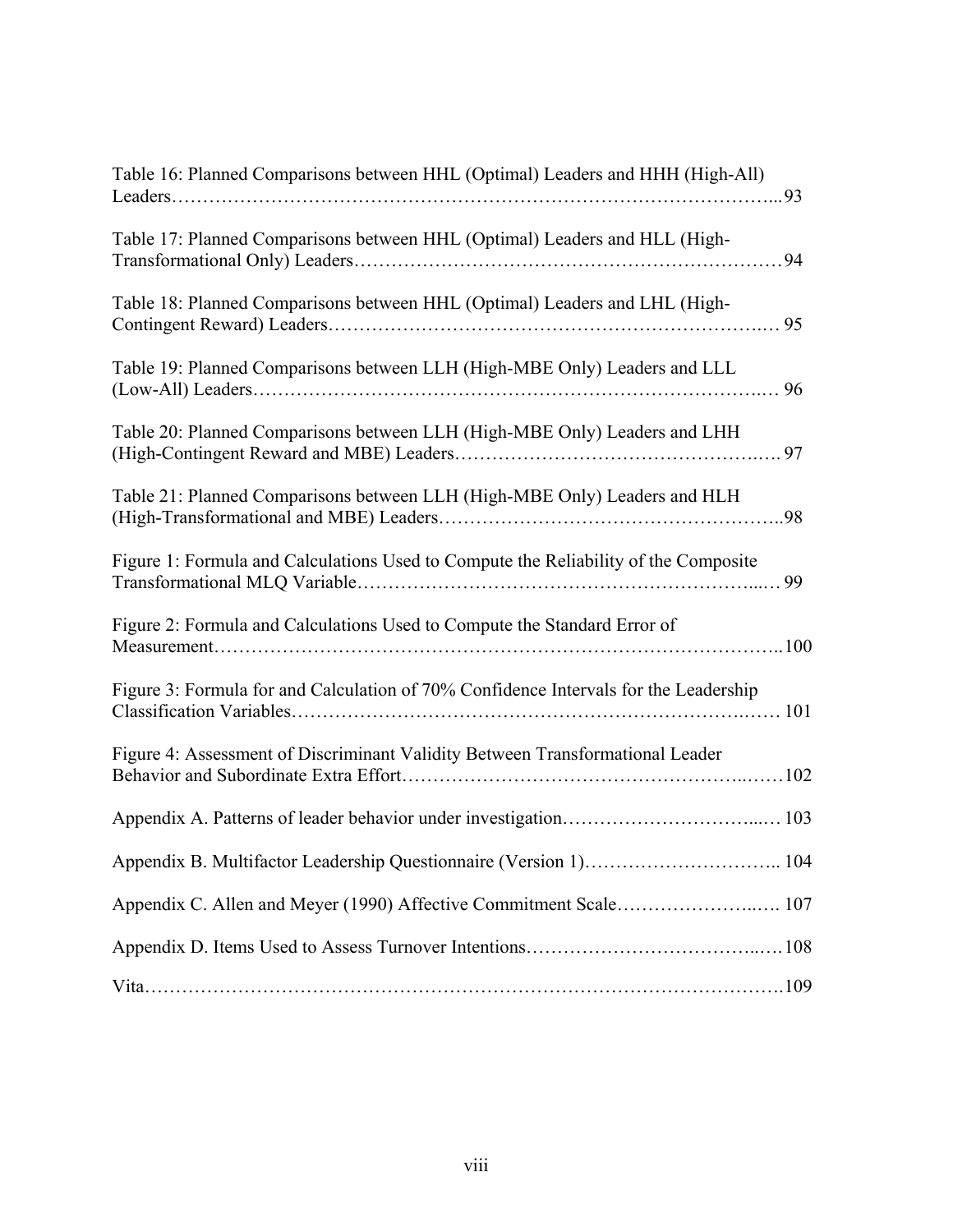#### Introduction

 In his Pulitzer Prize-winning book Leadership, the political scientist James MacGregor Burns introduced a leadership theory that has been widely influential during the past two decades. Central to Burns' theory is a differentiation between two contrasting leader types, transactional and transforming (Burns, 1978). The transactional leader relies on exchanges with subordinates in order to meet desired organizational goals. Such leaders provide subordinates with what they value (which could be pay, recognition, praise, feedback, or promotions) in exchange for what the leader values (typically subordinate motivation and effective performance). As such, at its heart the relationship between the transactional leader and his or her subordinates is based upon a quid-pro-quo transaction or exchange.

 Transactional leaders identify and seek to meet existing follower needs. In contrast, Burns' transforming leaders attempt to modify and elevate follower concerns while focusing on higher-level issues of consequence. For example, Burns suggests that transforming leaders elevate the needs of followers on Maslow's (1954) hierarchy from those centered on safety and security to those focused on achievement and self-actualization. To this end, such leaders adopt a developmental orientation toward followers, and attempt to educate them about important issues and encourage them to focus not only on their own needs, but also on the needs of a collective group, society, or nation. In addition, transforming leaders often present a compelling vision of the future and inspire followers to identify with the goals and ideology associated with this vision. Through such a process, "a relationship of mutual stimulation and elevation that converts followers into leaders and leaders into moral agents" (Burns, 1978, p. 4) is fostered.

Using the ideas presented by Burns (and also House, 1977) as a theoretical frame, Bass (1985a) applied the transforming (which he terms transformational)-transactional model of leadership to an organizational context. Moreover, Bass (1985a) revised Burns's theory in three ways. First, he describes the development of follower needs not only in the language of Maslow's hierarchy, but also as a more general "expanding (the follower's) portfolio of needs and wants" (p. 20). Second, where Burns portrays the transformational leader as an agent of moral good (Burns, 1978; Bailey & Axelrod, 2001), Bass allows for the possibility that such leaders may use their powers of charisma to further evil ends (Bass, 1990; see also Howell, 1988; House & Howell, 1992; Gardner & Avolio, 1998); this type of leader has recently been labeled "pseudo-transformational" by Avolio and Bass (2002). Finally, Burns views the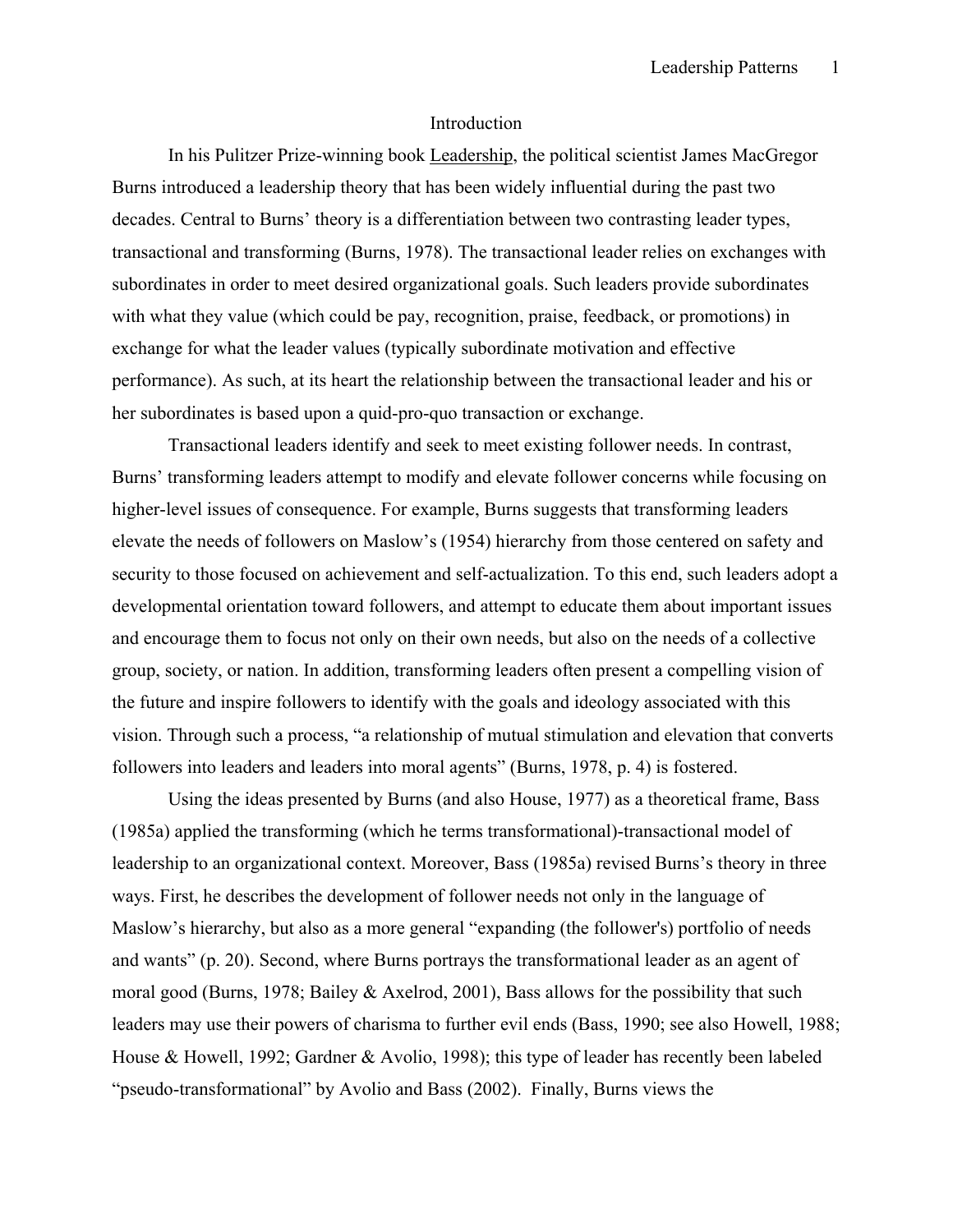transformational-transactional distinction as a dichotomy; a leader can be either transformational or transactional, but never both. However, Bass characterizes them as independent dimensions. From his earliest discourses on the topic (1985a, 1985b) to his most recent writings (Bass, 1998; Avolio, Bass, & Jung, 1999), Bass and his colleagues have consistently argued that leaders can be both transformational and transactional. In fact, Bass suggests that the most effective leaders utilize both behavioral styles (Bass & Avolio, 1993).

 Bass's (1985a) view that leaders can be both transactional and transformational is logical given the context in which he discusses the two different types of leader behavior. Bass believes that reinforcement-oriented theories based on contingent reward omit the multitude of visionary, inspirational, and charismatic behaviors employed by leaders in order to influence subordinates. In fact, Bass argues that such behaviors are generally the impetus for subordinate effort that extends, as the title of his book indicates, "beyond expectations." What his new theory was meant to detail was an expanded or "full-range" model (Bass, 1998) of leadership that consists of behaviors leaders can exhibit to monitor, motivate, direct, and inspire subordinates.

Bass developed the Multifactor Leadership Questionnaire (MLQ: Bass, 1985a) in order to measure these various types of leader behavior, and to explore the relations among particular types of leader behavior and subordinate performance, satisfaction, and commitment. Although alternative measures of transformational and/or transactional leadership have been developed (Alimo-Metcalfe & Alban-Metcalfe, 2001; Carless, Wearing, & Mann, 2000; Podsakoff, MacKenzie, Moorman, & Fetter, 1990) the bulk of the research examining this phenomenon uses the MLQ. As will be apparent when the studies that have used the MLQ are reviewed, the leader behaviors assessed by the scale represent a diverse and varied content realm, and have both negative and positive effects on subordinate morale and performance. Whether Bass has succeeded in creating a comprehensive theory and questionnaire is an open question; for example, Yukl (1999) lists a number of influence-oriented and task-structuring behaviors that he believes are not adequately assessed by the MLQ. Nonetheless, Bass views the behaviors measured by the scale as potential influencing agents that effective and ineffective leaders use to greater or lesser degrees, with the best leaders including both contingent reward and transformational behaviors in their "portfolio" of behavioral strategies (Bass, 1985b).

 The third theoretical point of divergence between Bass (1985a) and Burns (1978) is a central focus of the present study. To clarify this issue, Burns characterizes the transformational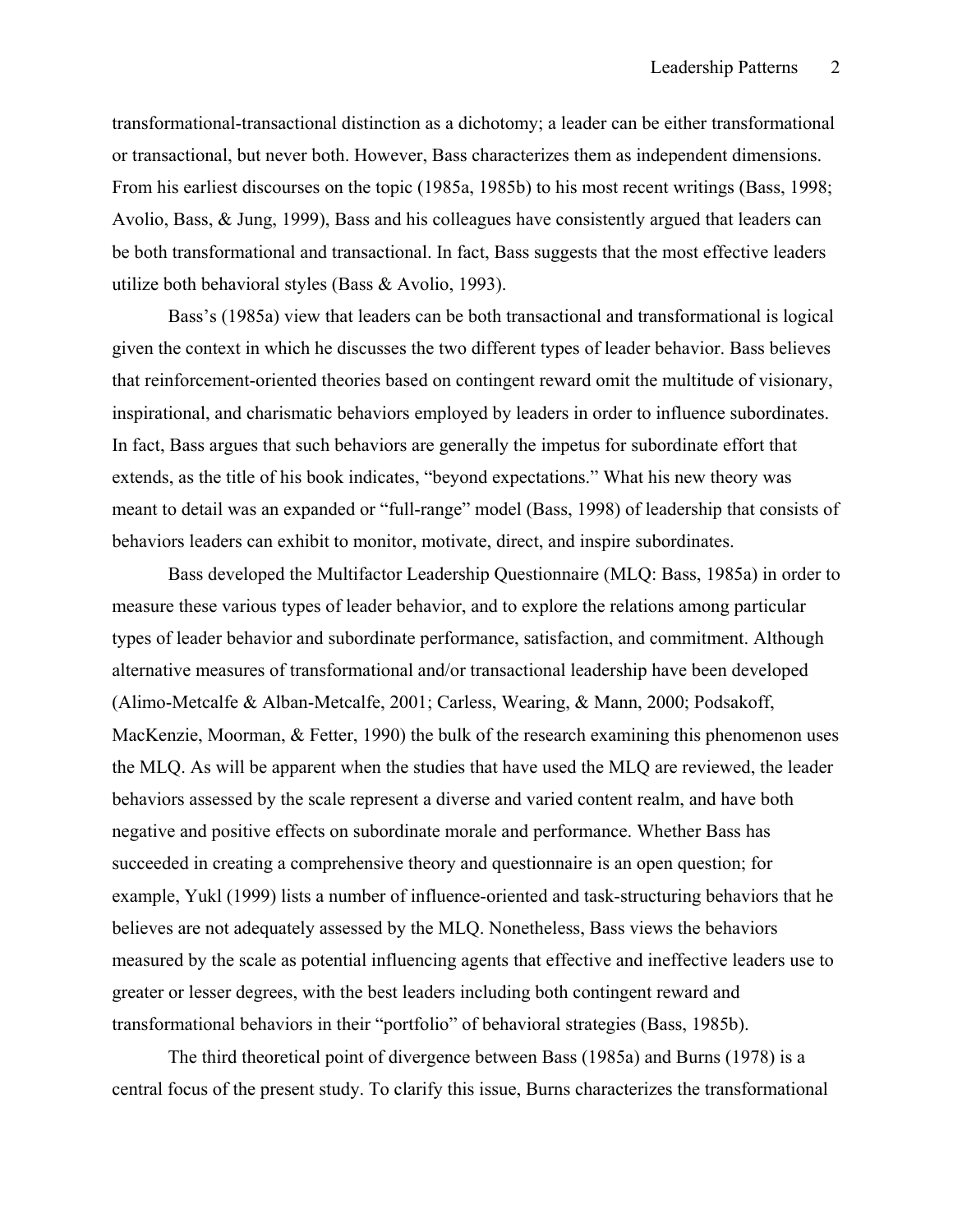and transactional styles as descriptive of two fundamentally different types of leaders, while Bass views the same phenomenon less as contrasting leader types and more as different classes of leader behavior. To date, this theoretical difference has yet to be empirically evaluated. Although the multitude of studies conducted by Bass and his colleagues have clearly demonstrated the positive effects associated with subordinate perceptions of transformational leadership (Lowe, Kroek, & Sivasubramaniam, 1996), such studies have not directly addressed whether leaders can be both transformational and transactional, or whether the best leaders exhibit both behavioral styles. However, as the following quotes indicate, this is clearly the position adopted by Bass and his colleagues:

"A transformational leader may display transactional behavior at times but also may use symbolism or imaging to elevate the importance of increased effort for an organizational mission" (Hater & Bass, 1988, p. 695).

"The best leaders are both transactional and transformational, the worst are neither; the worst avoid displaying leadership behavior" (Bass & Avolio, 1993, p. 72).

"Transformational leadership is an expansion of transactional leadership" (Bass  $\&$ Avolio, 1994, p. 3).

"The transformational leader who is also seen demonstrating transactional leadership or contingent reward behaviors should produce higher levels of performance" (Bass & Avolio, 1993, p. 71).

"A leader who exhibits only transformational leadership behaviors may run into problems as necessary structures' followers tasks and role requirements fail to be provided. Everybody is highly motivated, but all is in chaos" (Bass & Avolio, 1993, p. 71). "Contingent reward comes close to being transformational and highly effective when it involves growth needs of followers and they acknowledge interest in such needs" (Bass & Avolio, 1993, p. 60).

"Transformational leaders were more effective and satisfying leaders than transactional leaders, although the best of leaders frequently do some of the latter but more of the former" (Bass & Avolio, 1994, p. 5-6).

"Emphasizing the more positive qualities associated with contingent reward leadership produces higher levels of effectiveness with even higher performance achieved when leaders are also transformational" (Bass & Avolio, 1993, p. 53).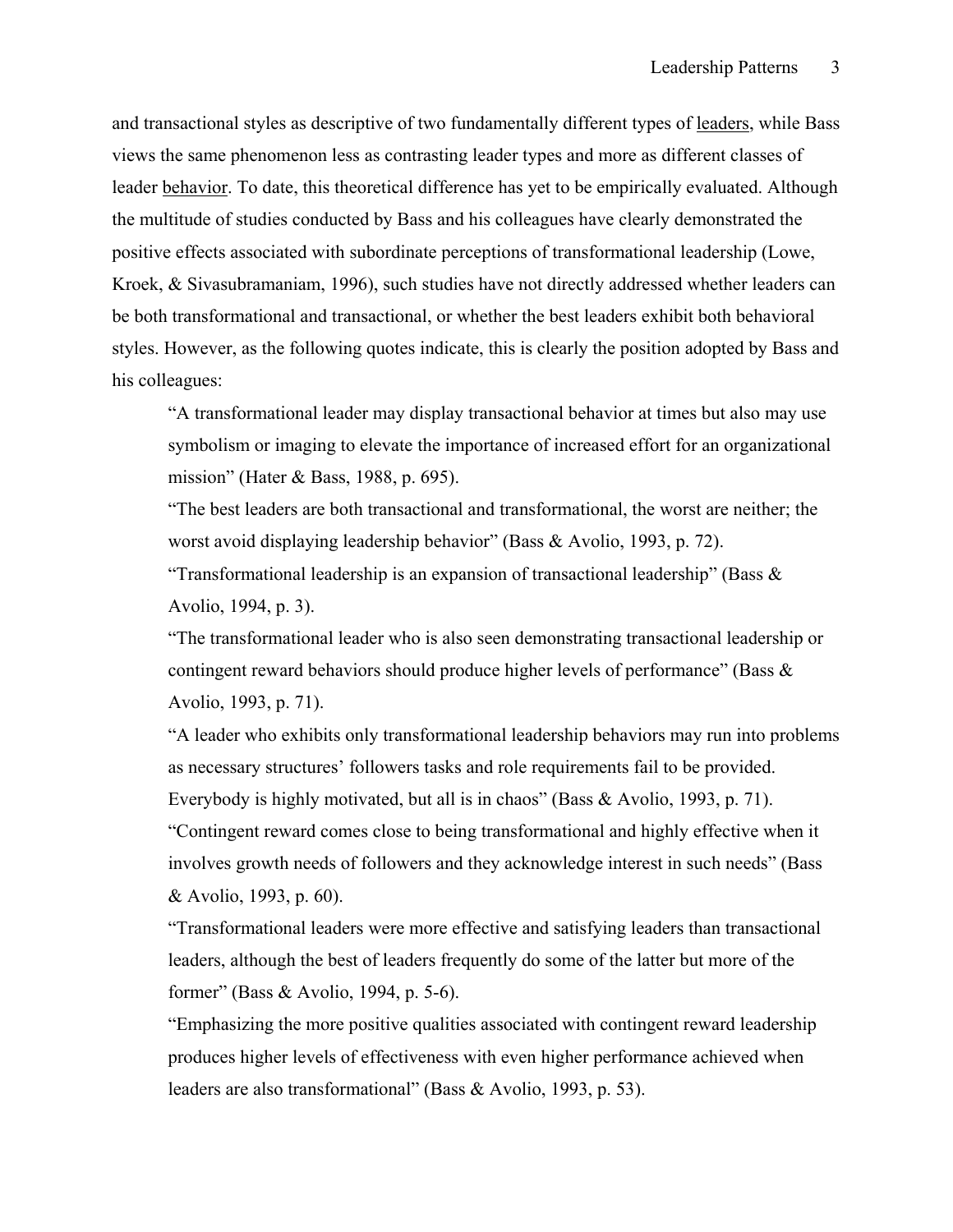In order to evaluate the perspectives presented above empirically, a focus on individual leaders must be adopted. To do this using the MLQ, leaders' patterns of scores across the transformational and transactional scales would have to be determined. If most all leaders were high on only the transactional or the transformational factors, support for Burns' (1978) position would be garnered. However, if it were found that leaders exhibited both types of behavior, than Bass' (1985a) theory would receive support. The use of this methodology coupled with some sort of criterion measure (e.g., subordinate extra effort, commitment, or performance) would also allow one to determine whether the most effective leaders engage in both behavioral styles.

 The leader-centered approach described above has never been adopted in research using the MLQ. In contrast, the empirical work with the MLQ has focused on relations among variables, such as transformational and transactional leadership, justice perceptions, trust, and subordinate effort, commitment, and performance. It is the central argument of the current work that research centered on relations among variables is incapable of addressing the fundamental theoretical difference between Burns (1978) and Bass (1985a), which is inherently a personfocused or leader-focused issue. In developing this argument, a methodology termed the "pattern approach" (Magnusson & Torestad, 1993) will be presented. The goal of this study is to apply this type of analysis to the realm of transformational leadership so that issues left unexamined by prior research may be explored and clarified. As such, this research attempts to use the pattern approach to determine if leaders can be both transformational and transactional, and furthermore, whether the best leaders are both.

 In summary, given the goals of this work and the issues raised above, the literature review that follows will (a) present a thorough description of the pattern approach, describe several applications of this methodology, and contrast the approach with the more traditional variable-oriented approach, (b) review the development and factor analyses of the MLQ to identify potential variables that could be included in the pattern analysis, (c) discuss research that has identified which classes of leader behavior tend to be associated positively with organizational effectiveness criteria, and (d) on the basis of the literature reviewed, present the patterns under investigation in the current work as well as the specific hypotheses to be tested.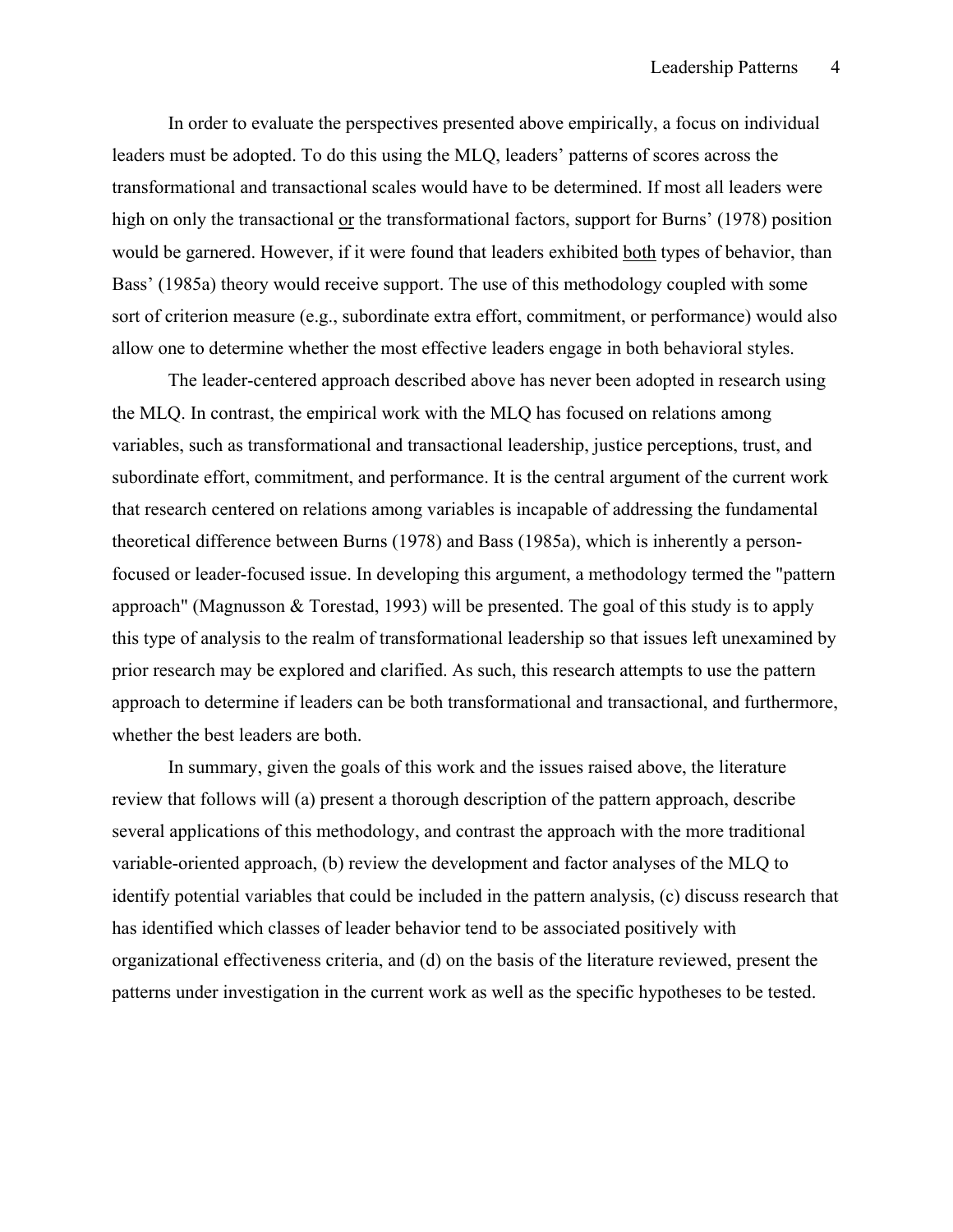### Literature Review

Variables provide the essential "building blocks" used in pattern-oriented research. In other words, an individual's scores across different variables determine the group into which he or she is classified. Although Bass uses the umbrella terms transactional and transformational to describe different classes of leader behavior, these two categories (particularly the transactional category) actually contain a number of very different types of leader behavior. For example, the transactional behaviors measured by the MLQ are quite varied (Yukl, 1999), with factor analyses identifying two (Bass, 1985a), three (Hater & Bass, 1988), and potentially even four (Goodwin, Wofford, & Whittington, 2001) distinct clusters of leader behavior. Therefore, in order examine the different types of leader behavior that could potentially serve as the building blocks of a pattern-oriented research strategy, the factor-analytic studies of the MLQ will be reviewed.

The factor-analytic literature will provide an answer to the question "What are the potential leader behavior styles that could be included in a pattern analysis?" However, a second and related question is "Which variables should be included in a pattern that describes the most effective type of leader?" For example, it was mentioned previously that factor analyses of the MLQ have indicated that the behaviors labeled by Bass (1985a) as transactional cluster into at least two distinct factors. Moreover, these factors appear to be independent or even negatively related to each other (Lowe et al., 1996). Therefore, when Bass claims that the best leaders are both transformational and transactional, should this be interpreted as saying that the best leaders must receive high scores on both transactional factors? In order to shed light on this issue, the effectiveness correlates of the MLQ scales will be reviewed. However, prior to discussing the MLQ, the pattern approach will be explicated in greater detail.

## The Pattern-Oriented Approach to Data Analysis and Theory-Testing

 If a police officer scored high on a measure of conscientiousness than he/she would likely be on time for meetings, follow rules, keep a clean desk, get work done on time, and meet deadlines assigned by a supervisor. However, if another officer was asked whether or not he/she wanted to be partnered with this conscientious individual, a reasonable response might be "It depends." What would the answer depend on? In order to determine whether the officer would be a good partner, it might be helpful to know whether he or she is friendly or sullen, talkative or quiet, and cooperative rather than competitive. It would also be beneficial to know how trustworthy the potential partner is, since the two officers may end up in a life-threatening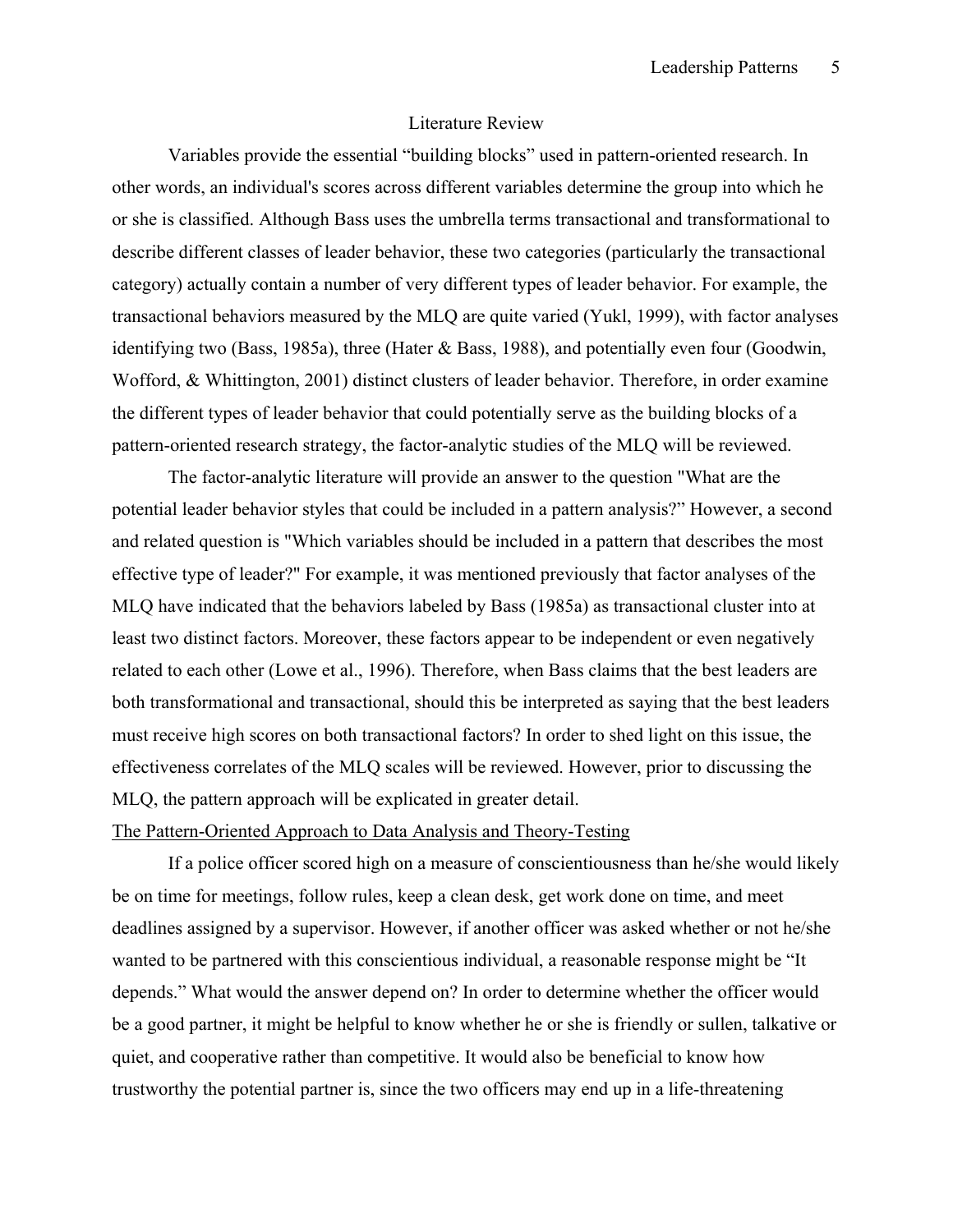situation together. Also, the context in which the work takes place (street vs. desk) may make the fact that the potential partner is conscientious more or less important.

 The officer's position is tentative concerning the potential partner because he or she intuitively understands that limited information can be garnered about a person by knowledge of their standing on a single trait. In other words, a conscientious individual who is also agreeable, talkative, and trustworthy is entirely different from a person who is conscientious in addition to being sullen and manipulative. Adopting much the same perspective, the pattern-oriented approach asserts that in order to understand human functioning, an individual's pattern of scores across a set of theoretically relevant variables must be obtained. In addition, the role of context should also enter the analytical picture. From the viewpoint of the current work, a leader who engages solely in transactional behaviors may appear very different from a subordinate's perspective than a leader who displays both transactional and transformational behaviors. In other words, the meaning and interpretation of the transactional behaviors by followers will likely differ, depending on whether they occur in tandem with transformational behaviors. Furthermore, the context in which the pattern of leader behaviors occurs (e.g., military unit, private corporation, or government agency) may mitigate the effectiveness of the different patterns of leader behavior.

Magnusson (1999) contrasts the pattern-oriented approach with the variable-oriented approach as a general data analytic framework. In the latter approach, the focus of interest is on variables or constructs, inter-relations among variables, and the relations among variables and criteria. It is this type of approach that has characterized all prior studies using the MLQ, as these studies almost exclusively examine the relations among variables (e.g., transformational and transactional leadership) and relations among leadership variables and criteria such as subordinate effectiveness, satisfaction and commitment. The variable-centered approach is appropriate when the focus of research is centered on understanding psychological constructs and the relations among various constructs, and this type of nomothetic approach is useful when researchers attempt to map out general principles of psychological functioning (Magnusson & Torestad, 1993). Given the fact that much of the work using the MLQ has focused on gaining an increased understanding of the effects of transformational leadership behaviors, the variablecentered approach adopted in such studies is appropriate.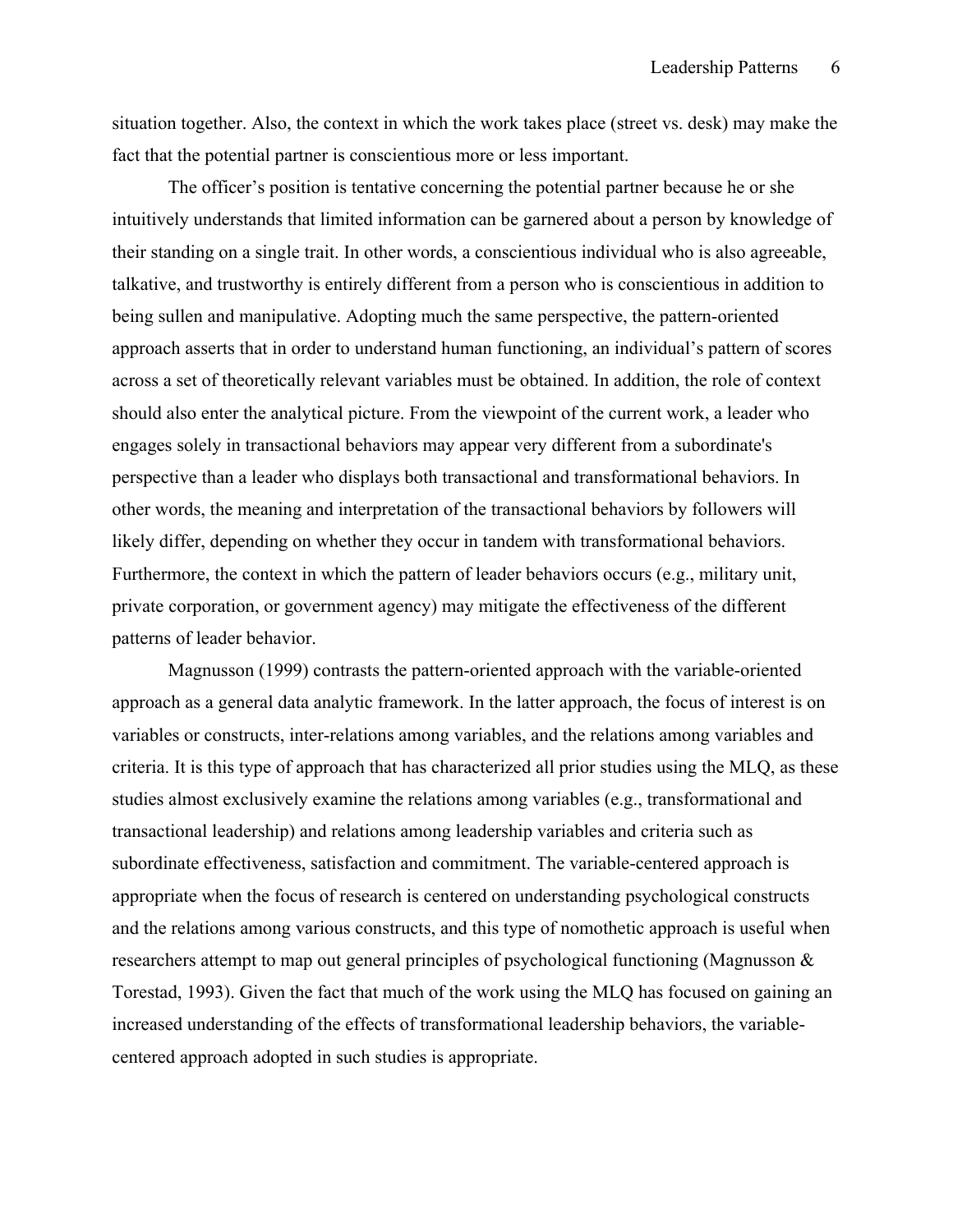In contrast to the variable-centered approach, the pattern-oriented or person-centered approach adopts the person as the unit of analysis rather than the variable. In such studies, people are classified into groups according to their standing on variables relevant to the phenomenon under investigation. Individuals can be grouped according to a wide variety of methods including cluster analysis (Gustafson & Ritzer, 1995), factor-analysis (Magnusson, 1999), and classification of individuals according to their scores on variables relevant to the pattern based on a median split of each variable in the pattern (Smith & Foti, 1998).

Magnusson and Allen (1983) note that critics of pattern-oriented research have voiced concerns about the lack of generalizability associated with this approach. Specifically, critics claim that the methodology is well suited for idiographic research such as case studies, but not for studies attempting to explicate general laws of human behavior. However, the authors note that such views represent a fundamental misunderstanding of pattern-oriented research. The approach is not idiographic, and does not view all individuals as totally unique (Magnusson  $\&$ Torestad, 1993). Rather, individuals are clustered into homogenous groups on the basis of their pattern of scores across several variables theoretically relevant to the issue under exploration. This latter point is an important focus of pattern-oriented research, as the choice of variables to include in the pattern is informed by theory. As such, once the individuals have been classified into groups, these groups become the focus of study, and generalizations from the research are made to persons who hold a particular pattern of scores across a given set of variables. In other words, generalization of results from pattern-oriented studies refers directly to types of people, rather than to variables (Magnusson, 1999). Therefore, results from pattern-oriented research generalize as efficaciously as results from variable-centered research, although the level of generalization is different in the two approaches.

 Magnusson and his associates (Mangusson & Torestad, 1993; Magnusson & Allen, 1983) clearly state that neither a variable-oriented nor a pattern-oriented approach is an inherently superior methodology. Rather, the use of a particular analytic strategy should be informed by the nature of the phenomenon under consideration. When the object of study is a variable or psychological construct, the variable-centered approach is recommended. For example, the research question "How do contingent reward leader behaviors relate to subordinate turnover intentions?" would dictate that a variable-oriented approach be adopted; here, the question focuses on the relation between one variable (contingent reward leader behaviors) and a second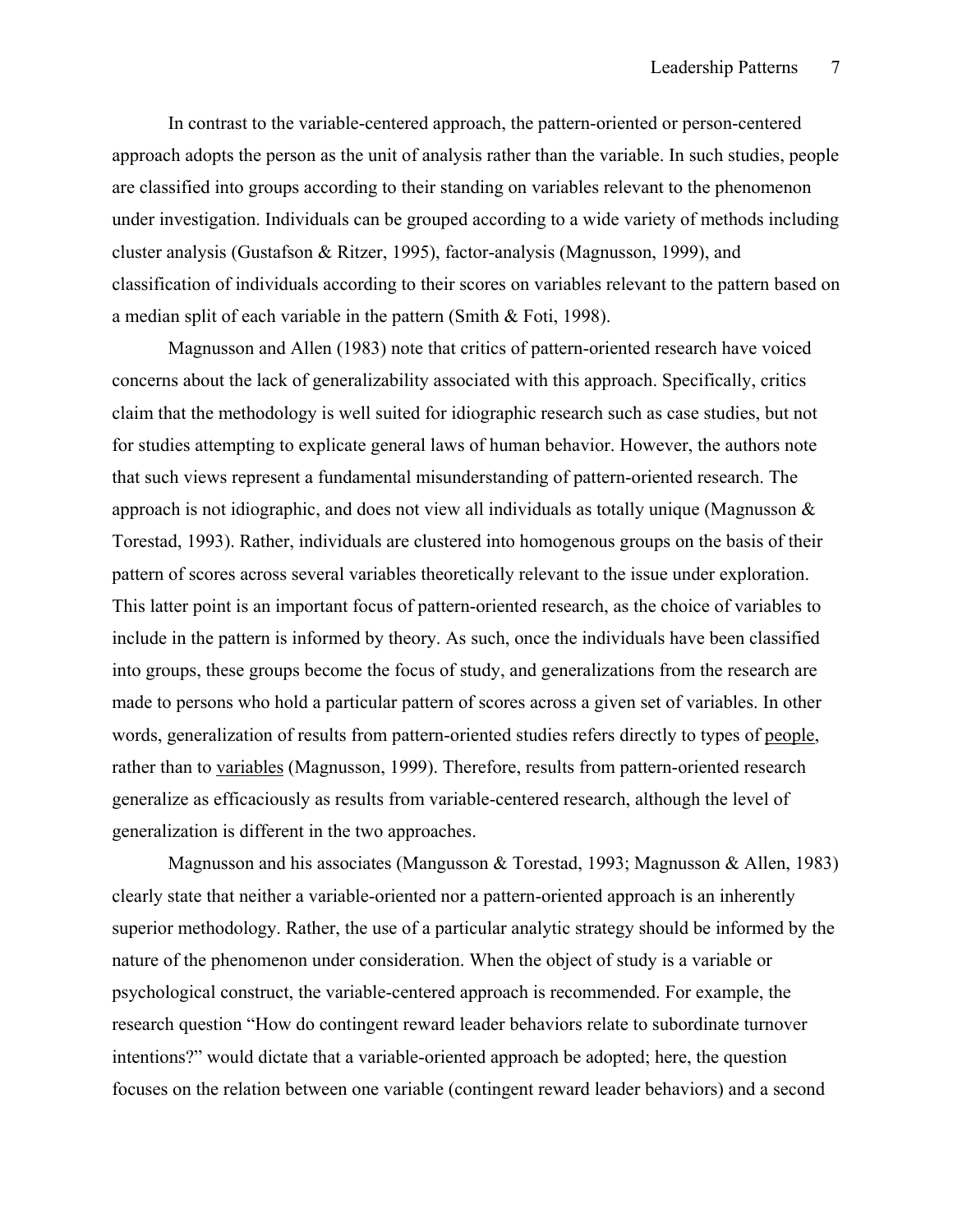variable (turnover intentions). In contrast, the question "Are the most effective leaders both transformational and transactional?" implies the need for a pattern approach, because the phenomenon under consideration is a particular type of leader. However, it should be evident that variables do play a key role in pattern-oriented research. In fact, findings from variableoriented research are often used to identify potential theoretically relevant contributors to the particular pattern under study. For example, Smith and Foti (1998) used findings from prior variable-oriented research (Lord, DeVader, & Alliger, 1986) to select the theoretically relevant pattern of traits associated with leader emergence. Magnusson and Torestad (1993) suggest that in order to understand any psychological phenomenon to the fullest extent possible, a combination of both variable and pattern-oriented studies should be conducted. Clearly, transformational leadership research is dominated by the former approach, and it is a focal argument of the current work that many important questions remain unanswered due to this restrictive focus.

The pattern approach has been employed to illuminate issues relevant to work psychology, particularly questions concerning the relations among leadership criteria and various personality traits. For example, McClelland and Boyatzis (1982) supported their assertion that a pattern including moderate to high power needs, low affiliation needs, and high activity inhibition would be related to managerial success; this pattern predicted success longitudinally at both eight and sixteen year intervals. In addition, Sorrentino and Field (1986) classified individuals according to their achievement-related and affiliation-related motives, and found that over the course of five weeks individuals who scored high on both of these variables emerged as leaders most frequently. In contrast, individuals who had low scores on both variables emerged as leaders least frequently. In another study of leader emergence that was mentioned earlier, Smith and Foti (1998) classified participants into groups based upon their pattern of scores on measures of dominance, generalized self-efficacy, and intelligence, and found that subjects who were high on all three traits emerged significantly more often as leaders than subjects who were low on all three traits. Although the pattern approach has yet to be used widely within I/O psychology, recent work has demonstrated the use of this methodology in areas as diverse as career transition (McGonigle & Gustafson, 2000; Reitzle & Vondracek, 2000), career development (Mumford, Zaccaro, Johnson, Diana, Gilbert, & Threlfall, 2000), and employee selection (Russell & Craig, 2000).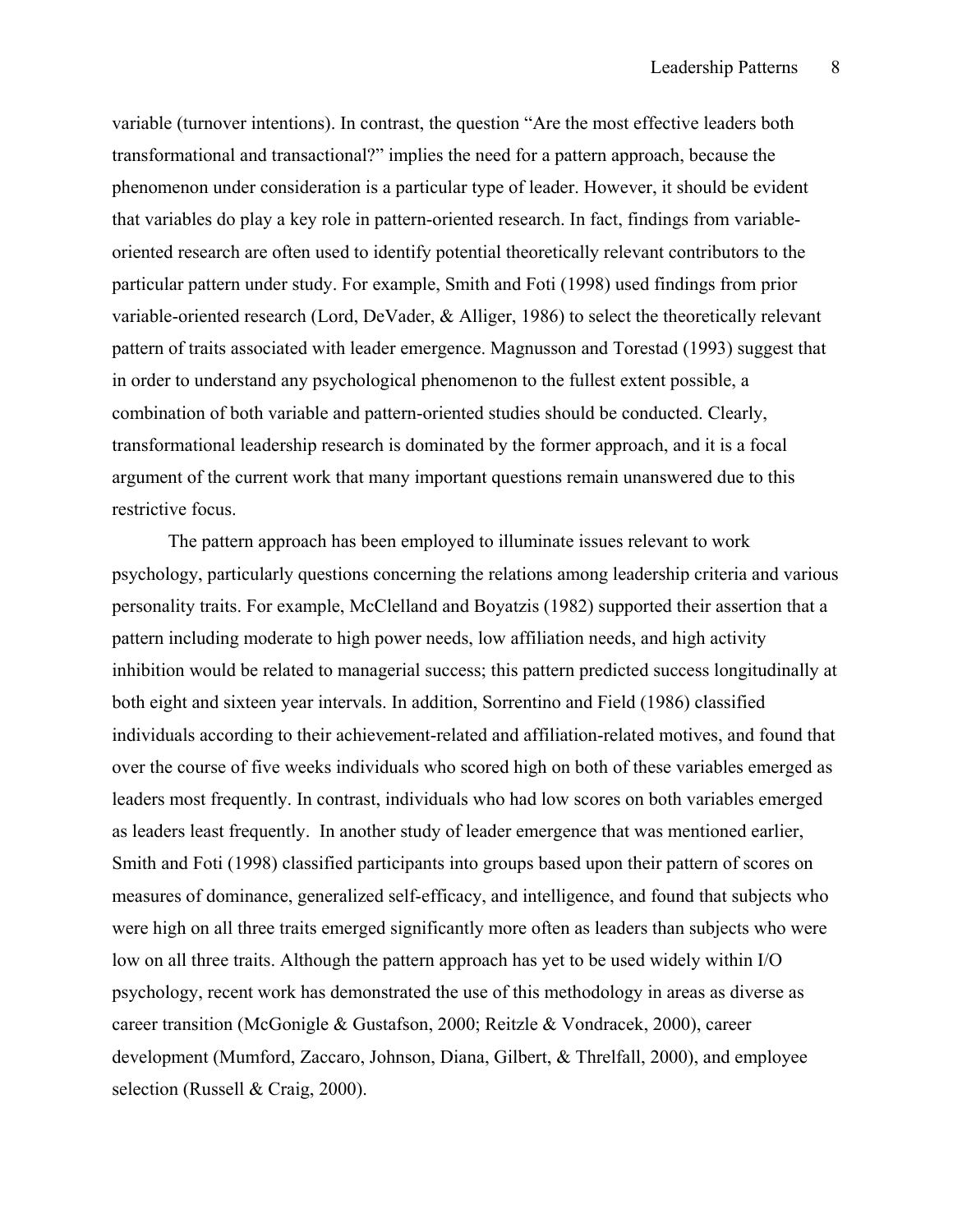### Development of the Multifactor Leadership Questionnaire

 Bass is clear in his assertion that transformational leadership theory should not be viewed as a replacement for earlier leadership theories, such as path-goal theory (House, 1971) or dyadic theories such as leader-member exchange (Dansereau, Graen, & Haga, 1975). Rather, transformational leadership theory is meant to compliment and add to the existing exchangebased theories. This is why Bass refers to the theory as a "full range" (Bass, 1998) model of leadership, because it represents an attempt to identify a comprehensive array of potentially effective behaviors used to motivate and inspire subordinates. The transactional items from the MLQ were created to assess different varieties of the exchange-oriented behaviors common to theories such as path-goal (House, 1971), while the MLQ transformational items were written to assess the sort of charismatic, visionary, and inspirational behaviors that Bass believed such theories had neglected.

 As will be apparent in the following review of the MLQ literature, Bass originally set out to write items that assessed the two types of leadership identified by Burns (1978), transformational and transactional. If factor analyses of the scale had identified a two-factor transformational/transactional structure, the task of creating patterns to be tested in the current study would be quite straightforward. However, the results of factor analyses of the MLQ present a much more complex picture. First, the transactional items tend to cluster into two to three separate factors (Hater & Bass, 1988; Bycio, Hackett, & Allen, 1995). Second, the transformational items tend to cluster into three factors, though these factors are often highly correlated (Lowe et al., 1996). These are important concerns in light of the goals associated with the current study, as it will be a leader's score across these MLQ-assessed leader behavior types that will be used to form the patterns under investigation. A review of the factor analytic work conducted with the scale will therefore provide an assessment of the potential variables that could be included in a pattern-oriented analysis.

 In his initial work in this area, Bass presented 70 senior South African male executives with the description of a charismatic leader. The senior executives were asked to picture "someone who raised their awareness about issues of consequence, shifted them to higher-level needs, influenced them to transcend their own self interests for the good of the group or organization, and to work harder than they originally had expected they would" (Bass, 1985a, p. 29). All of the executives claimed to have known at least one leader of this type, and Bass asked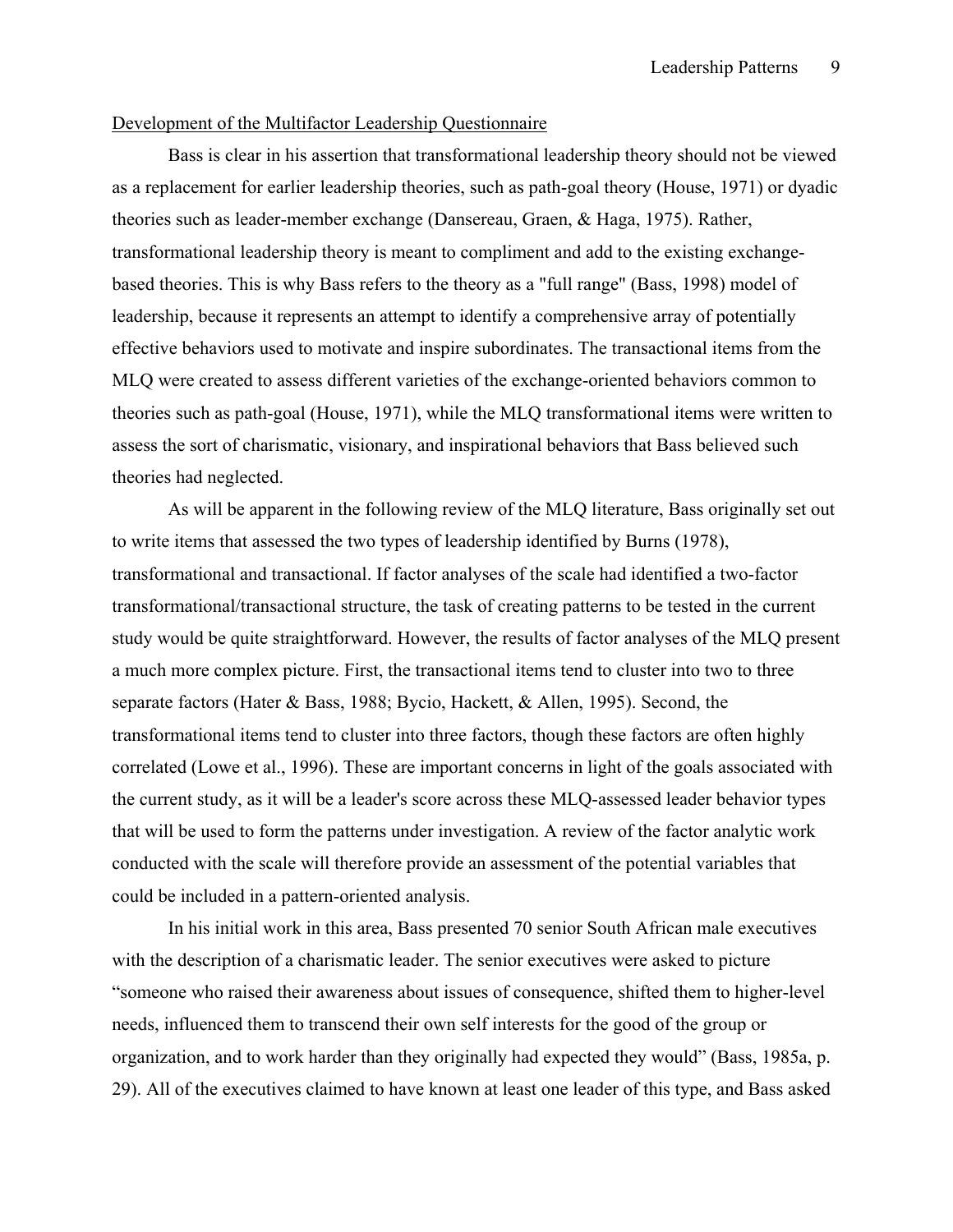them to list the various behaviors that the leaders they knew had engaged in. The original MLQ was developed using these behavioral statements, in addition to items developed through reviews of the charisma and contingent reinforcement literatures (Bass, 1995, 1998).

 Once an initial pool of 142 items was developed, 11 graduate students were provided with definitions of transformational and transactional leadership and were charged with the task of sorting each item into one of the two categories or a third "can't say" category. An item was retained for the transformational scale if 8 to 10 of the judges identified it as transformational, and none or one identified it as transactional. Transactional items were selected for use if 9 to 11 of the judges identified the item as transactional and one or less identified it as transformational. Seventy-three items survived this classification process and were selected for inclusion in the first version of the MLQ. Each item on this and later versions of the MLQ represents a specific leader behavior, and respondents are asked to estimate how frequently their supervisor performs such behaviors using the following scale:  $4 =$  Frequently, if not always,  $3 =$  Fairly often,  $2 =$ Sometimes,  $1 =$ Once in a while,  $0 =$ Never.

 Using a sample of U. S. colonels who were attending the Army War College, Bass performed a principal components analysis of the MLQ (Bass, 1985a). A dominant first factor appeared that accounted for 66 percent of the variance in the correlation matrix, and consisted largely of transformational items that assessed charisma and identification with the leader (e.g., "Is a model for me to follow"). The second and third factors to emerge also contained items identified as transformational, and each accounted for slightly over six percent of the item covariance. The items comprising the second factor tapped leader behaviors such as giving personal attention to group members and making sure no subordinates were neglected. The third factor consisted of items assessing the degree to which leaders challenged followers to think about problems in new ways and challenge the status quo. Finally, two transactional factors emerged; the first cluster of items measured leader behaviors such as clarifying what subordinates needed to do to receive rewards and making rewards contingent upon effort, while the second assessed a leader's tendency to take action only when mistakes were made or deviations from expected performance occurred.

 The creation of MLQ scales did not rest solely on the results of the above factor analysis. Instead, Bass describes "abandoning pure empiricism" and relying on rational arguments to develop specific scales (Bass, 1995). For example, Bass argues that a leader can motivate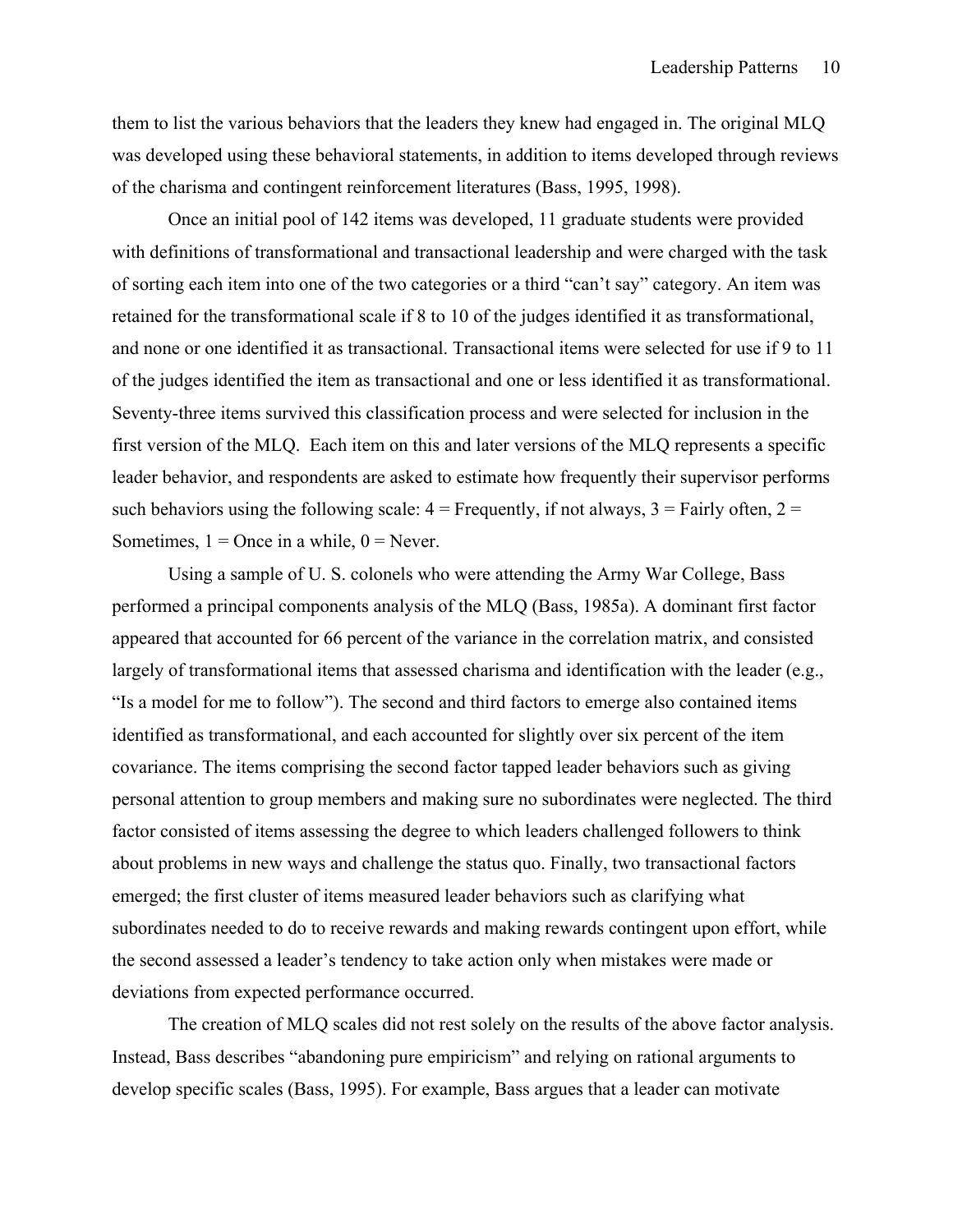followers to strive towards organizational goals and generate acceptance of a meaningful organizational vision without necessarily being charismatic. With this distinction in mind, several items such as "Is an inspiration to us" and "inspires loyalty in the organization" from the charisma factor were grouped together, while the remaining set of items from this factor formed a scale assessing charismatic leader behaviors.

Bass has used the factor analyses that have been conducted since the MLQ was first introduced in 1985 to refine the instrument's scale structure, and these factor analyses will be described in the following section. Presented below are the definitions and labels for the eightscale MLQ structure as detailed in Bass (1997):

### **Transformational Components**

*Idealized Influence (Charisma)*: leaders display conviction; emphasize trust; take stands on difficult issues; present their most important values; and emphasize the importance of purpose, commitment, and the ethical consequences of decisions. Such leaders are admired as role models generating pride, loyalty, confidence, and alignment around a shared purpose.

*Inspirational Motivation*: leaders articulate an appealing vision of the future, challenge followers with high standards, talk optimistically with enthusiasm, and provide encouragement and meaning for what needs to be done.

*Intellectual Stimulation*: leaders question old assumptions, traditions, and beliefs; stimulate in others new perspectives and ways of doing things; and encourage the expression of ideas and reasons.

*Individualized Consideration*: leaders deal with others as individuals; consider their individual needs, abilities, and aspirations; listen attentively; further their development; advise; teach; and coach.

### **Transactional Components**

*Contingent Reward*: leaders engage in a constructive path-goal transaction of reward for performance. They clarify expectations, exchange promises and resources for the support of the leaders, arrange mutually satisfactory agreements, negotiate for resources, exchange assistance for effort, and provide commendations for successful follower performance.

*Active Management-By-Exception*: leaders monitor followers' performance and take corrective action if deviations from standards occur. They enforce rules to avoid mistakes.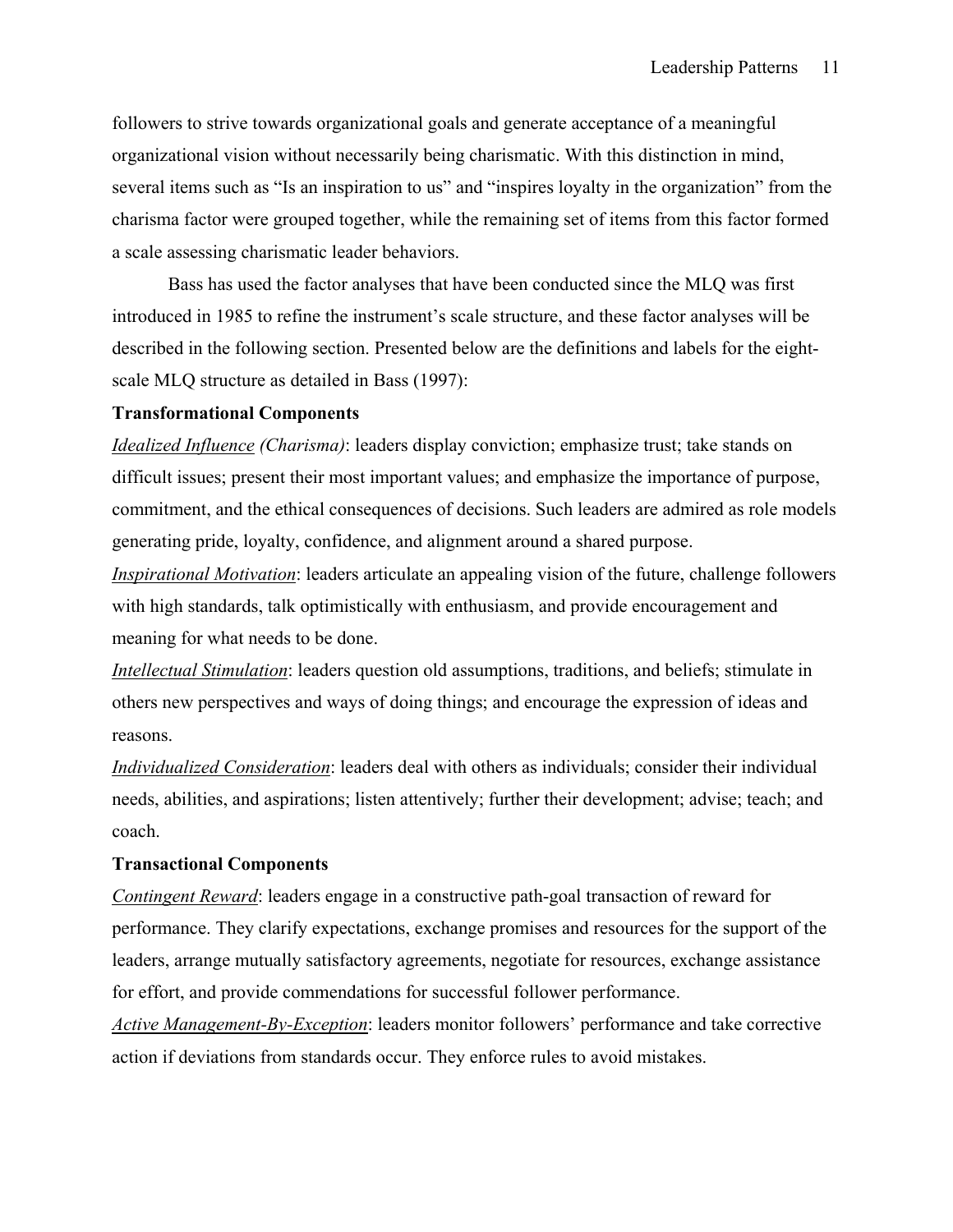*Passive Management-By-Exception*: leaders fail to intervene until problems become serious. They wait to take action until mistakes are brought to their attention.

### **Non-Leadership Component**

*Laissez-Faire*: leaders avoid accepting their responsibilities, are absent when needed, fail to follow up with requests for assistance, and resist expressing their views on important issues. (**Note**: Although Bass prefers to retain the conceptual distinction between the idealized influence and inspirational motivation scales and some authors do form scales on the basis of this distinction (Howell & Hall-Merenda, 1999), they are often combined into a single measure of charisma in empirical studies (Lowe et al., 1996)).

#### MLQ Scale Structure: Factor-Analytic and Logical Determinants

 Perhaps because a mix of logic and empiricism was used to create the initial MLQ scales, factor analyses have not always provided consistent support for the original structure proposed by Bass (1985a). Three concerns relevant to the current work have surfaced following both exploratory and confirmatory factor analyses of the scale. The first concern centers on the potential lack of discriminant validity of the transformational scales (Carless, 1998), while the second concern surrounds the strong correlation between the contingent reward scale and the transformational scales (Wofford, Goodwin, & Whittington, 1998). Finally, the third concern surrounds the low correlations typically observed between the transactional scales (Lowe et al., 1996).

 An early test of MLQ dimensionality was conducted by Hater and Bass (1988) among a sample of Federal Express employees using principal components analysis. The structure proposed by Bass (1985a) was largely supported, save for the appearance of a factor that indicated the potential efficacy of differentiating active MBE from passively managing by exception. Although Bass originally conceptualized MBE as unidimensional, the active and passive forms of the construct correlated -.06 (Hater & Bass, 1988). This near-zero correlation between the two forms of MBE was replicated in a study by Howell and Avolio (1993), while Den-Hartog, Van Muijen, and Koopman (1997) reported a negative correlation  $(r = -0.25)$ between the two forms of MBE.

 The transactional scale *contingent reward* often correlates in an inconsistent and varied fashion with the two MBE scales (Lowe et al., 1996). Lowe et al. (1996) report a meta-analytic correlation of .21 between contingent reward and a composite MBE scale. In a study by Howell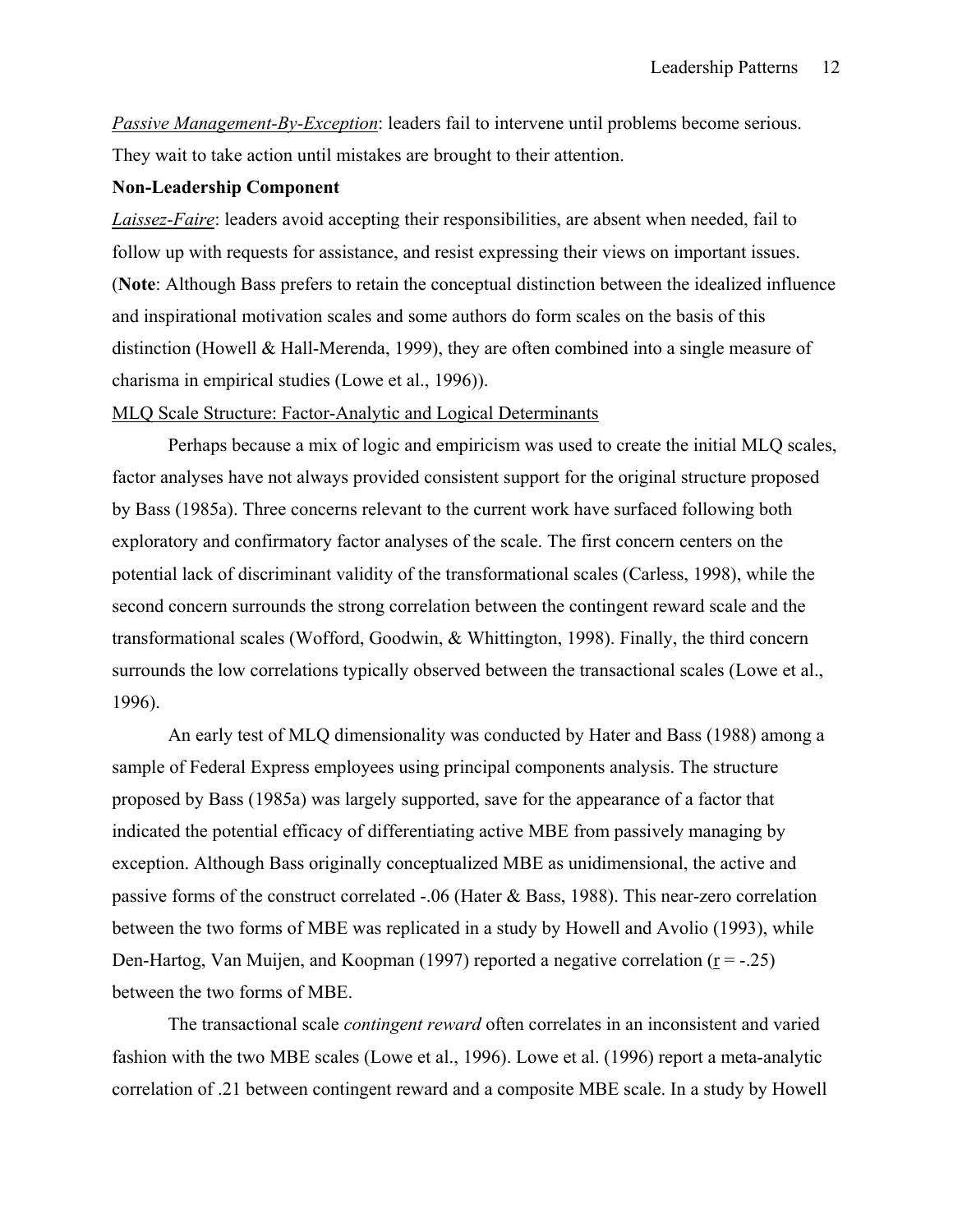and Avolio (1993) contingent reward displayed a weak positive relationship with both active and passive MBE ( $r = .30$  and  $r = .23$ , respectively), and contingent reward has also correlated negatively with passive MBE ( $\underline{r}$  = -.19) and positively with active MBE ( $\underline{r}$  = .47) (Den Hartog et al., 1997). Finally, a large-sample study not included in the meta-analysis (Bycio et al., 1995) reported a correlation of -.26 between the passive MBE and contingent reward scales. The negative correlation observed in the Bycio et al. (1995) work is consistent with Bass's (1985a) view that contingent reward is a generally effective leader behavioral style, while MBE is typically counterproductive.

 If the transactional scales exhibit poor convergent validity, the transformational scales have the opposite problem. In light of the often very high correlations between these factors, several authors have questioned the practical utility of separating transformational leadership into specific facets (Bycio et al., 1995; Carless, 1998). For example, the correlations among the transformational scales tend to range from approximately .50 (Howell & Avolio, 1993) to above .90 (Bycio et al., 1995), and the meta-analytically derived estimate of the interrelationships were generally above .80 (Lowe et al., 1996). It may be important to distinguish between different types of transformational or charismatic behavior for both theoretical reasons (Halpert, 1990) as well as practical concerns such as training (Barling, Weber, & Kelloway, 1996). However, it seems clear that followers do not distinguish between the various facets of the construct when providing ratings on the MLQ. This may occur because the transformational behaviors listed on the MLQ are consistent with their implicit theories of leader behavior (Lord, Foti, & DiVader, 1984; Bass & Avolio, 1989), or because such behaviors actually covary to a high degree. It has been suggested that experimental research may be a more fruitful method with which to examine the multidimensional nature of transformational leadership (Brown & Lord, 1999).

 Although the contingent reward scale frequently correlates in a variable manner with the other transactional scales, a number of studies have reported a positive relationship between this scale and the transformational scales. For example, Lowe et al. (1996) report meta-analytically derived correlations all greater than .60 between contingent reward and the transformational factors. Moreover, two studies conducted since the meta-analysis provided even stronger estimates of these relationships. In the Bycio et al. (1995) study, two of the correlations exceed .80 in magnitude, and Howell and Hall-Merenda (1999) report a correlation of .79 between the contingent reward scale and a composite measure of transformational leadership. In a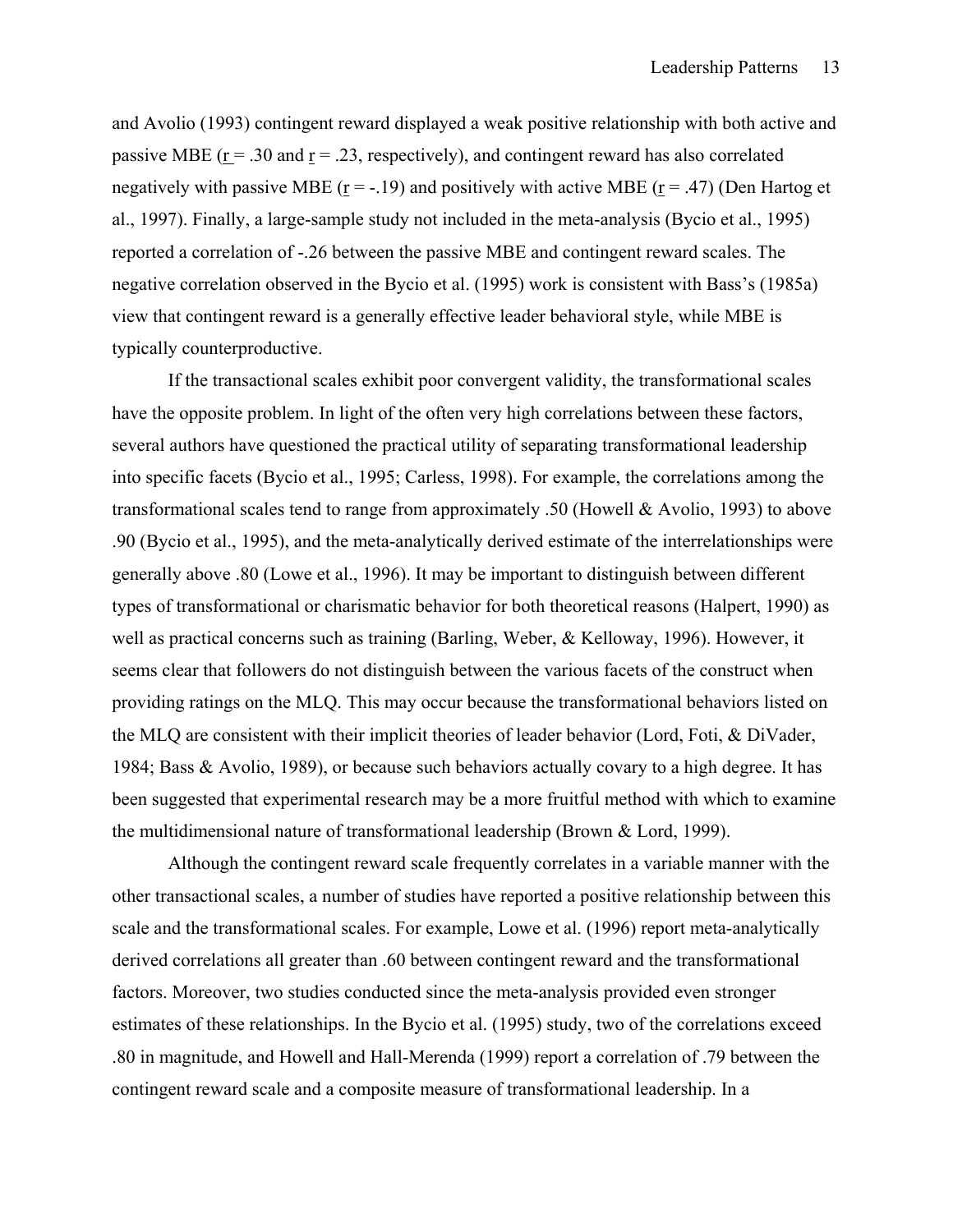confirmatory test of MLQ structure, Wofford et al. (1998) found that the contingent reward scale had a stronger loading on the composite transformational factor than the composite transactional factor. In light of this relationship, Wofford et al. (1998) included the contingent reward scale as an indicator of transformational leadership in their study.

 A recent confirmatory factor analysis of the MLQ by the scale's authors (Avolio et al., 1999) also illuminates the strong ties among contingent reward and the transformational factors. Across 14 independent samples with nearly 4,000 respondents, the fit of nine different models was tested. The model that fit the data best was represented by six lower-order factors (three transformational factors, contingent reward, active MBE, and a passive factor representing passive MBE and laissez-faire items) and three higher-order factors. Two of the higher order factors were specified as correlated, and were labeled Transformational and Developmental/Transactional. Interestingly, the latter factor consisted of the transformational individualized consideration items and the contingent reward items. The final higher order factor, specified as uncorrelated with the other two higher-order factors, was labeled Corrective/Avoidant and consisted of MBE and laissez-faire items.

Viewed holistically, such results present an interesting yet confusing picture. On the one hand, concerns have been raised about the discriminant validity of the transformational scales (Bycio et al., 1995) with some authors suggesting that transformational leadership might best be conceptualized as a single higher-order construct (Carless, 1998). However, the scales that Bass views as assessing transactional leadership seem either unrelated (Hater & Bass, 1988) or negatively related to each other (Den Hartog et al., 1997; Howell & Hall-Merenda, 1999). To further add to the conceptual confusion, the contingent reward scale appears to be more closely aligned with the transformational scales than the other transactional scales, and has even been included with the transformational individualized consideration scale as an indicator of a higherorder construct (Avolio et al., 1999). Such results are consistent with Yukl's (1999) claim that "transactional leadership includes a diverse collection of leader behaviors that lack any clear common denominator" (p. 289).

Relevant to these issues is Bycio et al.'s (1995) conclusion that a two-factor model labeled active vs. passive leadership fit the MLQ correlational structure as well as the more complex model presented by Bass (1985a). In the two-factor model, the transformational and contingent reward scales formed the "active" factor, while the "passive" factor was defined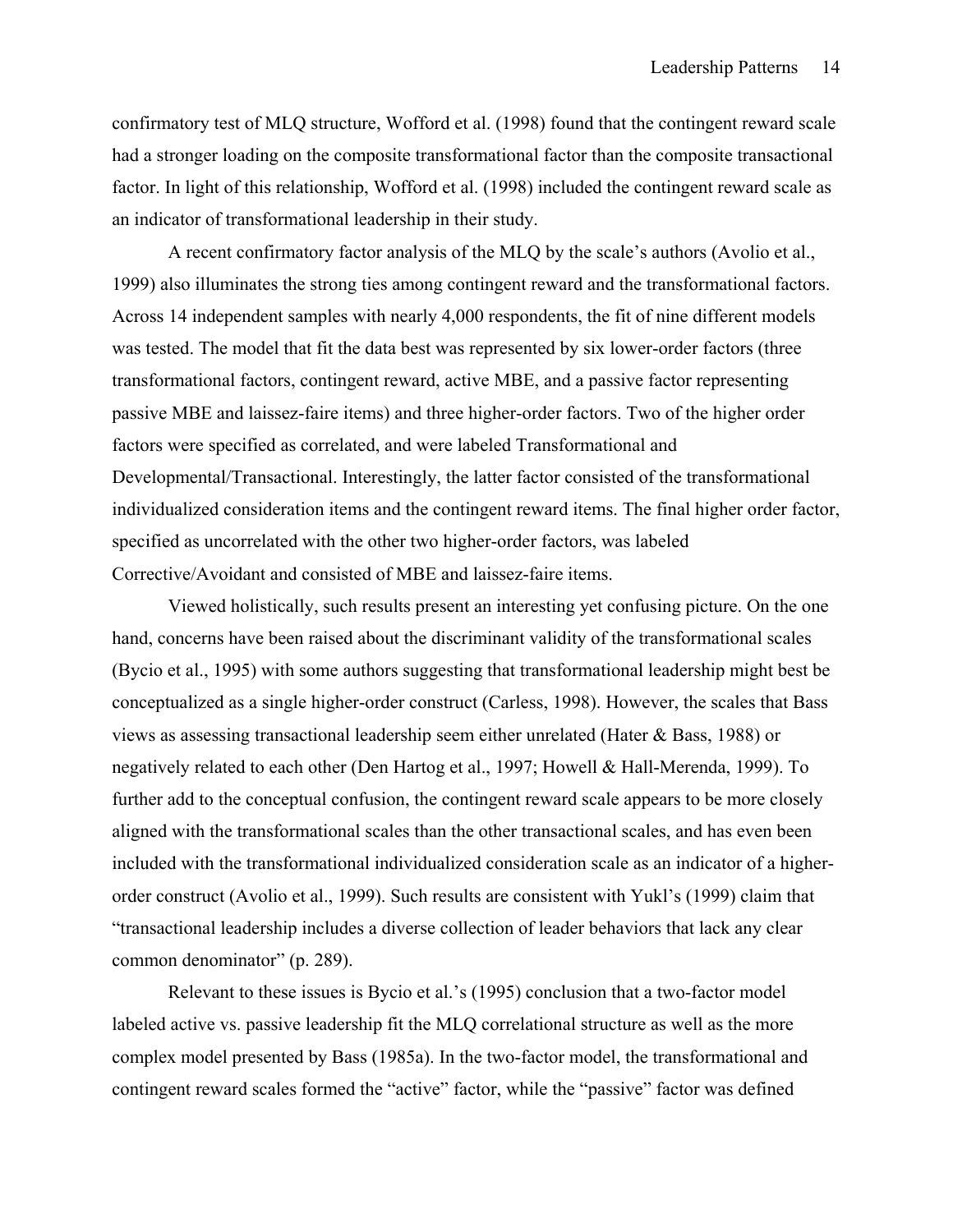solely by passive MBE items. A more recent factor analysis (Den Hartog et al., 1997) also found support for an active-passive model. Such results are relevant to the current work because the scales comprising the "active" factor are the scales that tap behaviors identified by Bass (1985a) as the more effective forms of leader behavior. They are labeled "active" by Bycio et al. (1995) because they represent behaviors that involve a high degree of interaction between leader and follower. In contrast, the MBE items that define the "passive" factor focus on behaviors demonstrated by leaders who only involve themselves in subordinate affairs when problems arise or goals are not met. Evidence for this active-passive clustering was also found by Bass in his early dimensional analyses of the scale, and he stated that "Reputation for charisma, individualized consideration, intellectual stimulation, and contingent reward involve proactive foresight, planning ahead, and taking steps when necessary in anticipation of perceived opportunities and threats. On the other hand, maintaining discipline or managing-by-objectives involves more of a "wait-and-see" policy which at its extreme becomes laissez-faire avoidance of being drawn into the situation or taking initiatives or responsibility for it" (Bass, 1985a, p. 215).

The MLQ scales identified and refined on the basis of the factor analyses reported in the previous paragraphs are relevant to the current study for a number of reasons. The factor analytic studies of the MLQ have indicated that although the instrument does have four transformational scales, these scales tend to be highly correlated. Moreover, the distinction between the various scales at times is based more on logic (e.g., Bass's distinction between charisma and inspiration) than on the scale's empirical factor structure. With regard to the diverse content of the transformational items, Bass suggests that leaders can be transformational in a number of different ways, including presenting a compelling vision, inspiring subordinates with charismatic appeal, challenging old ways of thinking, and providing guidance and developmental experiences to followers. Bass views such behaviors as different paths to the same goal, which is the transformation of subordinate needs, motives, and values. Although such behaviors may be empirically distinct, the factor analyses of the MLQ indicate that they tend to co-occur (or are at least perceived to occur together) at a very high frequency. As such, the transformational scales have often been treated as indicators of a higher-order construct in confirmatory factor analytic studies (Bycio et al., 1995; Carless, 1998).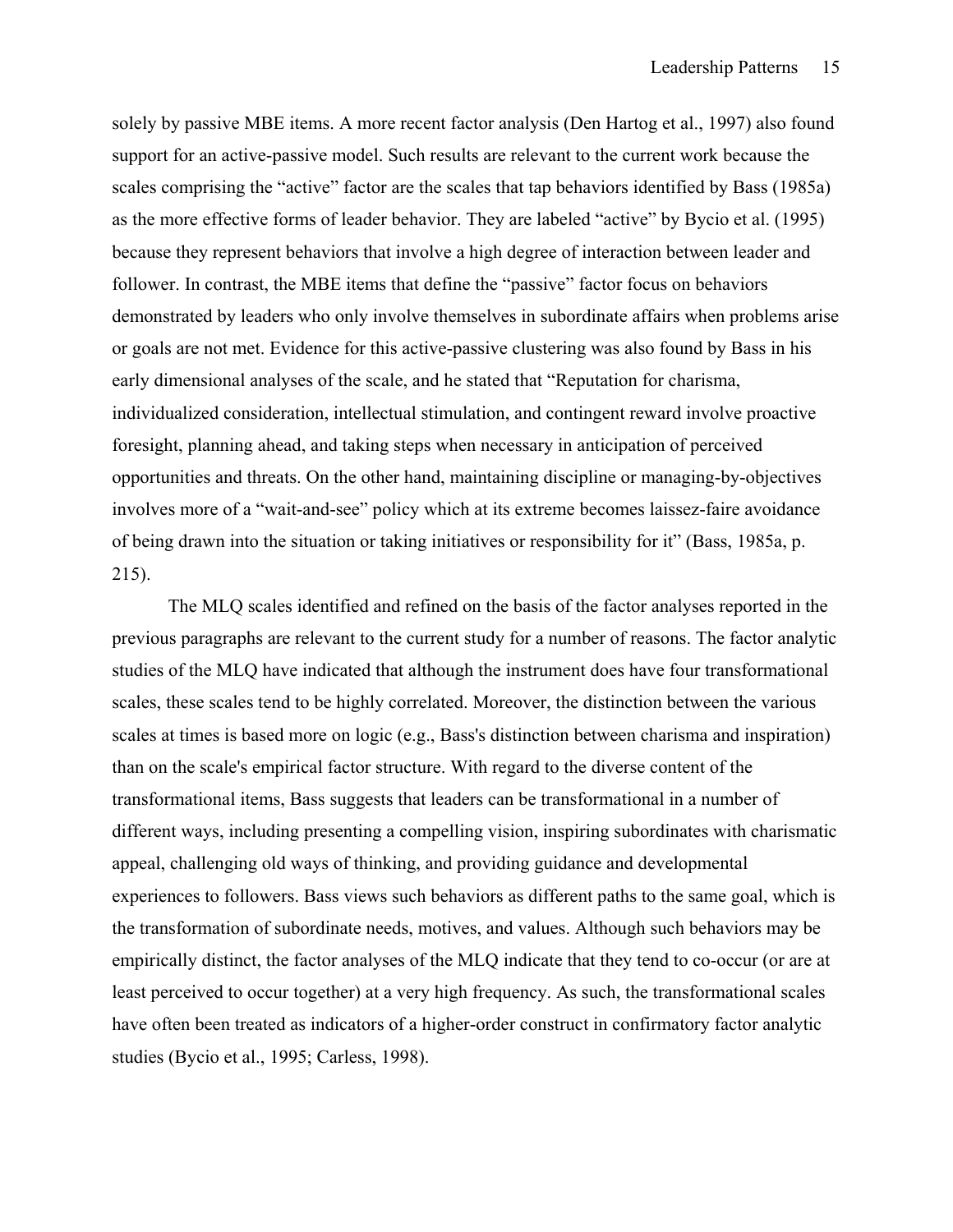The relevance of the factor analytic approach is also apparent when Bass's argument that the best leaders are both transformational and transactional is evoked. It is clear that the transactional items tap distinct and potentially unrelated constructs. Moreover, the contingent reward items often covary with the transformational items, and at times have even been included with such items as indicators of a higher-order leadership construct (Bycio et al., 1995; Wofford et al., 1998; Avolio et al., 1999). In contrast, the MBE items tend to covary negatively with the transformational items. Given these findings, interpretation of the claim that the best transformational leaders are also transactional becomes more complex. Should a pattern identifying the best leaders consist of high scores on indicators of transformational, contingent reward, and MBE behavioral styles? Or, should the optimally effective leadership pattern consist of high scores on only indicators of transformational and contingent reward behaviors? In order to examine this issue further, effectiveness and job attitudinal correlates of the various MLQ scales must be explored.

### Effectiveness and Job-Attitudinal Correlates of Transformational and Transactional Leadership

 Across a number of studies, the transformational scales have demonstrated positive relationships with a variety of different criteria. In fact, scales for assessing satisfaction and commitment with the leader, as well as the extent to which the leader motivates followers to expend extra effort and energy towards organizational goals, are assessed by the MLQ. In other words, the scale comes with built-in criterion measures. In the original MLQ validation studies, positive relations among the transformational scales and subordinate-rated leader-focused satisfaction and leader effectiveness emerged (Bass, 1985a); the scales' positive relationships with such attitudinal variables has been replicated extensively (Bycio, et al., 1995; Druskat, 1994; Podsakoff et al., 1990; Podsakoff, MacKenzie, & Bommer, 1996).

In the effectiveness realm, the scales have predicted subordinate performance measures in both civilian (Hater & Bass, 1988; Howell & Hall-Merenda, 1999) and military (Yammarino, Spangler, & Bass, 1993) contexts, as well as at the group level of analysis (Howell & Avolio, 1993). The transformational scales of the MLQ have also predicted subordinate ratings of leader effectiveness in both business and military settings in the scale's initial validation studies (Bass, 1985a), as well as in the U. S. Navy (Waldman, Bass, & Yammarino, 1990) and among managerial-level MBA students (Seltzer & Bass, 1990). Using both subordinate-rated as well as organizational measures of effectiveness, Lowe et al. (1996) conducted a meta-analysis of the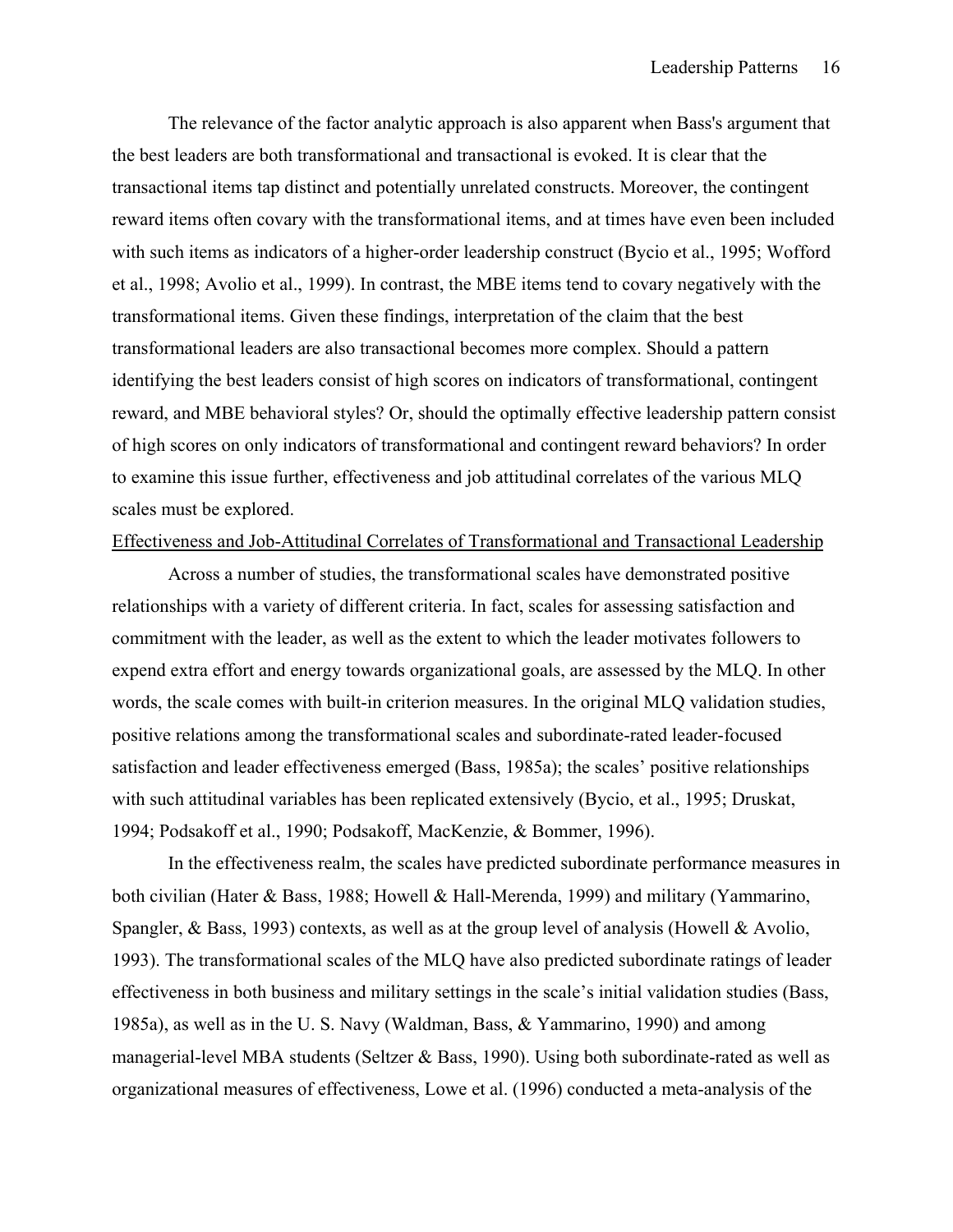various MLQ scales and effectiveness criteria. The correlations derived from this analysis for the MLO transformational scales are as follows: Charisma,  $r = .62$ ; Individualized Consideration,  $r =$ .53; Intellectual Stimulation,  $r = .51$ . In their conclusions, Lowe et al. note that the type of criterion moderated the magnitude of the correlations, with stronger relationships observed for subordinate-rated as opposed to organizational measures of effectiveness.

A related issue surrounds the type of criterion one might theoretically expect transformational leadership to impact. Hough (1992) suggests that in order to maximize the prediction of criterion variance, potential linkages between predictors and criteria should be informed by theory. Bass (1985a) has long asserted that transformational leadership drives subordinates to exert extra effort on behalf of the organization, and to go "above and beyond the call of duty" toward reaching group goals. Given this claim, a link between transformational leadership and what various researchers have labeled organizational citizenship behavior (OCB: Organ, 1988) or contextual performance (Motowidlo & VanScotter, 1994) is theoretically plausible, as OCB/contextual performance taps behavior such as good sportsmanship, extra effort, and helpful gestures that are interpersonal in nature. In support of this conjecture, a number of studies have found a positive relationship between subordinate-rated transformational leadership and supervisor-rated OCB (Podsakoff et al., 1990; Podsakoff et al., 1996; Pillai, Schriesheim, & Williams, 1999). In addition, research indicates that subordinates may be particularly likely to seek feedback from transformational leaders (Levy, Miller, & Cober, 2000).

Save for a few exceptions (e.g., Howell  $&$  Avolio, 1993), the transactional scale *contingent reward* correlates positively with job attitude and organizational effectiveness measures. Employee satisfaction with certain aspects of the performance appraisal process is also related to contingent reward leader behaviors (Waldman, Bass, & Einstein, 1987). Furthermore, such behaviors have predicted a wide variety of job attitudinal variables such as commitment, satisfaction, and intent to remain in both the job and the profession (Bass, 1985a; Bycio et al., 1995; Druskat, 1994). The scale is also related to supervisor-generated ratings of employee performance (Waldman et al., 1990), and like transformational leadership, has exhibited positive relationships with trust in the leader as well as OCBs (Podsakoff et al., 1990). Although the contingent reward scale has reliably predicted a wide range of adaptive organizational criteria across a number of different studies, the magnitude of these positive correlations is typically smaller in magnitude than those observed among the same criteria and the transformational MLQ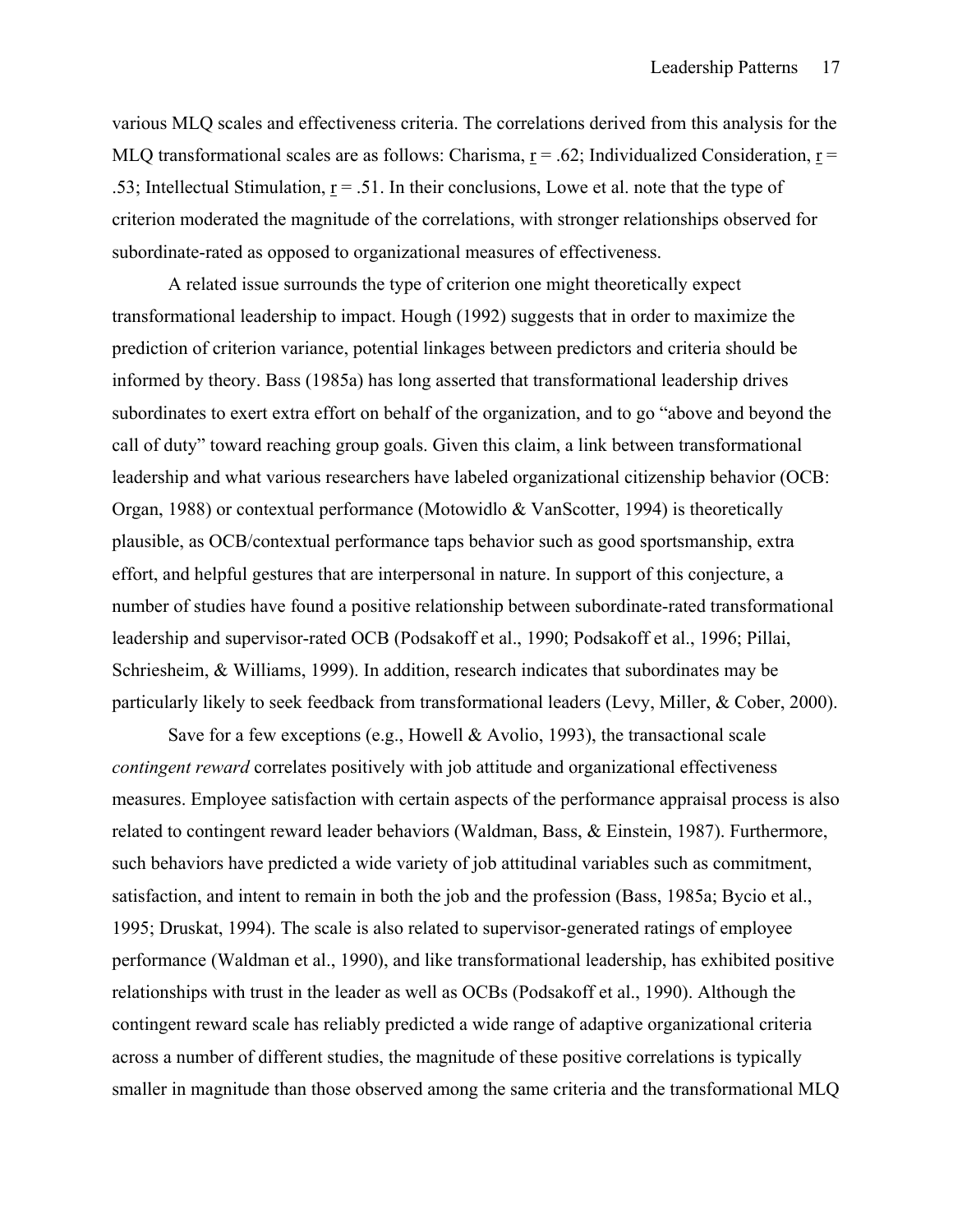scales (Bass & Avolio, 1993). For example, in the Lowe et al. (1996) meta-analysis the correlation between the contingent reward scale and effectiveness was .34, which is considerably smaller in magnitude than the correlations derived for the three transformational factors.

Generally, both the composite MBE measure and the passive and active MBE items show either no discernable relationship with effectiveness or attitudinal criteria or a negative relationship (Bycio et al., 1995; Druskat, 1994; Howell & Avolio, 1993; Waldman et al., 1987). However, at least one study has reported a positive correlation between active MBE and follower performance (Howell & Hall-Merenda, 1999). The meta-analytically derived correlation between a composite MBE scale and effectiveness criteria was essentially zero  $(r = .04$ , Lowe et al., 1996).

 On the basis of repeated empirical findings, Bass and Avolio (Bass & Avolio, 1993; Bass & Avolio, 1994; Avolio & Bass, 2002) describe what they call a "correlational hierarchy" that has been replicated across a wide variety of studies and with a diverse range of criteria. In this hierarchy, Bass notes that the most effective leader behaviors are the transformational behaviors, followed by the contingent reward behaviors, then by the active MBE behaviors, and finally by the passive MBE behaviors. Furthermore, in a diagram that detailed where the different leadership styles fall on the dual dimensions of effectiveness and activity, only the "Four Is" (Bass's four transformational scales) and contingent reward were considered both active and effective. Bass has noted in other writings that the reason transformational and contingent reward behaviors are the most effective forms of leadership is because they are the most active, with the transformational behaviors being the most effective because they are the most active (Bass, 1998). In this context, activity is defined as a high degree of positive interaction between leader and subordinate.

 To return to the question that preceded this section of the literature review, when Bass states that the best leaders are both transformational and transactional, how should this claim be operationalized via the pattern approach? A primary concern is whether effective transformational leaders would also engage in contingent reward behaviors, MBE behaviors, or both. The studies in the previous section indicate that the contingent reward items tend to correlate positively with indicators of subordinate commitment (Bycio et al., 1995) and organizational effectiveness (Lowe et al., 1996). On the other hand, the MBE behaviors often correlate negatively with or are unrelated to organizational criteria, particularly MBE behaviors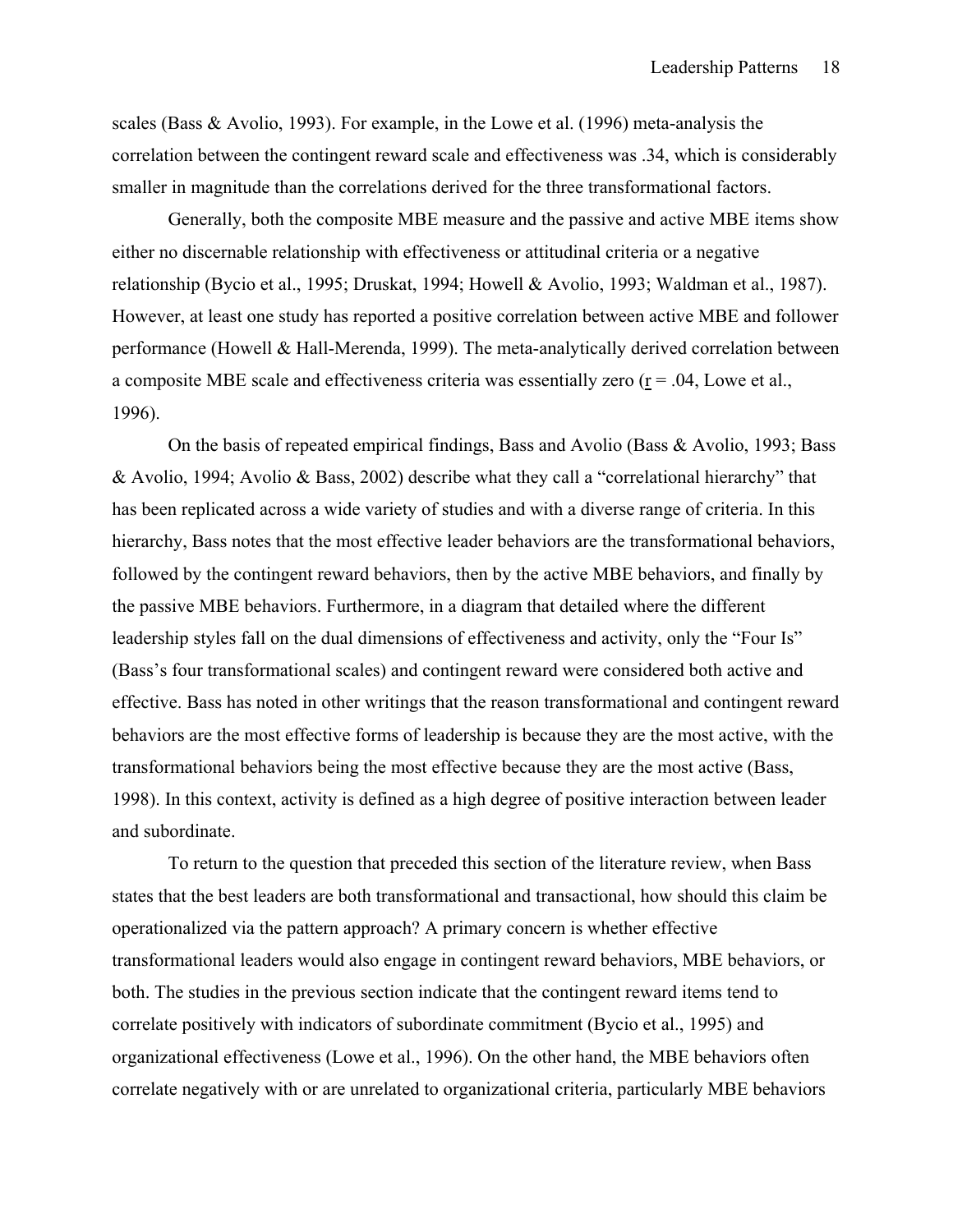that are passive in nature. These findings support Bass's early view that contingent reward represents the positive aspects of transformational leadership, while MBE is portrayed as "counterproductive, despite its popularity with many managers" (Bass, 1985a, p. 119). As such, an indicator of effective transactional leadership might best be formed using only contingent reward items rather than both contingent reward and MBE items.

The general effectiveness of contingent reward behaviors is also illustrated by the close correspondence between contingent reward and the individualized consideration facet of transformational leadership. Avolio and Bass (1995) elaborate this linkage by noting that individualized consideration provides the "linchpin" between transactional models of leadership developed from 1950 to 1975 and current transformational/charismatic models. Specifically, the authors note that individualized consideration is similar to contingent reward because reinforcing feedback is often what is provided to subordinates in a transformational exchange based on individualized consideration. Although this similarity exists, the two behavioral styles are contrasted in that contingent reward focuses on follower motives and needs as given, while individualized consideration often involves attempts to change and elevate follower needs (Bass & Avolio, 1993). However, Bass (1998) does note that in many factor analyses, individualized consideration and contingent reward items show high cross loadings (e.g., Avolio et al., 1999), leading to a blurring of the boundary between these two constructs.

 Although a number of studies have examined relations among MLQ scales and outcome criteria in the form of bivariate correlations, several studies have attempted to predict criterion variance using a multiple regression approach. Such analyses have generally been undertaken to test Bass's *augmentation hypothesis*, which states that transformational leader behaviors add to the ability of transactional leader behaviors to predict criterion variance. According to this hypothesis, transformational behaviors are said to reinforce the positive effect of contingent reward behaviors and to lead to even greater levels of subordinate effort, commitment, and performance (Waldman et al., 1990).

### Testing the Augmenting Effect of Transformational Leadership

 The initial test of this proposition appeared early in the development of the MLQ among a diverse sample (managers and educational administrators from New Zealand and U. S. Army colonels and civilian managers) used to validate the instrument. In the first step of this analysis, leaders' contingent reward and MBE scores were used as predictors; criteria included appraised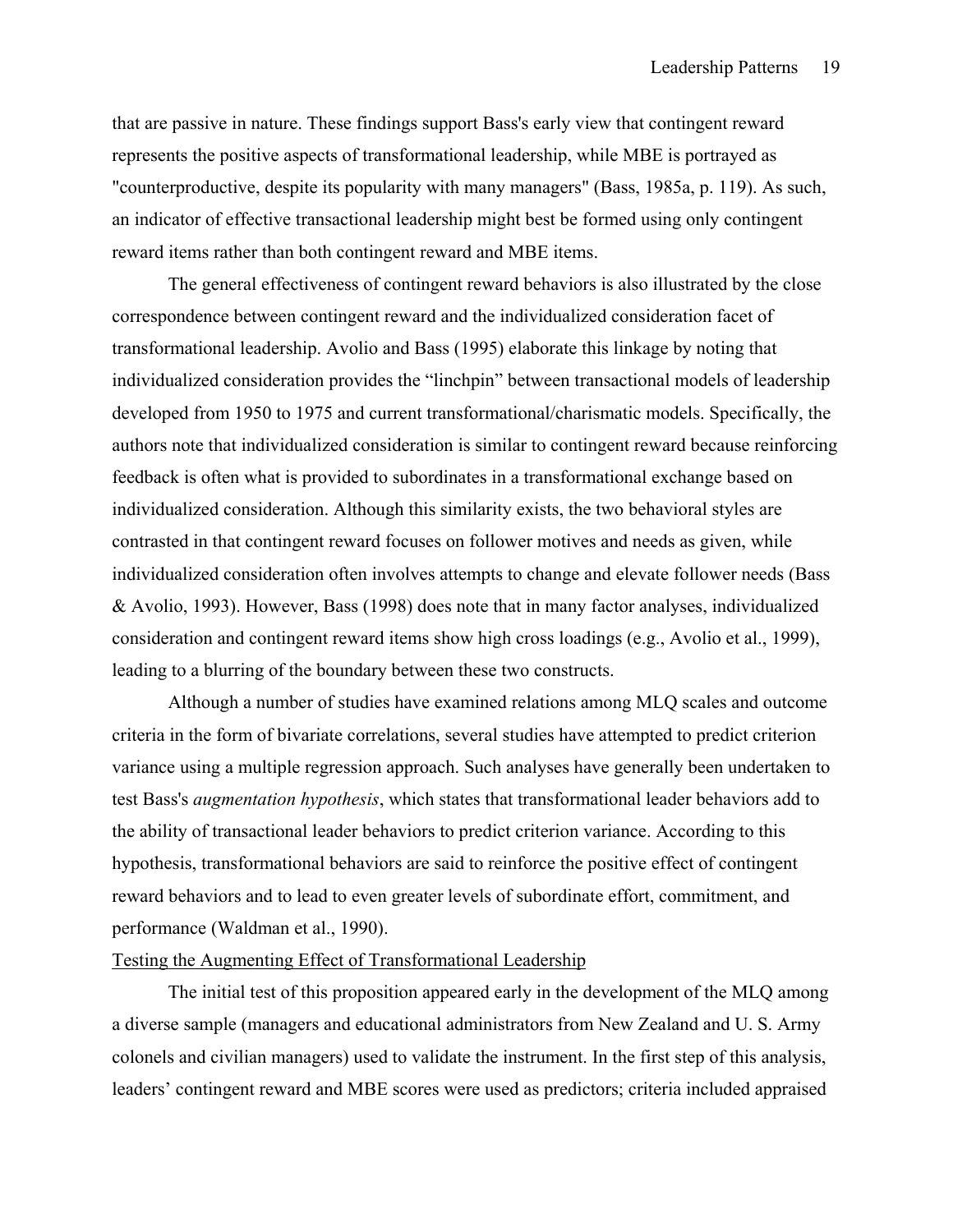subordinate performance and subordinate-rated extra effort and leader effectiveness. While these two predictors did not account for a significant amount of variance in subordinate performance ratings, they did predict from 18 to 59% of the variance in the extra effort and leader effectiveness ratings. As both of the transactional scales were entered in the first regression equation together, and Bass (1985a) does not report beta weights for the two scales, it is difficult to determine which scale accounted for the most variance in the criterion. However, across the various samples included in the MLQ validation study, the correlations between the contingent reward scale and the outcome criteria tended to be positive. In contrast, the MBE-criterion relationships were generally negative and smaller in magnitude. When the transformational scores were added to a leader's transactional scores, the additional variance predicted in extra effort and leader effectiveness ranged from 25 to 48%. Furthermore, the transformational scores predicted 9% of the variance in subordinate performance ratings.

The augmentation hypothesis also received empirical support across several different studies (Avolio & Howell, 1992; Bycio et al.,1995; Waldman et al., 1990). In each of the studies conducted since Bass's original validation work, hierarchical regression was employed to assess the validity of the augmentation hypothesis. Hierarchical regression is useful for examining the ability of a predictor (in this case, transformational or charismatic leader behaviors) to predict variance in a criterion after controlling for the variance associated with an additional predictor (in this case, transactional leader behaviors) (Pedhazur, 1997). In other words, the method is useful when exploring the effect of a predictor "over and above" the effect of an additional variable. This approach is commonly used to assess the incremental validity of a predictor such as an integrity test, structured interview, or assessment center when controlling for the relationship between cognitive ability and a job performance criterion (Goffin, Rothstein, & Johnston, 1996).

 Waldman et al. (1990) provided a test of the augmentation hypothesis among a sample of U.S. Navy officers. Six randomly selected subordinates of each officer completed the MLQ, and were also asked to assess the effectiveness of their leader. In addition to subordinate-rated leader performance, archival performance evaluations and promotion recommendations were obtained from the supervisors of the 186 focal Navy officers. In the hierarchical regression analysis, the contingent reward scale was added in the first step, and the charisma scale was added in the second step. For each measure of effectiveness, contingent reward behaviors accounted for a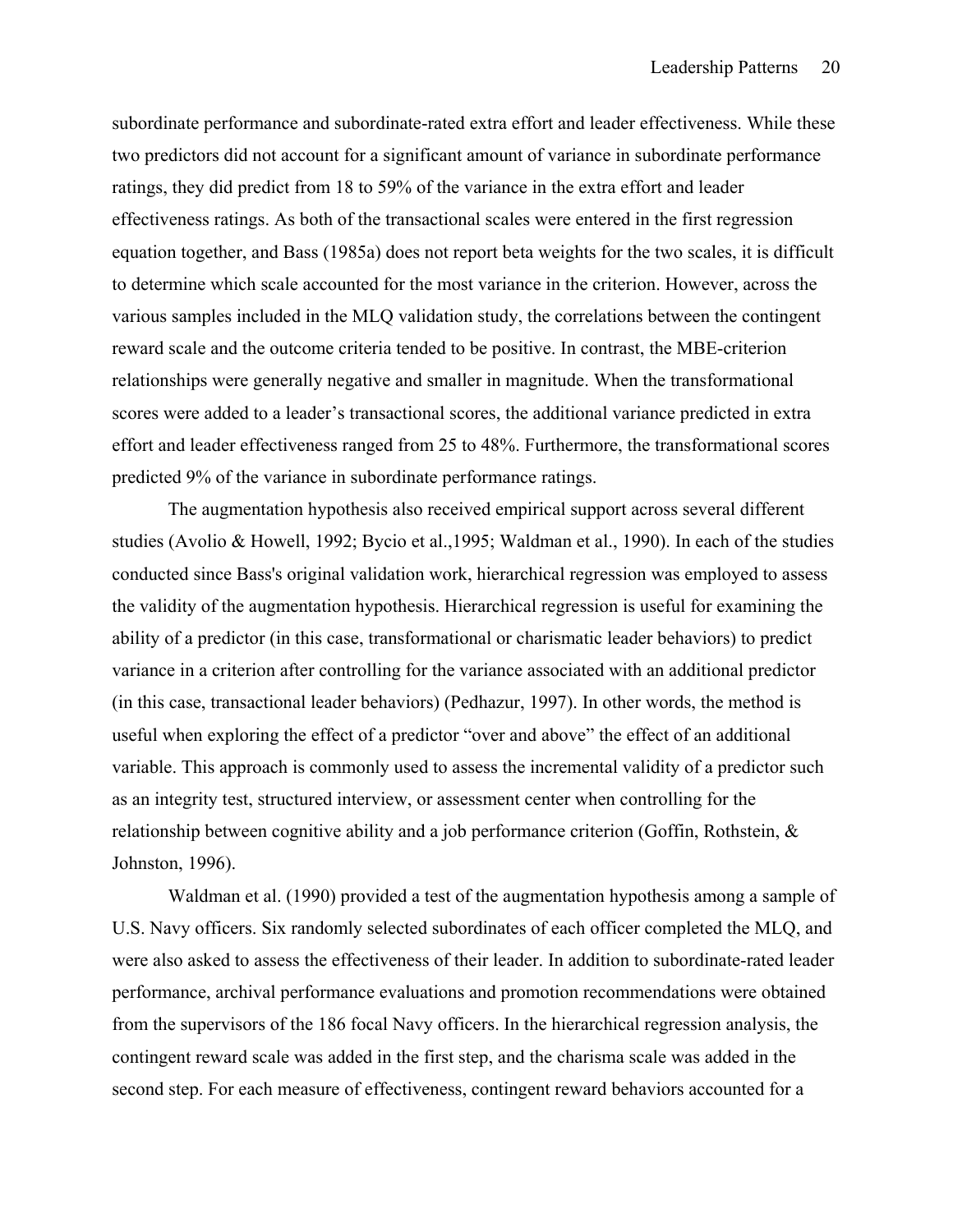significant portion of the variance. Moreover, across each effectiveness indicator charisma predicted significant incremental variance over and above that predicted by contingent reward. As is often the case, these two scales were highly correlated ( $r = .74$ ).

 Similar results emerged from later attempts to replicate the effect. For example, Avolio and Howell (1992) generated support for the augmentation hypothesis using all of the transformational leadership scales rather than only the charisma scale and using performance data collected one year after the leadership ratings were gathered. Bycio et al. (1995) found support for the hypothesis across a wide range of both performance and job attitudinal criteria such as subordinate self-reported extra effort, satisfaction with the leader, leader effectiveness, and intent to leave the profession/job. Although Bycio et al. (1995) tested the augmentation hypothesis using all transformational and transactional scales, they note that the charisma was the major source of augmentation. In fact, the charisma scale shared almost the same proportion of variance with some criteria (e.g., intent to leave variables) as did all of the other leadership scales combined.

 Two studies conducted within the past several years have also supported the augmentation hypothesis. Among a sample of over 3,000 platoon leaders, battalion commanders, and company commanders from a varied group of U.S. Army battalions, transactional leadership predicted significant variance in subordinate extra effort and job motivation (Kane & Tremble, 2000). Moreover, transformational behavior added to the prediction of these variables in the second step of a hierarchical regression equation. In the second study, current participants in and recent graduate of a community leadership program filled out a personality inventory, while their subordinates completed the MLQ and several satisfaction-, motivation-, and commitment-focused surveys (Judge & Bono, 2000). In addition, each participant's immediate supervisor filled out a leader effectiveness evaluation. The composite transformational scale used in this research predicted significant variance in leader effectiveness ratings and in a number of subordinate job-attitudinal variables when controlling for transactional leadership. Conversely, transactional leadership demonstrated weak and inconsistent relationships with criteria when controlling for transformational leadership.

 The augmentation effect has also been observed without using one or both of the MLQ transactional leadership scales as the initial measure/step in the hierarchical regression analysis. As is reviewed above, Bass and his colleagues view contingent reward behaviors as a "base" for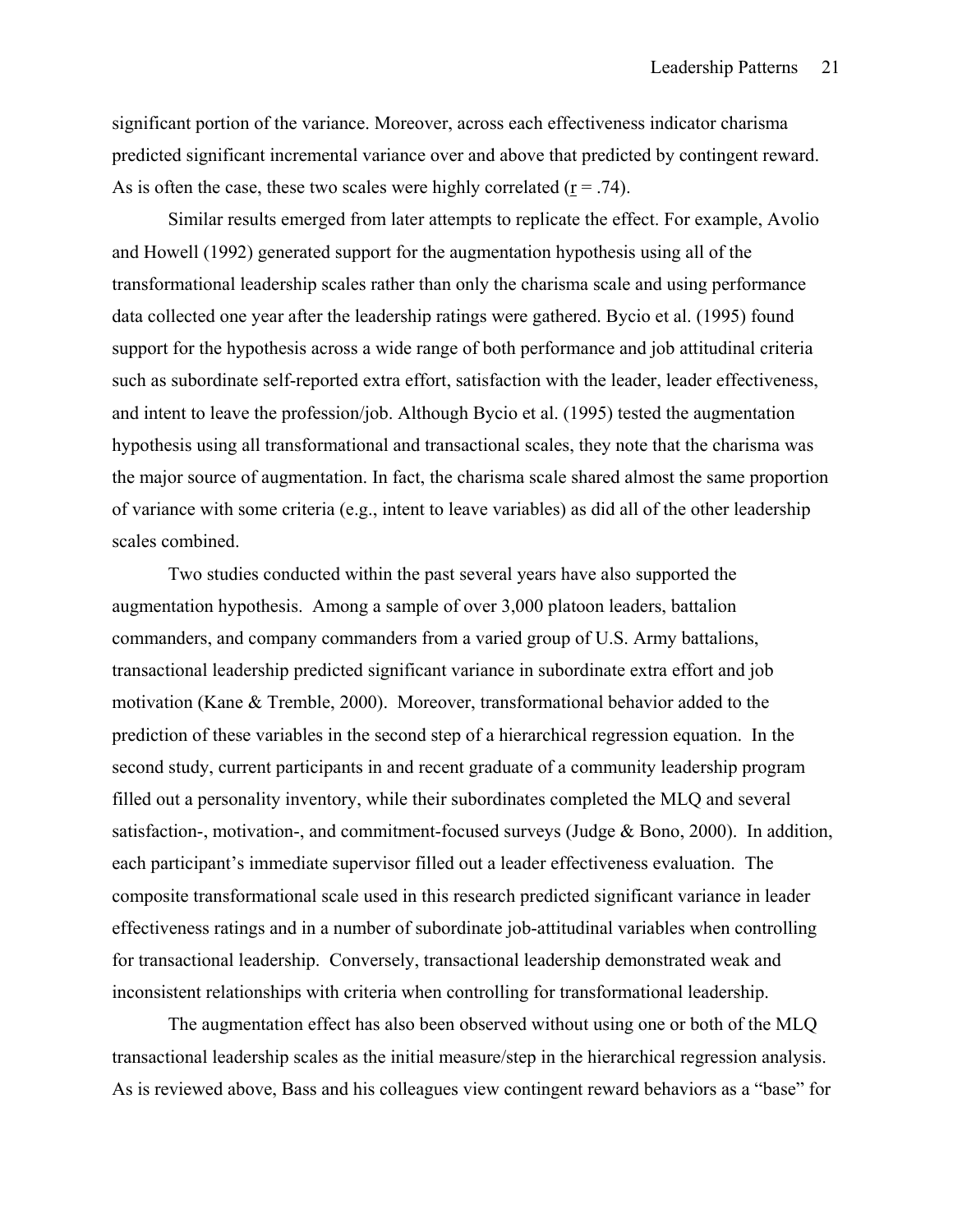effective leadership that charismatic behaviors then build upon to create a heightened level of performance (Waldman et al., 1990). Rather than using the contingent reward scale as the operational definition of this base, Seltzer and Bass (1990) used the Leader Behavior Description Questionnaire (LBDQ: Stogdill, 1963) consideration and initiating structure scales. Like the work using the MLQ transactional scales (or only the contingent reward scale) in the first analytic step, transformational leadership ratings predicted variance in subordinate rated leader effectiveness and satisfaction with the leader. As in the Bycio et al. (1995) study, charisma was responsible for the bulk of the augmentation effect.

 Waldman et al. (1990) also conducted a "reverse augmentation" analysis, where the transformational scales were entered as the first hierarchical step in the regression analysis, followed by the transactional scales as the second analytical step. The transactional scales predicted no significant criterion variance when they were entered as the second analytical step. Therefore, although transformational behaviors have augmented transactional behaviors, transactional behaviors do not appear to contribute to performance over and above the effect of transformational leadership. However, several researchers have suggested that this "reverse augmentation" effect warrants additional exploration (Avolio & Howell, 1992). For example, as one of the quotes on page three by Bass and Avolio (1993) indicates, a leader who exhibits only transformational behavior may leave followers feeling like their roles lack clarity and they do not have the structure necessary to complete certain tasks. In such situations, it has been argued that transactional behaviors will lead to higher performance. Although Bass and Avolio (1993) report that additional tests of this possible "reverse augmentation" effect are being conducted, none have appeared in the literature.

 To date, the studies examining the augmentation hypothesis have varied as to whether they entered the contingent reward scale alone or the contingent reward and the MBE scales in tandem as the first step of the hierarchical regression analysis. A number of researchers (Bass, 1985a; Avolio & Howell, 1992; Bycio et al., 1995) have entered both the MBE and contingent reward scales together, while Waldman et al. (1990) entered only the contingent reward scale. This difference is most likely due to the slightly divergent goals of the various studies. Among the group of authors who used the contingent reward and MBE scales as the transactional "base," the goal was simple variance prediction. In other words, the aim was to demonstrate that the transformational behaviors predict variance in leadership criteria over and above that predicted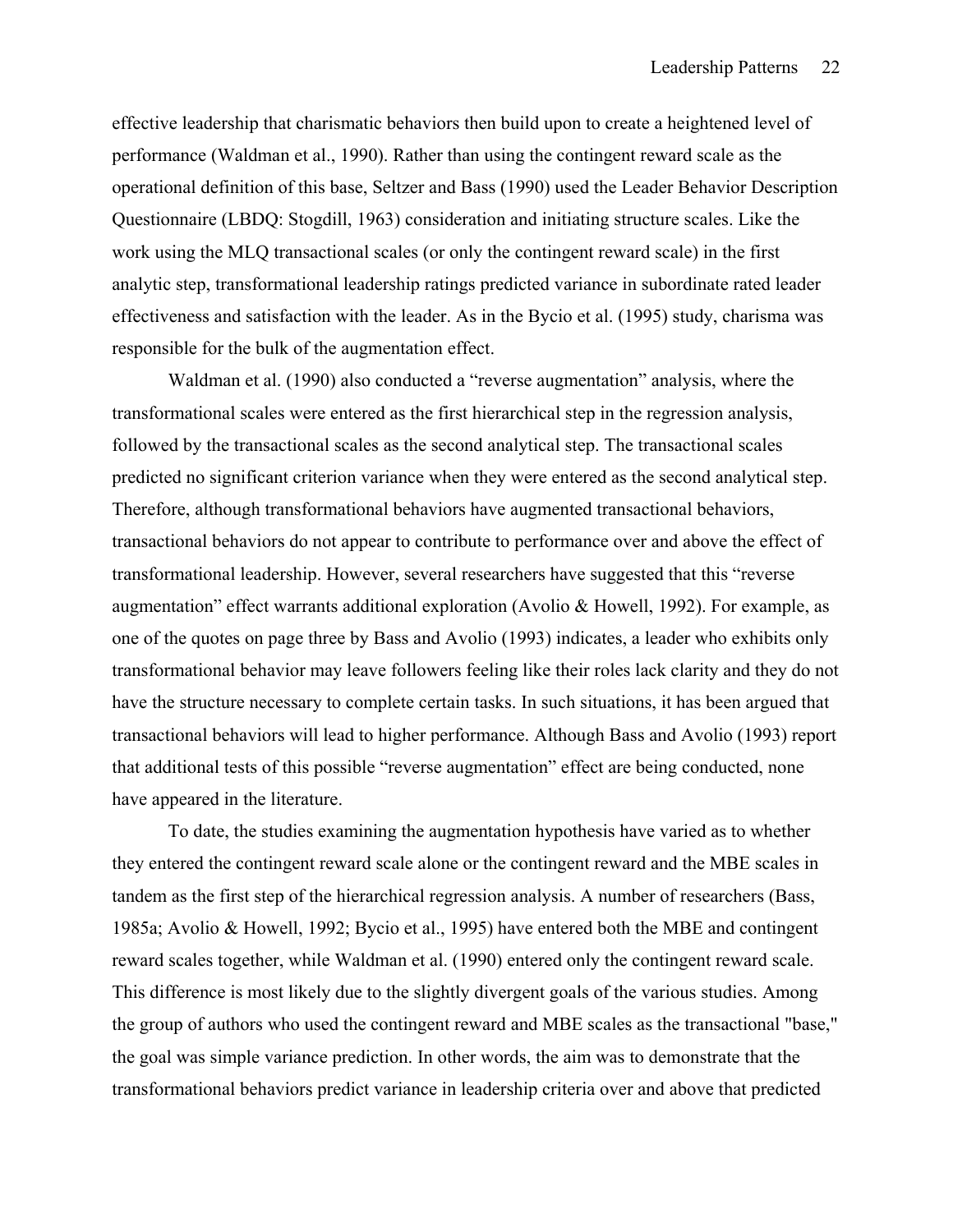by transactional behaviors. Given this goal, using both transactional scales in the first hierarchical step makes good conceptual sense. It is, however, important to note that the inclusion of the MBE scale in these analyses does not indicate that the authors view this sort of leader behavior as effective. In fact, this scale may have been included because it was assumed that any relationship between the MBE scale and effectiveness or attitudinal criteria would be negative. The negative beta weights associated with the MBE scale in Bycio et al.'s (1995) test of the augmentation hypothesis support this conjecture.

 In comparison to the other tests of the augmentation hypothesis, the goal of the Waldman et al. (1990) work seems slightly different. In this study, the goal was not simply to predict criterion variance, but to explore leader behaviors that would be positively associated with effectiveness outcomes. Waldman et al. (1990) view contingent reward as forming "a sort of employment contract, without which subordinates will not put forth minimum effort. Charismatic leadership is then necessary to achieve a heightened level of effort and performance" (p. 384). Given that the research focus involved testing this more specific proposition rather than simply maximizing variance prediction, the use of the contingent reward and charisma scales in isolation is appropriate.

#### "The Best Leaders are Both Transformational and Transactional:" Has This Claim Been Tested?

At the outset of the introduction, Bass's suggestions that leaders can be both transactional and transformational, and that the best leaders are both, were introduced. At this juncture, it would be prudent to determine the ability of the results from the studies reviewed previously to critically evaluate these arguments. When Bass and his colleagues test the augmentation hypothesis, they do not directly state that they are assessing whether the best leaders are both transformational and transactional. Rather, they assert that they are testing the degree to which transformational behaviors augment or add to the effect of transactional behaviors. However, it is important to determine whether the results garnered from tests of the augmentation hypothesis can inform questions about the most effective behavioral styles for individual leaders.

In order to answer this question, one must first review the nature of the information provided by a hierarchical regression analysis. In the first step of the analysis, the transactional scales typically predict a significant amount of variance in effectiveness or job attitudinal criteria. Clearly, this indicates that such behaviors covary with the criterion. In the second step of the analysis, the charisma/transformational leadership measure is added, and this measure tends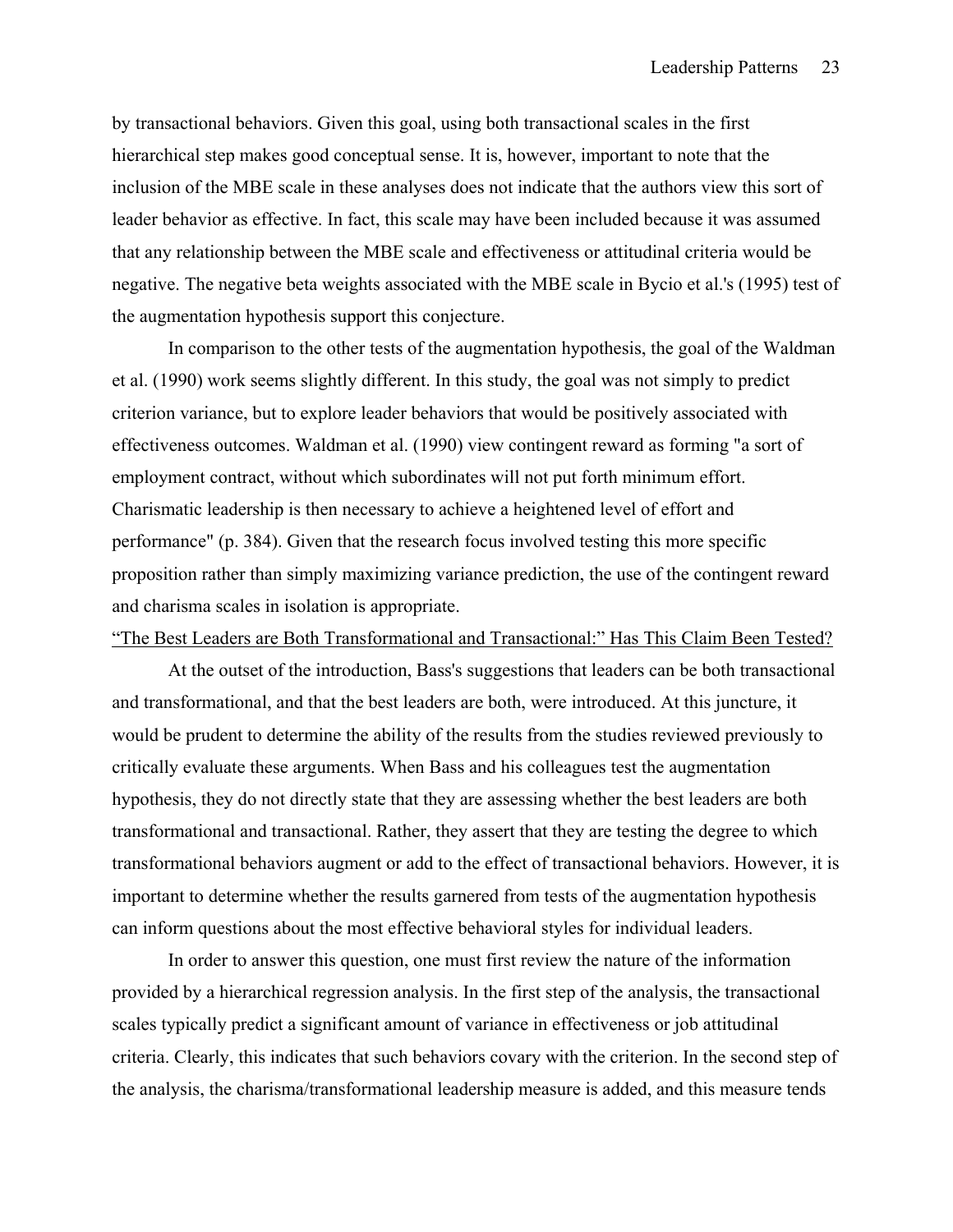to predict the criterion with a positive beta weight. In statistical terms, this indicates that the behaviors associated with a transformational style of leadership predict variance in the criterion, over and above any relationship between transactional/contingent reward and the criterion. In practical terms, Bass argues that such findings support his claim that transformational leader behaviors are necessary to maximize the prediction of criteria such as leader and organizational effectiveness and subordinate satisfaction and commitment (Bass, 1998).

 Following a discussion about the augmentation effect as it had been observed in prior research, Bass and Avolio (1993) present a section heading in their book chapter titled "The Best of Leaders Are Both Transformational and Transactional, the Worst are Neither; the Worst Avoid Displaying Leadership." In addition, in Waldman et al.'s (1990) test of the augmentation hypothesis, the authors argue that contingent reward and charismatic behaviors may both be displayed by the same leader, and that world-class leaders typically exhibit both forms of leadership behavior. Clearly, these issues focus on particular types of leaders, and are similar to the quotes presented on page three. Here, the question is not one concerning the relationship between variables, but one that centers on individual leaders whose behavioral repertoire can be described on the basis of a distinct pattern of scores (two in this case) across a particular number of variables. At this point, it would be appropriate to refer to Magnusson's (1999) dictum that the data used to illuminate psychological phenomenon and the method through which the data are processed must match the "character" of the phenomenon under investigation. As should be clear from the discussion of variable vs. pattern-oriented research, a data analytic technique such as hierarchical regression is not a suitable methodology to use when the research question is personoriented (or in this case, leader-oriented).

A hypothetical example will serve to illustrate the limitations of the variable approach in this context. Suppose a sample of fifty subordinates filled out the MLQ in reference to their immediate supervisors, with ten subordinates reporting to each leader. Furthermore, suppose that performance ratings were available for the subordinates. It is possible that the twenty highest performers all worked for two leaders, one who only exhibited transformational behavior and one who only exhibited transactional behavior. For the sake of clarity, suppose that the other three leaders primary engaged in MBE behaviors, and did not have particularly high-performing subordinates. Assuming that the MLQ ratings are adequate representations of the behavior emitted by the leaders (though it is clear that this is an optimistic assumption; see Eden  $\&$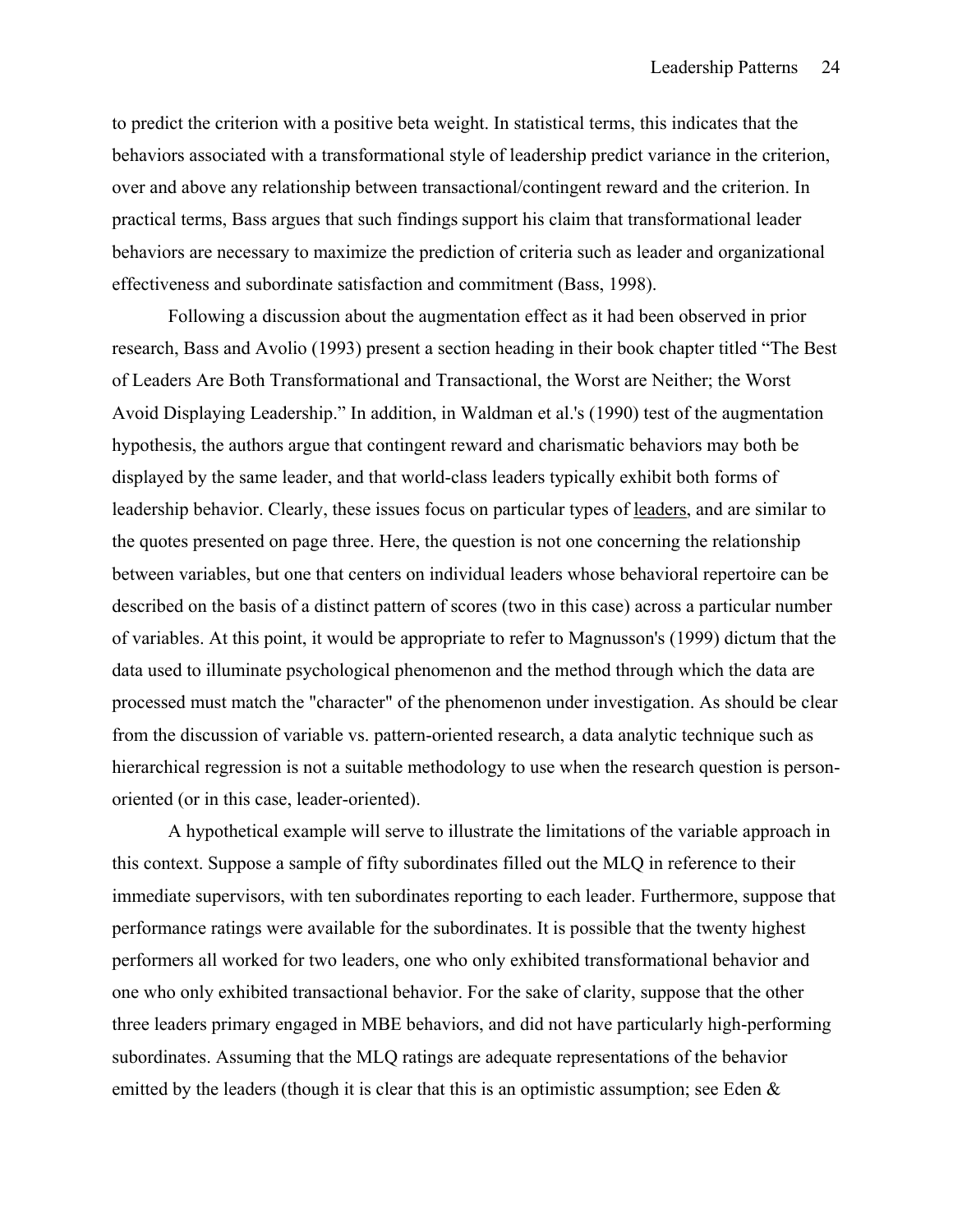Levitan, 1975; Lord et al., 1984; Lord, 2000), one group of high-performing subordinates will rate their leader as transactional and not transformational, and the other group of high performers will rate their leader as transformational and not transactional. If the MLQ ratings were used to predict subordinate performance, the "augmentation effect" would undoubtedly be observed, as the variance in effectiveness predicted by transformational and transactional leader behaviors are completely non-overlapping. Although such an example is extreme, it does present a case in which no leaders engaged in both transactional and transformational behaviors, yet the augmentation effect as it has been traditionally observed would be robust.

It is reasonable to question, however, the degree to which variable-based analytic strategies other than hierarchical regression would be able to address the issues central to the current work. In other words, perhaps it is the nature of the information garnered from the specific variable-oriented multivariate tests conducted to date, rather than the variable approach *per se*, that is unable to clarify whether the best leaders are both transformational and transactional. For example, it might be assumed that testing a three-way interaction between contingent reward, transformational, and MBE leadership behaviors using an ANOVA or a multiple regression strategy would be able to shed light on such issues.

There are a number of reasons why studying pattern comparisons rather than variable interactions is a more direct means by which to assess whether the best leaders are both transformational and transactional. First, as was discussed previously, variable-based research generalizes to variables, not types of people. Therefore, even when the interactive effect of different leader behaviors are explored, the results still generalize to particular combinations of variables, rather than to certain types of people (or in the context of the current work, leaders).

For example, imagine that two leaders had slightly different patterns of scores across the MLQ: one had the optimal pattern (HHL), while the other had a high score on only the transformational variable (HLL). In a pattern-oriented study, these two leaders would never be clustered together in the same group. Although their scores across two of the variables fall in the "high" range, because the entire pattern is the unit of analysis, they are always treated as fundamentally different. In variable-oriented analyses, any time cell means associated with the transformational and passive MBE variables are involved in a comparison, these two leaders would be grouped together. However, when a comparison involved a contingent reward cell mean, they would fall into different groups. This example details how variable-oriented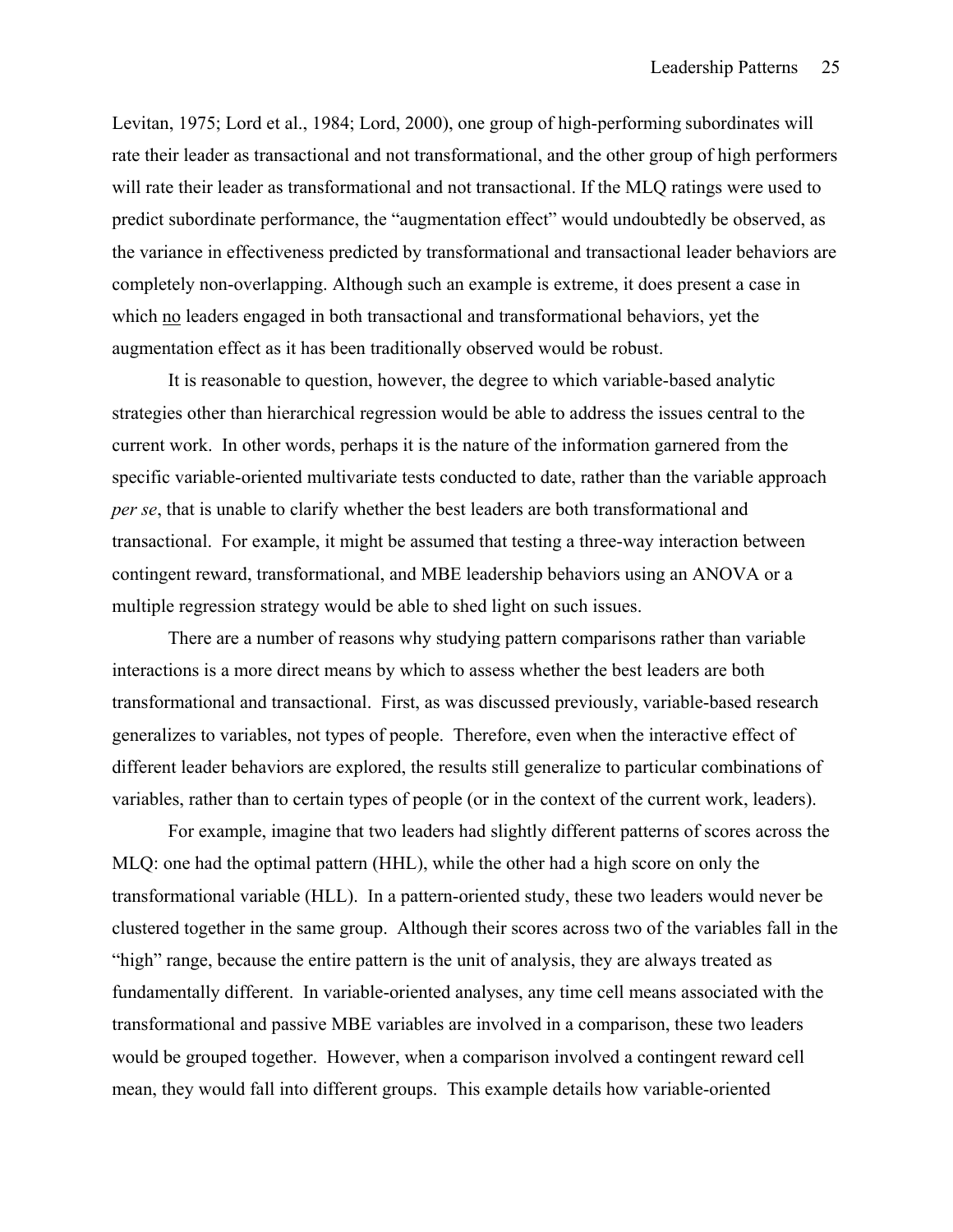approaches "collapse across" leaders to form cell means, and illustrates why it is difficult to generalize variable-oriented findings to individual leaders. In essence, variable-centered approaches provide "aggregate information about variable relationships in a given sample, but they do not reveal to whom in the sample the hypothesized process prototypically applies" (Reitzle & Vondracek, 2000, p. 448, emphasis added). Generalizing variable-oriented findings to individual leaders thus becomes most problematic when complex variable interactions are discovered that apply to only a few select individuals in the sample.

It is also critical to remember that pattern-oriented research is not simply a more direct test of the interaction among variables. Rather, in cases such as the current work, it represents a test of a very particular type of interaction. By creating groups that correspond to the particular patterns of theoretical interest, unique interactions therefore become the direct focus of the research endeavor. When three-way interactions are tested using ANOVA or MR-based methods, their effect is assessed only after controlling for/investigating all main effects and twoway interactions. Moreover, if a significant three-way interaction is detected, the information garnered from this test is more diffuse that that associated with comparative tests of specific patterns. For example, a significant three-way interaction within an ANOVA framework indicates that the relationship between two variables changes significantly at different levels of the third variable. This interaction must then be probed in order to determine its specific nature. Given the many tests that must be conducted both before and after a significant interaction is detected, such studies may be low-powered relative to pattern-oriented investigations.

Given the variable-level focus of all previous research using the MLQ, it is difficult to understand why Bass tends to speak in terms of transactional and transformational leaders rather than transactional and transformational behaviors (e.g., as behaviors are what are assessed by certain variables, such as contingent reward). This is the case because it is clear from his writings on topics other than the augmentation hypothesis that he does not view the two behavioral styles as mutually exclusive. For example, Hater and Bass (1988) note that "transformational leadership can be viewed as a special case of transactional leadership, in as much as both approaches are linked to the achievement of some goal or objective" (p. 695). In addition, other researchers are becoming increasingly aware of the positive effects of transactional leadership, particularly contingent reward. For example, Lowe et al. (1996) view transformational leadership as a complementary behavioral style to transactional leadership, and hypothesize that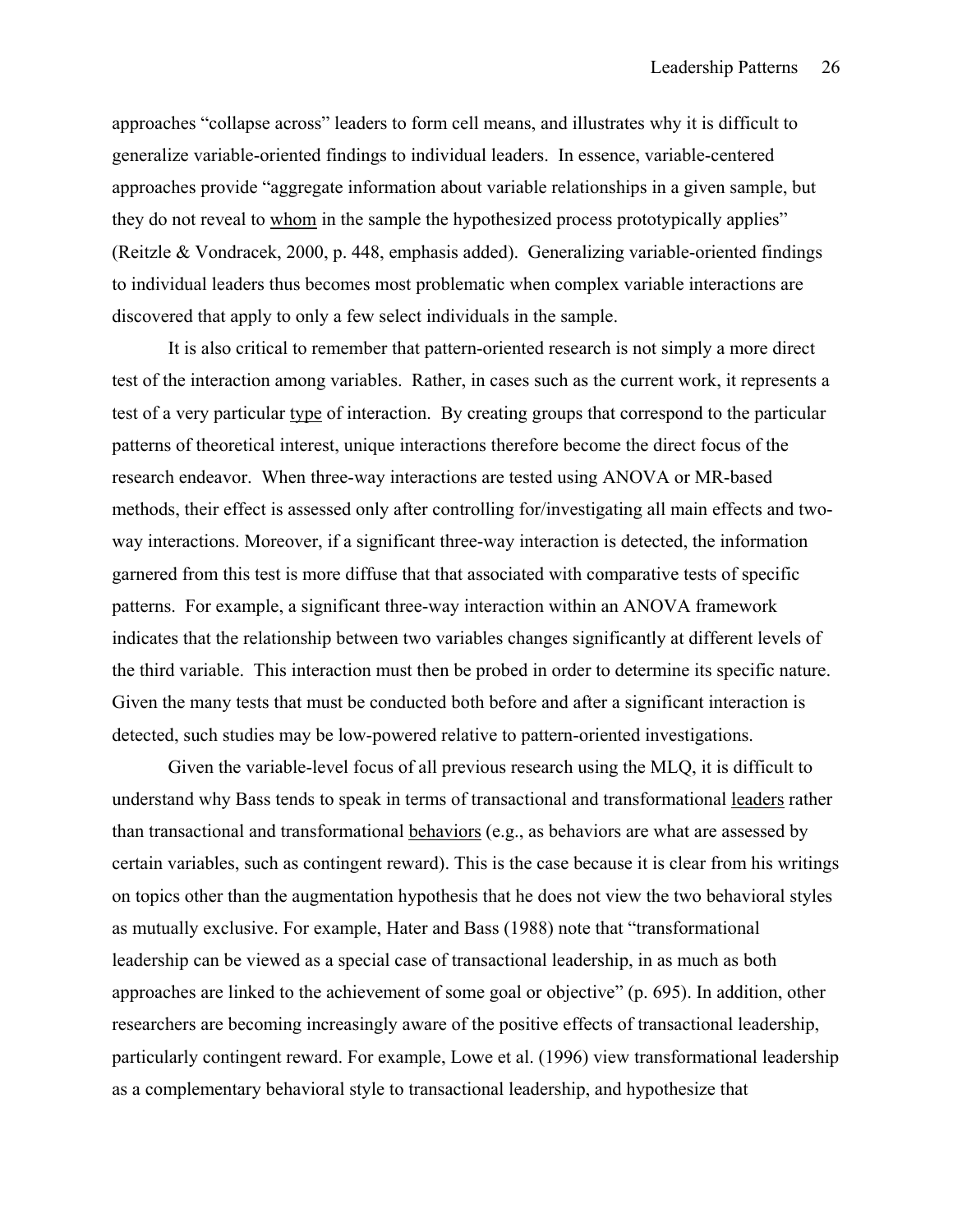transformational behaviors will be ineffective in the absence of a transactional relationship between leader and subordinate. These authors also state that "it is possible that the enduring importance of transactional leadership…has been overlooked in the ardor that has accompanied our contemplation of the transformational construct" (p. 420). Recent empirical work demonstrating that high-quality LMX relationships are associated with leader contingent reward behaviors (Howell & Hall-Merenda, 1999) and that both transactional and transformational leadership are related to perceptions of organizational justice (Pillai et al., 1999) support this conjecture. Moreover, even a theory focused on the fundamental personality differences between transformational and transactional leaders notes that transformational leaders may use transactional strategies to lead effectively (Kuhnert & Lewis, 1987).

 As was stated earlier, Bass argues that transformational behaviors "augment" the effect of transactional contingent reward behaviors (Bass, 1985a, 1998). A variable-centered approach can provide information relevant to an evaluation of this claim, as the approach has demonstrated that transformational behaviors predict leader effectiveness and subordinate job attitudes over and above the effects associated with transactional behaviors (Avolio & Howell, 1992; Bycio et al., 1995; Waldman et al., 1990). However, the claim that the best leaders are both transformational and transactional does not follow logically from such results. In order to assess this issue, a pattern approach where leaders are classified into groups based upon their scores across various MLQ scales would need to be employed.

 In their meta-analysis of the MLQ literature, Lowe et al. (1996) note that the credibility analysis for the correlation between contingent reward and effectiveness contained zero. In practical terms, the authors note that such results indicate that contingent reward leadership does not have a clear positive or negative impact across the studies included in the review. One reason why the effectiveness of contingent reward behaviors may vary is due to the other leader behaviors with which they co-occur. In other words, when leader behaviors such as contingent reward occur along with transformational behaviors, positive outcomes may result. However, if such behaviors occur in the absence of transformational behaviors, they may be much less effective.

 An example from a study reported by Magnusson and Bergman (1988) may help illuminate the importance of this issue. The study explored the relations among aggression assessed at age 13 and both criminality and alcohol abuse at assessed at ages 18-23. As one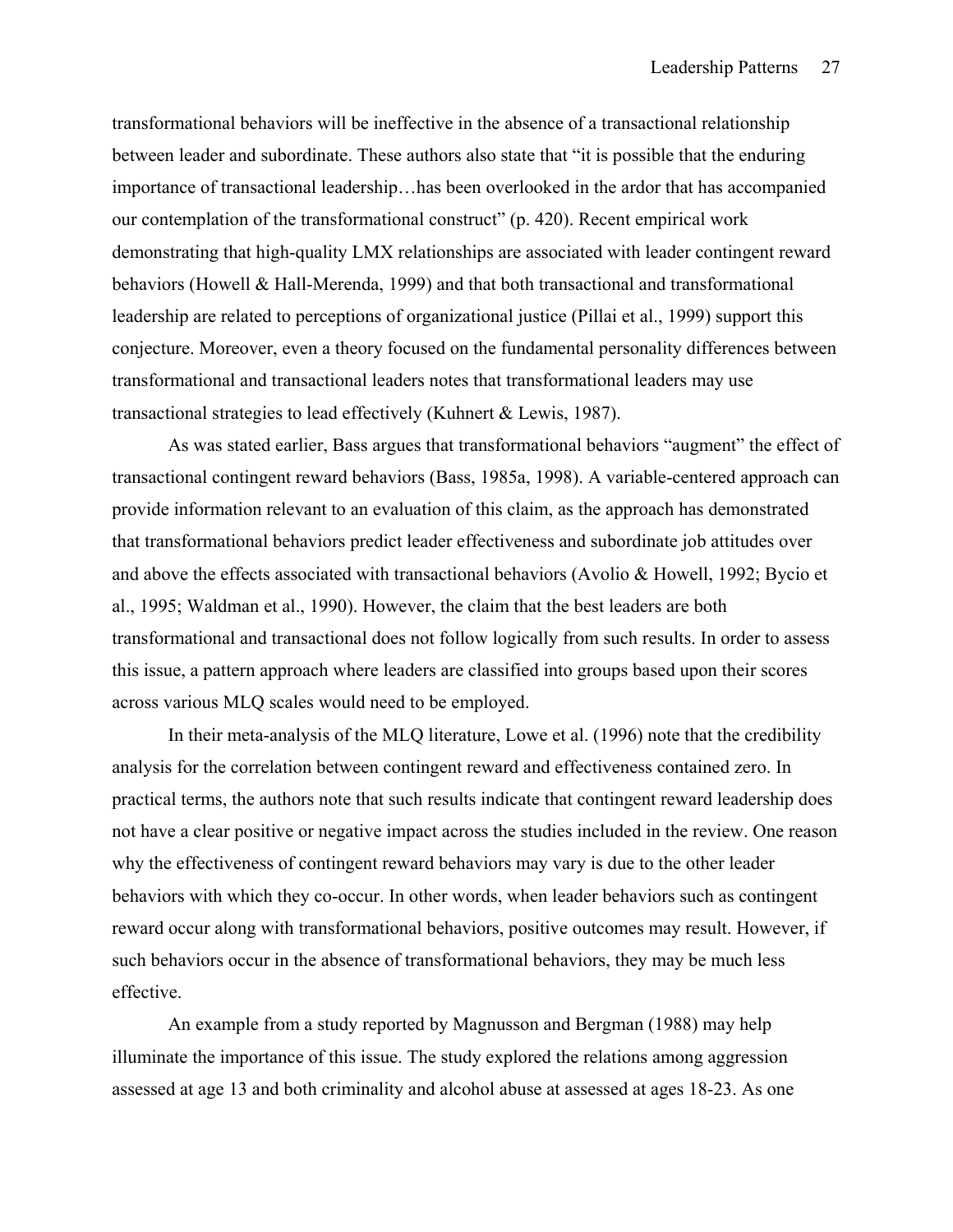might expect on the basis of prior research findings, strong relations emerged among aggression and the two indicators of deviance in young adulthood. To obtain a different picture of the results, the authors clustered the 530 individuals studied into groups on the basis of their scores on several indicators of childhood maladjustment (e.g., aggression, motor restlessness, and lack of concentration). Although most of the participants evidenced only a single problem or the cooccurrence of two problems, three clusters of individuals evidenced multiple problems. When these 71 participants were removed from the sample, the relationship between aggression at age 13 and indicators of alcohol abuse and criminality in early adulthood disappeared. On the basis of a comparison between the pattern and variable-oriented findings, the authors concluded that aggressiveness, when not combined with other adjustment problems, "does not seem to be the important antecedent it is assumed to be by theorists, and which empirical research in the variable-oriented tradition supposes" (Magnusson & Bergman, 1988, p. 58). In other words, aggressiveness does not have the same role in the development of a child when it appears with other problems than it does when it appears alone.

 Such findings are critically relevant to the issues currently under consideration. The transactional scale contingent reward often exhibits positive relationships with criteria such as subordinate commitment and job performance. Furthermore, this scale often correlates rather strongly with the various MLQ transformational scales. Bass suggests that in their own right, contingent reward behaviors will be "fairly effective" at motivating subordinates, but that they are likely to be more effective when used in conjunction with transformational behaviors (Bass, 1985b). In light of the findings of Magnusson and Allen (1988), it is possible that contingent reward behaviors are much more effective when they appear in conjunction with transformational behaviors. However, it is only possible to explore these issues using a pattern approach.

Examining whether the best leaders are both transformational and transactional involves the use of some sort of criterion measure. However, providing a test of the theoretical differences between the theories of Burns (1978) and Bass (1985a) requires an examination only of the frequency with which particular patterns appear. To review, Burns believes that leaders are either transactional or transformational, while Bass asserts that they can be both. Patterns that occur infrequently are known as "white spots" (Bergman & Magnusson, 1997) and may indicate areas where theories require revision. Therefore, if very few leaders display transformational or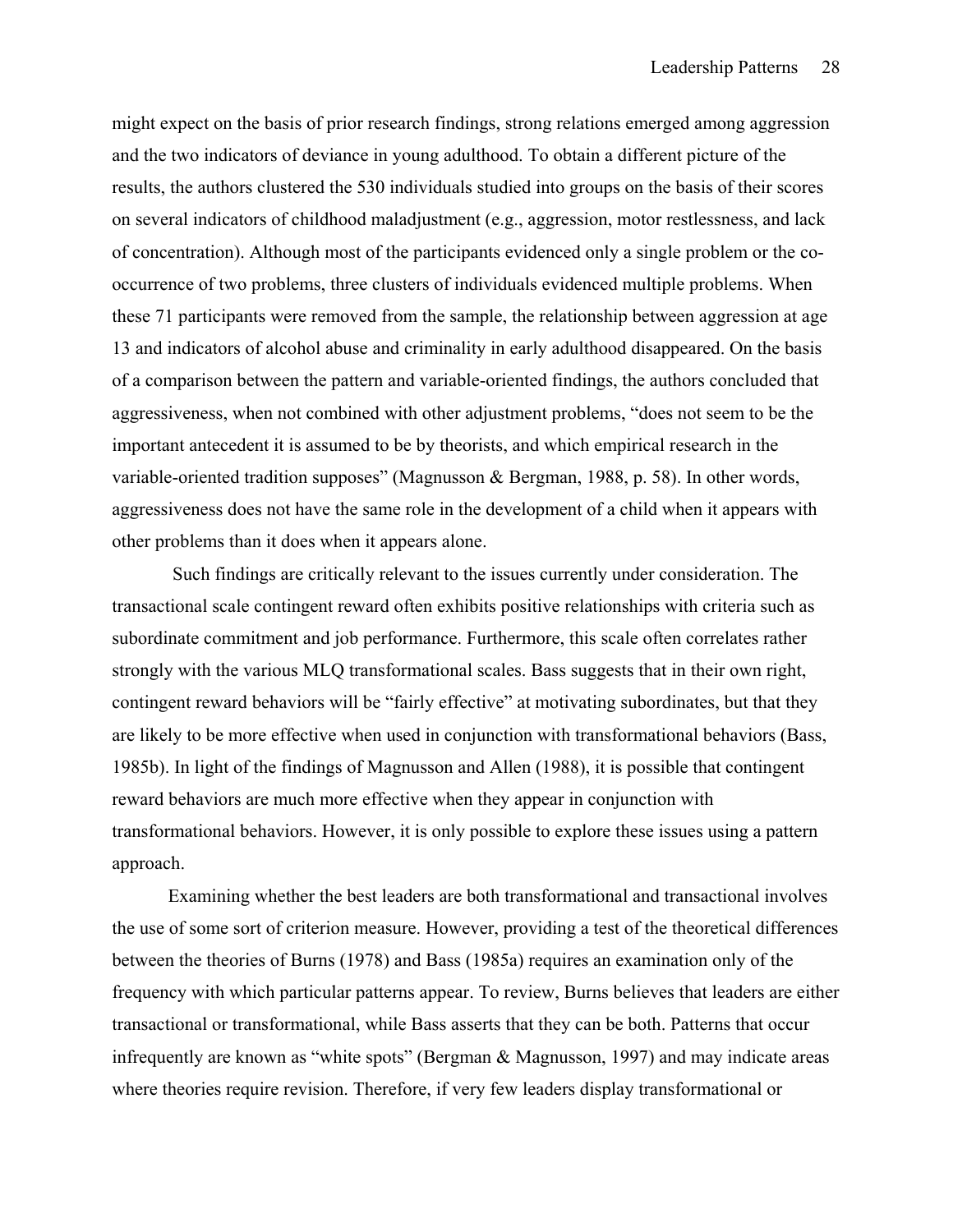transactional behaviors to the exclusion of other behavioral styles, Bass's revisions to Burns's theory would be considered correct.

### Measurement of Outcome Variables

 As was noted above, a determination of the effectiveness of various patterns of leader behavior necessitates the use of a criterion measure. In the current study, three outcome variables are directly assessed by the MLQ. The first two measures are subordinate ratings of satisfaction with the leader and perceptions of leader effectiveness. In addition, three items that clustered together in the original Bass (1985a) factor analysis of the MLQ-1 assess the tendency for subordinates to exert extra effort as a response to a leader who is viewed as inspirational (e.g., "Makes me do more than I expected I could do").

In addition to the MLQ-rated outcomes, subordinate commitment to the organization will also be assessed. The scales used to measure commitment in the current work (Allen & Meyer, 1990) tap three distinct types of commitment labeled affective, continuance, and normative. Allen and Meyer (1990) note than individuals develop committed relationships to an organization for a wide variety of reasons, and the three scales of their instrument were designed to measure these different types of commitment. *Affective commitment* is similar to Mowday, Porter and Steers' (1982) notion of the commitment construct, which views commitment as an emotional or affective bond that exists between an employee and an organization. In this case employees are committed to an organization because they want to identify with the organization, and are proud to associate themselves with the organizational entity and company mission or vision. The antecedents of this type of commitment are generally job characteristics such as a stimulating work environment, effective leadership, and/or rewarding bonds with co-workers (Allen & Meyer, 1990).

 In contrast, employees can also be committed to an organization because of a perceived need, rather than because they want to remain. In such cases, employees may perceive a low level of alternative potential jobs, or they may believe that the skills they have developed are not applicable or transferable to work done in another organization. This type of commitment is labeled *continuance commitment* by Allen and Meyer (1990), and is conceptually similar to Becker's (1960) view of the commitment construct. In essence, Becker views commitment through a behavioral rather than an affective lens, noting that commitment represents a tendency to "engage in consistent lines of activity" (Becker, 1960, p. 33) based on a recognition of the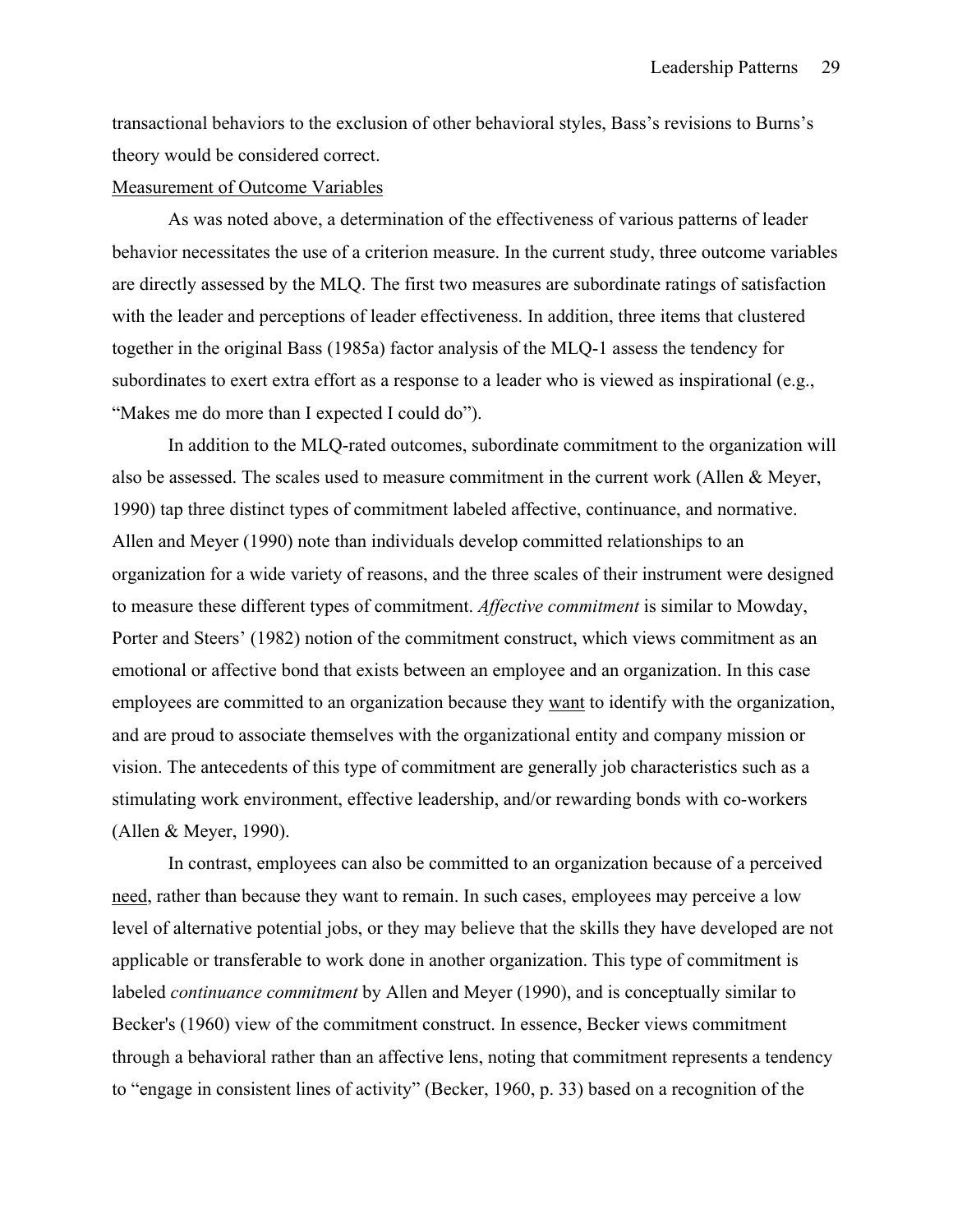costs associated with discontinuing the activity. The final facet of commitment assessed by Allen and Meyer (1990) is termed *normative commitment*. In this case, employees are committed to an organization because they believe it is the right or morally correct course of action. Although this form of commitment is both theoretically and empirically less well-developed than affective or continuance commitment, Allen and Meyer (1990) note that the likely antecedents of this type of commitment are a strong work ethic and an upbringing that emphasizes loyalty to an employer.

 Several factor analyses have generated support for Allen and Meyer's (1990) threecomponent model of organizational commitment (Meyer, Allen, & Gellatly, 1990; Hackett, Bycio, & Hausdorf, 1994), and the model has generated a considerable amount of research (Meyer, 2001). Perhaps the most important contribution of the model is the explicit recognition that individuals may be committed to an organization for a number of different reasons, and that these different incarnations of commitment may not be equally adaptive for the organization. For example, Meyer, Paunonen, Gellatly, Goffin, & Jackson (1989) found that affective commitment correlated positively with job performance, while continuance commitment was negatively related to job performance. Given such findings, it is important to precisely specify which form of commitment leader behaviors are likely to impact. Allen and Meyer (1990) note that the antecedents of affective commitment tend to involve characteristics of the job and work environment such as a challenging job, role and goal clarity, peer cohesion, feedback, and management receptiveness. On the other hand, the precursors of continuance commitment are typically perceptions of limited job alternatives and considerable organizational investments such as training and lack of skill transfer. Furthermore, while the antecedents of normative commitment are not well specified, this form of commitment seems to be driven more by the sort of beliefs an employee brings to an organization rather than the various experiences that occur during the job tenure. It seems clear that the type of commitment most likely to be influenced by leader behaviors is affective commitment. Therefore, this is the type of commitment that will be examined as an outcome variable here. In addition, relationships between the leader behavioral patterns and turnover intentions will also be explored. Specifically, employees' intent to leave both the job and the profession will be assessed.

# Summary

 Bass and his colleagues have frequently made two assertions about the relationship between transformational and transactional leadership. First, in a departure from the theoretical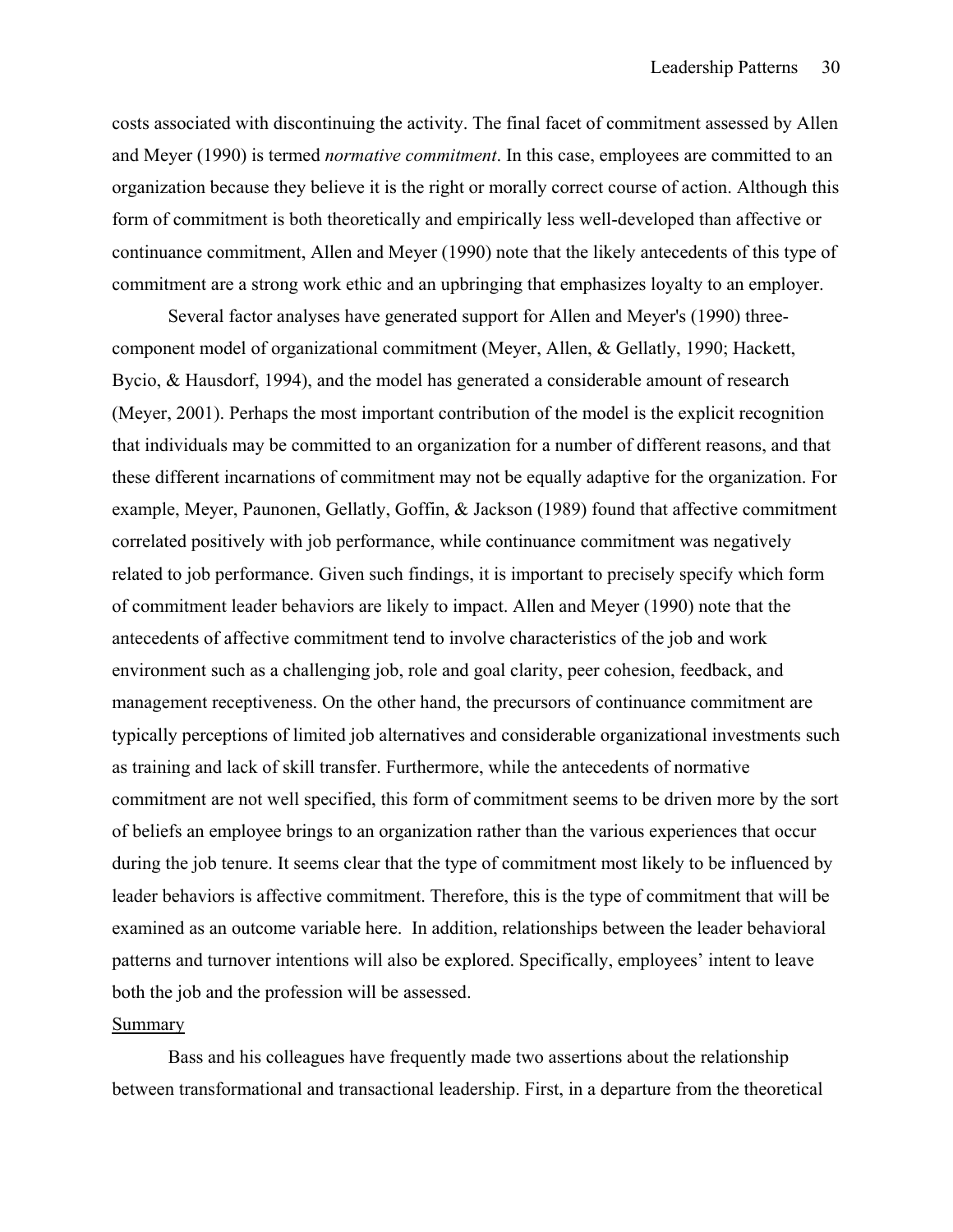work of Burns (1978), they suggest that the same leader can exhibit both transformational and transactional behaviors. Second, they extend this viewpoint by asserting that the most successful leaders are, in fact, both transformational and transactional. In order to determine whether these claims have been empirically evaluated, two different types of research strategies were introduced and described, variable-oriented and pattern-oriented research. Although variableoriented research focuses on the variable or construct as the unit of analysis, pattern-oriented research adopts the person as the basic analytic unit.

 All prior studies using the MLQ have adopted a variable-oriented focus. That is, they have investigated relations among variables such as transformational/transactional leadership and leader effectiveness or subordinate commitment. It is the fundamental thesis of the current study that results from variable-oriented studies cannot directly address the issues central to the current work. As such, questions concerning whether leaders can be both transformational and transactional and whether the best leaders are in fact both are issues that are best addressed through pattern-oriented analyses where the leader is treated as the unit of analysis.

 In this study, leaders were classified on the basis of their scores across indicators of several different facets of transformational and transactional leadership. Given that this approach essentially involves classifying leaders into discrete categories or "types," it is important to recall that attempts to characterize and identify various leader types have often been met with criticism in the leadership literature. For example, Yukl notes that "vague definitions of leader 'types' have long been popular in the literature, but they are often simplistic stereotypes with limited utility for increasing our understanding of effective leadership. It is still to early to determine whether there is any justification for applying labels such as 'transformational,' 'transactional,' or 'charismatic' to individual leaders" (Yukl, 1999, p. 302). The use of pattern analysis overcomes these criticisms because it classifies leader types on the basis of a multivariate pattern of theoretically relevant variables. In addition, as the pattern approach is explicitly leaderoriented, valid conclusions and generalizations can be made about leaders rather than erroneously inferring or extrapolating conclusions on the basis of results that focus solely on variables or constructs.

 The pattern-oriented and variable-oriented approaches were described in detail to illustrate the former approach's superiority when the goal is to examine issues such as those that are central to the current work. However, an important question remains, particularly in regards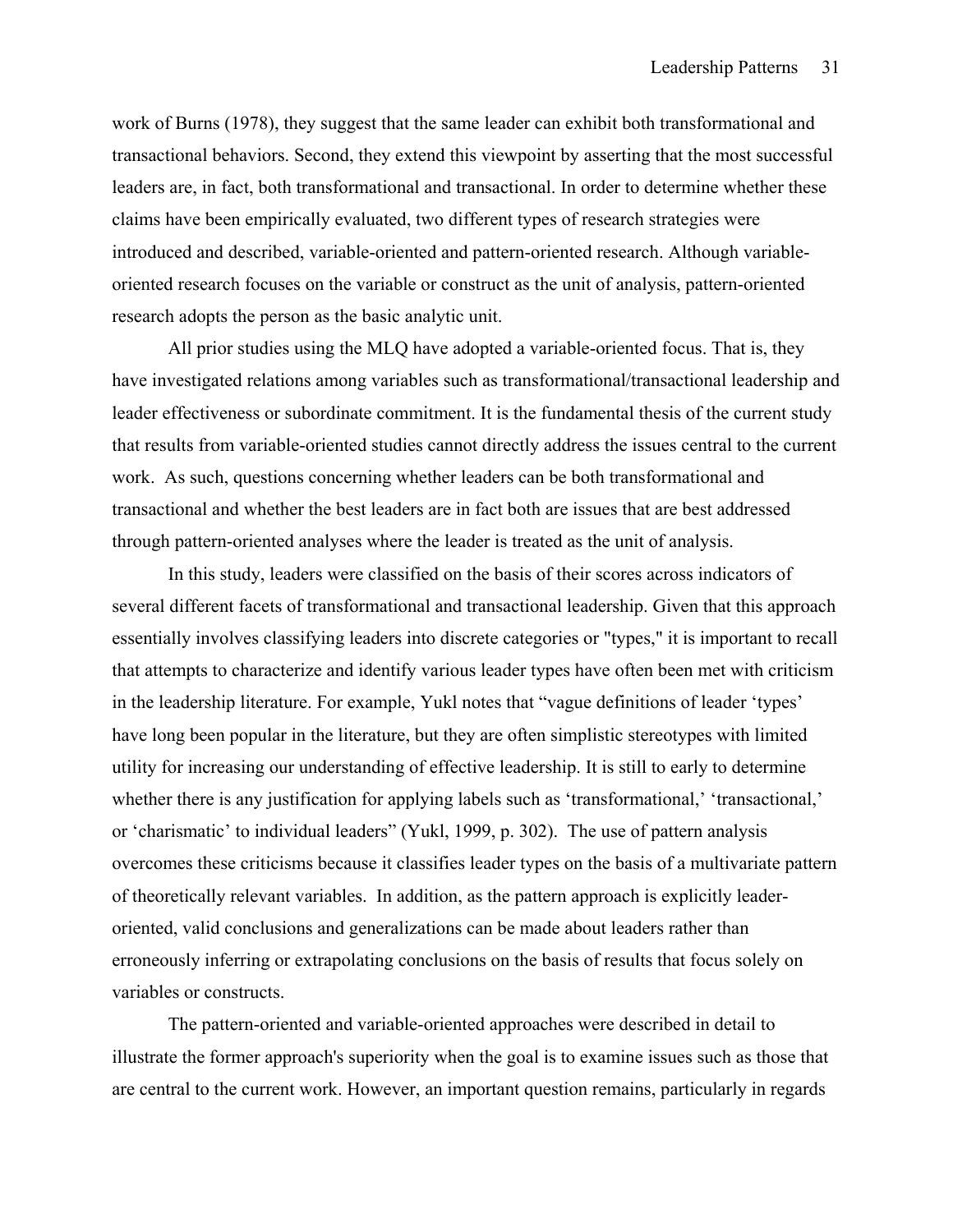to the issue of whether the best leaders are both transformational and transactional. The factor analytic studies of the MLQ were described in order to demonstrate that the behaviors assessed by the MLQ do not cluster neatly into two separate factors that can be labeled transformational and transactional. Rather, the instrument is typically scored on the basis of three to four transformational scales and two to three transactional scales. Given this state of affairs, it is important to specify precisely which scales should be included in a pattern-oriented analysis.

 One of the key reasons why the effectiveness and job attitudinal correlates of each MLQ scale were reviewed was to demonstrate that the question of whether the most effective leaders are both transformational and transactional itself raises an additional important question. In light of the factor analytic work, if the goal is to create a pattern of leader behavior that will lead to the most positive organizational outcomes, how should "effective" transactional behavior be operationalized in the pattern? It is quite clear that the contingent reward behaviors generally lead to positive organizational outcomes. Therefore, a high rating on a variable that represents such behaviors clearly should be included in an optimal leader behavioral pattern.

 The final issue involves the role, if any, that the MBE items should take in the definition of an optimal pattern of leader behavior. In essence, the choice involves leaving these items out of the pattern, or operationalizing the optimal pattern as high transformational, high contingent reward, and low MBE. If the MBE items have been shown to be generally unrelated to leadership outcomes, the first strategy would be warranted. However, if enough empirical evidence existed indicating that such behaviors are negatively related to such criteria, the latter strategy would be more appropriate. In the Lowe et al. (1996) work, the meta-analytically derived estimate of the MBE-effectiveness relationship was essentially zero. While this finding might indicate that the MBE items should be left out of the pattern, it is important to recall that the MBE items include both active and passive forms of management-by-exception.

The active MBE items reflect leader behaviors such as monitoring subordinate performance and taking corrective action when deviations from performance standards occur. The passive MBE items assess the tendency for leaders to not become involved until problems become serious and/or mistakes are brought to their attention (Bass, 1997). The literature review indicated that passive MBE behaviors tend to be negatively correlated (Hater & Bass, 1988; Howell & Avolio, 1993) or uncorrelated (Yammarino et al., 1993) with follower performance. The picture for active MBE behaviors, however, is less clear. While several studies (Hater &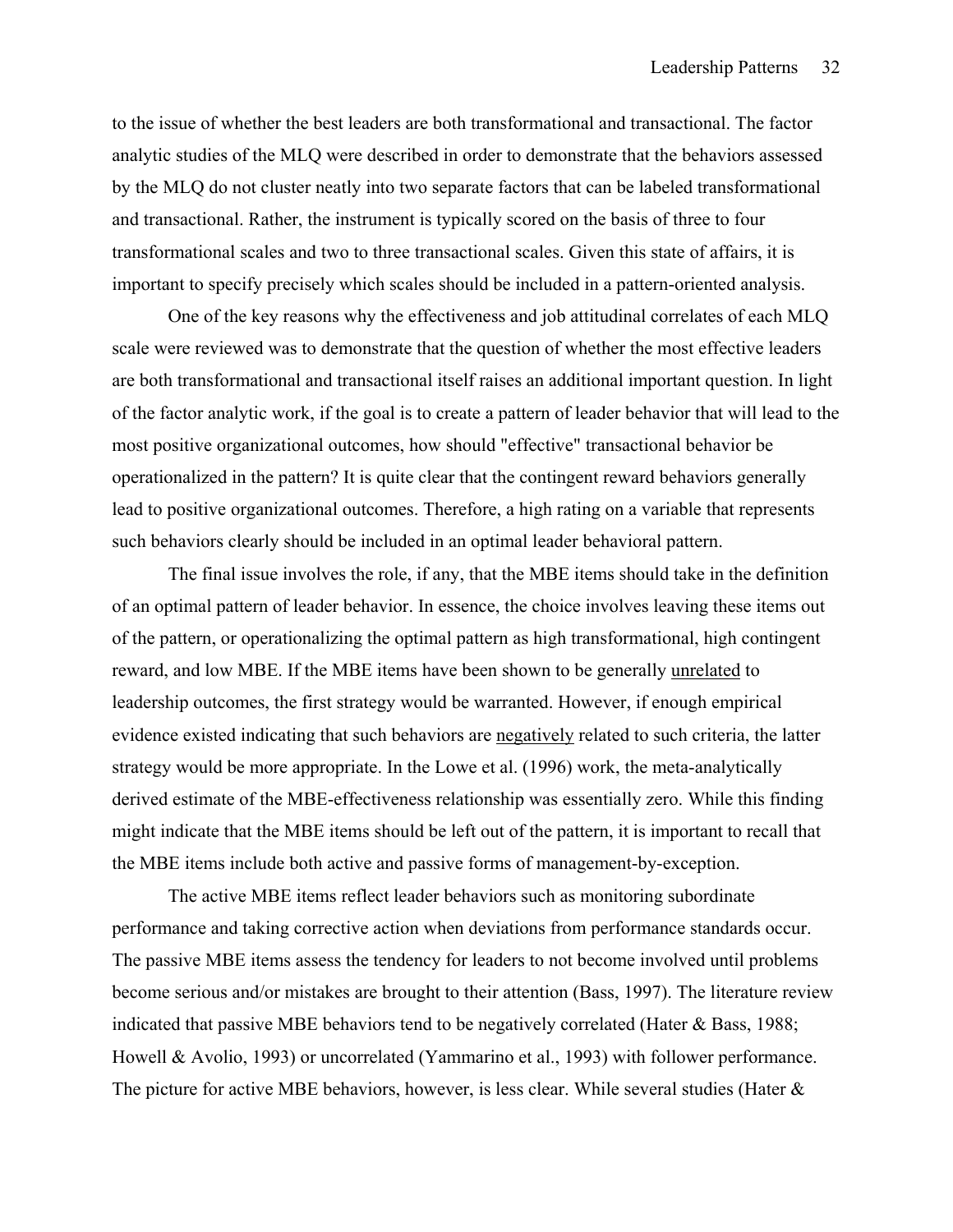Bass, 1988; Howell & Avolio, 1993) have found that such behaviors are associated with negative performance outcomes, Howell and Hall-Merenda (1999) found a positive association when exploring this relationship. In the job attitudinal realm, consistent evidence exists that passive behaviors are negatively related to follower job satisfaction (Druskat, 1994; Wofford et al., 1998). However, inconsistent findings associated with the more active form of MBE again emerge. While Wofford et al. (1998) found that such behaviors were negatively related to job satisfaction among followers, Druskat (1994) reports no relationship between active MBE leader behaviors and satisfaction ratings. At this point, therefore, it seems difficult to categorize active MBE behaviors as clearly effective or ineffective. However, sufficient evidence has accumulated to date to warrant viewing the passive MBE behaviors as generally ineffective. Therefore, it would seem wise to include the passive MBE items in the leadership pattern as a way to operationalize ineffective leadership behaviors, as optimally effective leaders would not be expected to engage in such behaviors.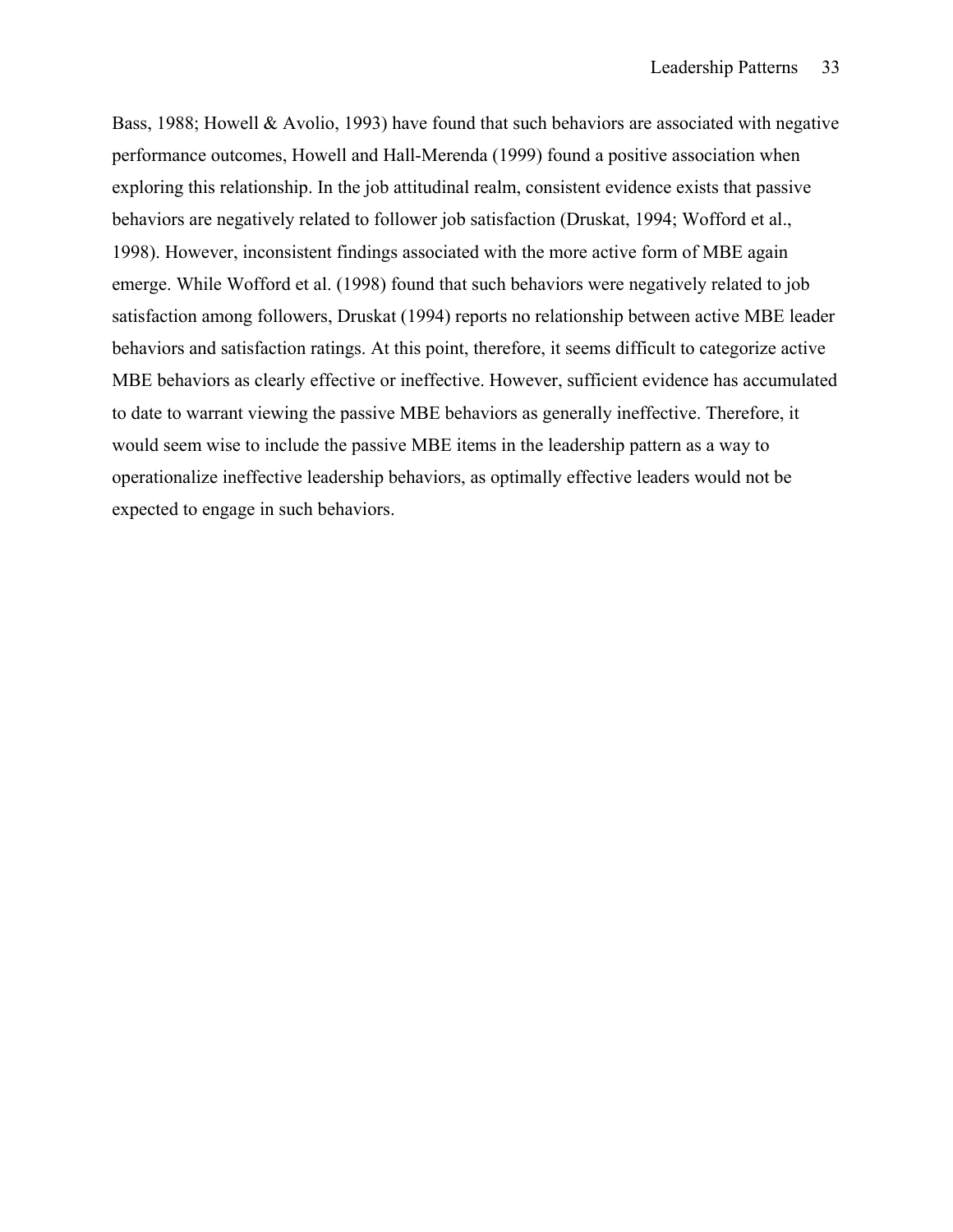## Hypotheses

On the basis of both transformational leadership theory and prior empirical work using the MLQ, the following predictions are made. The first hypothesis is centered on the basic theoretical point of divergence between Bass (1985a) and Burns (1978), and represents an assessment of Bass' position that leaders can be both transformational and transactional. The rather strong positive correlation between the MLQ Contingent Reward and transformational scales observed in previous research suggests that these classes of behavior frequently covary. However, the pattern approach represents a more direct assessment of Bass's position, and will also allow for an investigation of the frequency with which various transformational/transactional patterns appear.

Hypotheses two through eight focus on various facets of the overall predicted differential effectiveness of particular patterns of leader behavior. The eight patterns of leader behavior are presented in Appendix A. Hypothesis two contrasts the leaders viewed as likely to be optimally effective (high transformational, high contingent reward, low MBE) with those expected to garner the most negative outcomes (low transformational, low contingent reward, high MBE). While it is important to provide evidence that these two leader types differ significantly across the various effectiveness criteria, it should be noted that this test alone does not establish the superiority of the optimal pattern *per se*. In essence, this test is rather diffuse because the two types of leaders differ from each other on all three variables in the pattern. Therefore, this test cannot provide evidence that each variable included in the pattern contributes to leader effectiveness.

In order to obtain direct evidence that the most effective leaders use a mix of high transformational, high contingent reward, and low MBE behaviors, it is critical that such leaders be compared with leaders who differ from optimal leaders by virtue of their standing on a single variable. These three comparisons are necessary because they test the degree to which each individual variable contributes to the potential effectiveness of the optimal pattern. For example, if the HHL and HLL leader groups did not have significantly different levels of affective commitment, one would conclude that when leaders already display transformational behaviors, the addition of contingent reward activities to their behavioral repertoire does not significantly contribute to their employees' level of affective commitment. Therefore, hypotheses three, four, and five are planned comparisons between the optimal leader behavioral pattern and the three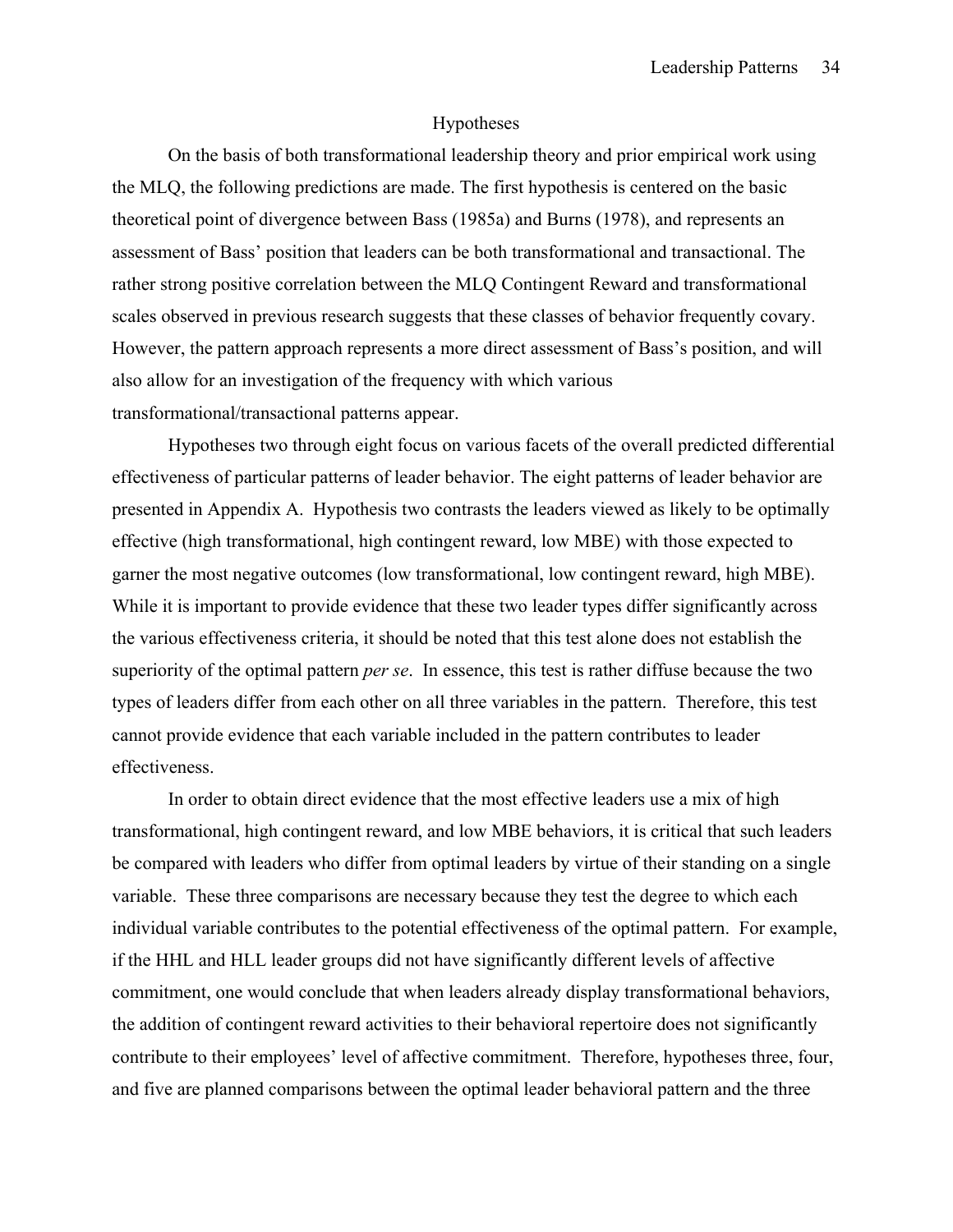additional patterns that differ from the optimal pattern by virtue of a single variable (HHH, HLL, and LHL).

 It is also important to provide empirical evidence that leaders who engage in a preponderance of passive MBE behaviors are less effective than other similar patterns. Therefore, hypotheses six, seven, and eight are planned comparisons between the passive MBE leader behavioral pattern and the three additional patterns that differ from the passive MBE pattern by virtue of a single variable (LLL, LHH, HLH).

Hypothesis 1: Leaders will be classified into at least one of the three patterns that represent a combination of both transactional and transformational leadership behaviors (see Appendix A: Pattern  $1 =$  high transformational, high contingent reward, high passive MBE; Pattern  $2 =$  high transformational, high contingent reward, low passive MBE; Pattern 3 = high transformational, low contingent reward, high passive MBE) to a degree either equivalent to or significantly greater than would be expected by chance.

Hypothesis 2: Subordinates of leaders who display a pattern of high transformational, high contingent reward, and low passive MBE behaviors (HHL: Pattern 2 from Appendix A) will exhibit higher affective commitment, extra effort, satisfaction with the leader, and leader effectiveness ratings coupled with lower turnover intentions than subordinates of leaders who display a pattern of low transformational, low contingent reward, and high passive MBE behaviors (LLH: Pattern 7 from Appendix A).

Hypothesis 3: Subordinates of leaders who display a pattern of high transformational, high contingent reward, and low passive MBE behaviors (HHL: Pattern 2 from Appendix A) will exhibit higher affective commitment, extra effort, satisfaction with the leader, and leader effectiveness ratings coupled with lower turnover intentions than subordinates of leaders who display a pattern of high transformational, high contingent reward, and high passive MBE behaviors (HHH: Pattern 1 from Appendix A).

Hypothesis 4: Subordinates of leaders who display a pattern of high transformational, high contingent reward, and low passive MBE behaviors (HHL: Pattern 2 from Appendix A) will exhibit higher affective commitment, extra effort, satisfaction with the leader, and leader effectiveness ratings coupled with lower turnover intentions than subordinates of leaders who display a pattern of high transformational, low contingent reward, and low passive MBE behaviors (HLL: Pattern 4 from Appendix A).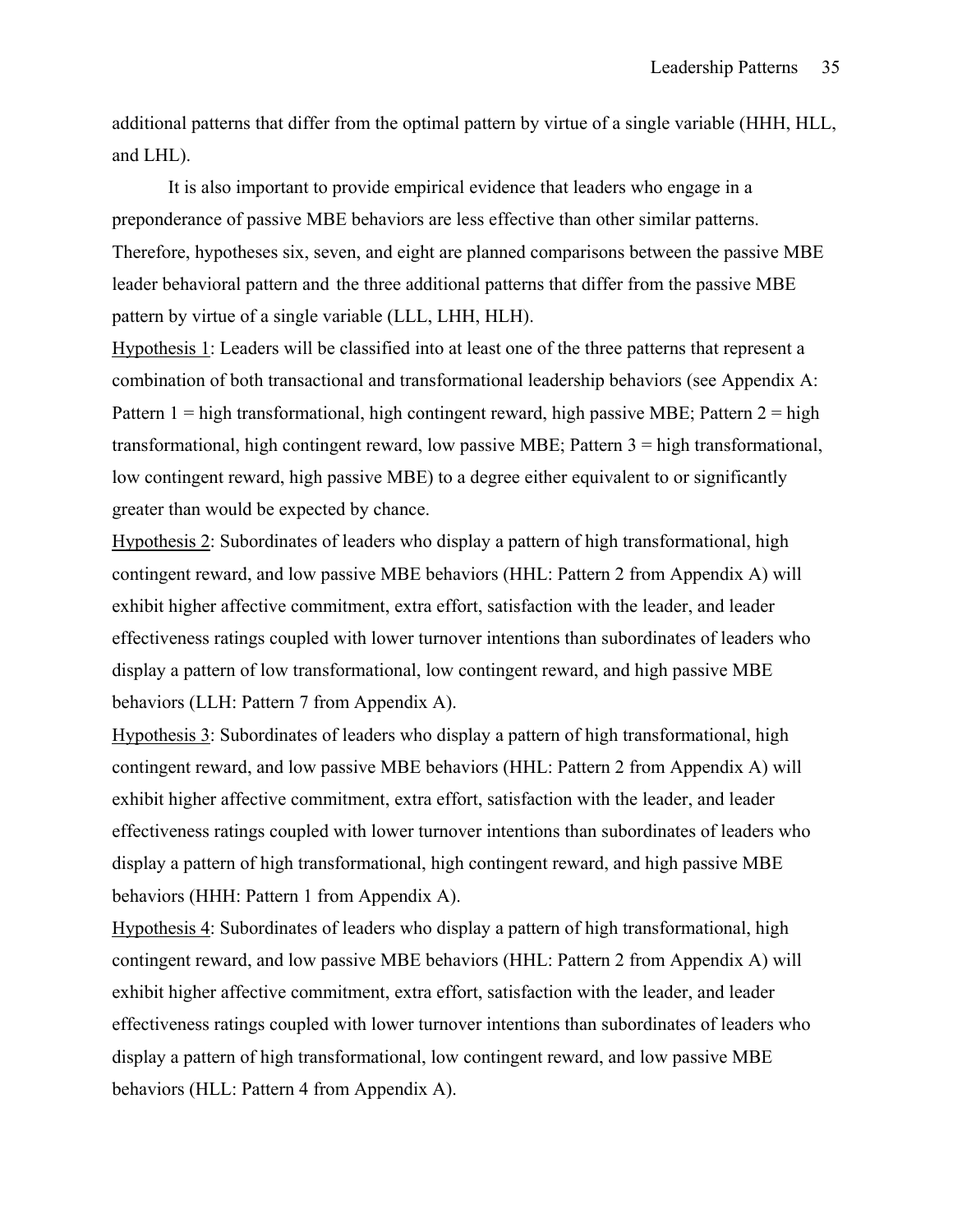Hypothesis 5: Subordinates of leaders who display a pattern of high transformational, high contingent reward, and low passive MBE behaviors (HHL: Pattern 2 from Appendix A) will exhibit higher affective commitment, extra effort, satisfaction with the leader, and leader effectiveness ratings coupled with lower turnover intentions than subordinates of leaders who display a pattern of low transformational, high contingent reward, and low passive MBE behaviors (LHL: Pattern 6 from Appendix A).

Hypothesis 6: Subordinates of leaders who display a pattern of low transformational, low contingent reward, and high passive MBE behaviors (LLH: Pattern 7 from Appendix A) will exhibit lower affective commitment, extra effort, satisfaction with the leader, and leader effectiveness ratings and higher turnover intentions than subordinates of leaders who display a pattern of low transformational, low contingent reward, and low passive MBE behaviors (LLL: Pattern 8 from Appendix A).

Hypothesis 7: Subordinates of leaders who display a pattern of low transformational, low contingent reward, and high passive MBE behaviors (LLH: Pattern 7 from Appendix A) will exhibit lower affective commitment, extra effort, satisfaction with the leader, and leader effectiveness ratings and higher turnover intentions than subordinates of leaders who display a pattern of low transformational, high contingent reward, and high passive MBE behaviors (LHH: Pattern 5 from Appendix A).

Hypothesis 8: Subordinates of leaders who display a pattern of low transformational, low contingent reward, and high passive MBE behaviors (LLH: Pattern 7 from Appendix A) will exhibit lower affective commitment, extra effort, satisfaction with the leader, and leader effectiveness ratings and higher turnover intentions than subordinates of leaders who display a pattern of high transformational, low contingent reward, and high MBE behaviors (HLH: Pattern 3 from Appendix A).

#### Method

## Participants and Procedure

 The participants in the current study were a group of registered nurses, and the data collected from this sample was originally used to perform a confirmatory test of the dimensional structure of the MLQ. Bycio et al. (1995) sent the MLQ in addition to questionnaires assessing commitment and turnover intentions to a random sample of 4,000 nurses who belonged to a 75,000-member nursing association. A cover letter was sent along with the questionnaires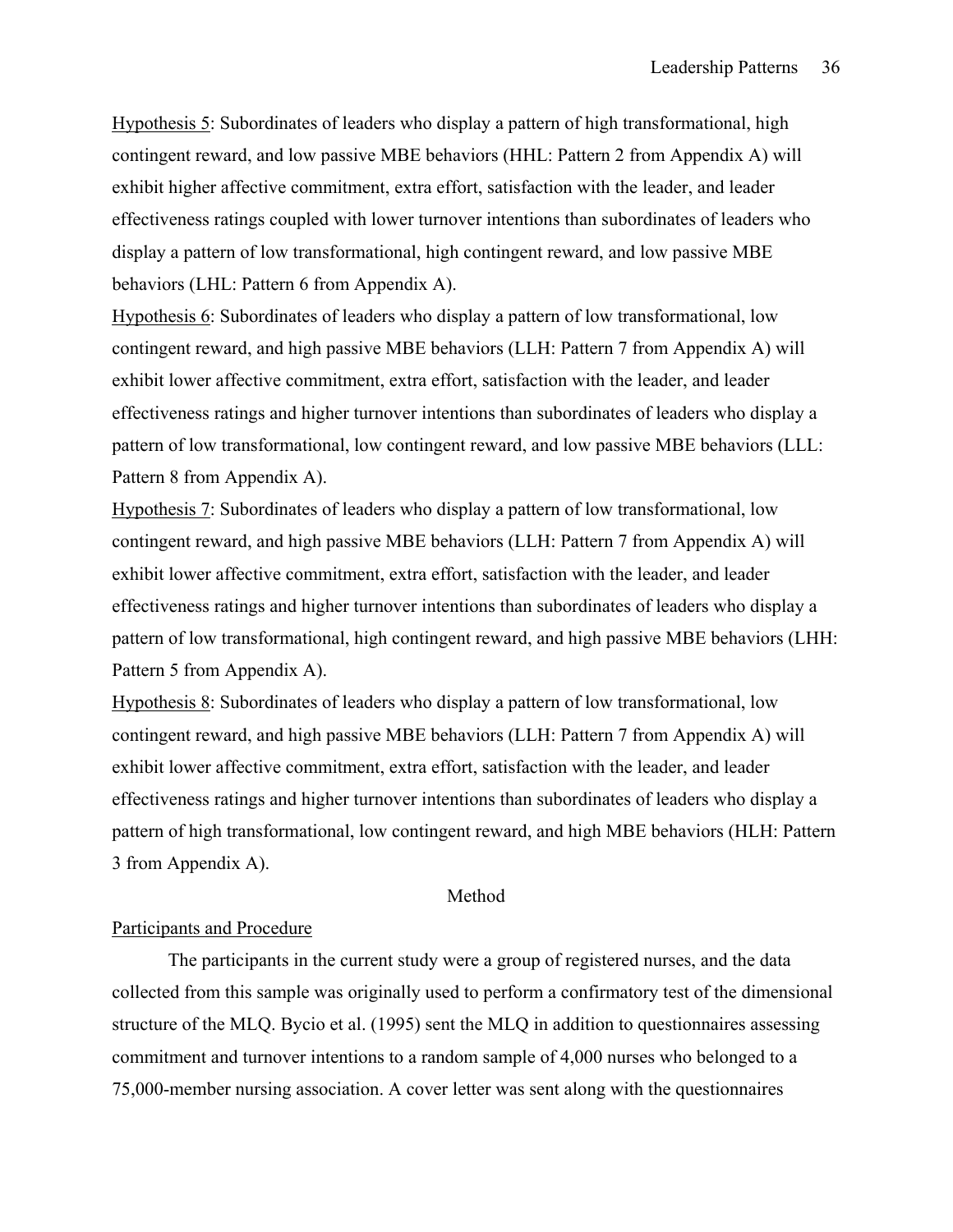informing participants that the project was being conducted for research purposes, and assuring them that the nursing association would only receive data aggregated at the group level. Bycio et al. (1995) noted that the nurses who did not respond to the initial contact were sent a follow-up reminder postcard. In addition, two weeks after the reminder postcard was sent, non-respondents were mailed another copy of the questionnaire.

 Most of the empirical work with the MLQ has been conducted in either military contexts (Bass, 1985a, Waldman et al., 1990; Yammarino et al., 1993) or business settings (Howell & Avolio, 1993; Howell & Hall-Merenda, 1999; Seltzer & Bass, 1990; Waldman et al., 1987; Wofford et al., 1998; Yammarino & Dubinsky, 1994). As such, the sample of nurses used in the current research represents a departure from this norm. Furthermore, the current sample and the group of leaders rated consists primarily of women, while most MLQ samples contain a preponderance of men. However, the correlations observed among the various leadership facets in the Bycio et al. (1995) work mirror the "correlational hierarchy" described by Bass and Avolio (1994). Transformational leadership behaviors were positively related to affective organizational commitment and negatively related to turnover intentions. Contingent reward displayed this same pattern with the outcome variables, although the relationships were not as strong. Moreover, passive MBE was negatively related to affective organizational commitment and positively related to turnover intentions. This pattern of relationships has also been observed among another non-traditional sample including members of Roman Catholic religious orders (Druskat, 1994). Furthermore, recent data collected in 62 cultures as a part of the Global Leadership and Organizational Behavior Effectiveness (GLOBE) Research Program indicates that aspects of transformational/charismatic leadership are perceived as enhancing outstanding leadership across many diverse cultures (Den Hartog, House, Hanges, Ruiz-Quintanilla, & Dorfman, et al., 1999). Such findings provide support for Bass's (1997) characterization of the transformational-transactional model as a universally effective leadership paradigm.

 A total of 2,577 questionnaires were returned, which represents a 64 % response rate. However, after accounting for any missing data across the various questionnaires using listwise deletion, a sample size of 1,376 resulted. While this might seem like an abnormally large amount of missing data, it is perhaps understandable in light of the MLQ instructions, which read "When the item is irrelevant or does not apply, or where you are uncertain or don't know, leave the answer blank" (Bass, 1985a, p. 201). Bycio et al. (1995) report that 97 % of the participants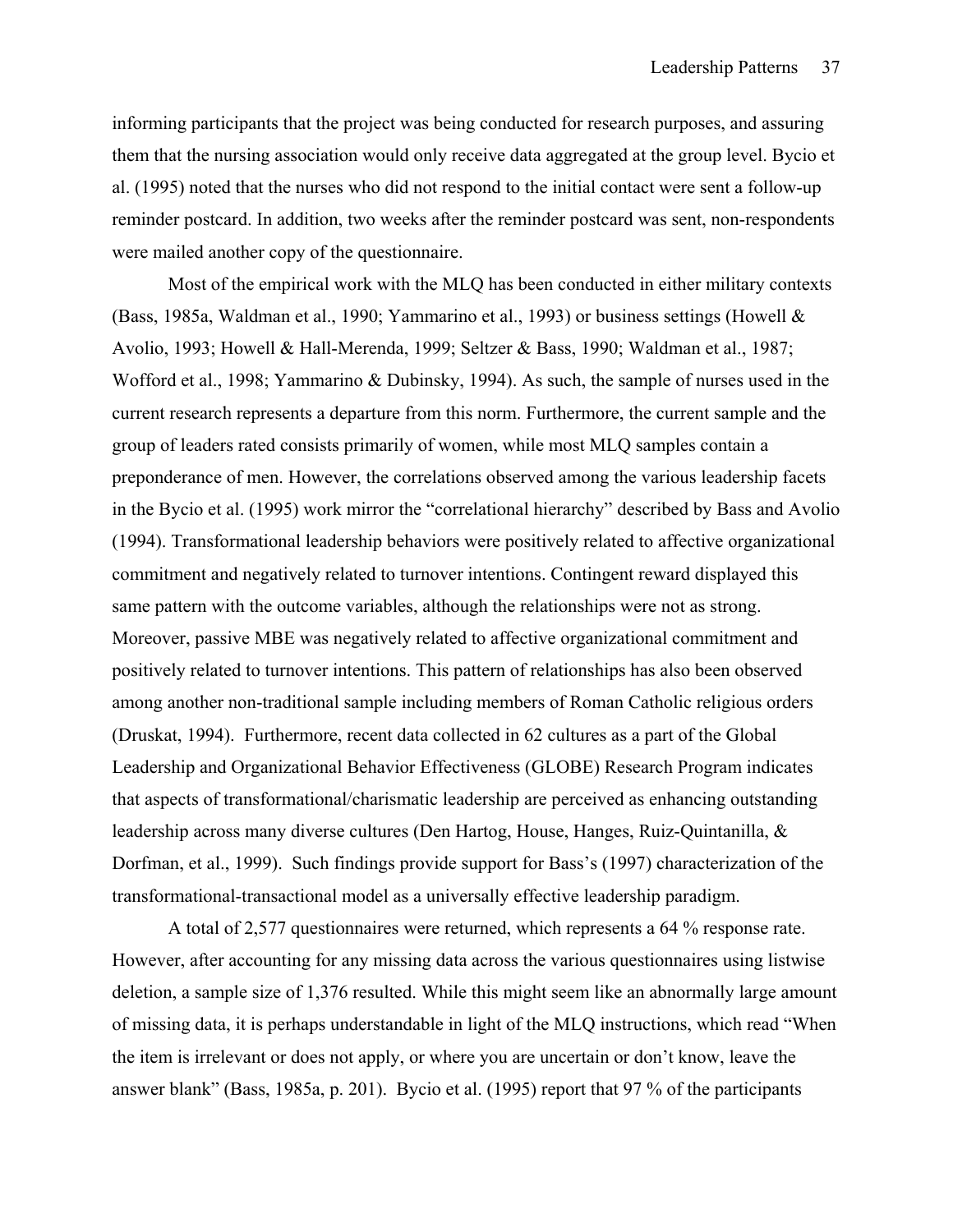were women, and 74 % were married. The mean participant age was 37, and the mean organizational tenure was 9 years. Moreover, 95 % of the leaders who were rated were women. Measurement of Leadership Variables

 In this study, leadership behaviors were assessed using the MLQ-1 (Bass, 1985a). This instrument contains 73 items. When Bycio et al. (1995) performed a confirmatory dimensional test of the MLQ-1, they used the items that defined the factors that had emerged from Bass's (1985a) exploratory factor analysis of the scale. These items can be found in Appendix B. Bass (1985a) created the initial factor structure tested by Bycio et al. (1995) by only including items that loaded above a specific criterion for each factor: .70 for charisma, .45 for intellectual stimulation, .40 for contingent reward and individualized consideration, and .39 for passive MBE.

Among the Bass (1985a) set of items that met the above criteria, 18 assessed leader charisma and inspiration, seven tapped leader behaviors involving individualized consideration, and three focused on the leader's intellectual stimulation of followers. Seven items were used to measure contingent reward behaviors, and six passive MBE items were included. Bycio et al. (1995) intended to use these 41 items in their confirmatory factor analysis, but the charisma item "Inspires loyalty to him/her," was accidentally omitted from their questionnaire. Therefore, 40 items defined the factorial structure tested in the Bycio et al. (1995) work. Participants rated the frequency with which their supervisor displayed the behavior described in each MLQ item using the following five-point scale:  $4 =$  Frequently, if not always,  $3 =$  Fairly often,  $2 =$  Sometimes,  $1 =$ Once in a while,  $0 = Not$  at all. These 40 items will be used in the current study to operationalize transformational, contingent reward, and passive MBE leader behaviors.

# Measurement of Outcome Variables

# *MLQ-Rated Outcomes*

 The MLQ-1 (Bass, 1985a) includes two questions that assess subordinate satisfaction with the leader, as well as four items that measure subordinate perceptions of leader effectiveness. In addition, three items assess a tendency for subordinates to exert extra effort in response to an inspirational leader. As such, the MLQ has three built-in criterion scales, which are listed in Appendix B (Extra Effort, Satisfaction with the Leader, and Leader Effectiveness). The five-point scale used for the leader behavior variables is also used for the Extra Effort criterion. Satisfaction with the Leader is rated with the following scale:  $4 =$  Very satisfied,  $3 =$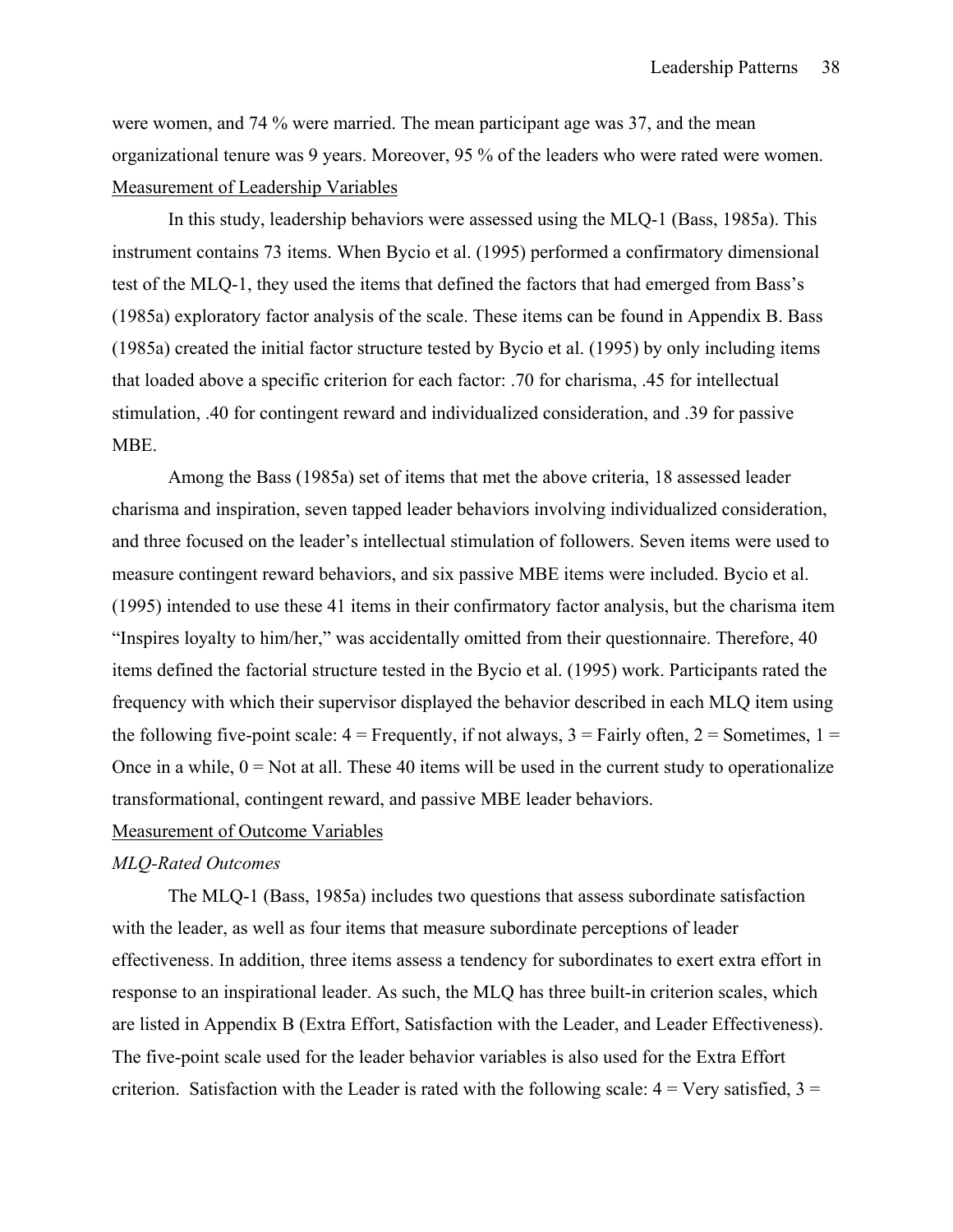Fairly satisfied,  $2$  = Neither satisfied nor dissatisfied,  $1$  = Somewhat dissatisfied,  $0$  = Very dissatisfied. Subordinates rate leader effectiveness using the following scale:  $4 =$  Extremely effective,  $3 = \text{Very effective}, 2 = \text{Effective}, 1 = \text{Only slightly effective}, 0 = \text{Not effective}.$ *Affective Commitment* 

 Affective commitment is an emotional or affective bond that exists between an employee and an organization. Employees who develop this sort of bond are committed to an organization because they choose to identify with the company and its mission, enjoy being a member of the organization, view the organization's problems as their own, and feel like they are "part of the organizational family" (e.g., "This organization has a great deal of personal meaning for me"). Bycio et al. (1995) assessed this form of commitment using an 8-item scale created by Allen and Meyer (1990), which is presented in Appendix C. Commitment was rated using the following 7 point Likert-type scale:  $1 =$  Strongly disagree,  $2 =$  Moderately disagree,  $3 =$  Slightly disagree, 4  $=$  Neither agree nor disagree,  $5 =$  Slightly agree,  $6 =$  Moderately agree,  $7 =$  Strongly agree. Bycio et al. (1995) also assessed normative and continuance commitment. However, these variables were not included in the present study.

## *Turnover Intentions*

Relationships among the leader behavioral patterns and turnover intentions were also explored. Bycio et al. (1995) assessed intent to leave the job and intent to leave the profession each with three items; these six items appear in Appendix D. Five-point rating scales with anchors at the high and low points were used for these items; the low-end anchor was either "never" or "very unlikely," while the high-end anchor was either "constantly" or "certain." Creation of Leadership Behavior Patterns

 Leaders selected for inclusion in the current study were obtained from the larger sample surveyed in the Bycio et al. (1995) work on the basis of their pattern of scores across the transformational, contingent reward, and passive MBE variables. Leaders were grouped into the following eight patterns: HHH, HHL, HLH, HLL, LHH, LHL, LLH, and LLL, which are also presented in Appendix A. When discussing the characteristics of their sample, Bycio et al. (1995) note that the means for the transformational leadership scales were smaller in magnitude than what is typically observed. For example, the authors note that the means for the transactional scales in their work range from 1.32 to 2.08. In general, the means for the transformational scales range approximately from 2 to 3 (Howell & Avolio, 1993; Howell  $\&$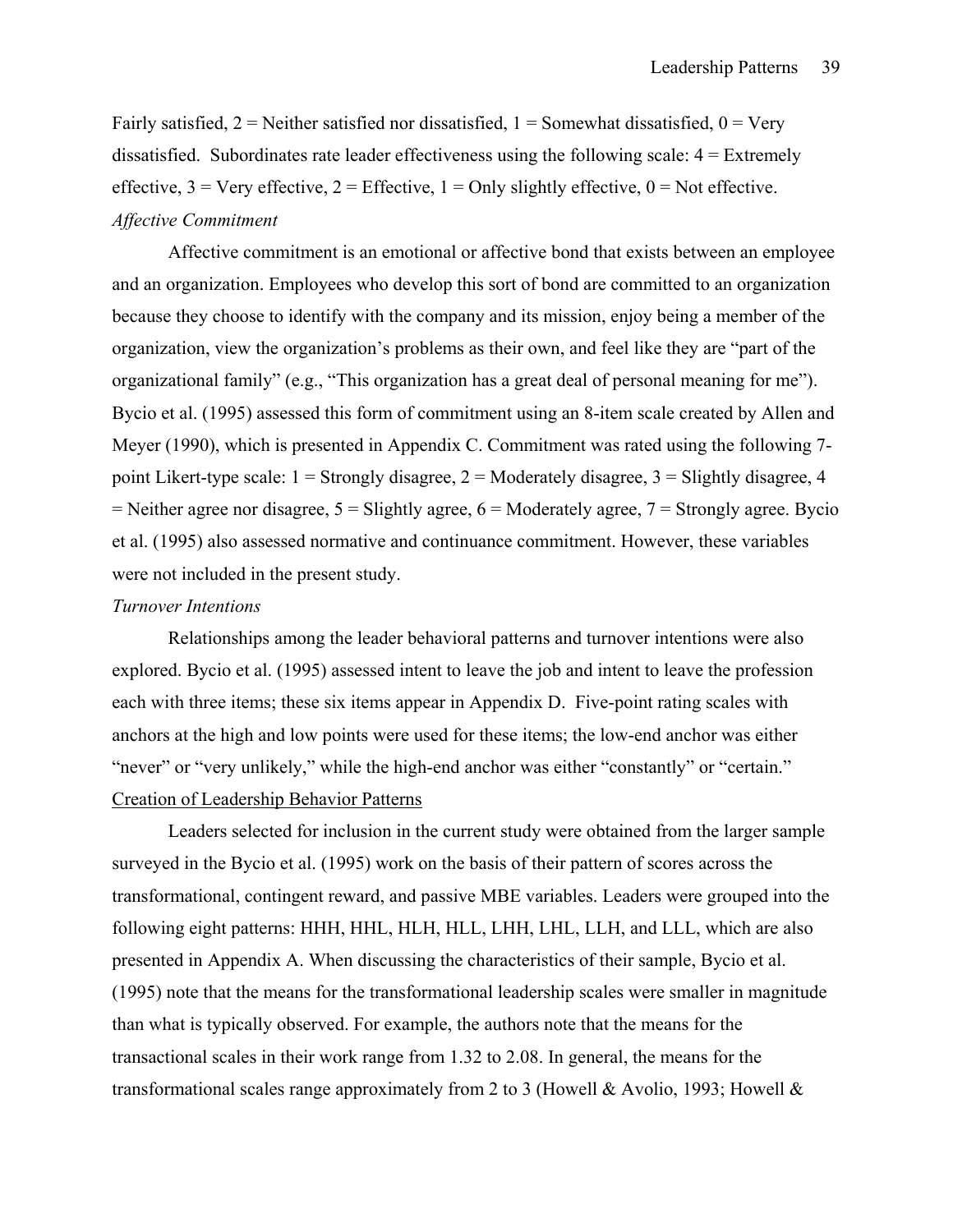Hall-Merenda, 1999; Seltzer & Bass; Waldman et al., 1987; Waldman et al., 1990; Yammarino & Dubinsky, 1994), although some studies have reported means higher than 3 (Druskat, 1994; Hater & Bass, 1988).

In pattern-oriented leadership research, participants have been assigned to various groups on the basis of a median split on each of the leader behavioral variables (e.g., Smith & Foti, 1998). This practice involves dichotomizing a naturally continuous variable, a practice which has been criticized (Pedhazur, 1997) due to the resulting loss of information about the variable under study (in most cases, the criticized practice involved the adoption of an ANOVA-based analytic approach when regression analyses would have been more appropriate). However, it is important to be mindful of the fact that from a pattern-oriented perspective, variables are not the direct focus of the research effort. Rather, variables are used to classify people into groups, and it is a particular type of person, described by a pattern of scores across theoretically relevant variables, that is the analytic focus.

A second criticism focused on classification accuracy has also been levied against the use of median splits (Pedhazur, 1997). When a median split is conducted, individuals whose scores fall at or below the median and therefore differ by one or two points are often classified into different groups. Particularly when measures of questionable reliability are used, this practice can lead to a substantial rate of misclassification. This potential problem is often dealt with by not classifying individuals whose scores fall at or near the median into the high and low groups (Smith & Foti, 1998). In the current work, reliability information for each variable was used to increase classification accuracy. Specifically, the Standard Error of Measurement (SEM) was calculated for each variable, and that information was used to create a confidence interval around each variable's median. Two competing goals motivated the size of the confidence intervals that were created: (1) maximizing the classification accuracy, and (2) minimizing the loss of participants. Given this situation, the z-score value corresponding to 70 percent of the area under the normal curve was used rather than the traditional 95 percent standard when creating the confidence intervals.

As was mentioned above, reliability information associated with each variable was used to create the three confidence intervals. However, unlike contingent reward and MBE, the transformational variable represents a linear combination of the charisma, intellectual stimulation, and individualized consideration variables. These three variables are often highly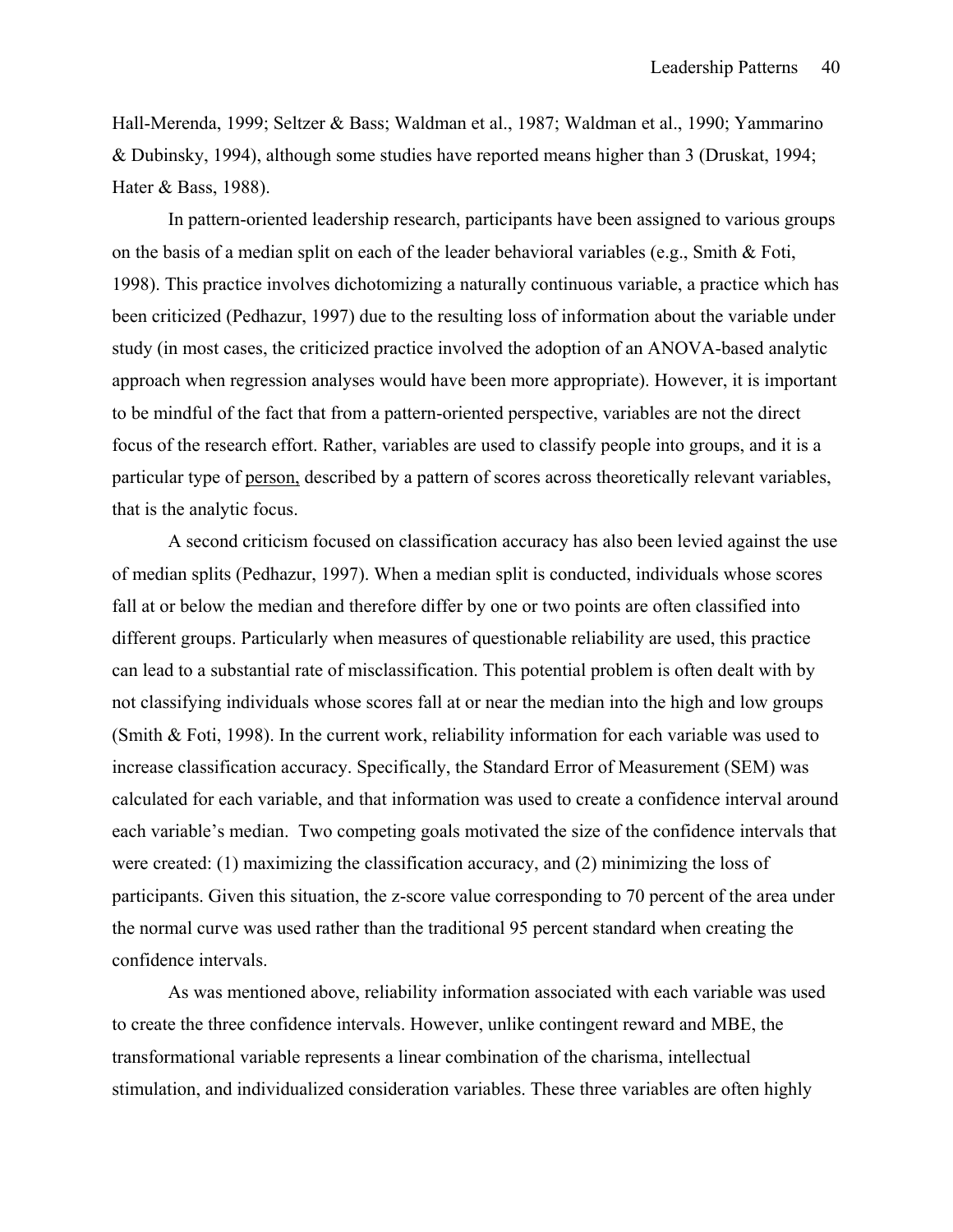correlated (e.g., Bycio et al., 1995; Lowe et al., 1996), and concerns have been raised about their discriminant validity (Carless, 1998). However, Bass conceptualizes the three variables as assessing different types of behaviors that leaders can adopt to affect transformational change among subordinates. In other words, the behaviors are labeled "transformational" because of the similarity of their effect on subordinates, not because they represent equivalent classes of leader behavior. Therefore, the formula presented by Nunnally (1978) was used to compute the reliability of the composite transformational variable. This formula, as well as the associated calculations, may be found in Figure One.

As a final point related to the creation of the leadership behavior patterns, it should be noted that when the label "high" or "low" is affixed to a certain group, this is in a relative rather than an absolute sense. In other words, the label "high" indicates that compared to other leaders in the sample, "high" leaders had elevated scores on a given variable. This distinction is particularly relevant here, given that Bycio et al. (1995) have indicated that the means for the transformational variables were lower in their sample than in other samples where the MLQ has been used.

## Data Analytic Strategy

 The first hypothesis represents a test of Bass's (1985a) argument that leaders are capable of being both transformational and transactional. To review, while Burns (1978) claims that leaders can be either transformational or transactional, Bass (1985a) states that leaders can engage in both types of behavior. For Bass's position to receive support, leaders would have to fall to a significant degree into at least one of the following three groups: HHH, HHL, and HLH (Groups 1, 2, and 3 from Appendix A, respectively). The degree to which leaders can be described by any of these three patterns, all of which involve some mix of both transformational and transactional behavior, will determine whether Bass's position receives empirical support. This issue will be explored using configural frequency analysis (CFA: Krauth & Lienert, 1972; Rovine, 1996; Silver & Hittner, 1998).

Like other multivariate statistical methods, CFA deals with joint distributional characteristics (Reitzle & Vondracek, 2000). In this sense, CFA is similar to log-linear analysis. However, while log-linear analysis focuses on interactions among variables, CFA is designed to identify patterns/types that occur more or less frequency than would be expected by some baseline model. Furthermore, the goals of log-linear analysis and CFA are different. In log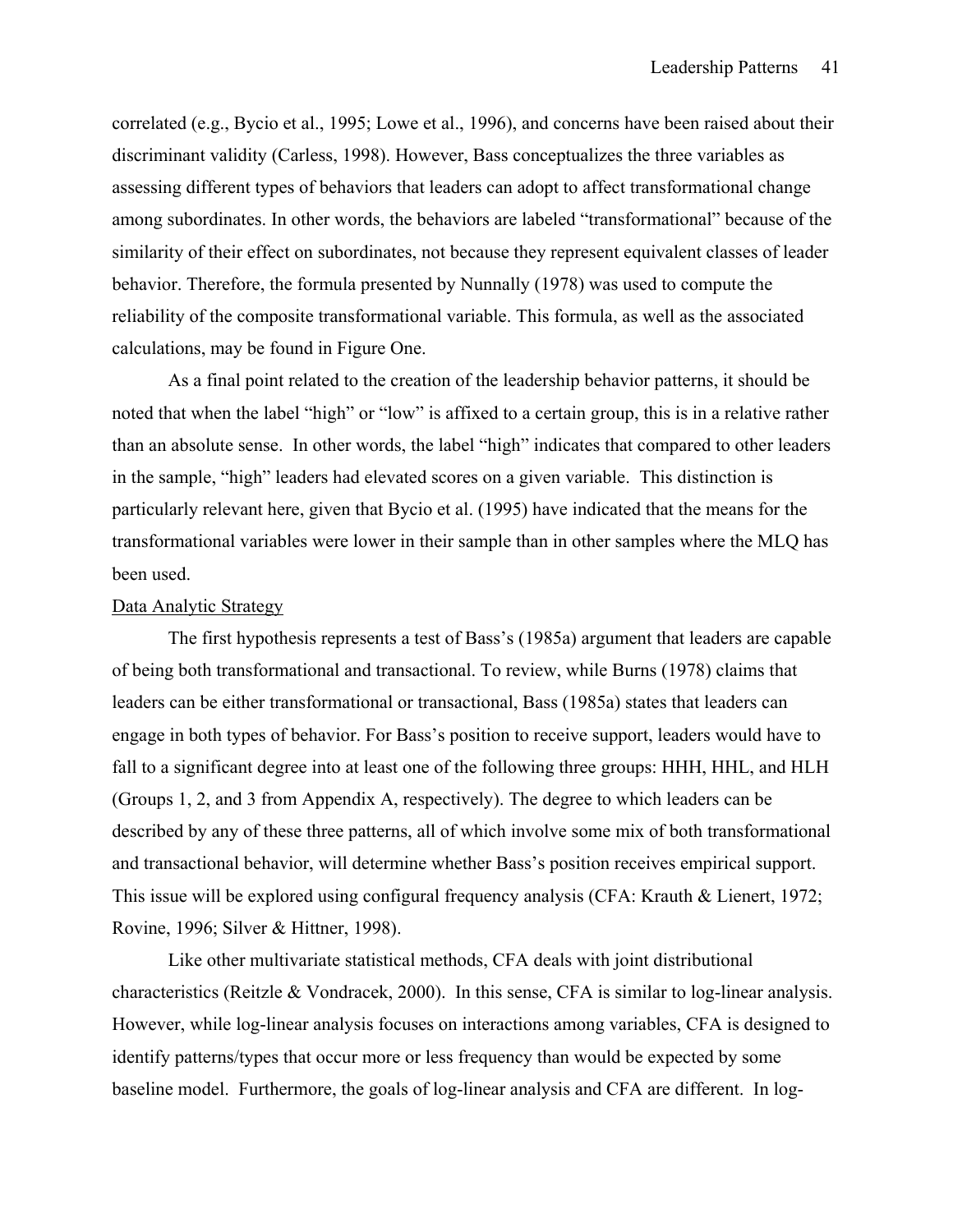linear modeling, an attempt is made to identify a null hypothesis that provides the best fit to the observed frequency distribution (von Eye, 1990). In CFA, however, the researcher wants to reject the specified null hypothesis. Observed cross-classification frequencies may be compared to a number of different baseline models in CFA. As such, CFA is a general class of analyses that can be used in both exploratory and confirmatory research, and with both criterion and predictor variables. As all variables included in the CFA here have the same status (e.g., all are predictors), the *global CFA model* is most appropriate (von Eye, Spiel, & Wood, 1996).

Among the different global models, the desired baseline comparison for the current study is a null model, where the observed frequencies are assessed in terms of what would be expected by chance. Therefore, the appropriate baseline comparison model is the classic or *first-order CFA model*; this model assumes that the variables comprising the contingency table a) may have main effects, and b) are totally independent of each other. As such, this model can be contradicted only if there are relationships among the variables in the pattern (von Eye et al. 1996). Maximum-likelihood methods are used to compute the expected cell frequencies, and in two-dimensional tables the estimation methods are the same as those used to compute the corresponding frequencies in the chi-square test (von Eye, 1990). Patterns that occur more often than would be expected by chance are referred to as Types, while those that occur less often than chance would dictate are termed Antitypes. While the classification of one or more of the mixed patterns as Types would provide support for Bass's (1985a) viewpoint, the occurrence of one or more of the mixed patterns at chance frequencies would also be consistent with the perspective that leaders can be both transactional and transformational.

 A publicly available online program created by Alexander von Eye (www.msu/user/voneye) was used to perform the analyses necessary to test Hypothesis One. For a particular pattern, a number of different statistical tests may be used to determine whether the observed cell frequency and expected cell frequency are significantly different. The most powerful of the eight options available through von Eye's program is the Lehmacher test. However, large samples are recommended when using this test in order to avoid nonconservative decisions. Given the relatively large group of leaders studied here, the Lehmacher test with a recommended continuity correction (von Eye, 1990, 2000: this is an optional correction available in the computer program that counteracts the non-conservative bias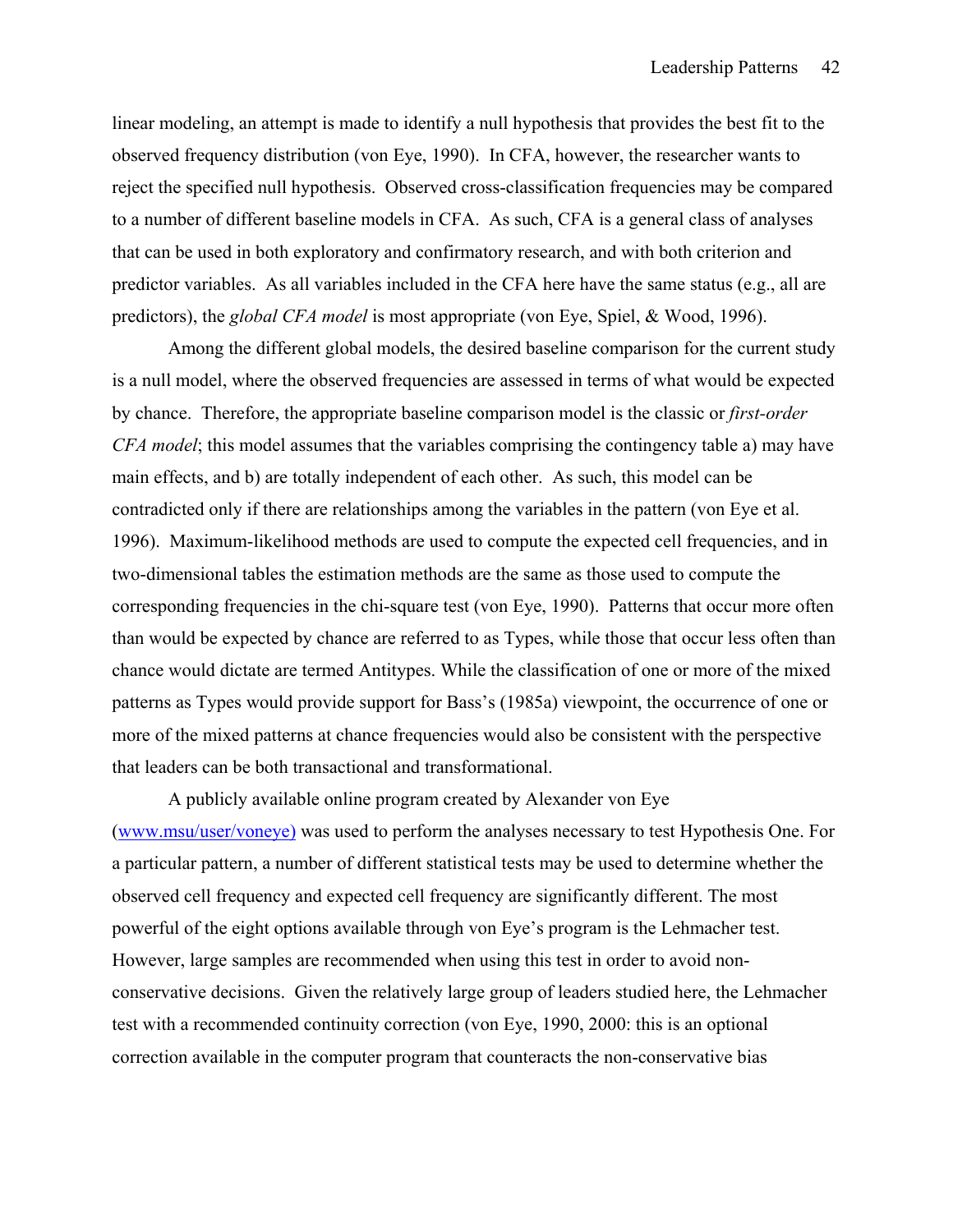associated with the Lehmacher test) was employed. The computer program automatically adjusts the alpha level via a Bonferroni correction in light of the multiple comparisons conducted.

A number of *a priori* planned comparisons were used to test hypotheses two through eight. These comparisons were conducted using the PROC GLM option in SAS. In order to conduct the planned comparisons, a classification variable was created; this variable allowed the leaders to be classified into the eight groups, with each group exemplifying one of the eight patterns (e.g., HHL). Planned comparison analyses using PROC GLM follow a two-step process. First, the criterion variable is regressed on the classification variable. This analysis provides an  $\mathbb{R}^2$  value indicating the amount of criterion variance attributable to differences among all of the eight groups – with eight groups, 28 comparisons are possible.

In the second analytic step, the specific planned comparisons were conducted to test each hypothesis. Out of the 28 possible comparisons, seven were needed to assess hypotheses two through eight. Four of the seven planned comparisons involve the optimal pattern, while the remaining three comparisons are contrasts between the LLH pattern (high on only passive MBE) and the three patterns that differ from this pattern in terms of a single variable.

A number of analytic decisions concerning the nature of the planned comparisons warrant mention. First, given the considerable differences in sample sizes that existed across the eight different patterns, a decision was made to use the least-squares means (LS-means) rather than the raw means in this analysis and in the various planned comparisons. LS-means are predicted population margins, and therefore estimate the marginal means over a balanced population. Essentially, LS-means are to unbalanced designs as arithmetic means are to balanced designs. Second, because each planned comparison was specific as to the expected direction of the predicted effect, one-tailed significance tests were performed. Third, in order to protect against Type 1 error, a Bonferroni adjustment was made to the alpha level in light of the number of significance tests conducted; for all statistical tests, an alpha level of .05 was adopted. Finally, effect size information in the form of Cohen's d statistic is provided for all planned comparisons; Cohen's standards for small, medium, and large effect sizes are .20, .50, and .80, respectively (Cohen, 1988). (Note: In order to provide support for the hypothesized relationships, the signs (+ or -) associated with the t-values and effect sizes for the turnover variables must be opposite to the other four criteria. This is the case because positive leader behaviors are viewed as leading to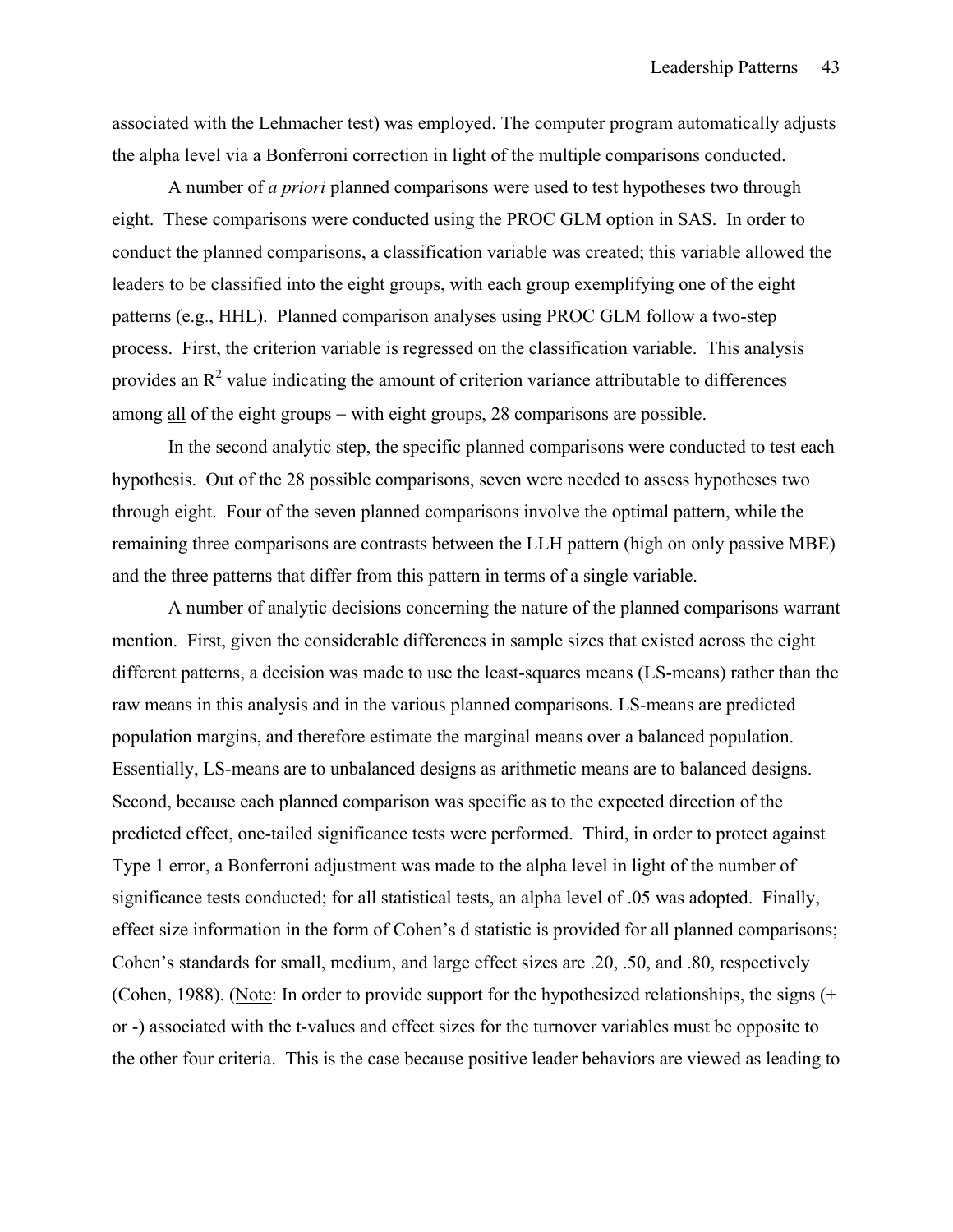lower turnover intentions, whereas such behaviors are expected to lead to increases in the other criteria.)

#### Results

 Table 1 presents the correlations among the variables included in the study for all 1,263 nurses who provided complete MLQ and criterion data. Descriptive statistics associated with these variables are presented in Table 2. Note that given the goals of the current work, a composite transformational variable was created and is included in the above tables; the formula for computing the reliability of this composite and the associated calculations can be found in Figure 1. The pattern of observed relations among the leadership behavioral variables and the outcome criteria is consistent with Bass's "continuum of effectiveness." The transformational variables exhibited the strongest positive relations with both affective commitment and the MLQ-rated satisfaction and effectiveness criteria, and the strongest negative relationships with the turnover variables. A similar pattern that was weaker in magnitude was observed for the contingent reward variable, while the MBE behaviors were negatively related to the affective commitment and MLQ-rated outcome criteria and positively related to turnover intentions. Finally, ratings of affective commitment, satisfaction with the leader, and leader effectiveness were all positively associated, while these three variables were negatively related to turnover intentions.

 The process through which the eight groups of leaders were created is detailed in Figures 2 and 3. Essentially, two pieces of information were required to create confidence intervals around the median of each behavioral variable: the SEM of each variable, and the *z*-score associated with a particular point on the normal curve. The formula used to calculate the SEM for the transformational, contingent reward, and MBE variables as well as the associated calculations are presented in Figure 2. Tables detailing the areas of the normal curve in terms of *z*-scores were used to provide the second piece of information needed to create each confidence interval; the *z*-score where the area in the smaller portion of the curve is closest to (yet less than) .30 is .53. The last step in the creation of each confidence interval is shown in Figure 3. Here, the appropriate SEM and *z*-score of .53 were multiplied, and the resulting value constituted the number used to create each band. Finally, the scale points used to classify leaders into high and low groups are presented in Table 3. For example, leaders classified as low-transformational must score equal to or less than 40 on the composite transformational variable, while those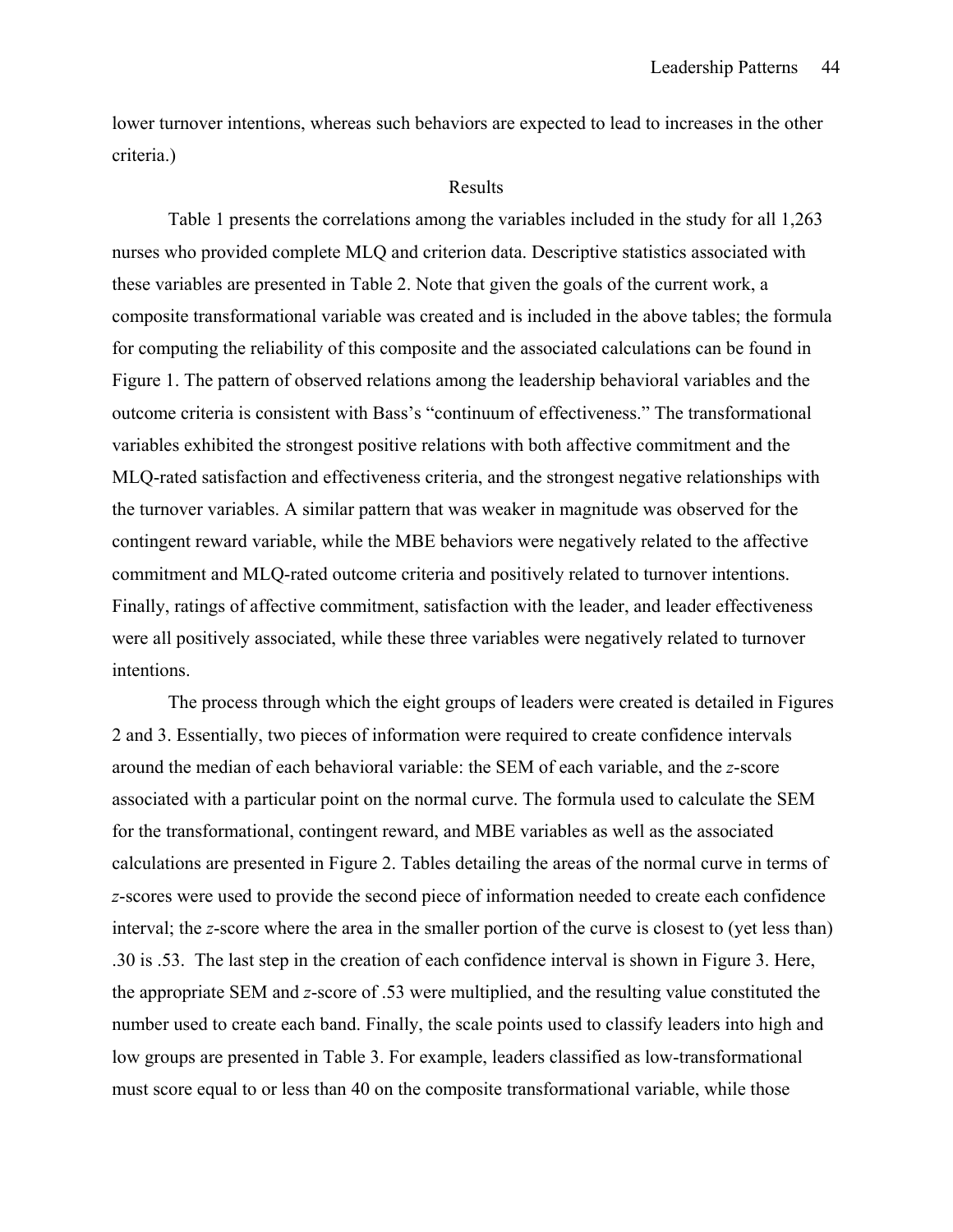classified as high-transformational must have at least a score of 46. The descriptive statistics associated with the outcome variables across all eight groups are presented in Table 4, while the descriptive statistics associated with the three leadership behavioral variables for each of the eight groups are presented in Table 5. The correlations among all variables for the 726 leaders who were classified into groups are presented in Table 6.

 Hypothesis One predicted that the leaders would be grouped into at least one of the "mixed" patterns presented in Appendix A (e.g., Pattern 1, 2, or 3) either at chance or greater than chance rates. The results of the Configural Frequency Analysis used to test this hypothesis are presented in Table 7. The first column of the table presents the eight leadership behavioral patterns, followed by the observed cell frequencies (*f*o). The cell frequencies expected given a CFA model of total variable independence (*f*e) are presented in the third column; these frequencies are generated using maximum-likelihood estimation methods. The Lemacher test statistic and associated test of significance comprise the fourth and fifth columns. Finally, the Type or Antitype designation (if warranted) appears in the sixth column of the table.

 Hypothesis One was supported, as two of the three patterns emerging as types contained high levels of both transformational and transactional behaviors. The optimal pattern was the most common mixed type, followed by the group of leaders who were rated high across all three variables. Together, these two groups accounted for 38% of the sample (24% for the former group and 14% for the latter). The other pattern that emerged as a Type was the LLH pattern, where leaders were rated as exhibiting primarily MBE behaviors; thirty-two percent of the leaders were classified into this group. Interestingly, the other two groups of leaders with high scores on only a single variable emerged as Antitypes. For example, only eight leaders displayed contingent reward behaviors in relative isolation from other behaviors. The only pattern not classified as either a Type or an Antitype was the LLL pattern; 15% of the sample belonged to this group.

 Two of the patterns that emerged as Antitypes had very small sample sizes. The sample size for the HLH group was 16, which is 50 percent less than the sample size of the next smallest leader group. Also, as was noted above, only eight leaders had a high standing on the contingent reward variable alone. Statistical tests involving such groups would undoubtedly have very low power. Therefore, only effect size information is presented for any comparisons involving these two groups. The means associated with each of the eight patterns across the six criteria are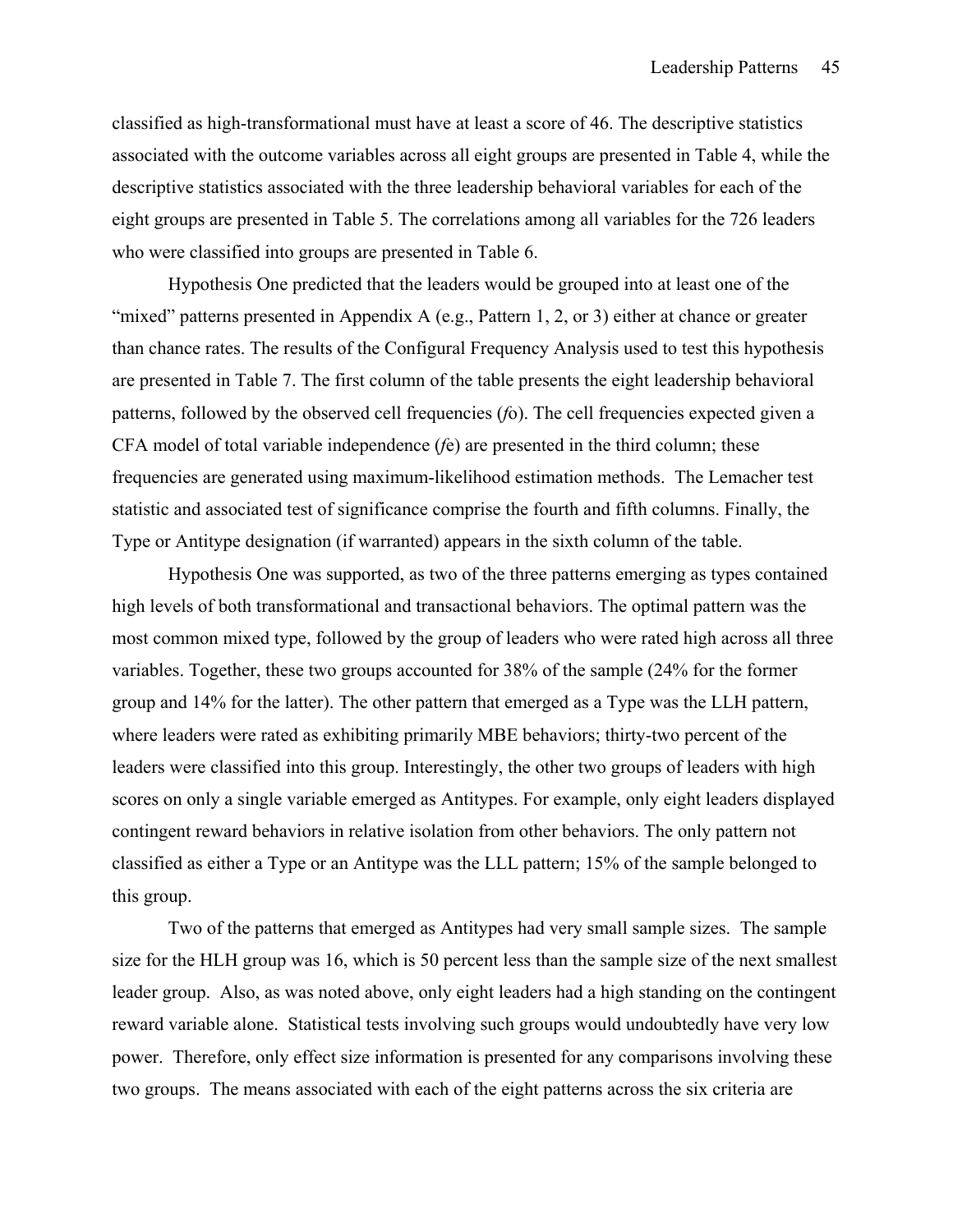shown in Table 8. As six statistical tests were performed for each criterion variable, the Bonferroni-adjusted alpha level for  $p < .05$  tests of significance was set at .0083 ( $\alpha/6 = .0083$ ).

 Tables 9 through 14 present results garnered when each criterion variable was regressed on the grouping variable. The grouping variable predicted a significant amount of variance in each criterion. However, the amount of variance predicted differed dramatically across the various criteria. As Tables 9 and 11 indicate, the grouping variable predicted over 60% of the variance in subordinates' reported willingness to exert extra effort on behalf of their leader and in their satisfaction with the leader. Conversely, the grouping variable predicted 10% or less of the variance in the two criteria assessing turnover intentions. The amount of predictable variance in subordinate's level of affective commitment (23%) and in their ratings of leader effectiveness (38%) fell between these two extremes.

 Perhaps not surprisingly, Hypothesis Two received support. Across all six criteria, leaders described by subordinates as exhibiting a pattern of high transformational, high contingent reward, and low passive MBE behaviors garnered more positive outcomes than leaders who were described as exhibiting a mixture of low transformational, low contingent reward, and high passive MBE behaviors. The strength of this effect is apparent when examining the effect sizes detailed in Table 15; only two effect sizes fall below Cohen's criterion for a large effect (Cohen, 1988), while the effect sizes associated with the extra effort and satisfaction variables exceed this value by over 300%.

 Hypothesis Three predicted that leaders described by the optimal pattern would engender more positive outcomes than leaders with high scores across all three variables; in essence, these two groups differ only by way of the latter group's high standing on the passive MBE variable. As Table 16 indicates, this hypothesis received qualified support. Subordinates of leaders with the optimal pattern reported significantly greater leader-oriented satisfaction than subordinates associated with HHH leaders. Although the two groups did not have significantly different scores on the leader-induced motivation, leader effectiveness, and affective commitment variables, small effect sizes that were in the hypothesized direction were observed. Furthermore, the effect size associated with the significant effect was slightly less than the medium value of .50. No significant effects or substantial effect sizes were noted for the criteria assessing turnover intentions; for the most part, this null finding was consistent across the various comparisons as well.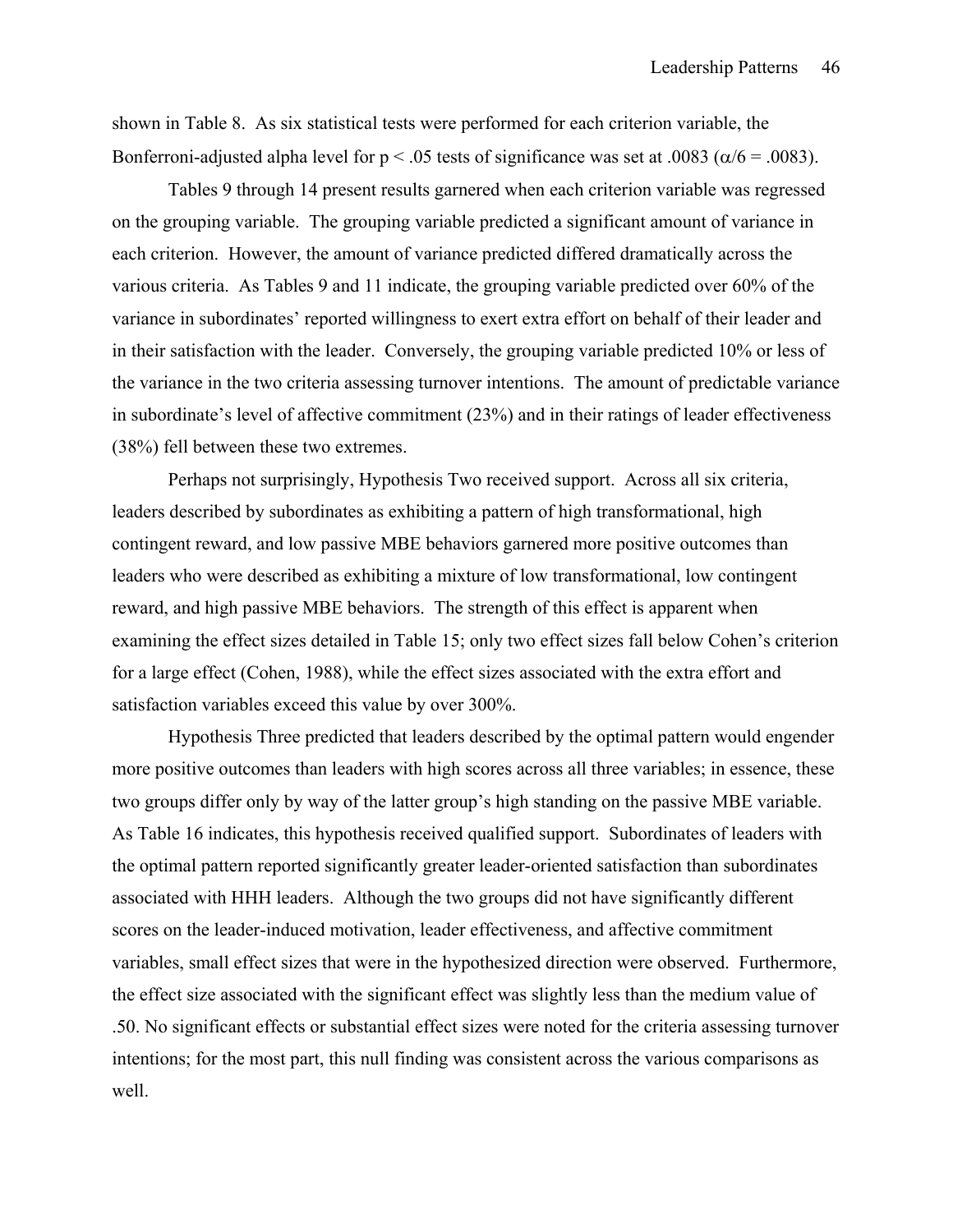To evaluate Hypothesis Four, optimal leaders were contrasted with leaders who had a high standing on only the transformational variable. Again, this hypothesis received qualified support. Optimal leaders were significantly more likely to effect leader-induced motivational increases in subordinates than the HLL leaders; the effect size presented in Table 17 that is associated with this difference approached the .80 criterion for a large effect. Although a medium effect size for the leader-satisfaction variable and a small effect size for the affective commitment variable were both in the hypothesized direction, these mean differences were not significant.

 Hypothesis Five predicted that optimal leaders would garner significantly more positive outcomes than leaders with a high standing on only the contingent reward variable. As only eight leaders were described by their subordinates in a manner consistent with our operationalization of the latter pattern, statistical tests of the various mean differences between these two groups are untenable. However, the effect sizes associated with such mean differences indicate that the hypothesis may be considered to have tentative support; these effect sizes are presented in Table 18. The group differences across all three MLQ-rated criteria were large in magnitude and favored the optimal group. Interestingly, the eight LHL leaders had the highest mean score for affective commitment, although the effect size associated with the difference between this mean and the mean of the optimal group was still quite small in magnitude. The effect sizes associated with the turnover intention criteria were in the expected direction but were also rather small in magnitude.

 The final three hypotheses focus on differences between the group of leaders predicted to be least effective (LLH: high standing on only the passive MBE variable) and three other patterns that differ from this pattern by virtue of their standing on a single variable. As is clear by reviewing Table 19, Hypothesis Six did not receive support. Across all six criteria, the LLH leaders did not garner worse outcomes than leaders with low scores across the three leader behavior variables used to create the patterns. Hypothesis Seven predicted that the leaders with a high standing only on the passive MBE variable would engender worse outcomes than leaders who exhibited high scores on both the passive MBE and contingent reward variables. This hypothesis received partial support (see Table 20): high passive MBE leaders had significantly lower MLQ rated subordinate extra effort and affective commitment ratings than leaders from the LHH comparison group, and the effect sizes associated with these effects were in the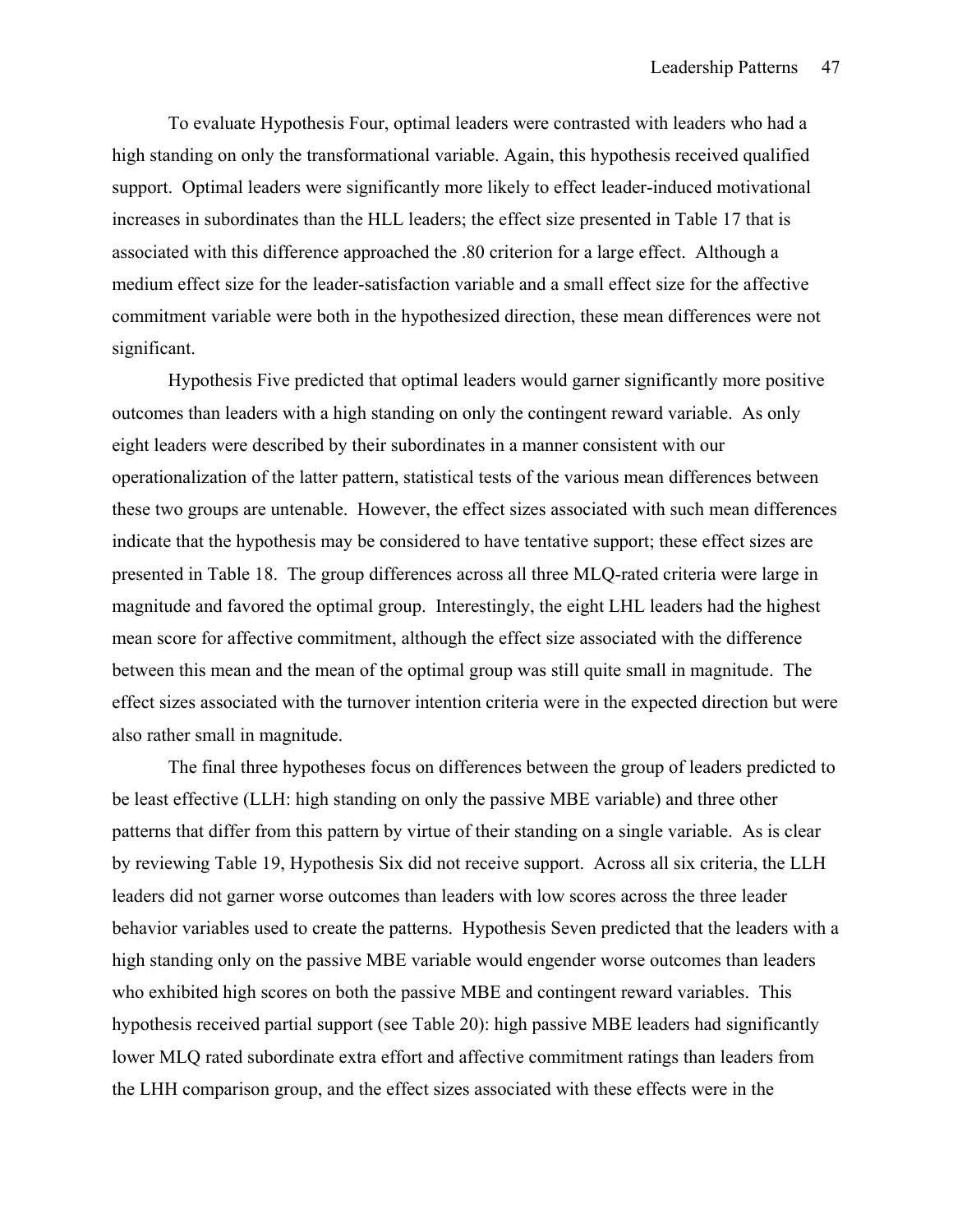medium-to-large range. The small effect size associated with the group difference in leaderoriented satisfaction was in the expected direction but may not have been significant due to the relatively small number of low transformational-high contingent reward-high passive MBE leaders  $(N = 32)$ .

 The final hypothesis predicted that leaders with the pattern hypothesized to be minimally effective (LLH) would have significantly less positive outcomes than leaders who had a high standing on both the passive MBE and the transformational variables. Although the small number of leaders with the latter pattern precluded statistical tests of mean differences between the two groups, the effect sizes presented in Table 21 are generally large and (with one exception) in the predicted direction. Such findings provide preliminary evidence that even when used in conjunction with relatively ineffective leader behaviors, transformational leader behaviors can have a positive effect across a wide range of important criteria.

#### Discussion

 In this study, two related issues were investigated: (1) the degree to which leaders could be both transformational and transactional, and (2) whether the most effective leaders utilize both behavioral styles. Although the transformational leadership literature frequently implies that both questions have been answered in the affirmative, it is argued here that previous variableoriented research is incapable of directly addressing either area of inquiry. Rather, the pattern approach was identified as an optimal way to investigate these research questions. The degree to which the results presented here are able to shed light on the above two issues will be discussed first. Potential limitations and threats to validity associated with the measurement methods used will also be identified and discussed. Moreover, additional facets of transformational leadership theory where the pattern approach might be fruitfully applied will be highlighted.

 One might argue that the multitude of variable-oriented studies where a strong correlation among the transformational and contingent reward scales was observed provide clear evidence that leaders can be both transformational and transactional. Indeed, evidence that such behaviors co-vary would indicate that leaders are able to (and frequently do) exhibit both behavioral styles. However, the pattern approach allows this issue to be investigated in a more direct manner, and enables a different picture of the relations among the various behaviors to emerge. For example, it would be difficult to answer the question "What percentage of leaders primarily use only contingent reward behaviors to monitor and motivate subordinates?" by referencing a correlation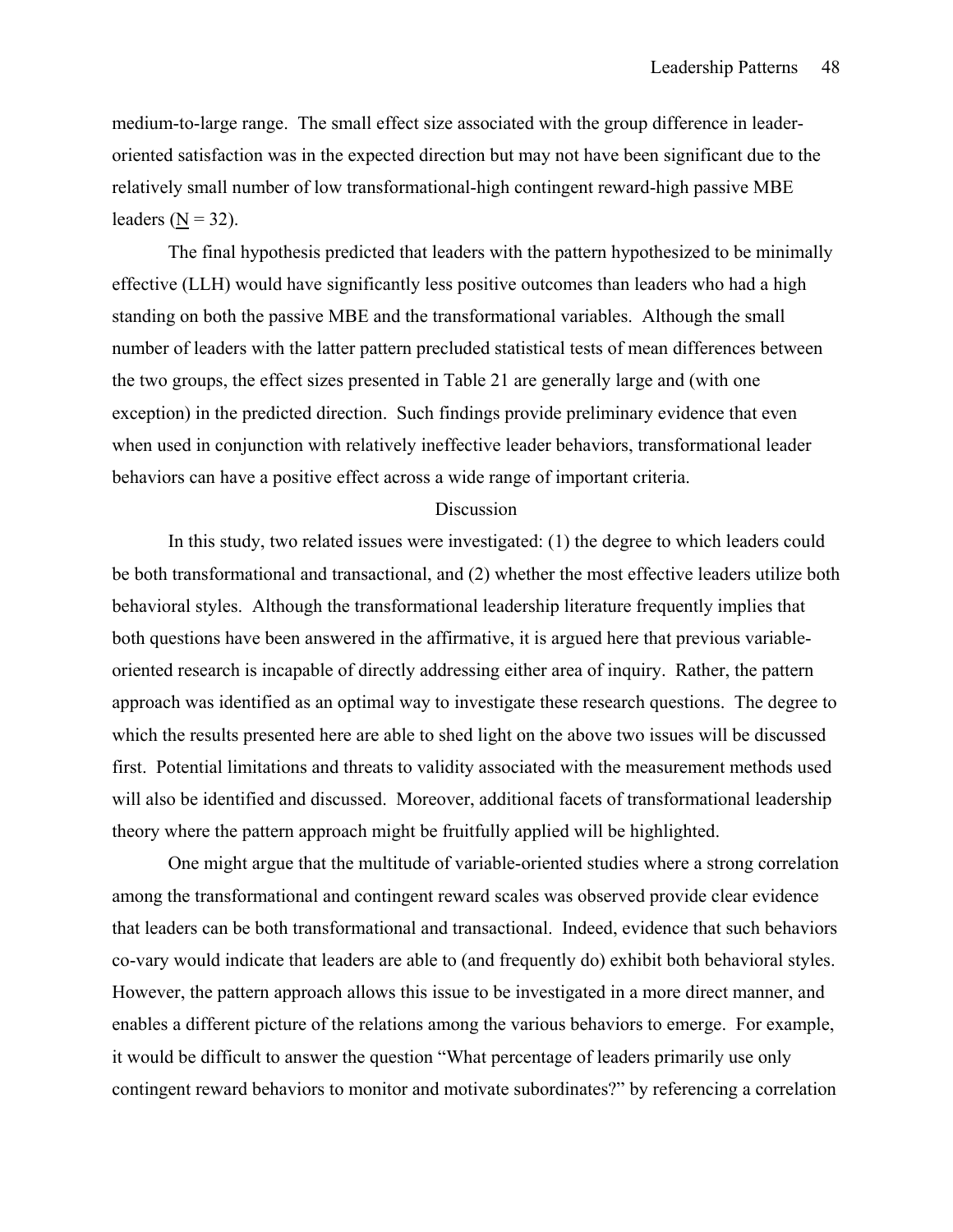matrix. However, the pattern approach allows this question to be directly assessed; what emerges from the use of this approach is the finding that just over one percent of the leaders in this study are described by subordinates as "high CR only."

 The configural frequency analysis used to test the first hypothesis provided support for Bass's conjecture that leaders can be both transformational and transactional. The most prevalent mixed (transformational and transactional) pattern was the optimal pattern (high transformational, high contingent reward, low passive MBE); this pattern of scores across the three variables described slightly less than 25% of the sample and emerged as a Type. The only other mixed pattern to be designated as a Type was the pattern consisting of high scores across all three variables. This is somewhat surprising, given the fact that such leaders ostensibly engaged in a rather high degree of both effective and ineffective behaviors. However, it is possible that at least some of the leaders in this group were classified as such because subordinates adopted a consistent response set (e.g., answering "Frequently, if not always" to nearly all items on the MLQ) due to carelessness or a lack of motivation to complete the survey accurately. However, given that respondents were not required to complete the survey by their employer, and in fact filled out and returned the questionnaires completely of their own volition, it may be rather unlikely that careless responding significantly affected the study results.

 The third mixed pattern consisted of leaders with high scores on both of the transactional scales (contingent reward and passive MBE). Although Bass (1997) views these scales as assessing two different exemplars of transactional leader behavior, the studies reviewed in the introduction clearly indicate that contingent reward and MBE are often demonstrate either a lack of correspondence or a negative relationship (Lowe et al., 1996). The latter outcome is particularly likely to occur when the MBE behaviors assessed are of the more passive variety. Given that passive MBE behaviors were used to operationalize ineffective leadership here, it is perhaps not surprising that this pattern emerged as an Antitype, with less than 5% of the sample classified as an LHH leader. Moreover, the final mixed pattern, which consisted of leaders with high scores on the transformational and passive MBE variables, also emerged as an Antitype with only 16 leaders classified into this group. This finding is also not unexpected, given that both early theorizing (Bass, 1985a) and later empirical work (Bycio et al., 1995) concluded that these two types of leader behavior are generally incompatible.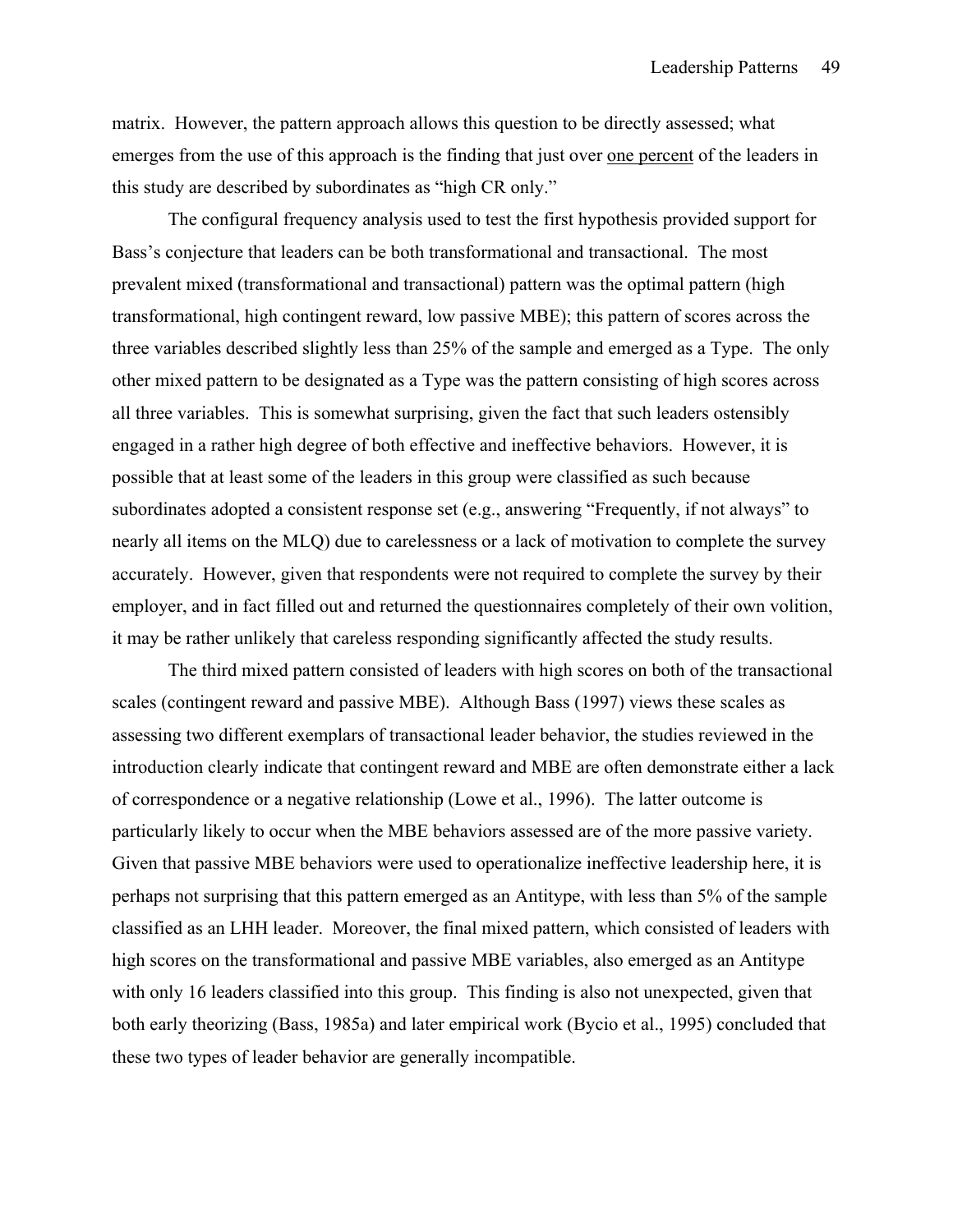The only pattern with a high standing on a single variable that emerged as a Type was the high-passive MBE pattern (LLH). Overall, 32% of the sample was classified into this group. However, leaders were classified into the other two such patterns (HLL and LHL) quite infrequently. As was mentioned above, less than 1% of the sample consisted of high-contingent reward (LHL) leaders. Moreover, only 51 leaders (or approximately 7% of the sample) had high scores on only the transformational variable; this pattern emerged as an Antitype. Viewed from a different perspective, of the 343 leaders with a high standing on the transformational variable, more than 85 percent also had a high standing on at least one of the other variables. Such findings indicate that the label "transformational leader" may be somewhat of a misnomer, given the frequency with which transformational behaviors occur with other classes of leader behavior.

 Turning from an examination of the frequency with which particular patterns occurred to the general level of effectiveness associated with each leader behavior pattern, it is first important to note that large differences existed in the amount of variance predicted by the pattern variable across the six criteria. At one extreme, differences among the eight patterns predicted over 60% of the variance in both subordinate willingness to exert extra effort on behalf of their leader and leader-focused satisfaction. The former finding dovetails with Bass's (1985a) early conjecture that transformational leadership motivates subordinates to exert extra effort on behalf of the organization, although the overall variance accounted for by the pattern variable undoubtedly includes variation attributable to differences in other leader behaviors (e.g., contingent reward and passive MBE) as well. The fact that the amount of variance predicted in the leader effectiveness criterion was approximately 50% less than the above two criteria suggests that perceptions of leader behavior may be more strongly associated with affectivelyoriented variables such as satisfaction and inspired effort. However, the amount of variance predicted in the affective commitment variable was considerably less than any of the leaderfocused criteria. Finally, the pattern variable predicted less than 10% of the variance in either the job-focused or profession-focused turnover intentions.

 The six criteria studied here are characterized by two distinct foci: the leader and the organization. Not surprisingly, leader behavior predicted considerable variance in the three leader-focused criteria. Although additional factors may impact leader-induced motivation (extra effort), leader effectiveness, and satisfaction with the leader, the primary antecedents of such perceptions are likely to be leader behaviors. However, research indicates that a wide variety of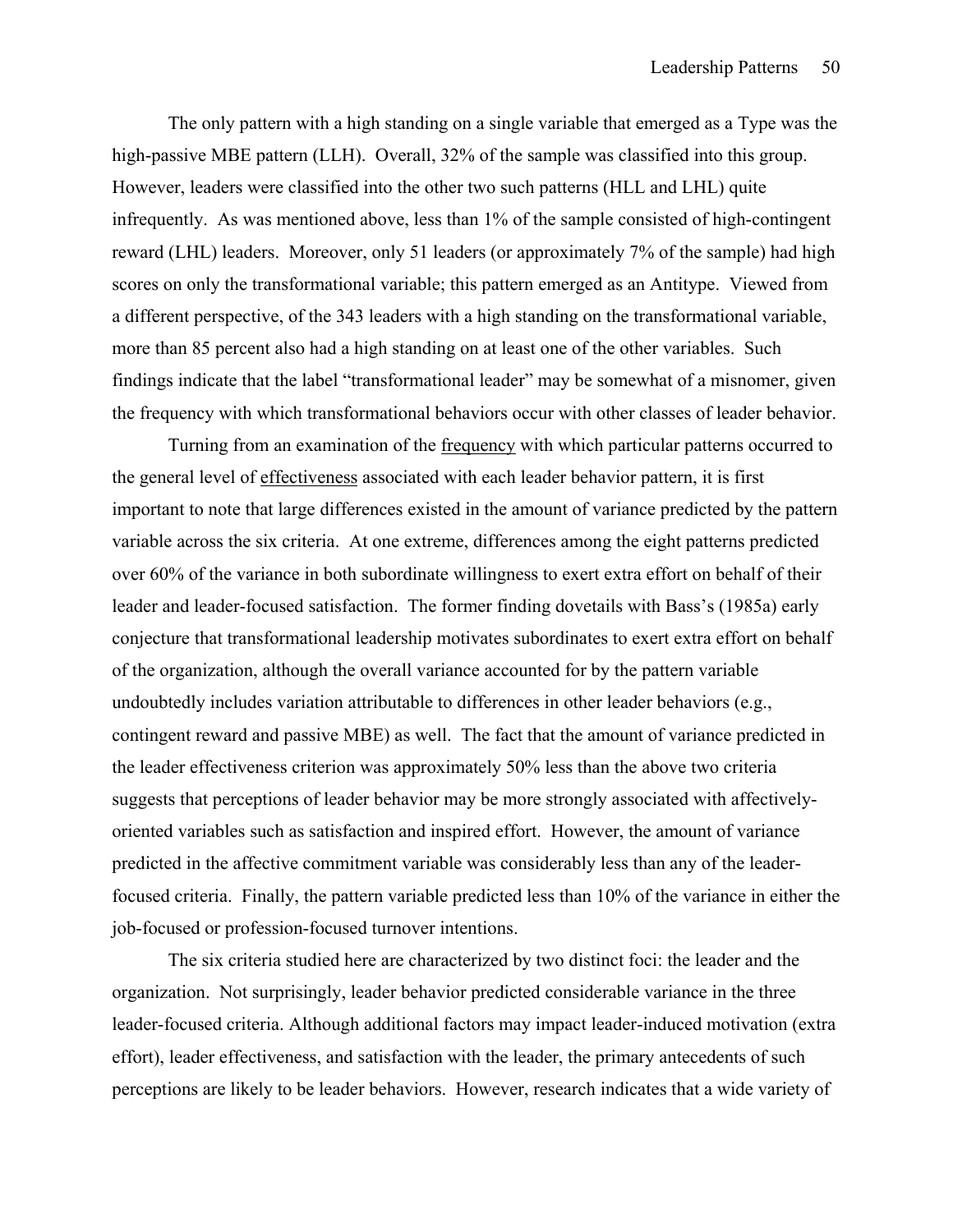factors impact organizational commitment and turnover intentions. For example, perceived competence, degree of job challenge, goal clarity and difficulty, role clarity, peer cohesion, participation, and organizational justice have all been empirically linked to affective commitment (Allen & Meyer, 1990). Furthermore, antecedents of the intent to leave an organization include not only attitudinal variables such as job satisfaction, job involvement, organizational commitment, and positive mood (George & Jones, 1996; Lee & Mowday, 1987) but also contextual variables such as the general state of the economy (Carsten & Spector, 1987). As such, the differences observed in the amount of variance predicted across the six criteria are perhaps not surprising.

 The first planned comparison contrasted leaders with the optimal pattern and leaders with the low transformational, low contingent reward, high passive MBE pattern. It was important to determine that these two groups differed significantly across at least several of the criteria in order to justify the more specific tests detailed in later comparisons. However, it should be clear that this initial test does not unambiguously establish the superiority of the optimal pattern. As was stated earlier, this comparison is inherently diffuse in nature because the two comparison groups differ across all of the variables included in the pattern. Therefore, when a difference between these two groups emerges, it is unclear which variable (or variables) is responsible for the observed difference. The most theoretically interesting questions (e.g., "Are leaders high on both the transformational and contingent reward variables more effective than those with a high standing on only the transformational variable?") tend to involve comparisons between groups that differ in their standing on only one variable in the pattern, and it is on such comparisons that all of the other hypotheses focus.

 The comparison between optimal leaders and leaders with high scores across all three variables essentially asks the question "To what degree do passive MBE behaviors negatively impact leaders who also perform contingent reward and transformational behaviors?" To at least a moderate degree, the results indicate that passive MBE behaviors do tend to depress the relatively positive outcomes garnered by leaders who are perceived as exhibiting the optimal pattern. Relative to subordinates of leaders with the optimal pattern, subordinates of HHH leaders tended to be less satisfied. Therefore, evidence garnered from at least one criterion indicates that passive MBE behaviors can "drag down" the positive outcomes associated with both contingent reward and transformational behaviors.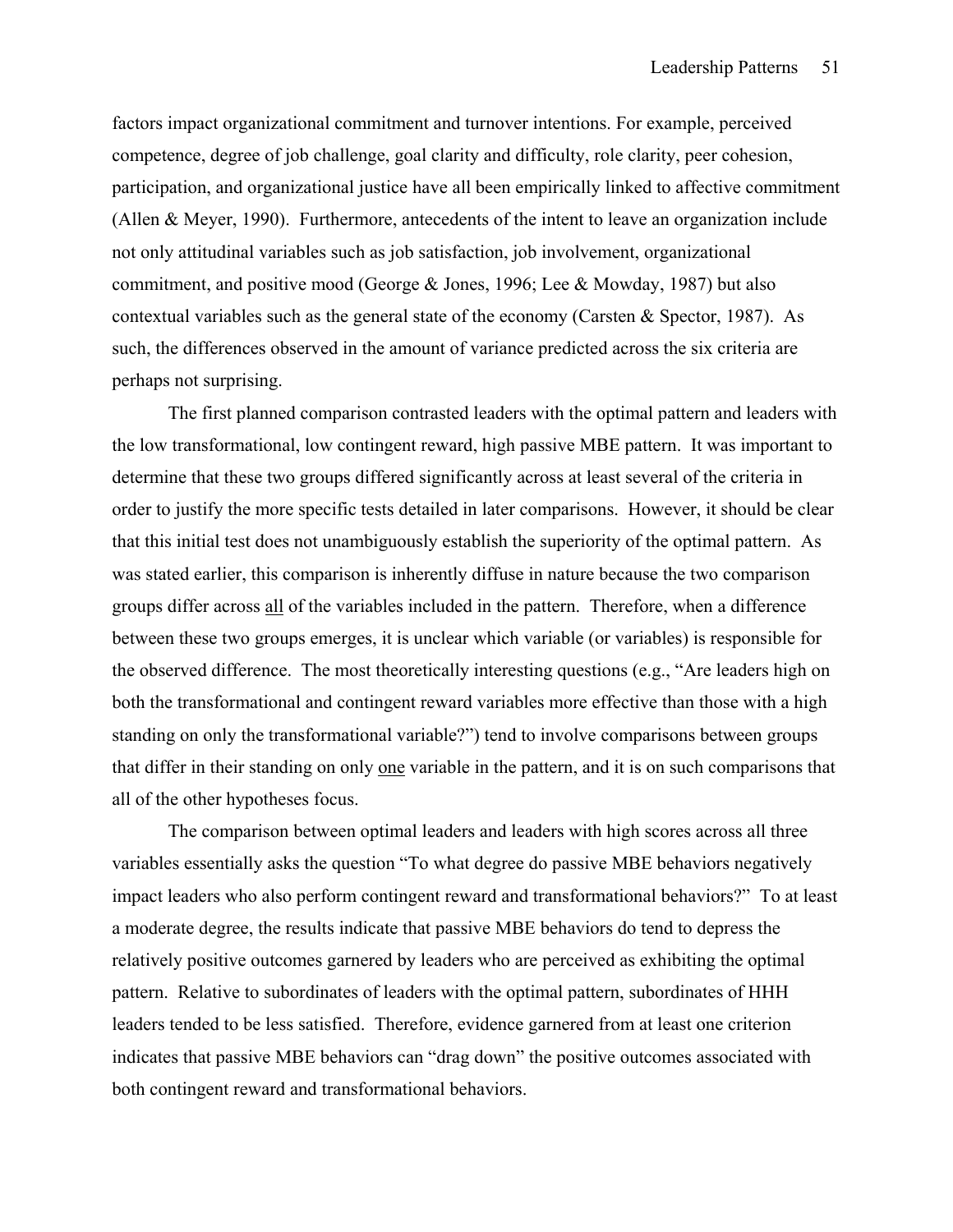The comparison between leaders with the optimal pattern and leaders with a high standing on the transformational variable alone is perhaps the most important. This is the case because this comparison directly assesses the Bass's long-standing position (Bass & Avolio, 1993; Avolio & Bass, 1995) that the best leaders are both transformational and transactional. In the introduction, considerable attention was focused on the reasons why prior MLQ-based multivariate work (e.g., tests of the augmentation hypothesis) is unable to directly assess this issue. Here, however, two types of "transformational leaders" were contrasted; one type engaged solely in transformational behaviors, while the other also engaged in contingent reward behavior. Moreover, the pattern approached allowed for the assurance that neither group of leaders engaged in passive MBE behaviors. In other words, the analytic strategy allowed for a direct test of Bass's position by contrasting leaders who engaged in both transformational and contingent reward behaviors to the correct comparison or "control" group − leaders who were transformational but who did not enact many contingent reward behaviors. With this sort of test, the "boost" provided by contingent reward behaviors when a leader already engages in transformational behaviors may be directly assessed.

 The hypothesis that leaders with the optimal pattern would engender more positive outcomes than leaders who exhibited a purely transformational style received support for the criterion of subordinate self-assessed motivation. Subordinates of optimal leaders were on average significantly more willing to exert extra effort on behalf of their leader than were subordinates of "high transformational only" leaders; the effect size associated with this mean difference approached .80, Cohen's (1988) criterion for a large effect. Furthermore, subordinates of optimal leaders reported higher leader effectiveness and affective commitment ratings than leaders with a high standing exclusively on the transformational variable. Although these latter two effects were not significant, the effect for leader effectiveness was medium in magnitude while the effect for affective commitment was small. Such results indicate that at least in terms of subordinate motivation, leaders who were both transformational and transactional did garner more positive outcomes than leaders who exhibited transformational behaviors in relative isolation from other behavioral styles. Interestingly, such results could be viewed as diverging from those garnered through variable-oriented work, as transactional behaviors tend not to "augment" the effect of transformational behaviors (e.g., this would be a test of the "reverse augmentation" effect; see Avolio & Howell, 1992).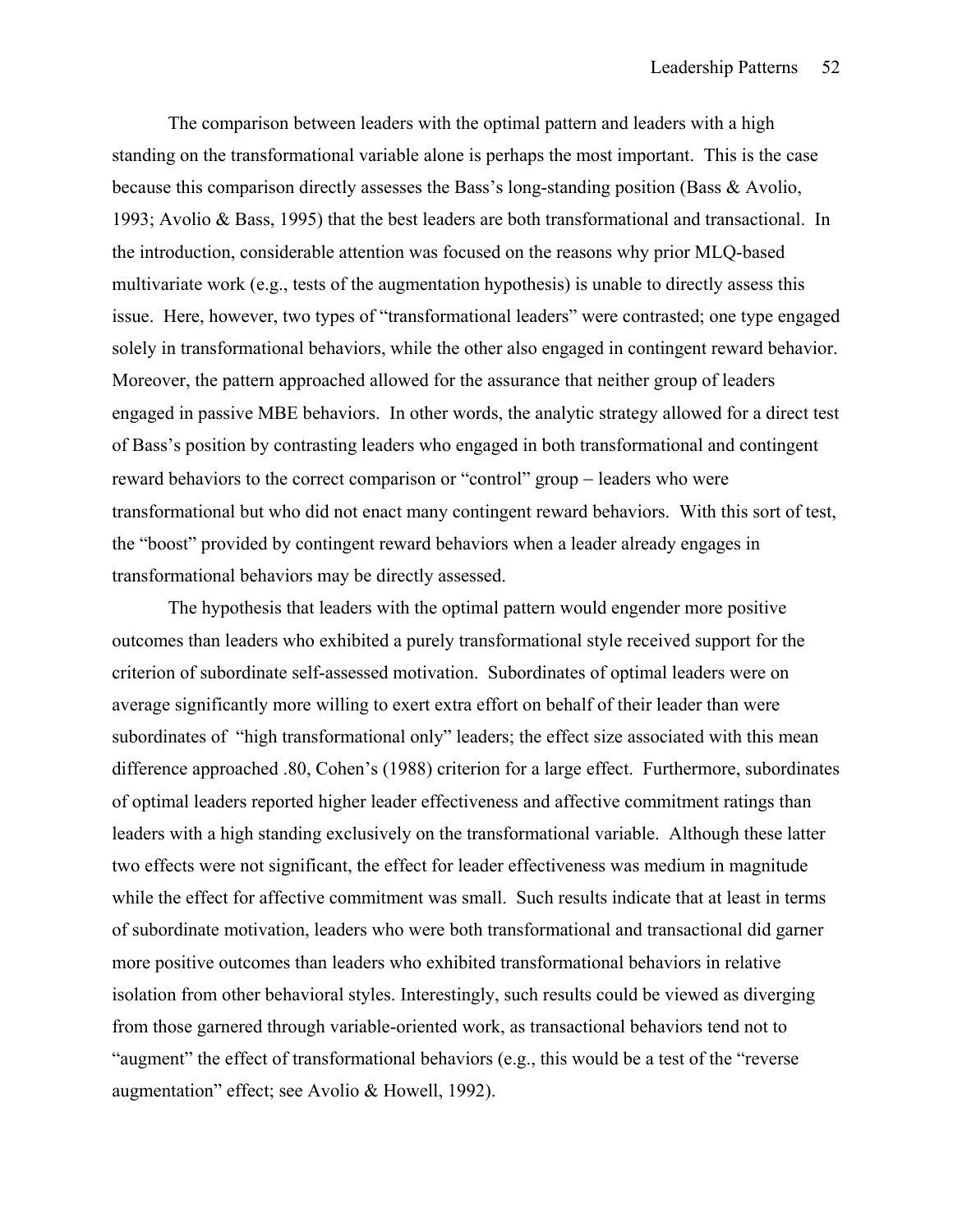Unfortunately, it was not possible to conduct a statistical test to examine hypothesis five, which involved differences between the optimal group and a group of leaders who had received high ratings on only the contingent reward variable. In essence, this test provides a different perspective of the "augmenting" effect of transformational behaviors over and above any positive effect associated with contingent reward behaviors. Although statistical tests were untenable given the fact that only eight leaders had a high standing exclusively on the contingent reward variable, the effect sizes for five of the six criteria were all in the expected direction. Furthermore, although the two effect sizes associated with the turnover variables were quite small, those associated with the MLQ-assessed criteria were quite large. For example, the effect size for the satisfaction with the leader criterion was over three times larger than Cohen's (1988) lower cutoff for a large effect size. Although any conclusions based upon these results should certainly be viewed as tentative, it does appear that adding transformational behaviors to a behavioral repertoire that includes only contingent reward-oriented transactions can have a powerful positive effect on the leader-oriented attitudes of subordinates.

 The fact that leaders with the optimal pattern were expected to garner the most positive outcomes implies that leaders with a pattern that is the antithesis of the optimal pattern would engender the least positive outcomes. Therefore, leaders with a high standing on only the passive MBE variable (low transformational, low contingent reward, high passive MBE) were compared to leaders whose behavioral pattern differed from this focal group by virtue of their standing on a single variable. Once again, such comparisons are necessary to ensure that each variable contributes to the effectiveness (or in this case, ineffectiveness) of the behavioral pattern.

In comparison to leaders with low scores across all three variables, leaders with elevated scores on only the passive MBE variable did not differ significantly across any of the criteria. Furthermore, the effect sizes associated with the mean differences were quite small. Essentially, this finding indicates that leaders who wait until problems arise before they get involved and provide direction are no more effective than leaders who display an absence of leadership behaviors. Of course, this conclusion must be qualified by noting that the LLL leaders were not necessarily completely inactive; one can only conclude that such leaders were perceived as not engaging in any of the leadership behaviors *assessed by the MLQ*. Here, it is important to recall that Yukl (1999) argues that the MLQ does not assess certain task and influence-oriented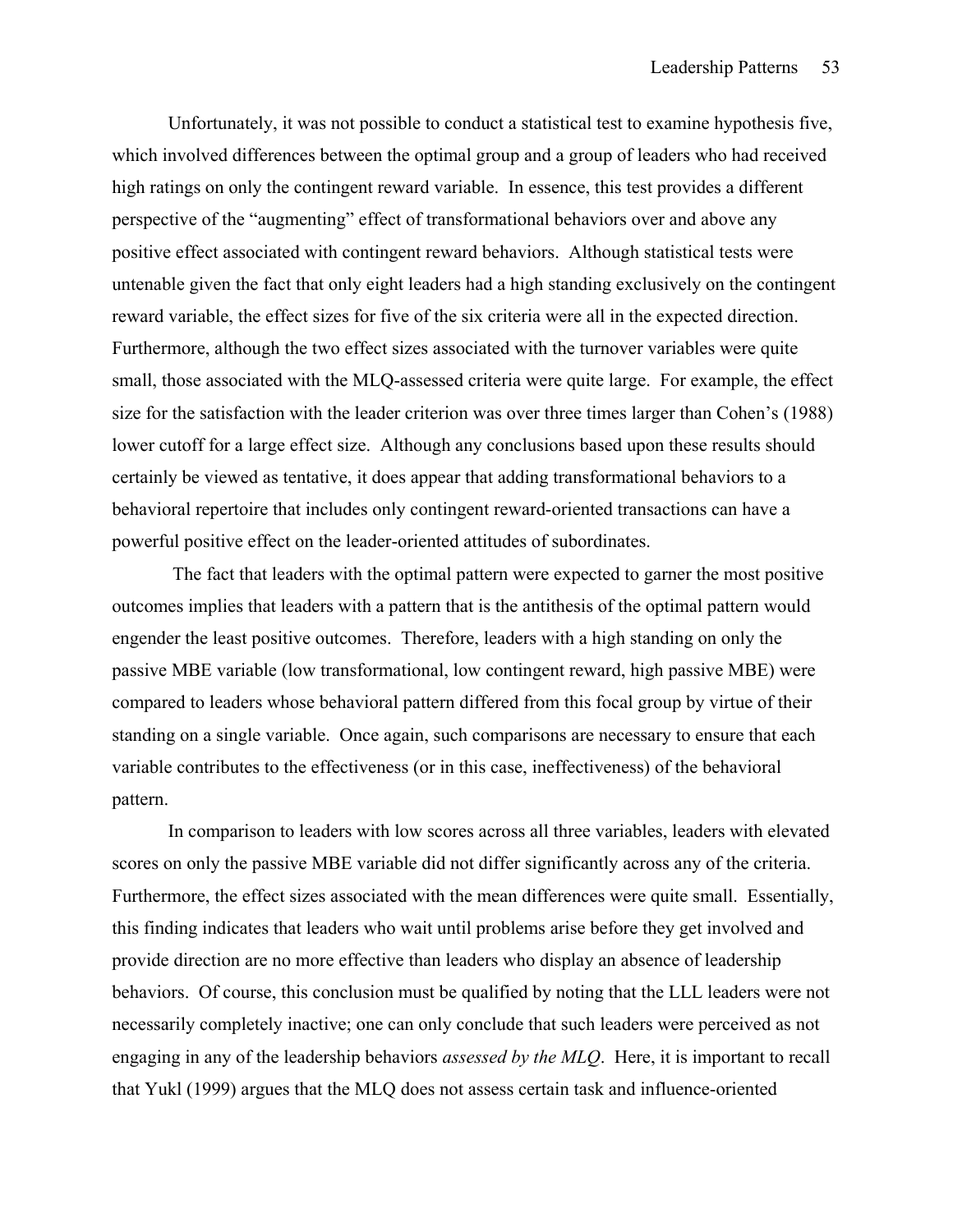behaviors. Given such issues, a better "do nothing" comparison group would have been one with low scores across all of the MLQ scales plus a high score on the MLQ laissez-faire scale. This scale is included on the most recent versions of the MLQ, but was not included in the version used in the current study.

The other two comparisons where the high-passive MBE leaders served as the focal group contrasted such leaders with leaders who also had high scores on either the transformational or contingent reward variable (HLH and LHH). When compared to the latter group, the high-passive MBE leaders had subordinates with lower leader-induced motivation and affective commitment. Although the small sample of high-contingent reward (HLH) leaders precluded conducting any statistical tests, the effect size information indicated that such leaders effected considerably more positive outcomes than the high-passive MBE leaders. In fact, even the effect sizes associated with the turnover variables were relatively large; furthermore, the effect sizes for all of the MLQ-rated criteria exceeded the .80 criterion of a large effect. Taken in concert, these two comparisons indicate that when added to a behavioral repertoire that already includes passive MBE behaviors, both contingent reward and transformational behaviors boost leader effectiveness. The increase associated with the latter behaviors, however, appears to be considerably larger than the increase associated with the former behaviors. Limitations

Perhaps one of the most salient limitations associated with the present study is the fact that predictor and criterion data were obtained from the same source. Adding to this potential problem is the way in which several of the criteria were assessed: the leader effectiveness, satisfaction with the leader, and extra effort criteria are all measured via the MLQ. Because subordinates were asked to both describe the behavior of their leader and to provide the attitudinal data that served as criteria, concerns could justifiably be raised that any observed relationship could reflect common method variance rather than substantive or "true" interconstruct relationships. At present, consensus does not exist among researchers concerning the degree to which common method variance operates in self-report studies. To at least some degree, the literature that explores such issues tends to assuage the concerns voiced above. However, it is also clear that we lack a full appreciation of the effects of common method variance, or the areas of organizational research where such effects are particularly likely to occur.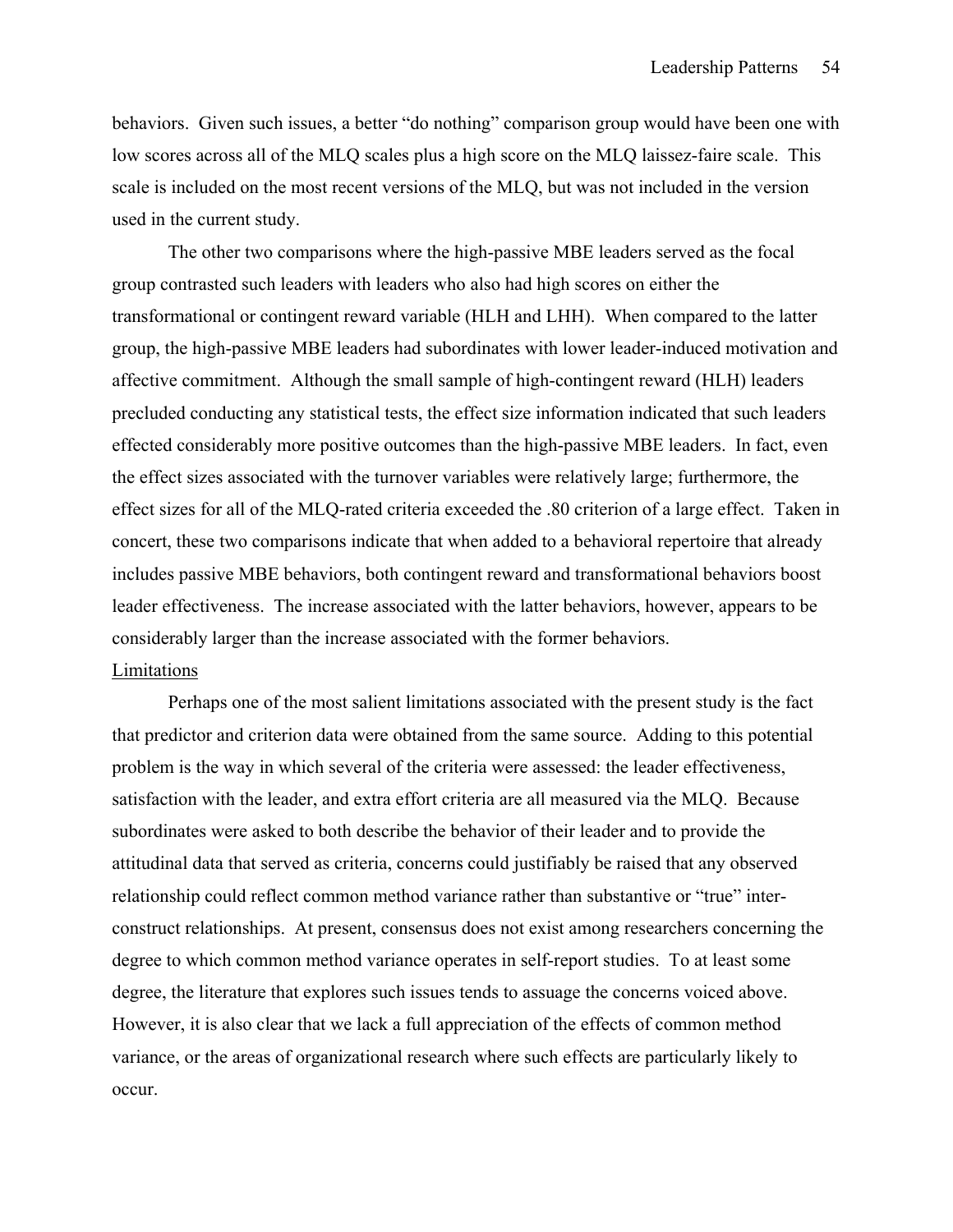Spector (1987) reviewed a large body of research encompassing multitrait-multimethod matrices, comparison of self-reported and company-recorded absenteeism, and investigations of social desirability and acquiescence. This review indicated that analyses of the MTMM matrices yielded very similar monomethod and heteromethod correlations, suggesting that different traits measured with the same methods do not correlate more highly than do different traits measured via different methods. Moreover, absenteeism as assessed by self-reports corresponded to a moderate-to-high  $(r = .58)$  degree with absenteeism as assessed through organizational records. On the basis of such results, Spector (1987) concluded that the "problem may in fact be mythical" (p. 442). He did, however, recommend that future research attempt to determine the specific conditions under which common method variance occurs, and the degree to which it distorts study results.

 An effort was made to address such recommendations by examining differences in samesource and multi-source (e.g., predictor and criterion data were obtained from different sources) correlations from studies across a wide range of topic areas in organizational psychology. Crampton and Wagner (1994) analyzed 42,934 correlations from 581 published articles and investigated the degree to which same-source correlations were significantly greater than multisource correlations. The mean correlation for variables measured via the same-source method was .27, while the average multi-source correlation was .24.

In order to determine the specific nature of this slight inflation, the authors identified a subset of correlations (11,710) nested within 27 specific content areas of organizational psychology (e.g., job satisfaction, motivation, leader traits, turnover intentions), and compared same- and multi-source correlations within each content domain. For 27% of the content domains, same-source correlations were inflated relative to multi-source correlations. Sixty-two percent of the comparisons failed to reveal significant differences, while 12% of the tests evidenced significant attenuation for same-source relative to multi-source correlations. Crampton and Wagner (1994) therefore concluded that percept-percept inflation may be "more the exception than the rule in microresearch on organizations" (p. 72). However, they did note that certain content areas, notably perceptions of two leadership behaviors (consideration and initiation of structure), may be particularly likely to demonstrate inflationary effects. The fact that Avolio and Bass (1991) found evidence for same-source effects with the MLQ using withinand-between analysis (WABA) supports this conjecture. Furthermore, a recent meta-analysis of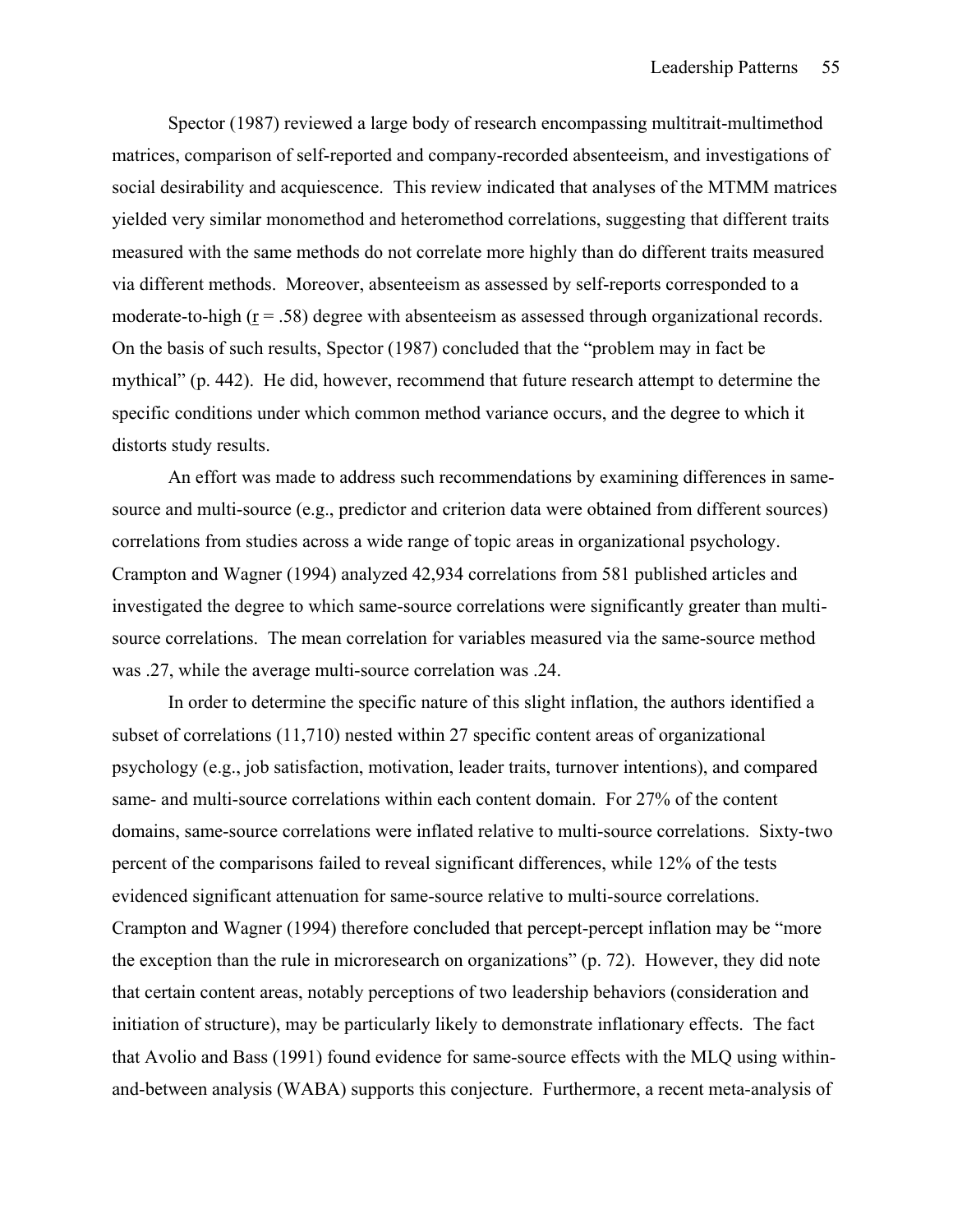the relations among charismatic leadership and organizational outcomes has demonstrated that the relationship between these constructs is weakened when the effect of common method variance is controlled (DeGroot, Kiker, & Cross, 2000).

Based upon the research conducted to date, it seems quite clear that although common method variance may not be as prevalent as was once assumed, this phenomenon may occur when subordinate perceptions of leader behavior are correlated with an additional variable that is also assessed by subordinates. Therefore, it is important to supplement the current results with research employing a more objective criterion measure. However, recent findings from work investigating the validity of self-report measures of affective commitment are encouraging. Specifically, self, supervisor, and peer ratings of affective commitment were measured among a sample of municipal government employees, and the self and peer ratings demonstrated a considerable degree of convergence (Goffin & Gellatly, 2001). Moreover, the self-ratings were not inflated relative to the ratings from the other two sources. The authors interpreted such results as indicating that self-reports of affective commitment may be relatively free from selfserving or defensive biases.

Concerns regarding discriminant validity are warranted in light of the strong correlation between extra effort and the composite transformational variable  $(r = .82)$ . Anderson and Gerbing (1988) suggest assessing discriminant validity via the computation of a two-standard error confidence interval around the observed correlation between two measures. If the confidence interval contains 1.0, the two measures are said to lack discriminant validity. While the confidence interval created around the .82 correlation does not contain zero (see Figure Four), concerns about discriminant validity are not eliminated due to the nature of the extra effort criterion. As was noted in the introduction, this criterion was created differently than the other two MLQ-rated criteria. Specifically, the extra effort criterion was formed when Bass noticed that three items tapping a leader's tendency to motivate subordinates to go "above and beyond" their role requirements clustered together (Bass, 1985a). As such, these items are somewhat similar to the transformational items that assess the implied characteristics of a leader (e.g., "Increases my optimism for the future"; see Appendix B). However, the extra effort items do not detail specific leader behaviors and tend to focus squarely on how a leader's behavior affects followers.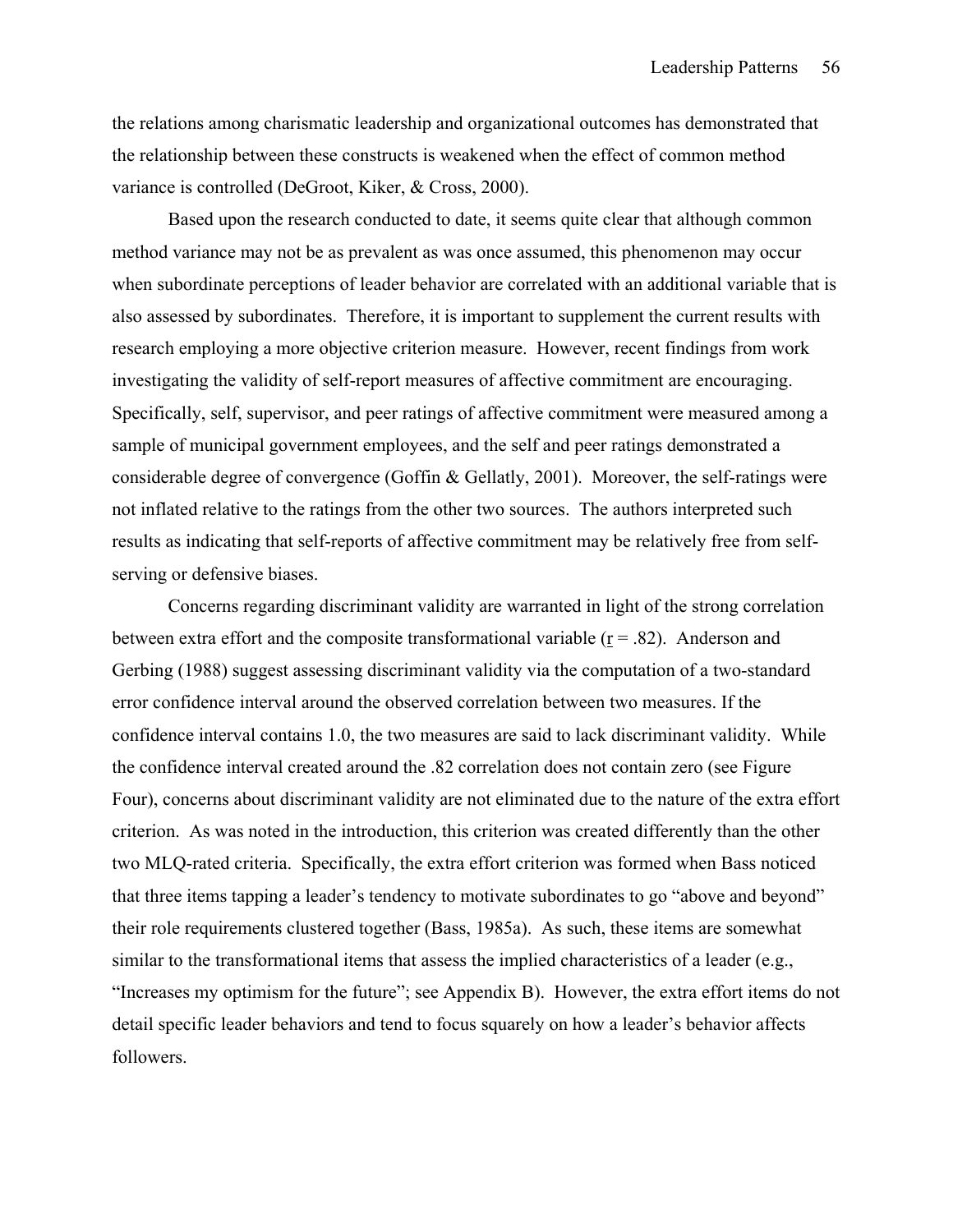Two additional limitations are related to the veracity of the MLQ data. First, because the perceptions of leader behavior were obtained from a single rater, the reliability of such ratings could not be assessed. This is an important issue, as the existence of subordinate agreement automatically strengthens the inference that the MLQ ratings capture actual leader behavior rather than idiosyncratic rater characteristics or biases. Second, the version of the MLQ used here (MLQ-1) is not the version of the scale currently being used for research purposes (MLQ-5X). During the past decade, revisions to the scale have focused on the development of items that assess observable leader behaviors rather than inferences or attributions about leaders; such changes have focused on the modification of the charisma items in particular. Like the determination of congruence among subordinate leader perceptions, such changes help to increase the probability that the MLQ ratings will accurately tap leader behavior. Therefore, it is recommended that future pattern-oriented work be conducted using a newer version of the MLQ and/or among a sample where multiple subordinates provide ratings of leader behavior.

Although the myriad versions of the MLQ that have appeared since the scale's initial inception in 1985 certainly represent improvements, several dilemmas remain. It is clear by referencing the factor analyses reviewed in the introduction that the dimensionality of the scale remains to some degree an open question. For example, a recent dimensional investigation failed to support the scale's hypothesized factor structure in both first- and second-order analyses; moreover, in order to achieve some semblance of construct validity, a considerable number of items were removed from the scale (Tejeda, Scandura, & Pillai, 2001). It is also the case that even if the MLQ had exceptional psychometric qualities, concerns would remain regarding the degree to which the scale taps follower implicit leadership theories rather than observed leader behavior (Bass & Avolio, 1989; Lord et al., 1984). These dual concerns illuminate the inescapable fact that the current study represents an adequate test of whether the best leaders are both transformational and transactional only to the degree that the MLQ is an effective operationalization of such behaviors. The importance of this issue has been highlighted recently by Kluger and Tikochinsky (2001), who have opined that operationalization issues may play as large a role in impeding scientific progress in psychology as sampling error does (p. 419).

An additional limitation associated with this work is the fact that the various patterns of leader behavior were only examined in a single context. From the perspective of the pattern approach, an awareness of the context in which behavior occurs is important towards gaining a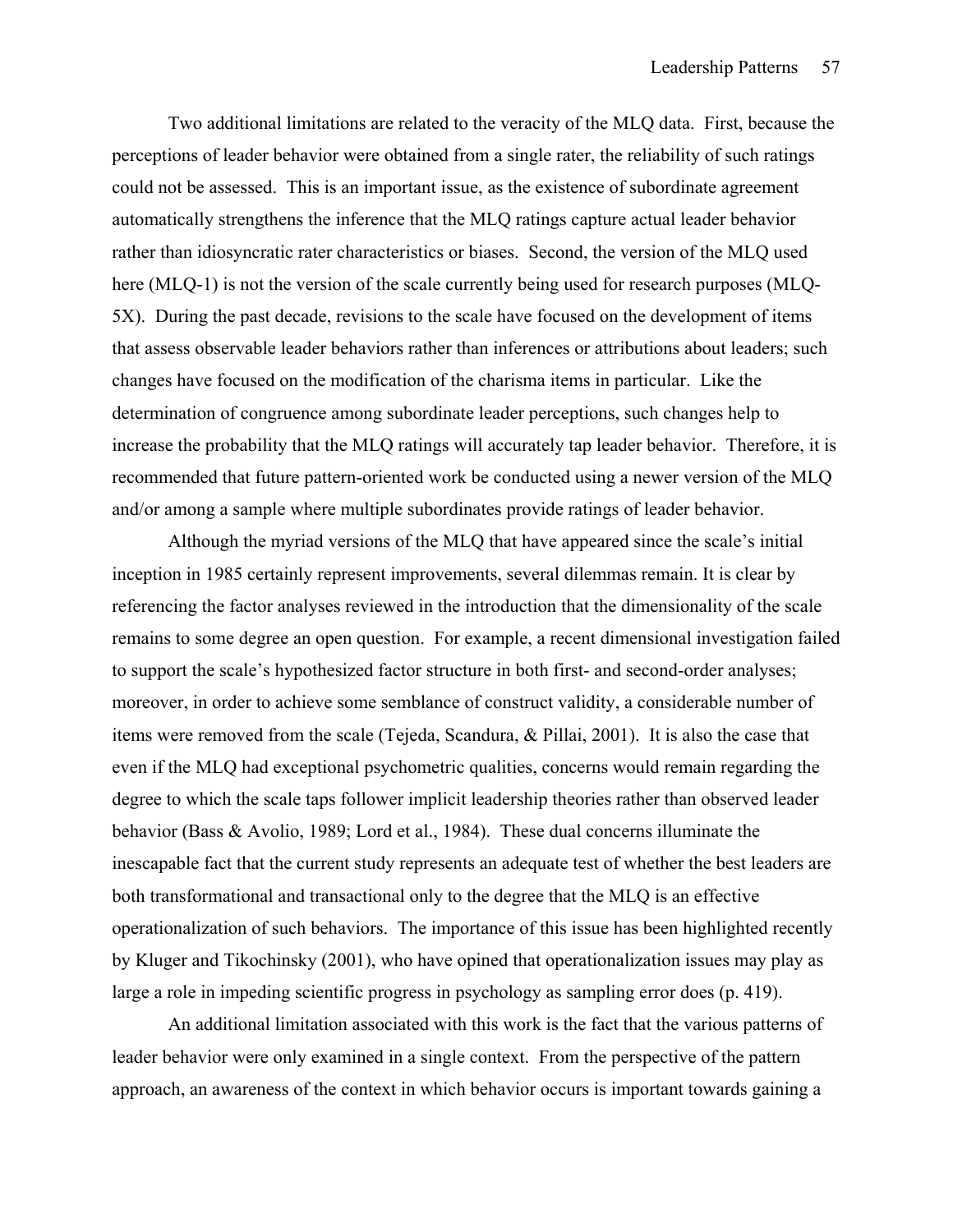more complete understanding of a system (Magnusson, 1999). In certain cases, the same pattern of behavior may have a different meaning as well as unique effects that are dependent upon the context in which the behavior occurs. Accordingly, it is useful to question the degree to which the effectiveness of a particular pattern of leader behavior might change depending upon the context in which it is enacted.

 The importance of context has also been noted in the transformational/charismatic leadership literature. In some of the earliest writings on the topic of charisma, the discussion of contextual variables plays a key role (Weber, 1947). Moreover, several recent studies in the charisma literature have explored the effects of charismatic leadership in response to crises (House, Spangler, & Woyoke, 1991; Hunt, Boal, & Dodge, 1999), as well as the contextual antecedents of charisma attributions (Awamleh & Gardner, 1999). However, potential contextual influences on the effectiveness of the leadership behaviors assessed by the MLQ have been largely neglected within transformational leadership theory (Conger, 1999; Yukl, 1999), although the formation of boundary conditions for the theory has been cited as an important issue (Yammarino & Dubinsky, 1994). Shamir and Howell (1999) also note the neglect of contextual variables in transformational leadership theory, and suggest that factors such as organizational life cycle, business goals, and company structure could all affect both the emergence and effectiveness of transformational leadership.

 An obviously relevant contextual variable is the type of organization in which the leader's behavior occurs. Specifically, the differential effectiveness of the various patterns may depend on whether the leader works in a military or civilian context. For example, Waldman et al. (1990) note that military leaders may not have the resources needed to engage in transactional leadership. These authors suggest that in the military, as rewards are often not at the direct disposal of the leader, the leader may have to rely more on personal appeal and values (e.g., transformational leadership) to be effective. In contrast, "managers in other settings may need to use contingent reward to take care of the more mundane aspects of their work, at least in the short term" (p. 391). This conjecture suggests that transactional behaviors may not be as necessary (or even possible) in military as opposed to civilian settings. As such, it would be useful to examine the differential efficacy of displaying only transformational behaviors in contrast to transformational and contingent reward behaviors in a military context.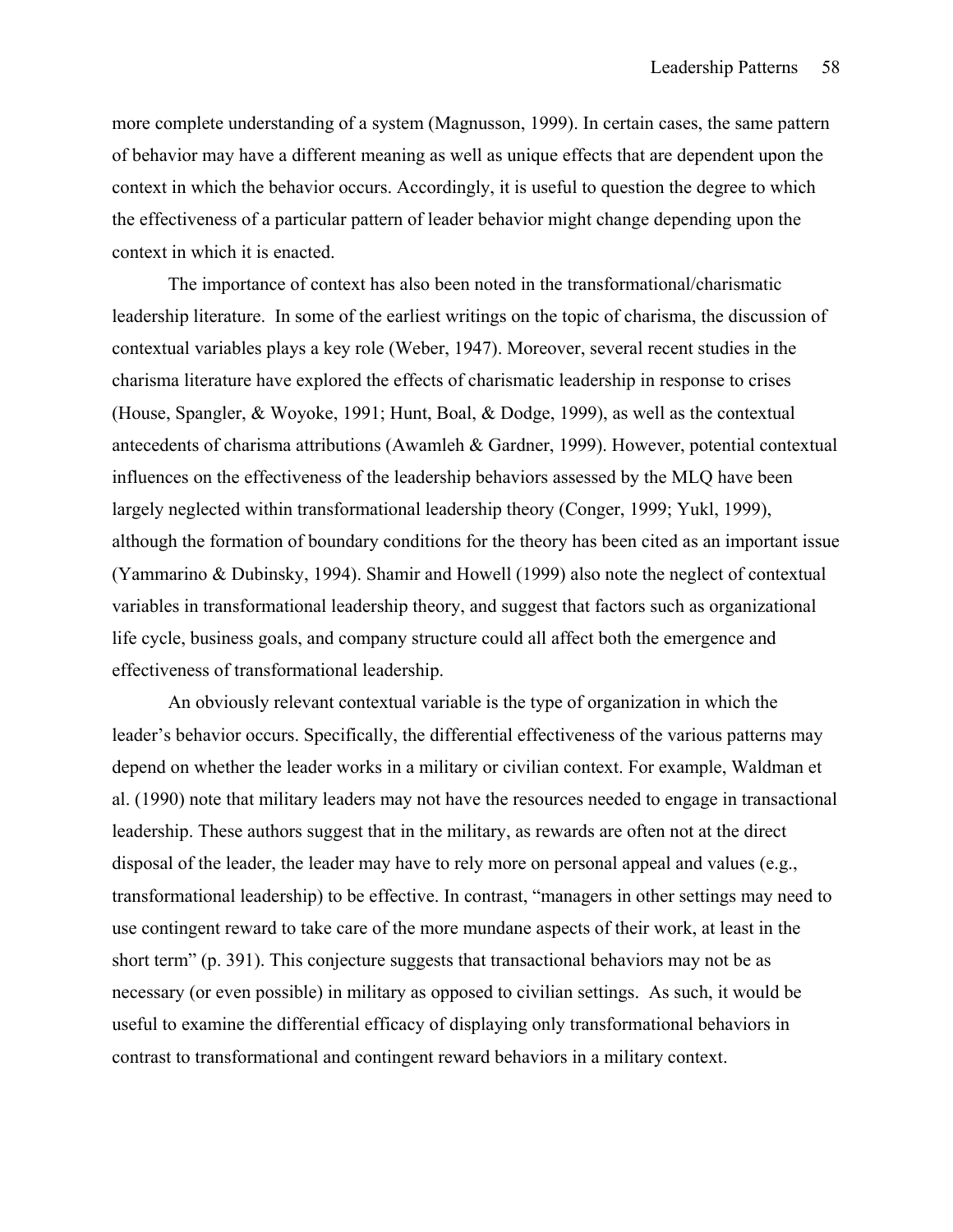The fact that the optimal leaders exhibited the highest level of transformational behavior warrants careful consideration. Specifically, this group's mean of 77.46 was slightly higher than the HHH group's mean of 71.77, and considerably higher than the HLL and HLH groups' means of 64.47 and 53.44, respectively. Moreover, this outcome was not the result of a few stray outliers. Rather, both the optimal group and the HHH group each had between six and ten leaders with scores above 100, and the highest score in each group was quite similar (107 and 105, respectively. On the other hand, the highest score on the composite transformational variable in the HLL group was 92, and only four leaders in the HLH group had transformational scores above 80.

 To some degree, the mean differences across the above groups preclude a clear and unambiguous interpretation of the current findings. Specifically, questions emerge as to whether the observed differences between optimal leaders and other leader types occurred because 1) optimal leaders also engaged in a considerable amount of contingent reward transactions, or because 2) optimal leaders exhibited more transformational behavior. One way to alleviate this problem would be to control for differences in transformational leadership across the various groups. However, the robust correlation between the leadership behavior pattern and the composite transformational variable  $(r = -.88)$  presents a problem when attempting to deal with this issue statistically. When a covariate correlates with a predictor variable, the ANCOVA estimate of the predictor variable's impact suffers from a conservative bias; in this case, the downward bias would be expected to be quite potent.

 Alternatively, the aforementioned mean differences may also be viewed as a substantive finding in their own right. From this perspective, the interesting discovery centers on one of the main factors differentiating the various types of "transformational" leaders (HHH, HHL, HLL, and HLH). As was noted above, the former two groups have considerably higher transformational means than do the latter two groups. Moreover, the leaders from the former two groups were also classified as having a high standing on the contingent reward variable. This finding suggests that leaders who are perceived as transformational generally do not use contingent reward behaviors in a compensatory fashion. Rather, the adoption of contingent reward behaviors is associated with more, rather than less, transformational behavior.

Focusing on such descriptive differences among the various leader types is an important element of the pattern approach, as Magnusson (1992) has noted that the careful description of a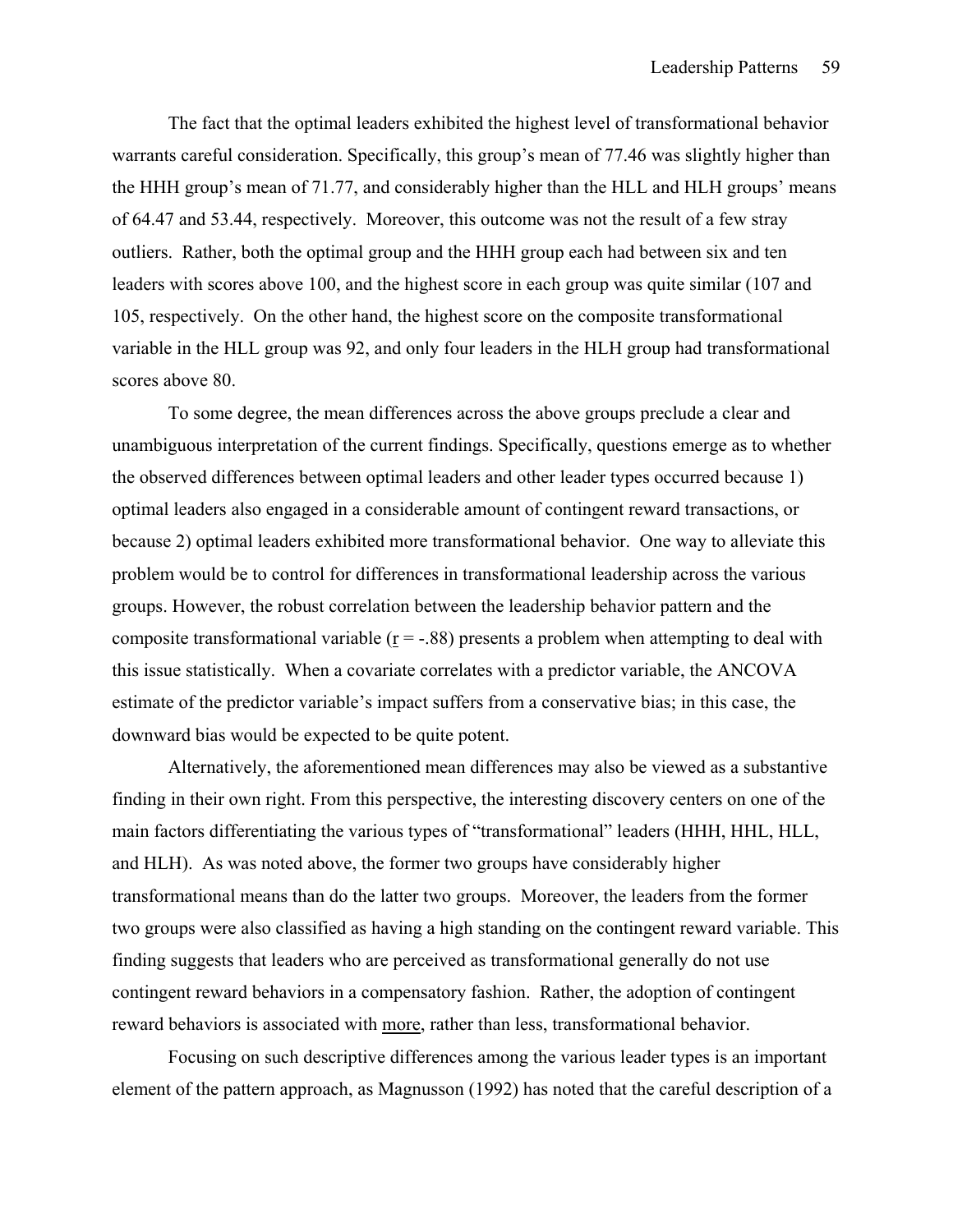psychological process or phenomenon is just as important as predicting variability in that phenomenon or process. Or, in the words of Moscovici (1989), "we must first do a great deal of describing before we can do even a little explaining" (p. 424). Accordingly, future research might focus on clarifying: 1) whether the mean differences observed here emerge in a consistent fashion across different samples and contexts, and 2) whether a group of optimal leaders with a relatively lower transformational mean would continue to garner more positive outcomes than other types of leaders.

#### Additional Directions for Future Research

 The multitude of MLQ-based factor analytic work suggests that the transactional/transformational dichotomy may not be the most effective rubric under which to organize the diverse behaviors assessed by the MLQ. In the current work, the focus was on testing the argument that the most effective leaders are both transformational and transactional, and addressing this research question led to the creation of a composite transformational variable. However, although the various transformational subscales of the MLQ tend to correlate rather strongly, they do assess a somewhat varied set of behaviors that could transform the needs, values, and motives of subordinates in very different ways. Therefore, future research might examine the outcomes associated with leaders who display different patterns of transformational behavior.

 For example, it would be interesting to examine particular "types" of transformational leaders, such as those who engage in the intellectual stimulation of followers versus those who lead primarily on the basis of charismatic appeals. Such investigations could prove useful in distinguishing charismatic leaders who have a personalized versus a socialized power motive. Howell (1988) notes that the latter type of leader seeks power as an instrumental goal; for such leaders, power is a means by which to achieve a common good. In contrast, personalized charismatic leaders seek power as an ultimate goal or as an end in itself. It is possible that leaders with a personalized power motive use charismatic appeals but do not engage in individualized consideration or intellectual stimulation of followers, and the pattern approach could be a viable method with which to test this hypothesis.

Recent theoretical (Avolio and Bass, 1995) and empirical (Avolio et al., 1999) work has forged a link between individualized consideration and contingent reward. For example, Avolio and Bass (1995) view individualized consideration as the bridge or "linchpin" between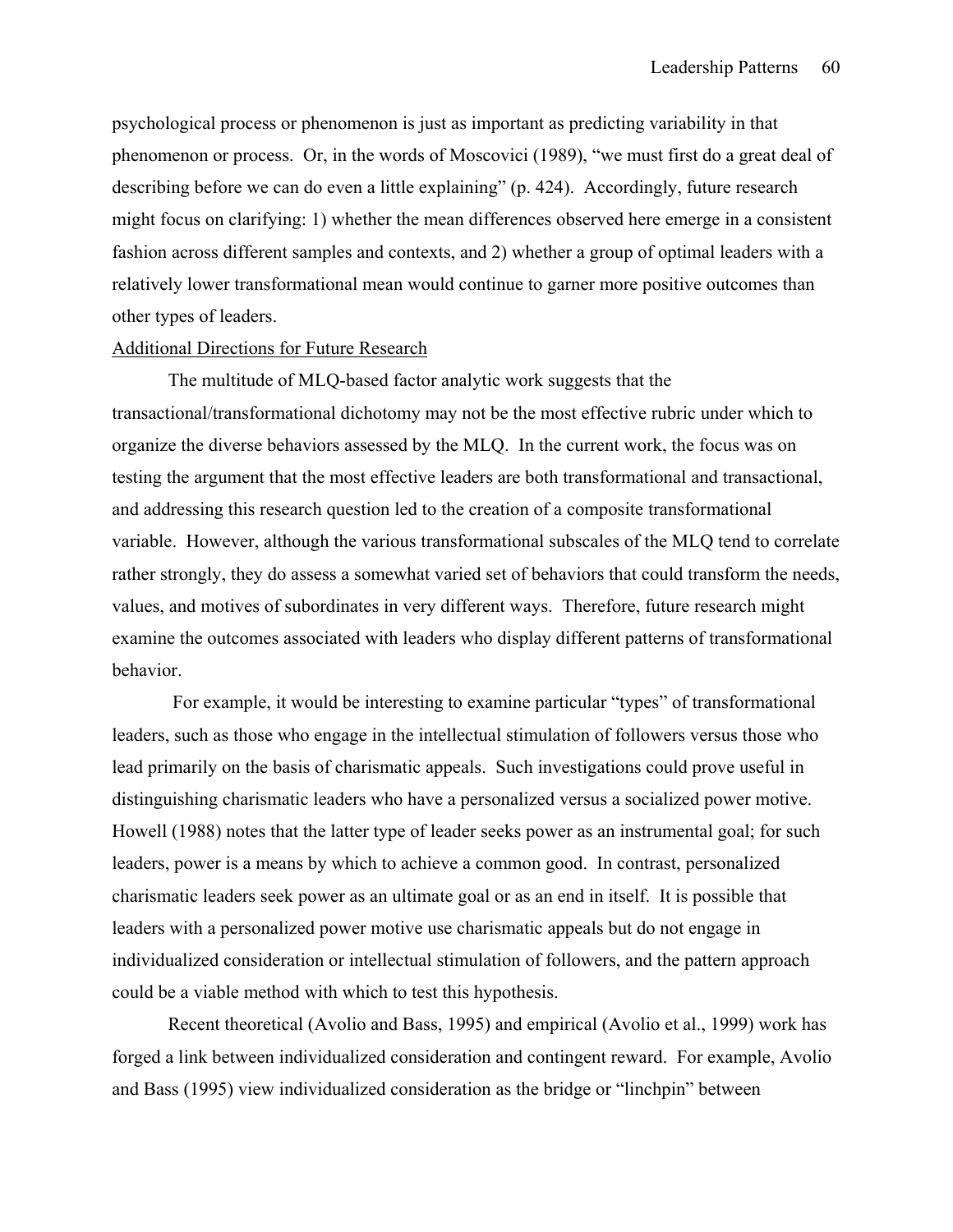transactional behaviors and leader behaviors that have transformational effects on followers. These authors have also noted that "contingent reward comes close to being transformational and highly effective when it involves growth needs of followers and they acknowledge interest in such needs" (Bass & Avolio, 1993, p. 60). Given this thinking, it is possible that the high transformational, low contingent reward, low passive MBE leaders studied here still exhibited behaviors that were conceptually quite similar to contingent reward (e.g., they may have engaged in individualized consideration behaviors). Therefore, it would be useful to determine the type of outcomes associated with leaders who are charismatic, but exhibit neither contingent reward nor individualized consideration behaviors.

An important caveat should be noted in relation to the above point. It seems clear that the robust correlation among the contingent reward and transformational MLQ scales has led some researchers to at least implicitly blur the distinction between contingent reward and transformational leadership. Two recent confirmatory factor analyses that classified the contingent reward items and items from at least one of the transformational scales as indicators of a higher-order construct could certainly be cited as evidence (Avolio et al., 1999, Wofford et al., 1998) of this tendency. However, it is argued here that a myopic focus on MLQ correlation matrices will not lead to a clearer understanding of whether contingent reward is or is not "transformational." Rather, clarity may be found by probing such behaviors' differential effects on followers.

Transformational leadership theory is inherently a follower-oriented theory of leadership, because both Burns (1978) and Bass (1985a) have argued that the critical difference between transformational and transactional leadership is rooted in the effects that such behaviors have on followers. The former change or elevate follower needs from those focused on the self to motives centered on higher-level issues of consequence; the latter do not. Therefore, the fact that the contingent reward scale correlates negatively with the MBE scale and positively with the transformational scale should not be cited as evidence that contingent reward is a transformational behavior. Rather, such correlations simply indicate that not all transactional behaviors are effective; some work quite well, while others tend to have detrimental effects. Simply stated, transforming the needs, motives, and values of followers is the *sine qua non* of transformational leadership, and it is the only standard that should be used to determine whether a particular behavior is transformational in nature.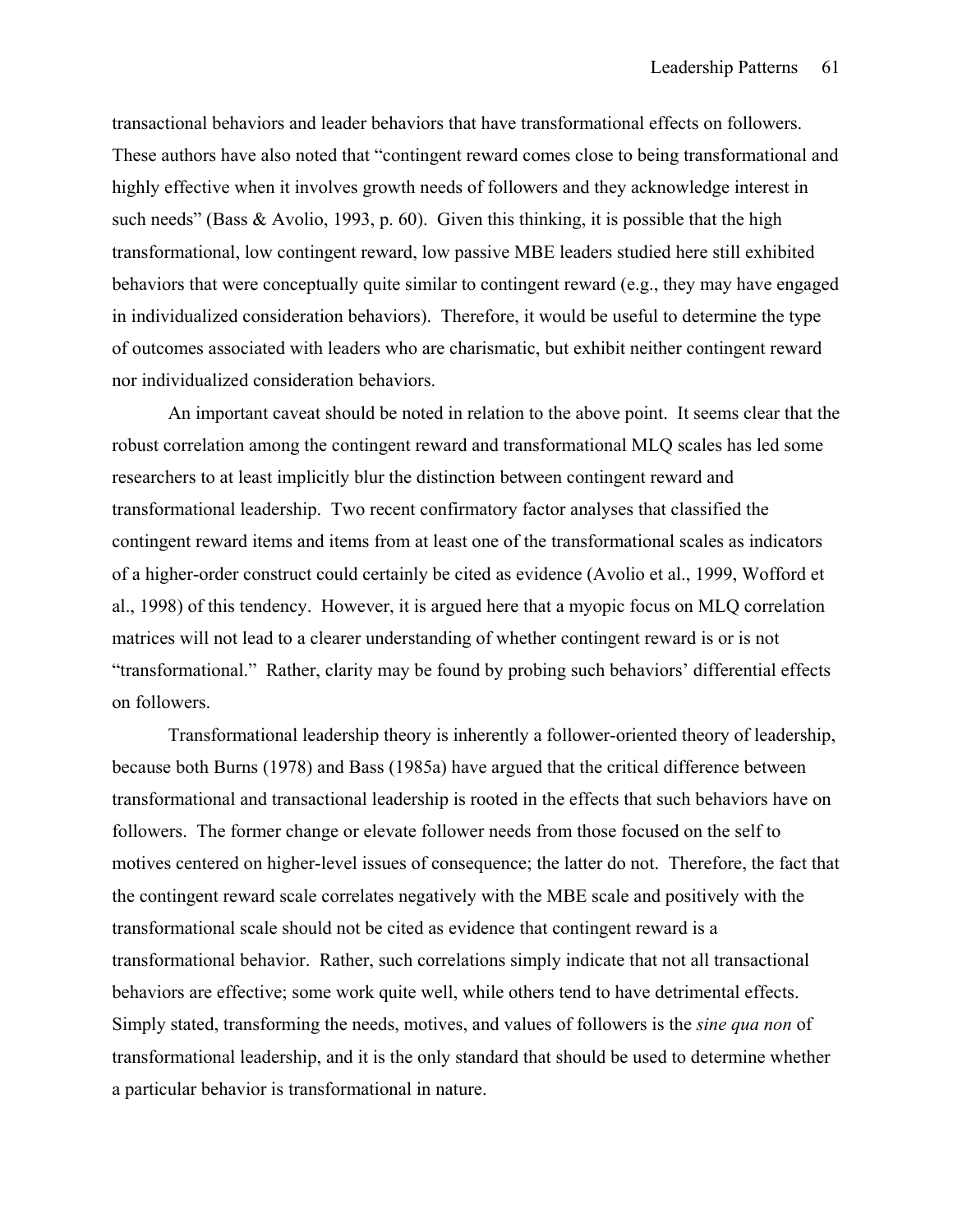Given the central role that followers play in transformational leadership theory, it is surprising that the focus of most of the empirical work is not follower-oriented. Only very recently have studies begun to focus on these issues. Sparks and Schenk (2001) have used structural equation modeling to directly assess the degree to which the activation of higher-level needs and a belief in a purpose associated with one's work mediate the effect of transformational leadership on satisfaction, effort, and performance. Although support was garnered for the model, the authors noted that their work should be viewed as an initial investigation and that many questions remain unanswered.

There is an increasing recognition among researchers of the need to develop a more detailed understanding of how charismatic leaders effect changes in subordinate needs and values (DeGroot et al., 2000). Although the SEM approach adopted by Sparks and Schenk (2001) represents one possible method with which to proceed, other avenues would likely prove equally fruitful. For example, laboratory research could be an effective way to examine the effects associated with different types of transformational behavior. Although each class of transformational behavior may achieve a common result, the process by which followers are transformed may be very different depending on whether charismatic appeals or individualized consideration behaviors are employed. Brown and Lord (1999) have also argued for more laboratory investigations of transformational leadership, and researchers have begun to answer their call. For example, Ehrhart and Klein (2001) demonstrated in a laboratory study that individuals who want to be involved in making decisions and/or who are tolerant of ambiguity are likely to prefer working for a leader who is charismatic.

It would be interesting to determine whether optimal leaders use both transformational and contingent reward behaviors consistently across all situations, or whether such leaders change and adapt their behavior to meet the demands that particular situations entail. In a sense, providing evidence that leaders engaged in the latter strategy would forge an important link between the transformational leadership literature and the work that has explored the personal characteristics associated with individuals who emerge as leaders. Across a number of different tasks, high self-monitors tended to emerge as leaders more often than low self-monitors, ostensibly because high self-monitors are better able to adapt their behavior to the differential demands inherent in the various tasks (Zaccaro, Foti, & Kenny, 1991). Further research might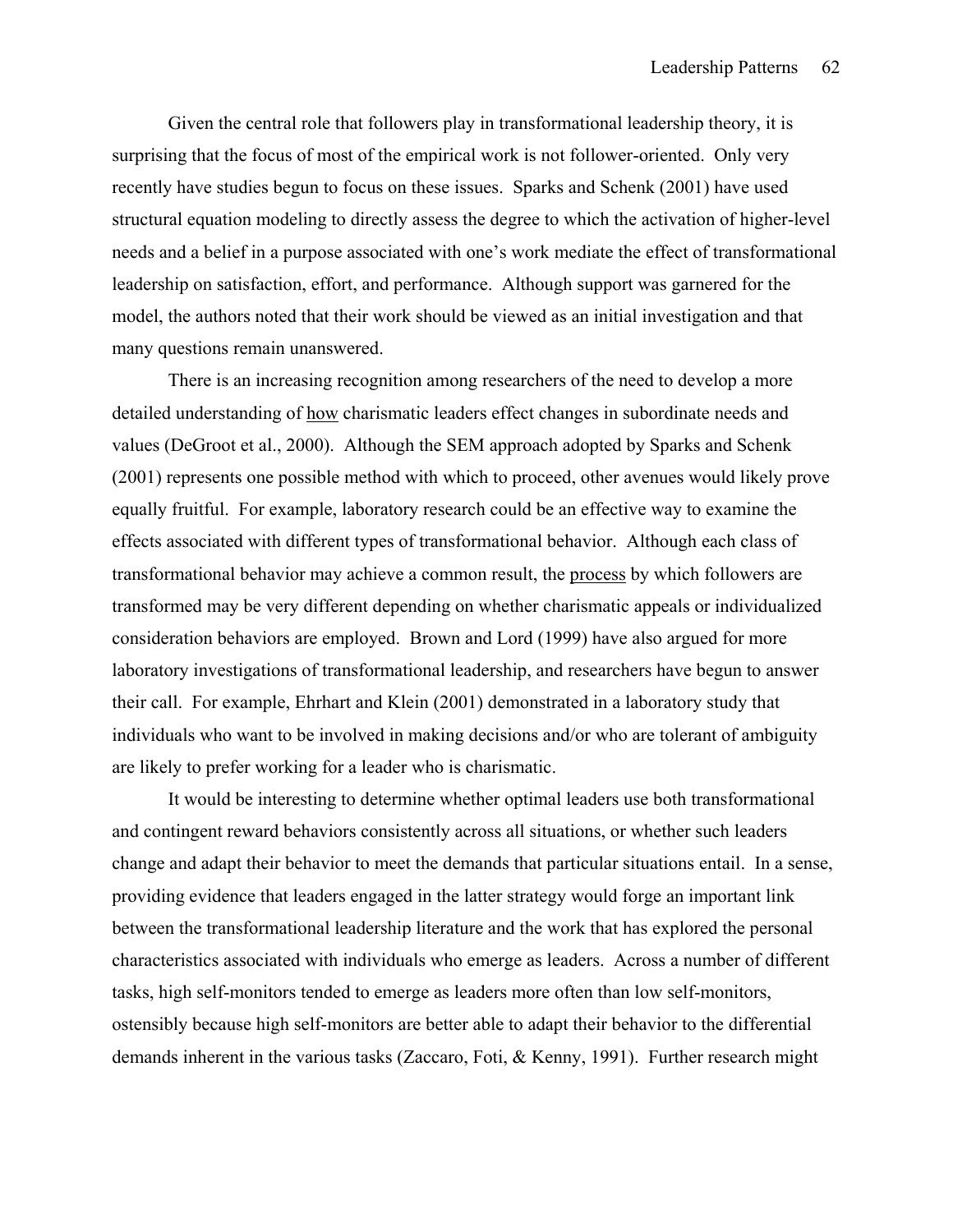determine how optimal leaders assess situational and follower demands and decide whether to use transformational or contingent reward behaviors.

## **Conclusions**

 In this study, we set out to directly assess whether leaders can be both transformational and transactional, and whether the most effective leaders are both. We have argued that although affirmative answers to both questions are often implicitly drawn from correlation-based research, the research strategy best able to address these issues is the pattern approach. In this sense, our endeavor was somewhat unique. In most cases, hypotheses are generated on the basis of past research and then tested empirically as they are derived. Instead, we have suggested that the two hypotheses of central concern here have in a sense existed for quite some time, but have not been tested through the most direct and parsimonious means possible. Through an application of the pattern approach to the transformational leadership realm, it has been demonstrated that leaders with the optimal pattern do tend to garner more positive outcomes than leaders from other groups.

The typological classifications emerging from the configural frequency analysis indicate that although transformational leadership may be a universally effective leadership style, it is certainly not universally adopted. Furthermore, two out of the three groups of leaders with a high standing on only one variable (high-transformational and high-contingent reward) emerged as Antitypes. This finding raises the question of whether the label "transformational" should be applied to any leader who engages frequently in such behavior (e.g., HHH, HHL, HLH), or whether the term should be used only to describe leaders who use such behaviors as their primary leadership style (e.g., only HLL leaders). In the service of conceptual clarity, it is perhaps wise to reserve the term transformational only as a label for particular behaviors, and to define particular leaders according to their pattern of scores across different classes of behavior. The use of the term optimal to describe the HHL leaders would be an example of this practice.

 In closing, it is important to reiterate that although the pattern approach best addresses the focal questions of this study, it is in no way generally superior to the variable approach. Rather, the use of both approaches is necessary to achieve a full understanding of any psychological phenomenon. It has recently been argued that by relying almost exclusively on the investigation of bivariate relations among variables, the leadership field has become increasingly fragmented and narrowly focused (Nystedt, 1997). As an antidote to this problem, Magnusson (1992) has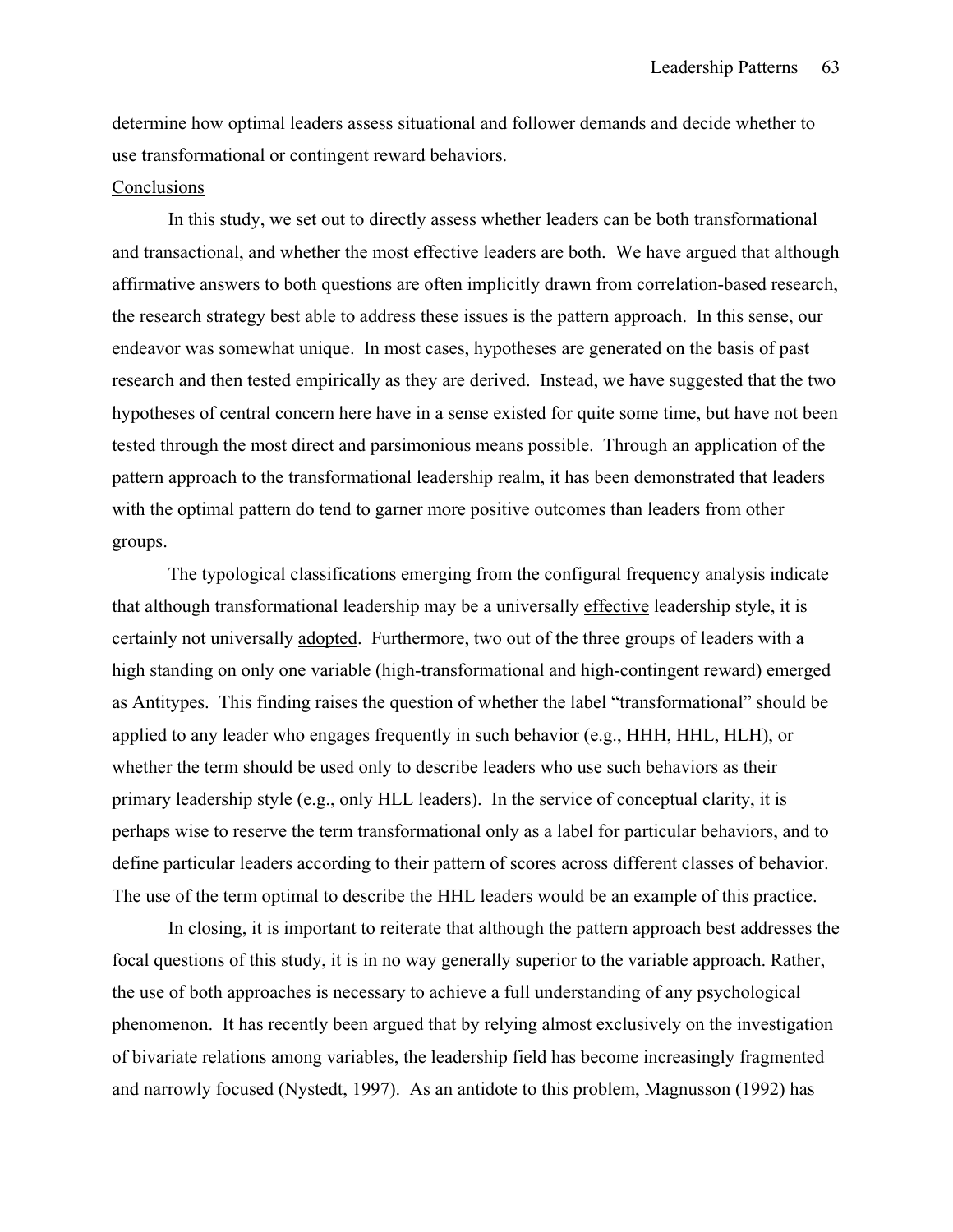argued for what he calls the "supremacy of phenomena," where the nature of the research question at hand determines the analytic strategy adopted. Accordingly, the crux of our argument is that because the questions central to the current work are inherently leader-focused, and because they often involve modeling rather specific interactions, the pattern approach is the recommended analytic strategy.

Magnusson (1992) has argued that "methods and statistics are tools, just as knives and axes are. If you want to cut your steak, I assume that you prefer a knife; If you want to cut wood in the forest, an axe is better. My impression is that too often we use a razor when we go into the forest to cut down trees, only because it is sharper than an axe" (p. 10). By using the most appropriate "tool" with which to address the research questions at hand, this study has attempted to contribute to a more complete understanding of how various patterns of leadership behavior relate to a number of subordinate attitudinal criteria. As the work adds to the diversity of methods by which transformational leadership has been studied, it will hopefully serve as an impetus to other researchers who wish to explore transformational leadership in creative and novel means in the future.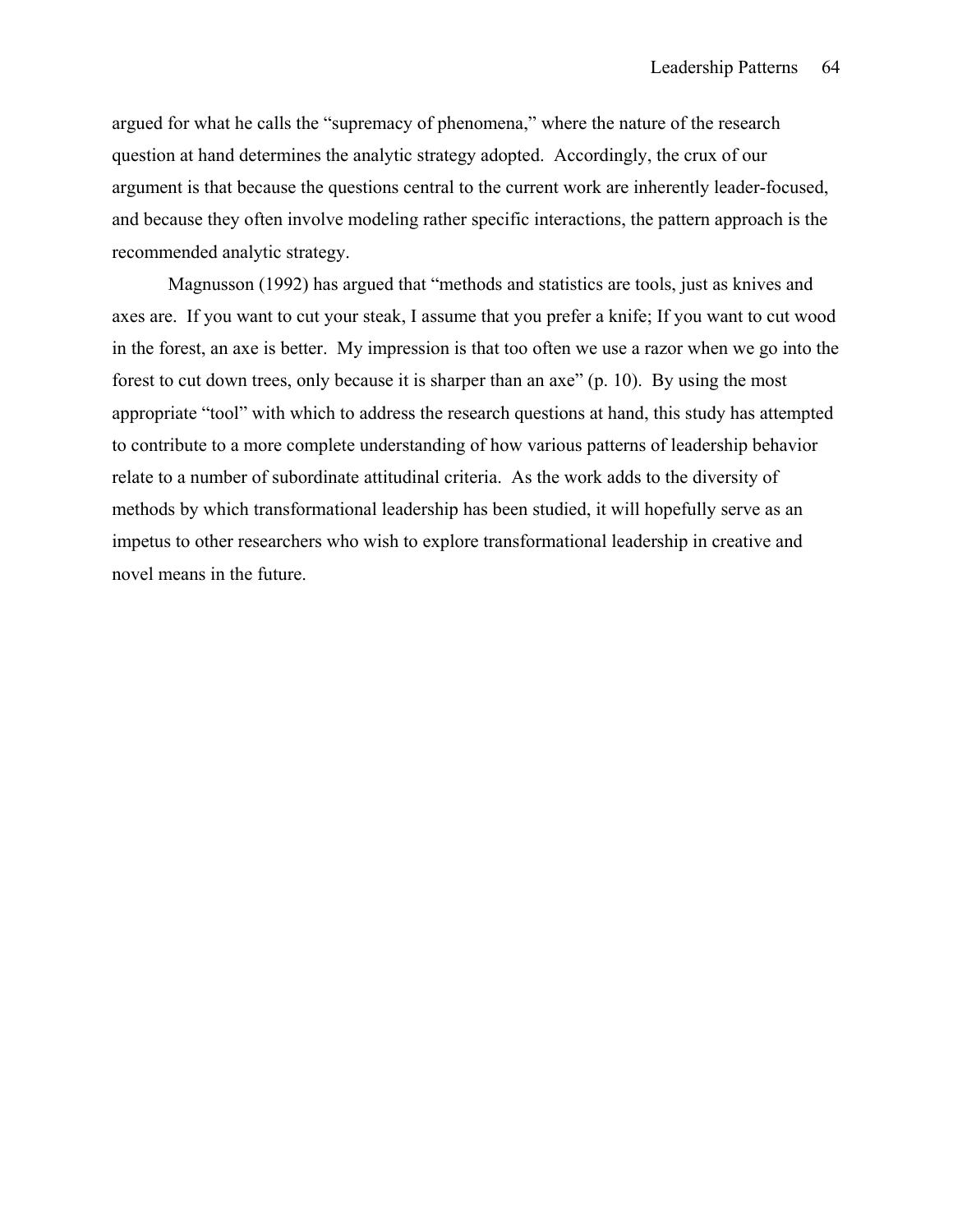#### References

 Alimo-Metcalfe, B., & Alban-Metcalfe, R. (2001). The development of a new transformational leadership questionnaire. Journal of Occupational and Organizational Psychology, 74, 1-28.

Allen, N. J., & Meyer, J. P. (1990). The measurement and antecedents of affective, continuance, and normative commitment to the organization. Journal of Occupational and Organizational Psychology, 63, 1-18.

Anderson, J. C., & Gerbing, D. W. (1988). Structural equation modeling in practice: A review and recommended two-step approach. Psychological Bulletin, 103, 411-423.

 Awamleh, R., & Gardner, W. L. (1999). Perceptions of leader charisma and effectiveness: The effects of vision content, delivery, and organizational performance. Leadership Quarterly, 10, 345-373.

 Avolio, B. J., & Bass, B. M. (2002). Developing potential across a full range of leadership: Cases on transactional and transformational leadership. Mahwah, NJ: Lawrence Erlbaum.

 Avolio, B. J., & Bass, B. M. (1995). Individual consideration viewed at multiple levels of analysis: A multi-level framework for examining the diffusion of transformational leadership. Leadership Quarterly, 6, 199-218.

 Avolio, B. J., & Bass, B. M. (1991). Identifying common methods variance with data collected from a single source: An unresolved sticky issue. Journal of Management, 17, 571- 587.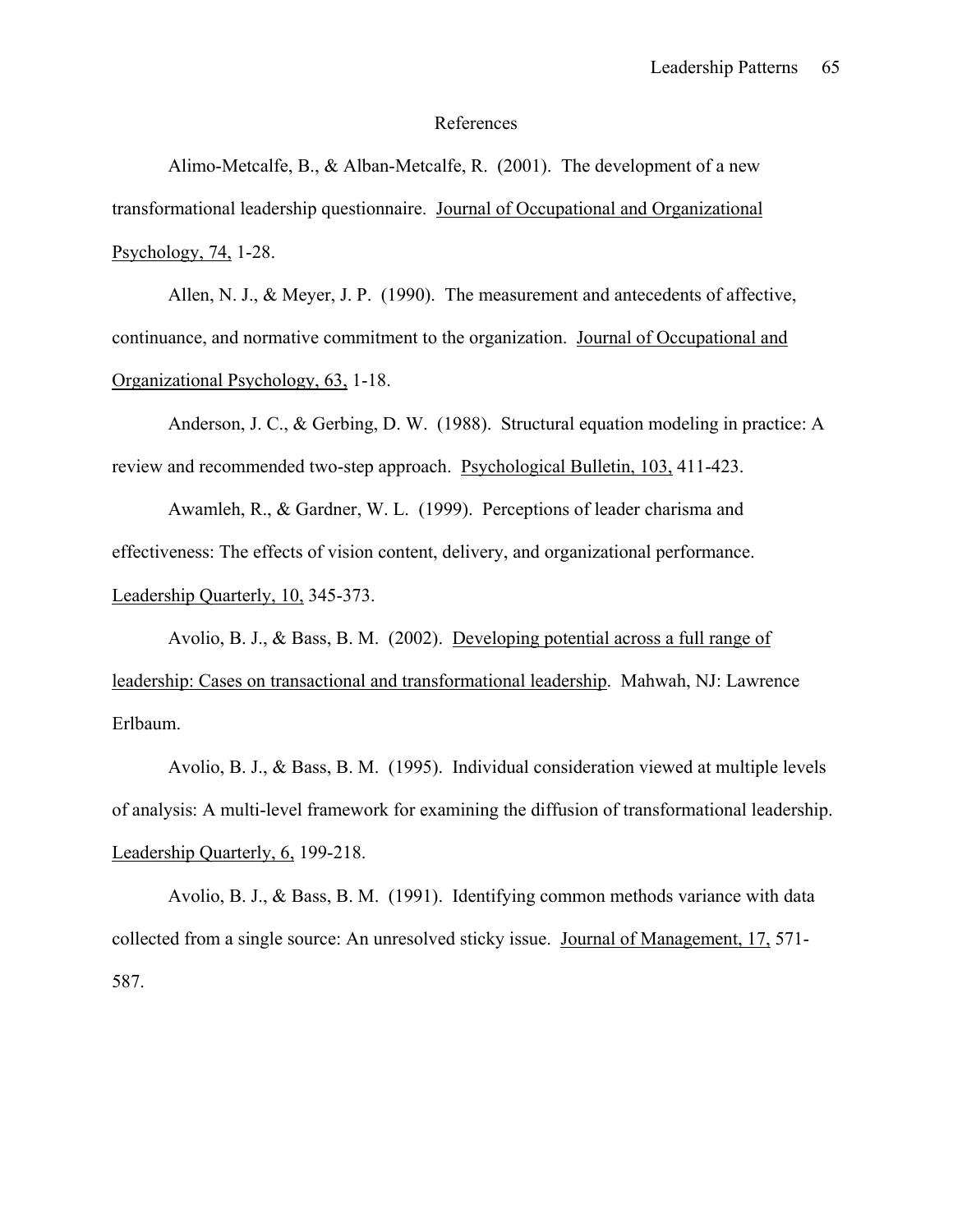Avolio, B. J., Bass, B. M., & Jung, D. I. (1999). Re-examining the components of transformational and transactional leadership using the Multifactor Leadership Questionnaire. Journal of Occupational and Organizational Psychology, 72, 441-462.

 Avolio, B. J., & Howell, J. M. (1992). The impact of leader behavior and leaderfollower personality match on satisfaction and unit performance. In K. E. Clark, M. B. Clark, & D. R. Campbell (Eds.), Impact of leadership. Greensboro, NC: The Center for Creative Leadership.

 Bailey, J., & Axelrod, R. H. (2001). Leadership lessons from Mount Rushmore: An interview with James MacGregor Burns. Leadership Quarterly, 12, 113-127.

Barling, J., Weber, T., & Kelloway, E. K. (1996). Effects of transformational leadership training on attitudinal and financial outcomes: A field experiment. Journal of Applied Psychology, 81, 827-832.

Bass, B. M. (1985a). Leadership and performance beyond expectations. New York: Free Press.

Bass, B. M. (1985b). Leadership: Good, better, best. Organizational Dynamics, 13, 26- 40.

Bass, B. M. (1990). From transactional to transformational leadership: Learning to share the vision. Organizational Dynamics, 18, 19-31.

 Bass, B. M. (1995). Theory of transformational leadership redux. Leadership Quarterly, 6, 463-478.

 Bass, B. M. (1997). Does the transactional-transformational leadership paradigm transcend organizational and national boundaries? American Psychologist, 52, 30-139.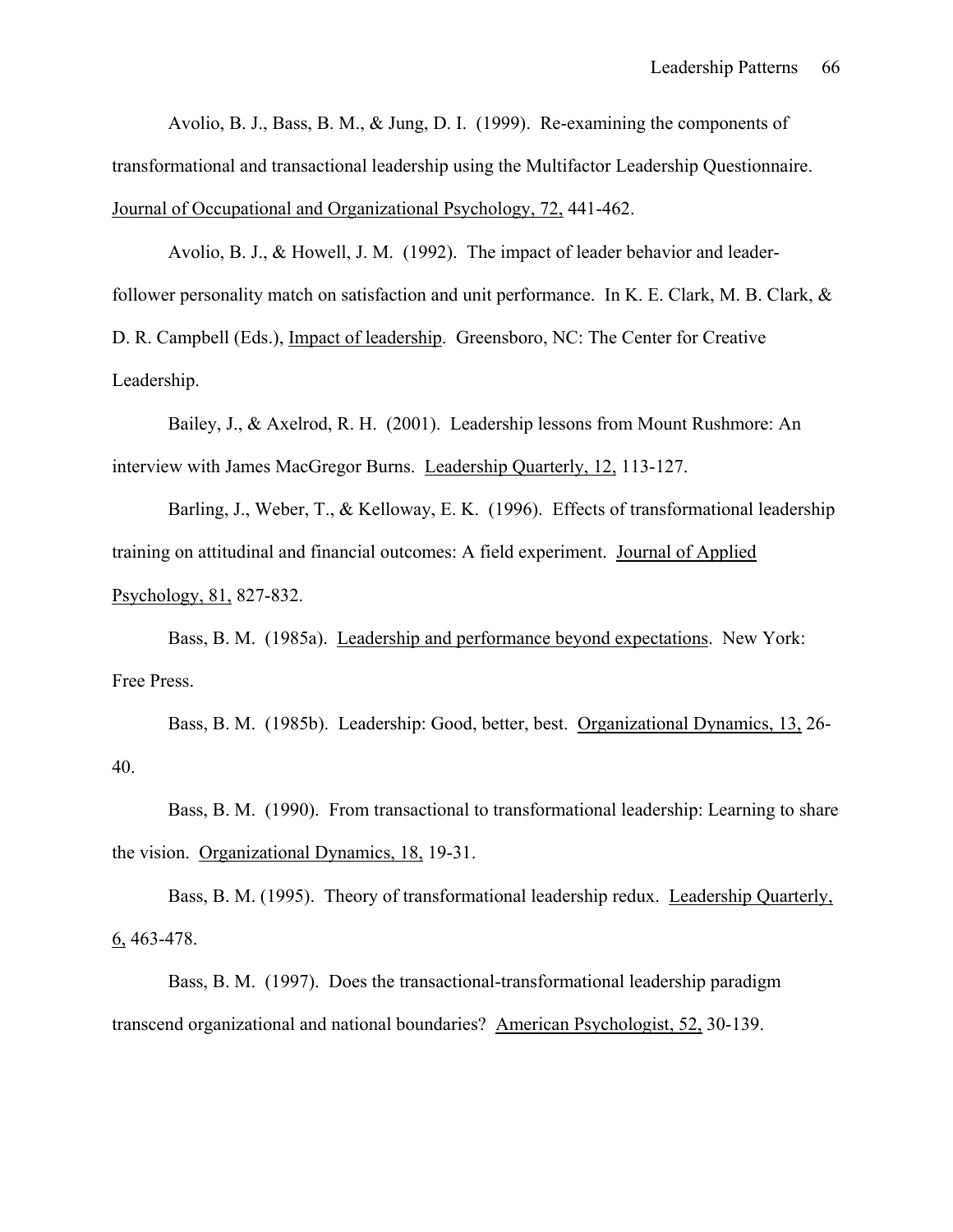Bass, B. M. (1998). Transformational leadership: Industrial, military, and educational impact. Mahwah, NJ: Lawrence Erlbaum.

 Bass, B. M., & Avolio, B. J. (1989). Potential biases in leadership measures: How prototypes, leniency, and general satisfaction relate to ratings and rankings of transformational and transactional leadership constructs. Educational and Psychological Measurement, 49, 509- 527.

Bass, B. M., & Avolio, B. J. (1993). Transformational leadership: A response to

critiques. In M. M. Chemers & R. Ayman (Eds.), Leadership theory and research: Perspectives and directions (p. 49-80). San Diego, CA: Academic Press.

 Bass, B. M., & Avolio, B. J. (1994). Improving organizational effectiveness through transformational leadership. Thousand Oaks: Sage Publications.

 Becker, H. S. (1960). Notes on the concept of commitment. American Journal of Sociology, 66, 32-42.

 Bergman, L. R., & Magnusson, D. (1997). A person-oriented approach in research on developmental psychopathology. Development and Psychopathology, 9, 291-319.

Brown, D. J., & Lord, R. G. (1999). The utility of experimental research in the study of transformational/charismatic leadership. Leadership Quarterly, 10, 531-539.

 Bycio, P., Hackett, R. D., & Allen, J. S. (1995). Further assessments of Bass's (1985) conceptualization of transactional and transformational leadership. Journal of Applied Psychology, 80, 468-478.

Burns, J. M. (1978). Leadership. New York: Harper & Row.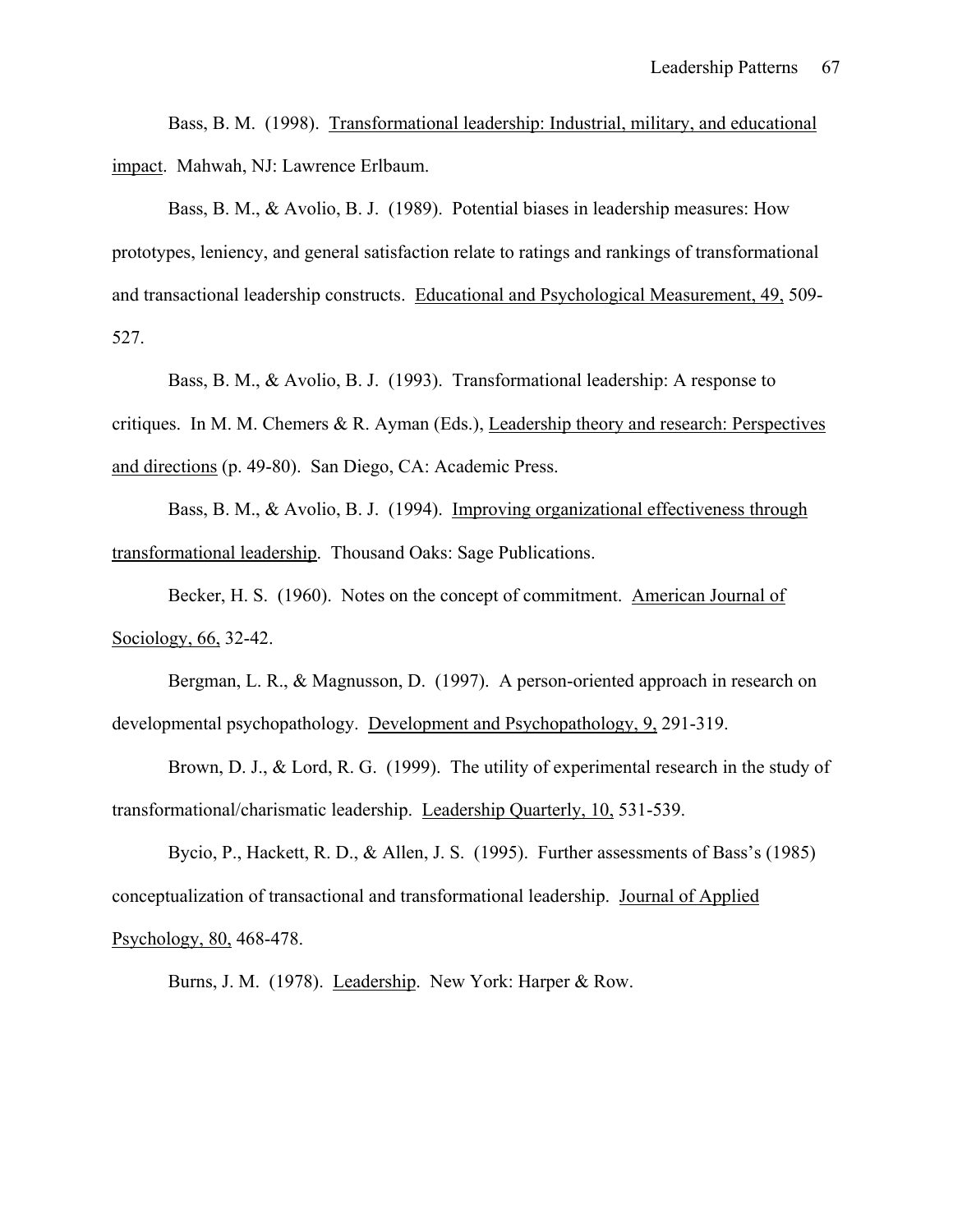Carless, S. A. (1998). Assessing the discriminant validity of transformational leader behaviour as measured by the MLQ. Journal of Occupational and Organizational Psychology, 71, 353-358.

 Carless, S. A., Wearing, A. J., & Mann, L. (2000). A short measure of transformational leadership. Journal of Business and Psychology, 14, 389-405.

 Carsten, J. M., & Spector, P. E. (1987). Unemployment, job satisfaction, and employee turnover: A meta-analytic test of the Muchinsky model. Journal of Applied Psychology, 72, 374-381.

 Cohen, J. (1988). Statistical power analysis for the behavioral sciences. Hillsdale, NJ: Lawrence Erlbaum.

 Conger, J. A. (1999). Charismatic and transformational leadership in organizations: An insider's perspective on these developing streams of research. Leadership Quarterly, 10, 145- 179.

 Crampton, S. M., & Wagner, J. A., III. (1994). Percept-percept inflation in microorganizational research: An investigation of prevalence and affect. Journal of Applied Psychology, 79, 67-76.

 Dansereau, F., Graen, G., & Haga, W. J. (1975). A vertical-dyad linkage approach to leadership within formal organizations: A longitudinal investigation of the role making process. Organizational Behavior and Human Performance, 13, 46-78.

 DeGroot, T., Kiker, D. S., & Cross, T. C. (2000). A meta-analysis to review organizational outcomes related to charismatic leadership. Canadian Journal of Administrative Sciences, 17, 356-371.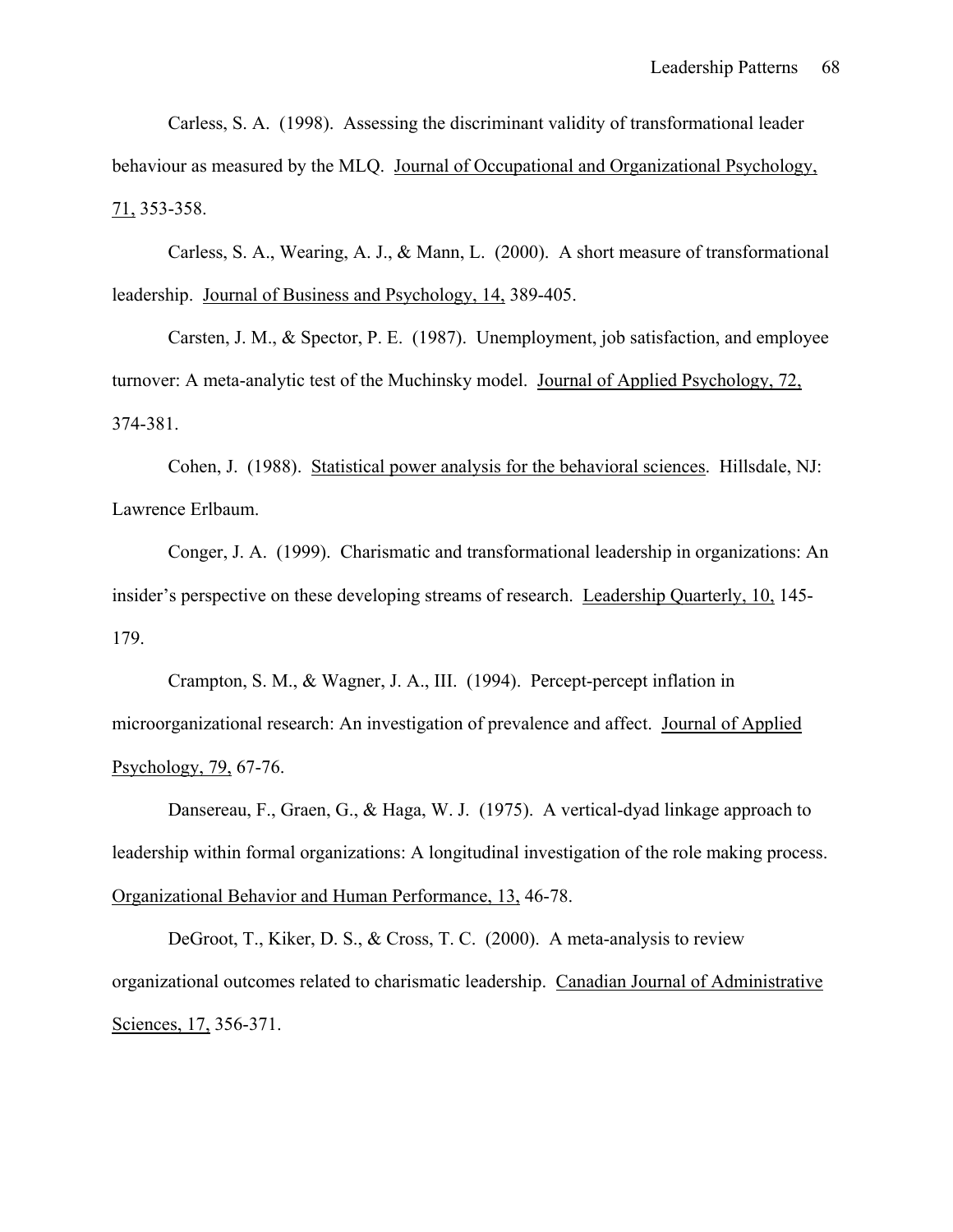Den Hartog, D. N., House, R. J., Hanges, P. J., Ruiz-Quintanilla, Dorfman, P. W., et al.

(1999). Culture specific and cross-culturally generalizable implicit leadership theories: Are attributes of charismatic/transformational leadership universally endorsed? Leadership Quarterly, 10, 219-256.

 Den Hartog, D. N., Van Muijen, J. J, & Koopman, P. L. (1997). Transactional and transformational leadership: An analysis of the MLQ. Journal of Occupational and Organizational Psychology, 70, 19-34.

 Druskat, V. U. (1994). Gender and leadership style: Transformational and transactional leadership in the Roman Catholic Church. Leadership Quarterly, 5, 99-119.

 Eden, D., & Levitan, U. (1975). Implicit leadership theory as a determinant of the factor structure underlying supervisory behavior scales. Journal of Applied Psychology, 60, 736-741.

 Ehrhart, M. G., & Klein, K. J. (2001). Predicting followers' preferences for charismatic leadership: The influence of follower values and personality. Leadership Quarterly, 12, 153-179.

 Freund, J. E., & Williams, F. J. (1966). Dictionary/outline of basic statistics. Toronto: General Publishing Company.

 Gardner, W. L., & Avolio, B. J. (1998). The charismatic relationship: A dramaturgical perspective. Academy of Management Review, 23, 32-58.

 George, J. M., & Jones, G. R. (1996). The experience of work and turnover intentions: Interactive effects of value attainment, job satisfaction, and positive mood. Journal of Applied Psychology, 81, 318-325.

 Goffin, R. D., & Gellatly, I. R. (2001). A multi-rater assessment of organizational commitment: Are self-report measures biased? Journal of Organizational Behavior, 22, 437-451.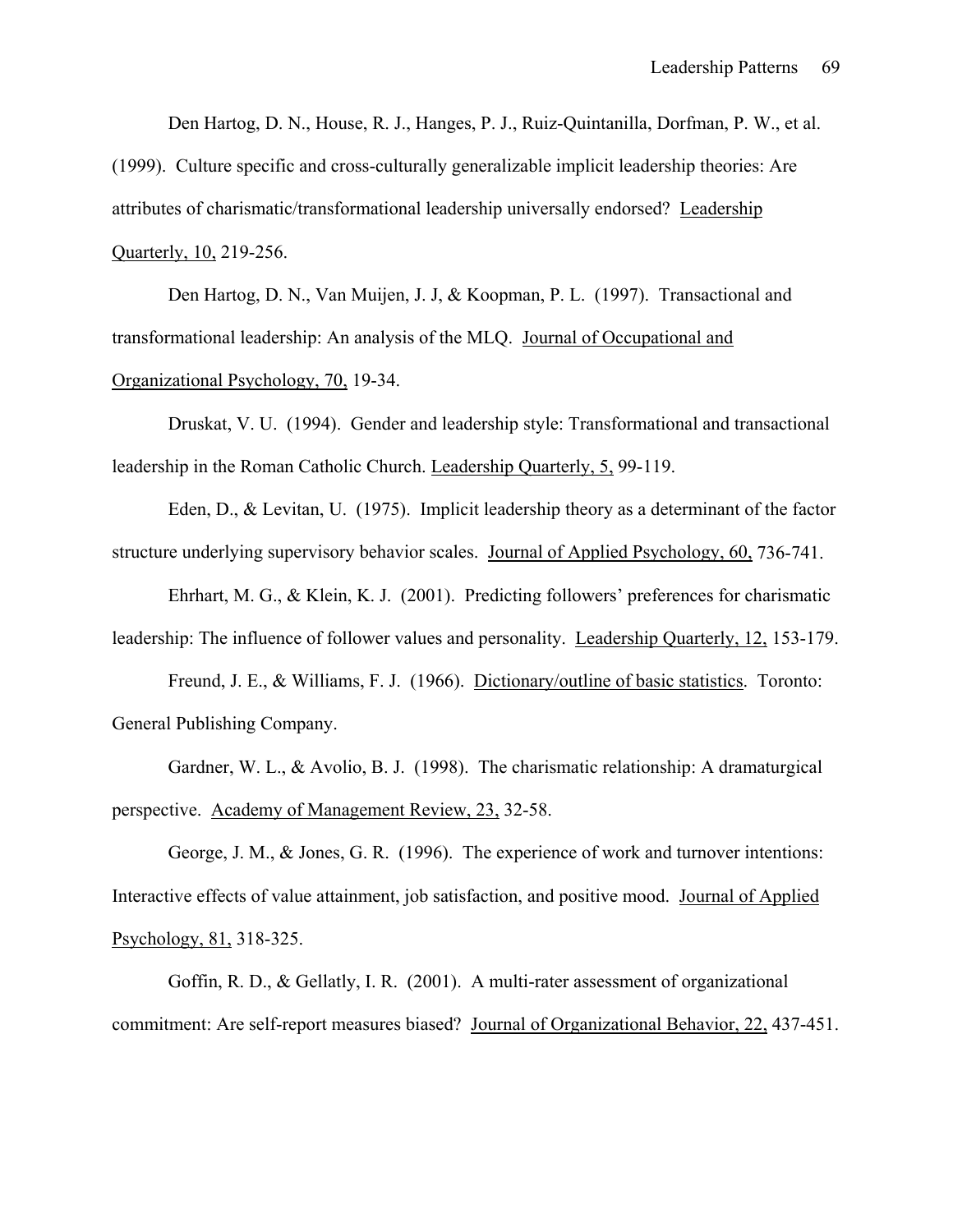Goffin, R. D., Rothstein, M. G., & Johnston, N. G. (1996). Personality testing and the assessment center: Incremental validity for managerial selection. Journal of Applied Psychology, 81, 746-756.

 Goodwin, V. L., Wofford, J. C., & Whittington, J. L. (2001). A theoretical and empirical extension to the transformational leadership construct. Journal of Organizational Behavior, 22, 759-774.

Gustafson, S. B., & Ritzer, D. R. (1995). The dark side of normal: A psychopathylinked pattern called aberrant self-promotion. European Journal of Personality, 9, 147-183.

 Hackett, R. D., Bycio, P., & Hausdorf, P. A. (1994). Further assessments of Meyer and Allen's (1991) three-component model of organizational commitment. Journal of Applied Psychology, 79, 15-23.

 Halpert, J. A. (1990). The dimensionality of charisma. Journal of Business and Psychology, 4, 399-410.

 Hater, J. J., & Bass, B. M. (1988). Superiors' evaluations and subordinates' perceptions of transformational and transactional leadership. Journal of Applied Psychology, 73, 695-702.

 Hough, L. M. (1992). The "big five" personality variables-construct confusion: Description versus prediction. Human Performance, 5, 139-155.

 House, R. J. (1971). A path-goal theory of leader effectiveness. Administrative Science Quarterly, 16, 321-339.

 House, R. J. (1977). A 1976 theory of charismatic leadership. In J. G. Hunt & L. L. Larson (Eds.), Leadership: The cutting edge (p. 199-272). Carbondale: Southern Illinois University Press.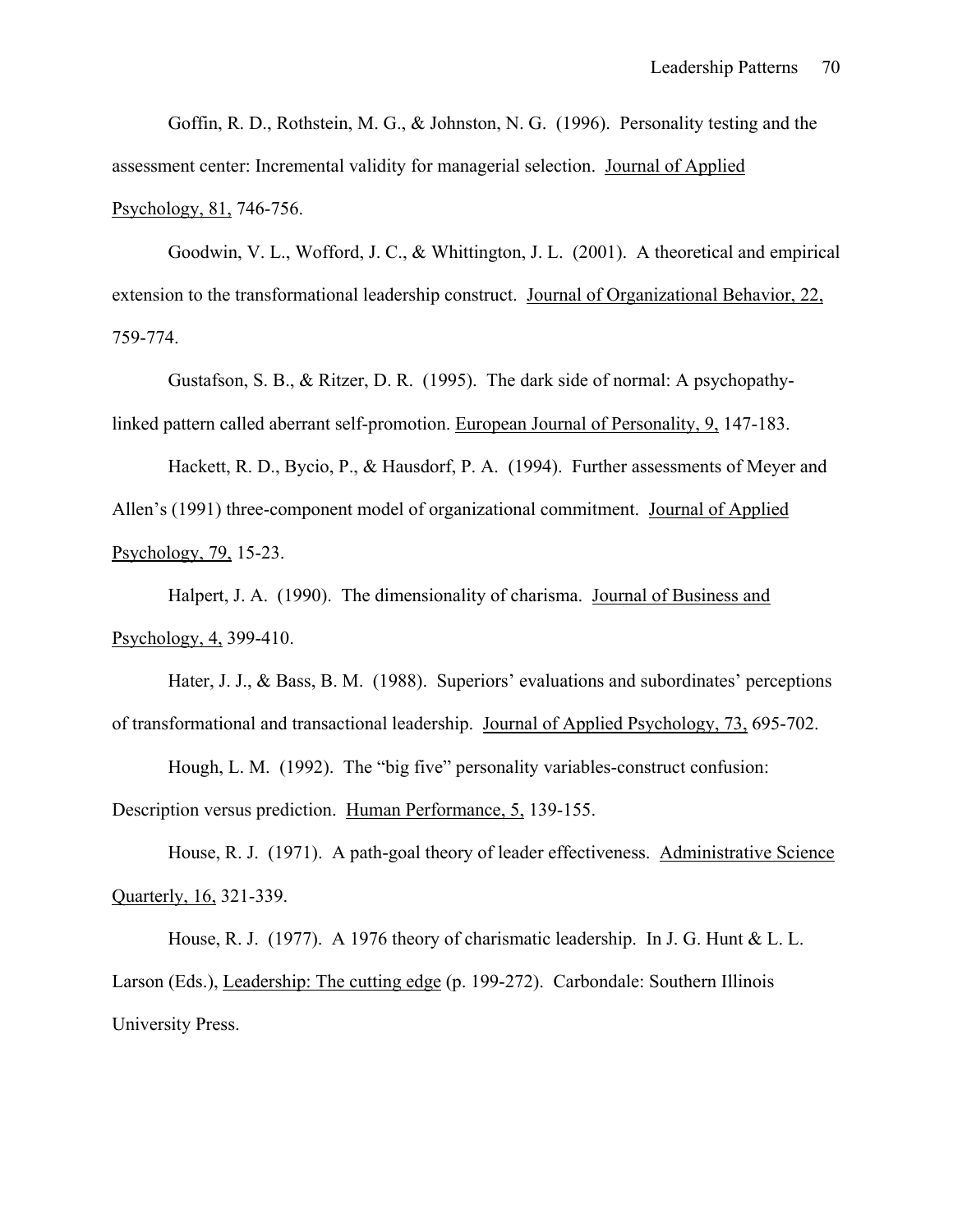House, R. J., & Howell, J. M. (1992). Personality and charismatic leadership. Leadership Quarterly, 3, 81-108.

 House, R. J., Spangler, W. D., & Woyoke, J. (1991). Personality and charisma in the U.S. presidency: A psychological theory of leader effectiveness. Administrative Science Quarterly, 36, 364-396.

 Howell, J. M. (1988). Two faces of charisma: Socialized and personalized leadership in organizations. In J. A. Conger & R. N. Kanugo (Eds.), Charismatic leadership: The elusive factor in organizational effectiveness (p. 213-236). San Francisco: Jossey-Bass.

 Howell, J. M. & Avolio, B. J. (1993). Transformational leadership, transactional leadership, locus of control, and support for innovation: Key predictors of consolidated-businessunit performance. Journal of Applied Psychology, 78, 891-902.

 Howell, J. M., & Hall-Merenda, K. E. (1999). The ties that bind: The impact of leadermember exchange, transformational and transactional leadership, and distance on predicting follower performance. Journal of Applied Psychology, 84, 680-694.

 Hunt, J. G., Boal, K. B., & Dodge, G. E. (1999). The effects of visionary and crisisresponsive charisma on followers: An experimental examination of two kinds of charismatic leadership. Leadership Quarterly, 10, 423-448.

 Judge, T. A., & Bono, J. E. (2000). Five-factor model of personality and transformational leadership. Journal of Applied Psychology, 85, 751-765.

 Kane, T. D., & Tremble, T. R. (2000). Transformational leadership effects at different levels of the army. Military Psychology, 12, 137-160.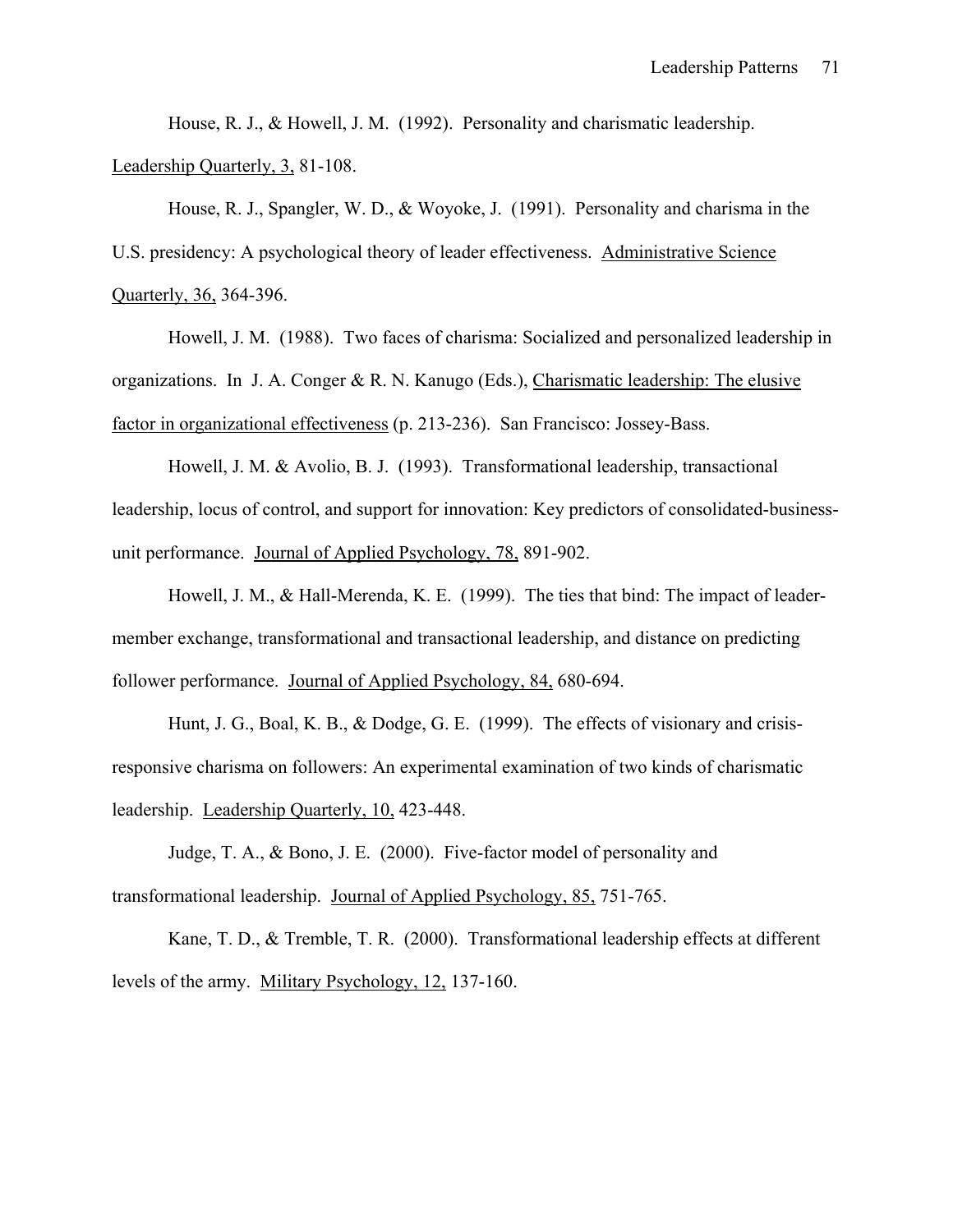Kluger, A. N., & Tikochinsky, J. (2001). The error of accepting the "theoretical" null hypothesis: The rise, fall, and resurrection of commonsense hypotheses in psychology. Psychological Bulletin, 127, 408-423.

 Krauth, J., & Lienert, G. A. (1982). Fundamentals and modifications of configural frequency analysis. Interdisciplinaria, 3, 1-14.

 Kuhnert, K. L., & Lewis, P. (1987). Transactional and transformational leadership: A constructive/developmental analysis. Academy of Management Review, 12, 648-657.

 Lee, T. W., & Mowday, R. T. (1987). Voluntarily leaving an organization: An empirical investigation of Steers and Mowday's model of turnover. Academy of Management Journal, 30, 721-743.

 Levy, P. E., Miller, T., & Cober, R. T. (2000, April). The effect of leadership perceptions on feedback seeking intentions. Poster presented at the  $15<sup>th</sup>$  Annual Meeting of the Society for Industrial and Organizational Psychology, New Orleans, LA.

 Lord, R. G. (2000, April). Social cognitions and leadership perceptions. In D. J. Schleicher (Chair), Social cognition and I/O: Widening or narrowing the research-practice gap? Symposium conducted at the 15<sup>th</sup> Annual Meeting of the Society for Industrial and Organizational Psychology, New Orleans, LA.

Lord, R. G., De Vader, C. L., & Alliger, G. M. (1986). A meta-analysis of the relation between personality traits and leadership perceptions: An application of validity generalization procedures. Journal of Applied Psychology, 71, 402-410.

 Lord, R. G., Foti, R. J., & DeVader, C. (1984). A test of leadership categorization theory: Internal structure, information processing, and leadership perceptions. Organizational Behavior and Human Performance, 34, 343-378.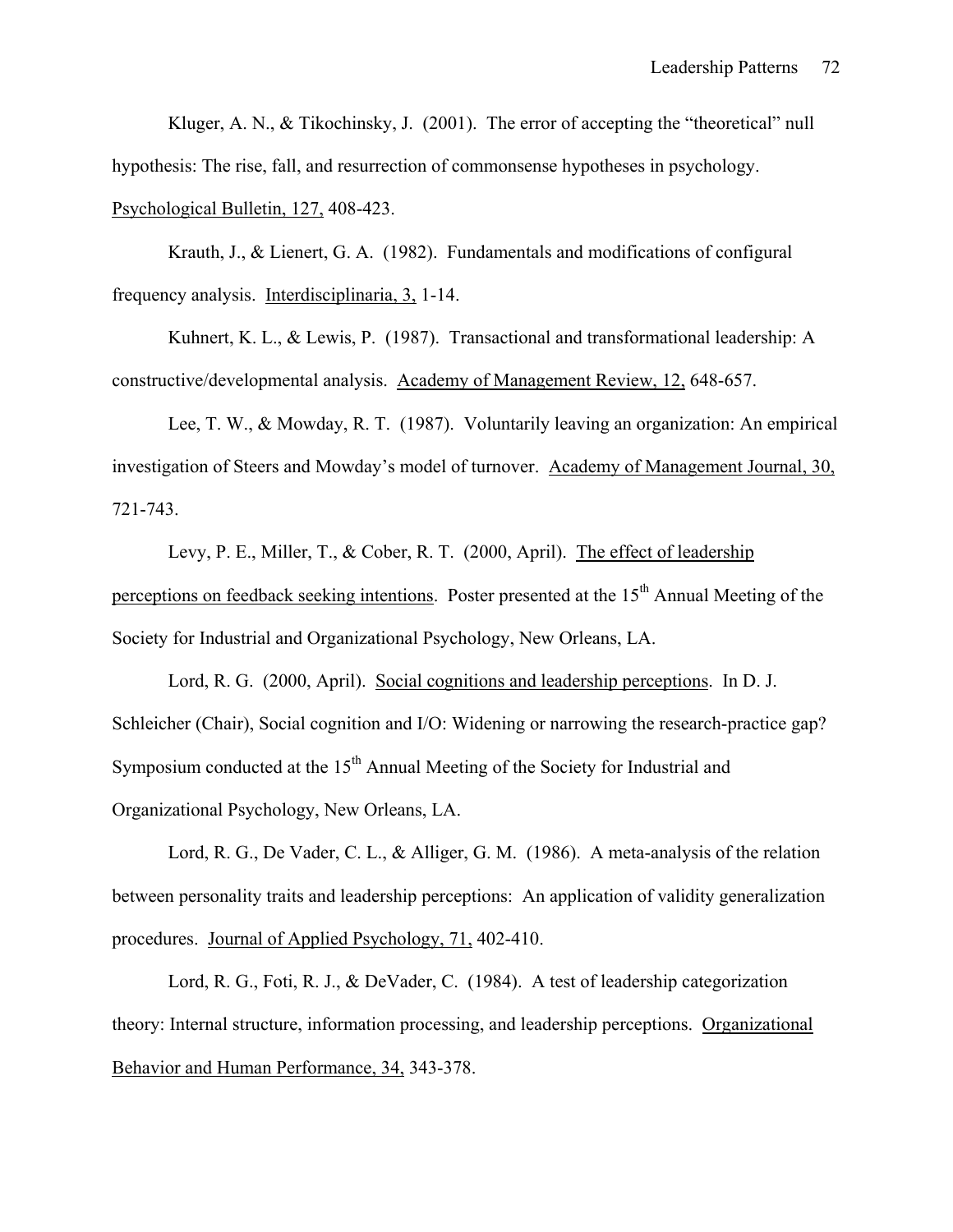Lowe, K. B., Kroeck, K. G., & Sivasubramaniam, N. (1996). Effectiveness correlates of transformational and transactional leadership. A meta-analytic review of the MLQ literature. Leadership Quarterly, 7, 385-425.

 Magnusson, D. (1999). Holistic interactionism: A perspective for research on personality development. In L. A. Pervin & O. P. John (Eds.), Handbook of personality: Theory and research (p. 219-247). New York: The Guilford Press.

 Magnusson, D. (1992). Back to the phenomena: Theory, methods, and statistics in psychological research. European Journal of Personality, 6, 1-14.

 Magnusson, D. & Allen, V. L. (1983). Implications and applications of an interactional perspective for human development. In D. Magnusson & V. L. Allen (Eds.), Human development: An interactional perspective. New York: Academic Press.

 Magnusson, D. & Bergman, L. R. (1988). Individual and variable-based approaches to longitudinal research on early risk factors. In M. Rutter (Ed.), Studies of psychosocial risk: The power of longitudinal data. Cambridge: Cambridge University Press.

 Magnusson, D., & Torestad, B. (1993). A holistic view of personality: A model revisited. Annual Review of Psychology, 44, 427-452.

Maslow, A. H. (1954). Motivation and personality. New York: Harper.

 McClelland, D. C., & Boyatzis, R. E. (1982). Leadership motive pattern and long-term success in management. Journal of Applied Psychology, 67, 737-743.

 McGonigle, T. P., & Gustafson, S. B. (2000, April). Patterns of occupational skills in mid-life career transition. In D. G. Norris (Chair), Patterns, patterns, everywhere! Application of person-oriented methodology to problems in industrial/organizational psychology. Symposium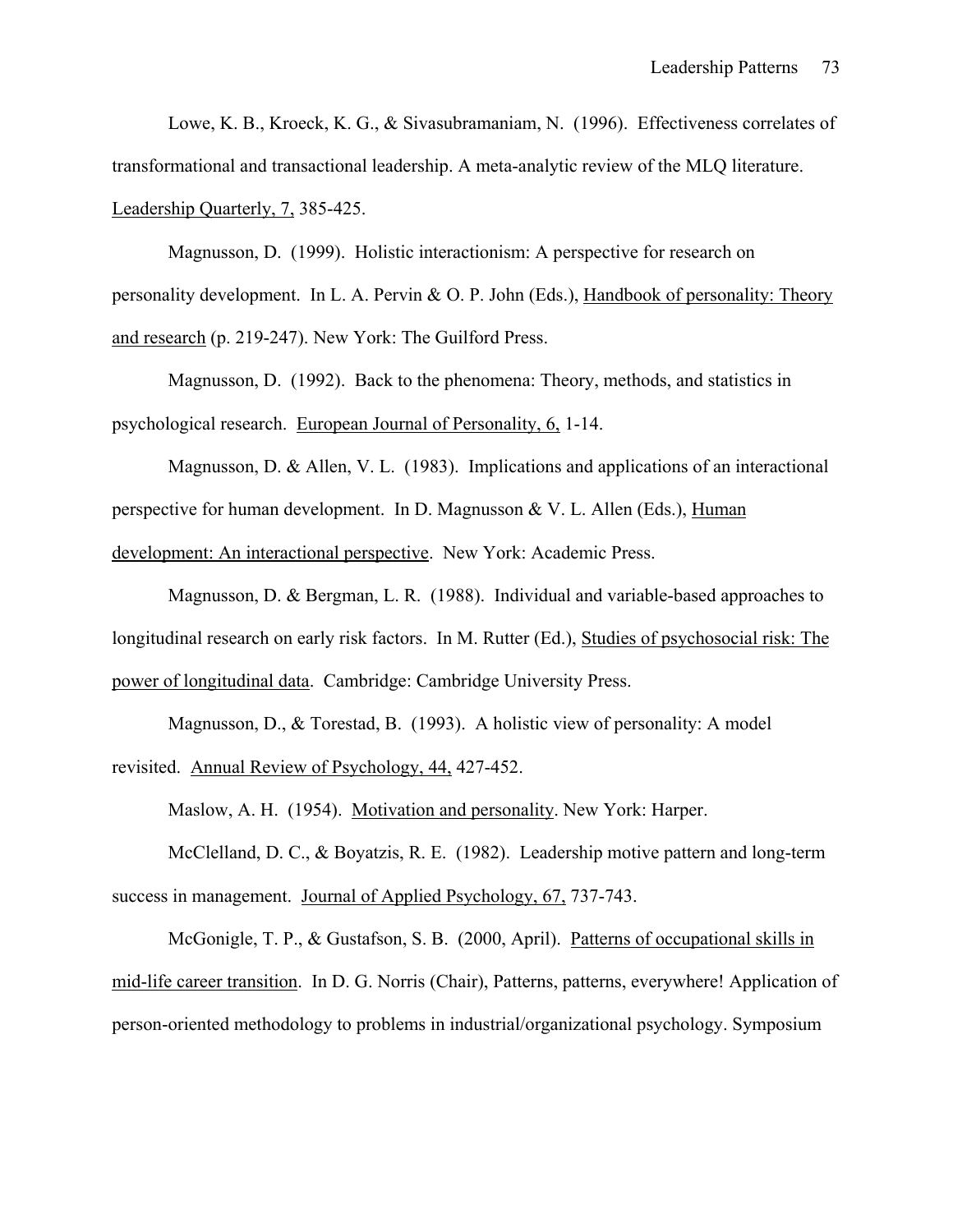presented at the 15<sup>th</sup> Annual Conference of the Society for Industrial and Organizational Psychology, New Orleans, LA.

 Meyer, J. P. (April, 2001). The three-component model of commitment: Advances in theory and research. Symposium conducted at the  $16<sup>th</sup>$  Annual Conference of the Society for Industrial and Organizational Psychology, San Diego, CA.

Meyer, J. P., Allen, N. J., & Gellatly, I. R. (1990). Affective and continuance commitment to the organization: Evaluation of measures and analysis of concurrent and timelagged relations. Journal of Applied Psychology, 75, 710-720.

 Meyer, J. P., Paunonen, S. V., Gellatly, I. R., Goffin, R. D., & Jackson, D. N. (1989). Organizational commitment and job performance: It's the nature of the commitment that counts. Journal of Applied Psychology, 74, 152-156.

 Moscovici, S. (1989). Preconditions for explanation in social psychology. European Journal of Social Psychology, 19, 407-430.

Motowidlo, S. J., & Van Scotter, J. R. (1994). Evidence that task performance should be distinguished from contextual performance. Journal of Applied Psychology, 79, 475-480.

Mowday, R. T., Porter, L. W., & Steers, R. M. (1982). Employee-organization linkages: The psychology of commitment, absenteeism, and turnover. San Diego, CA: Academic Press.

Mumford, M. D., Zaccaro, S. J., Johnson, J. F., Diana, M., Gilbert, J. A., & Threlfall, K.

V. (2000). Patterns of leader characteristics: Implications for performance and development. Leadership Quarterly, 11, 115-133.

Nunnally, J. C. (1978). Psychometric theory (2<sup>nd</sup> Edition). New York: McGraw-Hill. Nystedt, L. (1997). Who should rule? Does personality matter? European Journal of Personality, 11, 1-14.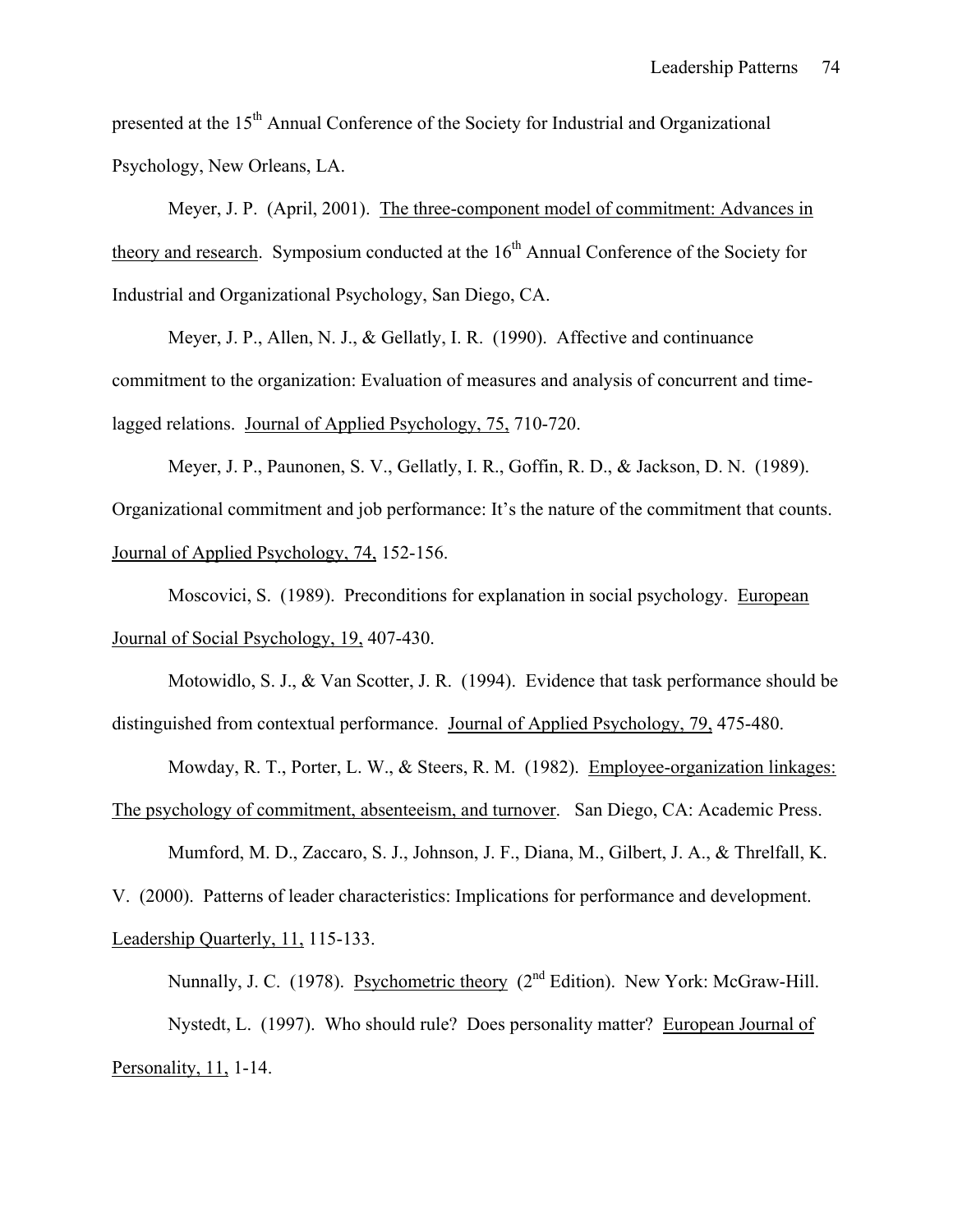Organ, D. W. (1988). Organizational citizenship behavior: The good soldier syndrome. Lexington, MA: Lexington Books.

 Pedhazur, E. J. (1997). Multiple regression in behavioral research: Explanation and prediction. Fort Worth: Harcourt-Brace.

 Pillai, R., Schriesheim, C. A., & Williams, E. S. (1999). Fairness perceptions and trust as mediators for transformational and transactional leadership: A two-sample study. Journal of Management, 25, 897-933.

Podsakoff, P. M., MacKenzie, S. B., & Moorman, R. H., & Fetter, R. (1990).

Transformational leader behaviors and their effects on followers' trust in leader, satisfaction, and organizational citizenship behaviors. Leadership Quarterly, 1, 107-142.

 Podsakoff, P. M., MacKenzie, S. B., & Bommer, W. H. (1996). Transformational leader behaviors and substitutes for leadership as determinants of employee satisfaction, commitment, trust, and organizational citizenship behaviors. Journal of Management, 22, 259-298.

 Reitzle, M., & Vondracek, F. W. (2000). Methodological avenues for the study of career pathways. Journal of Vocational Behavior, 57, 445-467.

Rovine, M. J. (1996). Configural frequency analysis as a method: Planned comparisons in contingency table analysis. Applied Psychology: An International Review, 45, 327-328.

 Russell, D. P, & Craig, S. B. (2000, April). Development of a pattern-based selection system: An example using cognitive ability and personality predictors. In D. G. Norris (Chair), Patterns, patterns, everywhere! Application of person-oriented methodology to problems in industrial/organizational psychology. Symposium presented at the 15<sup>th</sup> Annual Conference of the Society for Industrial and Organizational Psychology, New Orleans, LA.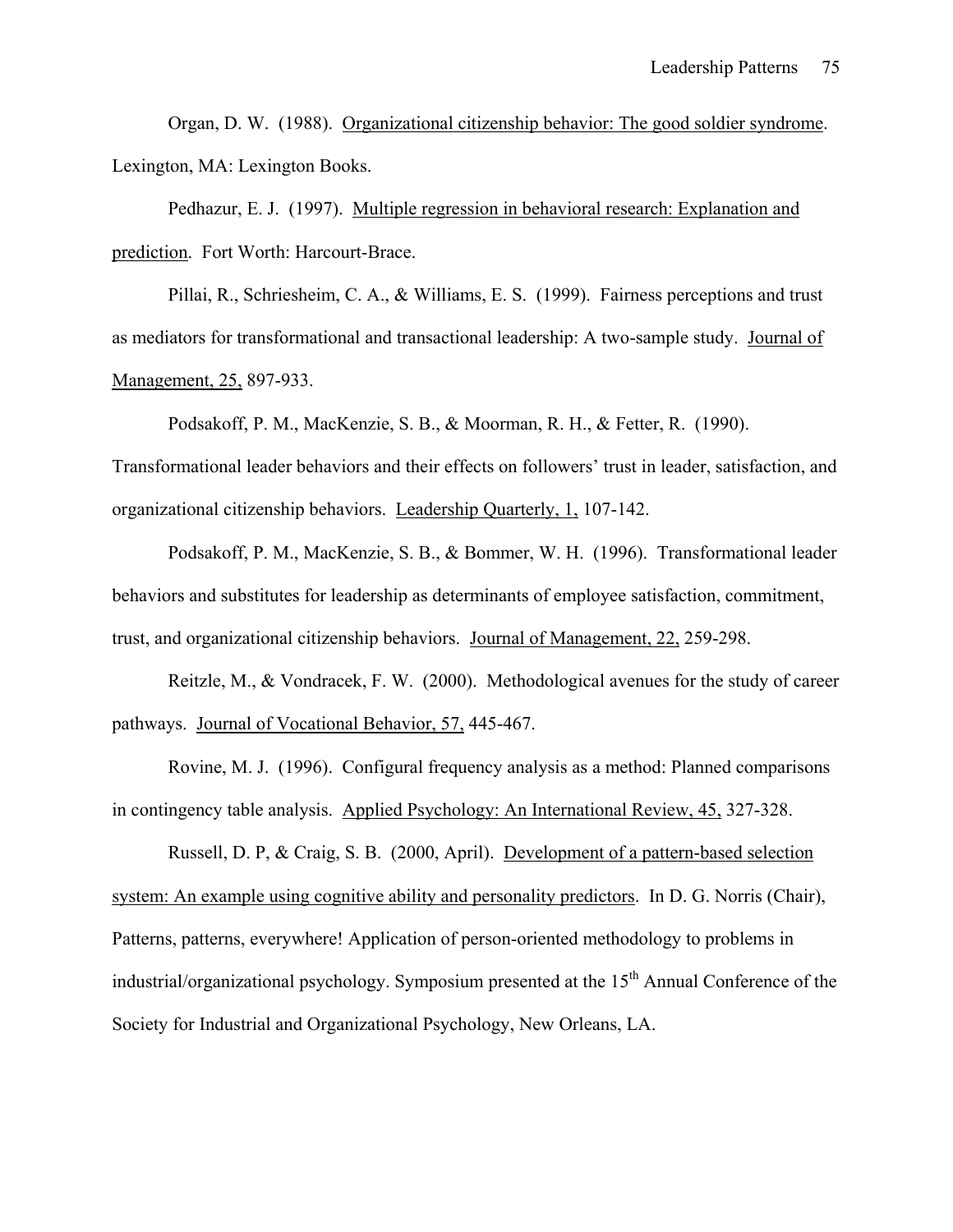Seltzer, J., & Bass, B. M. (1990). Transformational leadership: Beyond initiation and consideration. Journal of Management, 16, 693-703.

 Shamir, B., & Howell, J. M. (1999). Organizational and contextual influences on the emergence and effectiveness of charismatic leadership. Leadership Quarterly, 10, 257-283.

Silver, N. C., & Hittner, J. B. (1998). A guidebook of statistical software for the social and behavioral sciences. Boston: Allyn & Bacon.

Smith, J. A., & Foti, R. J. (1998). A pattern approach to leader emergence. Leadership Quarterly, 9, 147-160.

Sorrentino, R. M., & Field, N. (1986). Emergent leadership over time: The functional value of positive motivation. Journal of Personality and Social Psychology, 50, 1091-1099.

Sparks, J. R., & Schenk, J. A. (2001). Explaining the effects of transformational leadership: An investigation of the effects of higher-order motives in multilevel marketing organizations. Journal of Organizational Behavior, 22, 849-869.

Spector, P. E. (1987). Method variance as an artifact in self-reported affect and perceptions at work: Myth or significant problem? Journal of Applied Psychology, 72, 438-443.

Stogdill, R. M. (1963). Manual for the Leader Behavior Description

Questionnaire−Form XIII. Columbus: Ohio State University, Bureau of Business Research.

Tejeda, M. J., Scandura, T. A., & Pillai, R. (2001). The MLQ revisited: Psychometric properties and recommendations. Leadership Quarterly, 12, 31-52.

von Eye, A. (2000). Configural frequency analysis – a program for 32 bit Windows operating systems: Manual for program Version 2000. Michigan State University.

von Eye, A. (1990). Introduction to configural frequency analysis: The search for types and antitypes in cross-classifications. Cambridge: Cambridge University Press.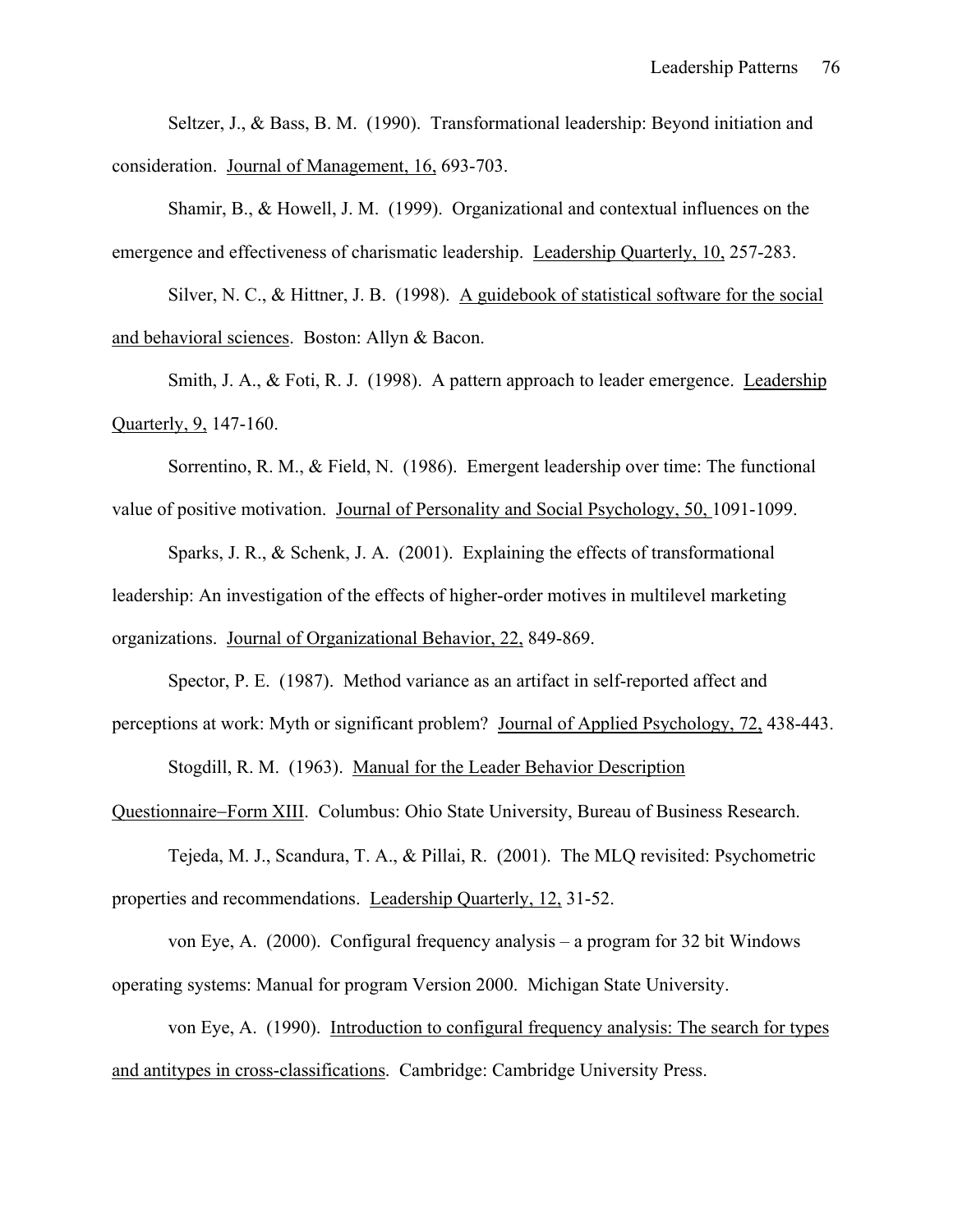von Eye, A., Spiel, C., & Wood, P. K. (1996). Configural frequency analysis in applied psychological research. Applied Psychology: An International Review, 45, 301-327.

Waldman, D. A., Bass, B. M., & Yammarino, F. J. (1990). Adding to contingent-reward behavior: The augmenting effect of charismatic leadership. Group and Organization Studies, 15, 381-394.

Waldman, D. A., Bass, B. M., & Einstein, W. O. (1987). Leadership and outcomes of performance appraisal processes. Journal of Occupational Psychology, 60, 177-186.

Weber, M. (1947). The theory of social and economic organizations (T. Parsons, Trans.). New York: Free Press.

 Wofford, J. C., Goodwin, V. L., & Whittington, J. L. (1998). A field study of a cognitive approach to understanding transformational and transactional leadership. Leadership Quarterly, 9, 55-84.

 Yammarino, F. J., & Dubinsky, A. J. (1994). Transformational leadership theory: Using levels of analysis to determine boundary conditions. Personnel Psychology, 47, 787-811.

 Yammarino, F. J., Spangler, W. D., & Bass, B. M. (1993). Transformational leadership and performance: A longitudinal investigation. Leadership Quarterly, 4, 81-102.

 Yukl, G. (1999). An evaluation of conceptual weaknesses in transformational and charismatic leadership theories. Leadership Quarterly, 10, 285-305.

Zaccaro, S. J., Foti, R. J., & Kenny, D. A. (1991). Self-monitoring and trait-based variance in leadership: An investigation of leader flexibility across multiple group situations. Journal of Applied Psychology, 76, 308-315.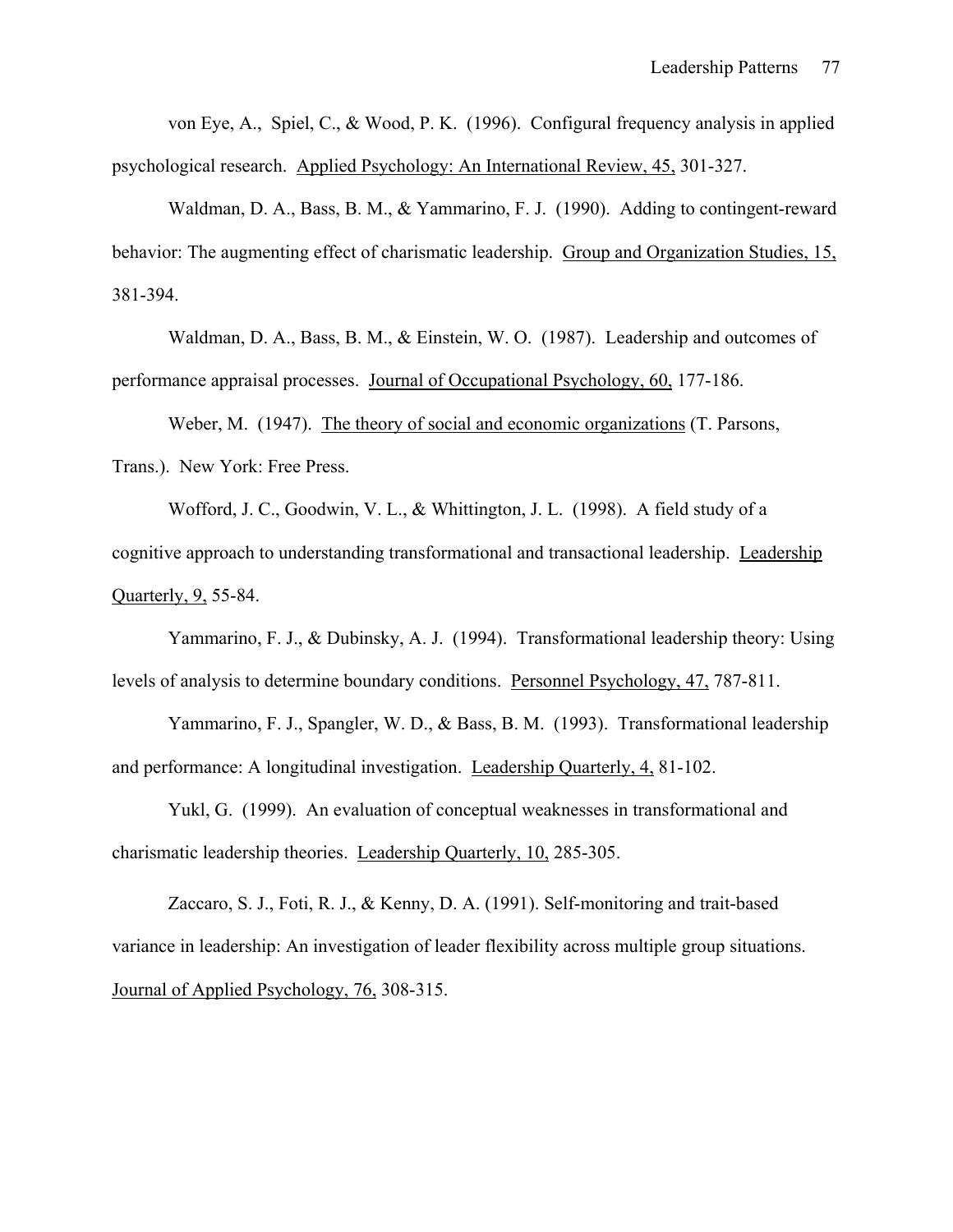Coefficient Alpha Reliabilities and Intercorrelations for the Bycio et al. (1995) Data

|             | Variable                        | $\mathbf{1}$ | $\overline{2}$ | $\overline{3}$ | $\overline{4}$ | $5\overline{)}$ | 6      | $\tau$ | 8       | 9       | 10    | 11    | 12    |
|-------------|---------------------------------|--------------|----------------|----------------|----------------|-----------------|--------|--------|---------|---------|-------|-------|-------|
| $1_{\cdot}$ | Charisma                        | (.97)        |                |                |                |                 |        |        |         |         |       |       |       |
|             | 2. Intellectual Stimulation     | .83          | (.87)          |                |                |                 |        |        |         |         |       |       |       |
|             | 3. Individualized Consideration | .83          | .69            | (.85)          |                |                 |        |        |         |         |       |       |       |
|             | 4. Composite Transformational   | .99          | .86            | .90            | (.97)          |                 |        |        |         |         |       |       |       |
|             | 5. Contingent Reward            | .71          | .68            | .69            | .74            | (.80)           |        |        |         |         |       |       |       |
|             | 6. Management By Exception      | $-.36$       | $-.34$         | $-.28$         | $-.35$         | $-16$           | (.70)  |        |         |         |       |       |       |
|             | 7. Extra Effort                 | .82          | .78            | .69            | .82            | .68             | $-.35$ | (.83)  |         |         |       |       |       |
|             | 8. Satisfaction with the Leader | .84          | .66            | .72            | .83            | .57             | $-.36$ | .66    | (.91)   |         |       |       |       |
|             | 9. Leader Effectiveness         | .64          | .51            | .57            | .64            | .42             | $-.26$ | .50    | .68     | (.79)   |       |       |       |
|             | 10. Intent to leave job         | $-.33$       | $-.25$         | $-.32$         | $-.34$         | $-.22$          | .14    | $-.27$ | $-.34$  | $-.30$  | (.83) |       |       |
|             | 11. Intent to leave profession  | $-0.28$      | $-.23$         | $-.26$         | $-.28$         | $-.21$          | .11    | $-.25$ | $-0.25$ | $-0.20$ | .63   | (.86) |       |
|             | 12. Affective Commitment        | .45          | .38            | .40            | .45            | .36             | $-.23$ | .41    | .37     | .33     | $-42$ | $-36$ | (.87) |

Note.  $N = 1,263$ .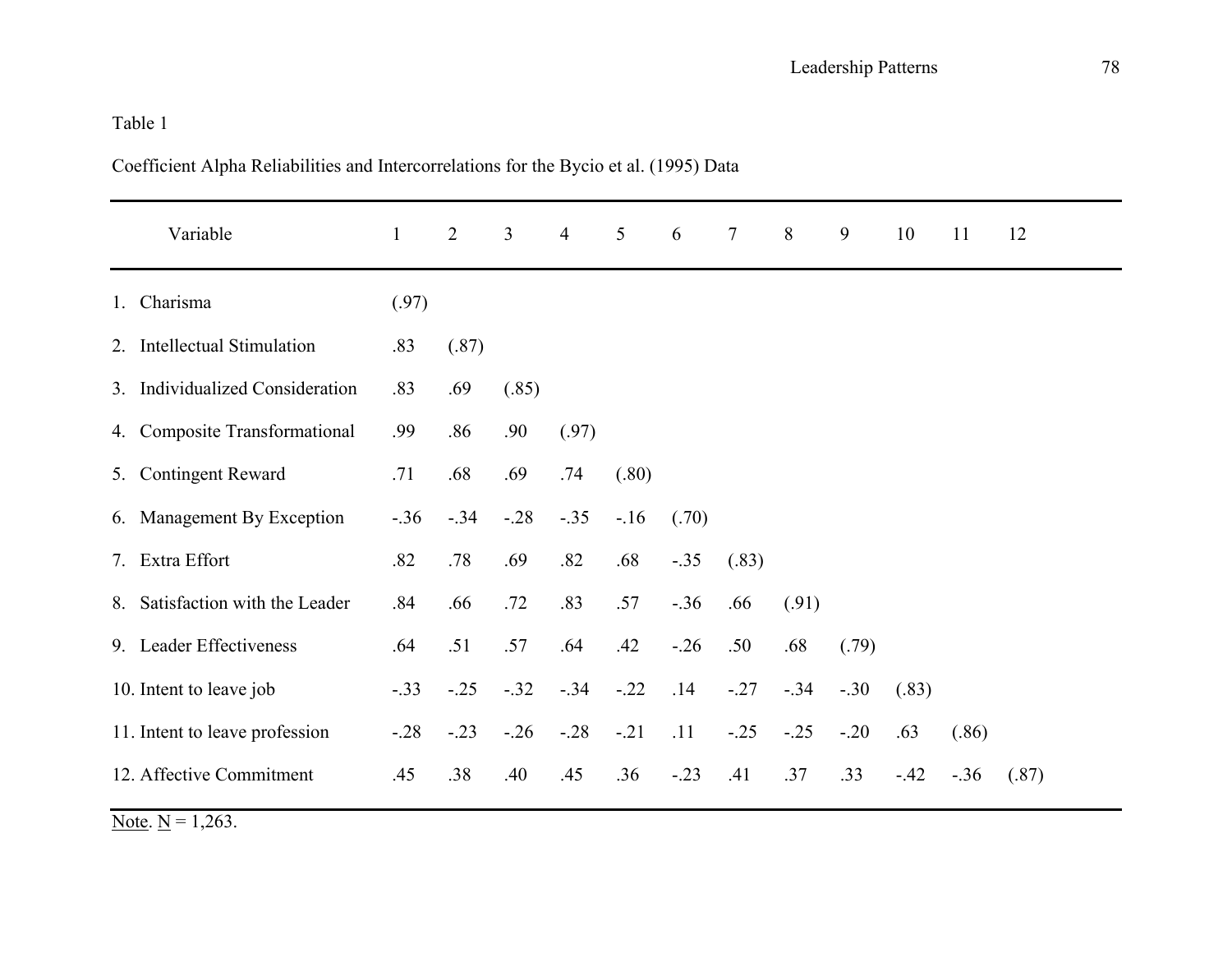# Descriptive Statistics for the Bycio et al. (1995) Data

| Variable                        | Mean  | Median         | <b>SD</b> | Low              | High |
|---------------------------------|-------|----------------|-----------|------------------|------|
| <b>Leader Behavior</b>          |       |                |           |                  |      |
| Charisma                        | 27.28 | 26             | 17.92     | $\overline{0}$   | 68   |
| Individualized<br>Consideration | 14.50 | 14             | 6.45      | $\overline{0}$   | 28   |
| <b>Intellectual Stimulation</b> | 3.93  | $\overline{4}$ | 3.17      | $\overline{0}$   | 12   |
| Transformational                | 45.71 | 43             | 26.24     | $\theta$         | 107  |
| <b>Contingent Reward</b>        | 7.35  | $\overline{7}$ | 5.45      | $\boldsymbol{0}$ | 27   |
| <b>MBE</b>                      | 11.30 | 11             | 4.76      | $\boldsymbol{0}$ | 24   |
| <b>Outcome Criteria</b>         |       |                |           |                  |      |
| Extra Effort                    | 7.11  | $\overline{7}$ | 3.17      | 3                | 15   |
| <b>Leader Effectiveness</b>     | 13.34 | 14             | 3.00      | 4                | 20   |
| Satisfaction with Leader        | 6.35  | $\tau$         | 2.48      | $\overline{2}$   | 10   |
| Turnover: Job                   | 8.09  | 8              | 3.64      | 3                | 15   |
| Turnover: Profession            | 7.15  | $\tau$         | 3.45      | 3                | 15   |
| <b>Affective Commitment</b>     | 29.43 | 29             | 9.94      | 8                | 56   |

Note.  $N = 1,263$ .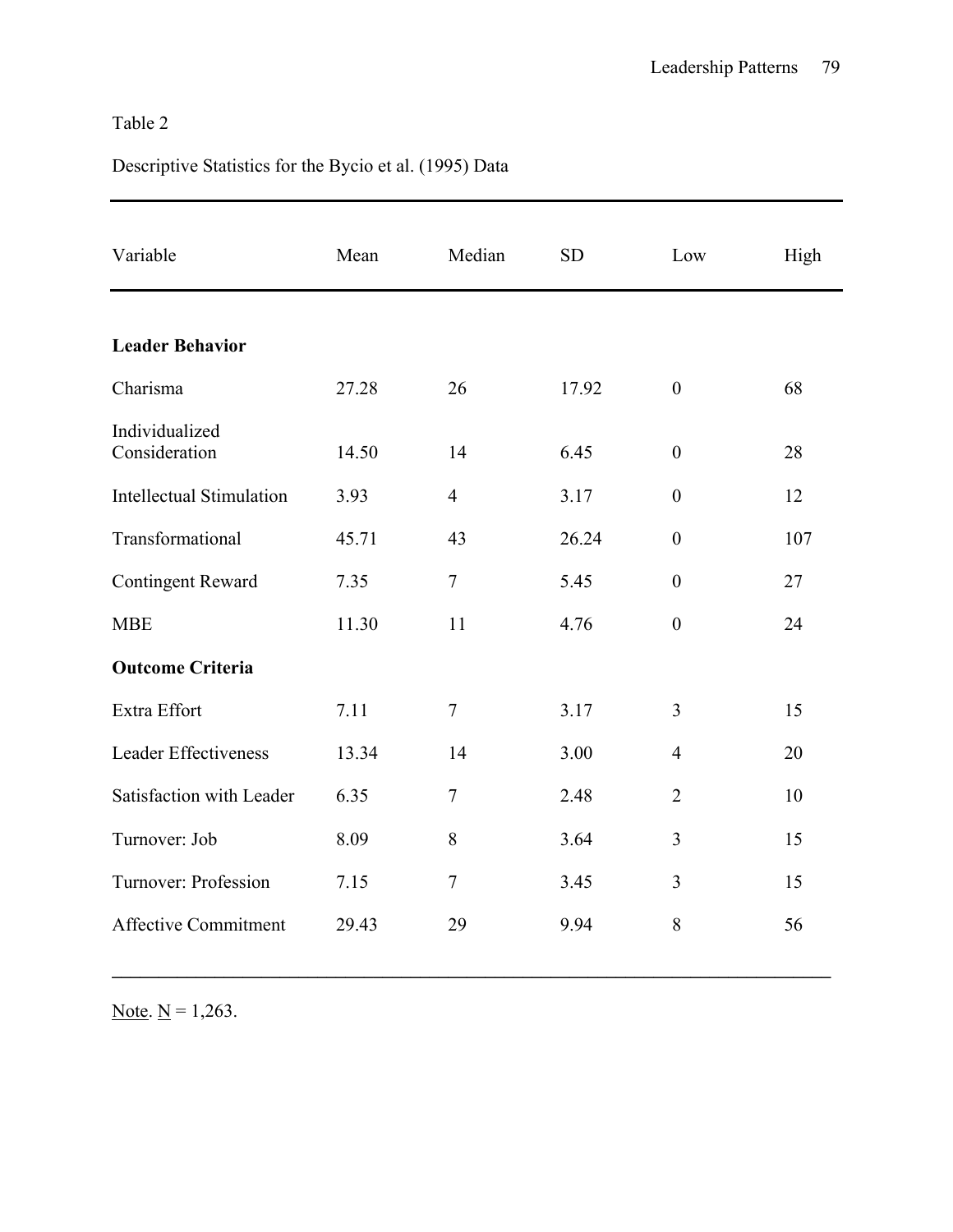# Score Bands for Varying Conceptualizations of Leadership Behavior Patterns

| Variable                 | $Low = Below$ | Median         | $High = Above$ |
|--------------------------|---------------|----------------|----------------|
|                          |               |                |                |
| Transformational         | 40            | 43             | 46             |
| <b>Contingent Reward</b> | 5             | $\overline{7}$ | 9              |
| <b>MBE</b>               | 9             | 11             | 13             |
|                          |               |                |                |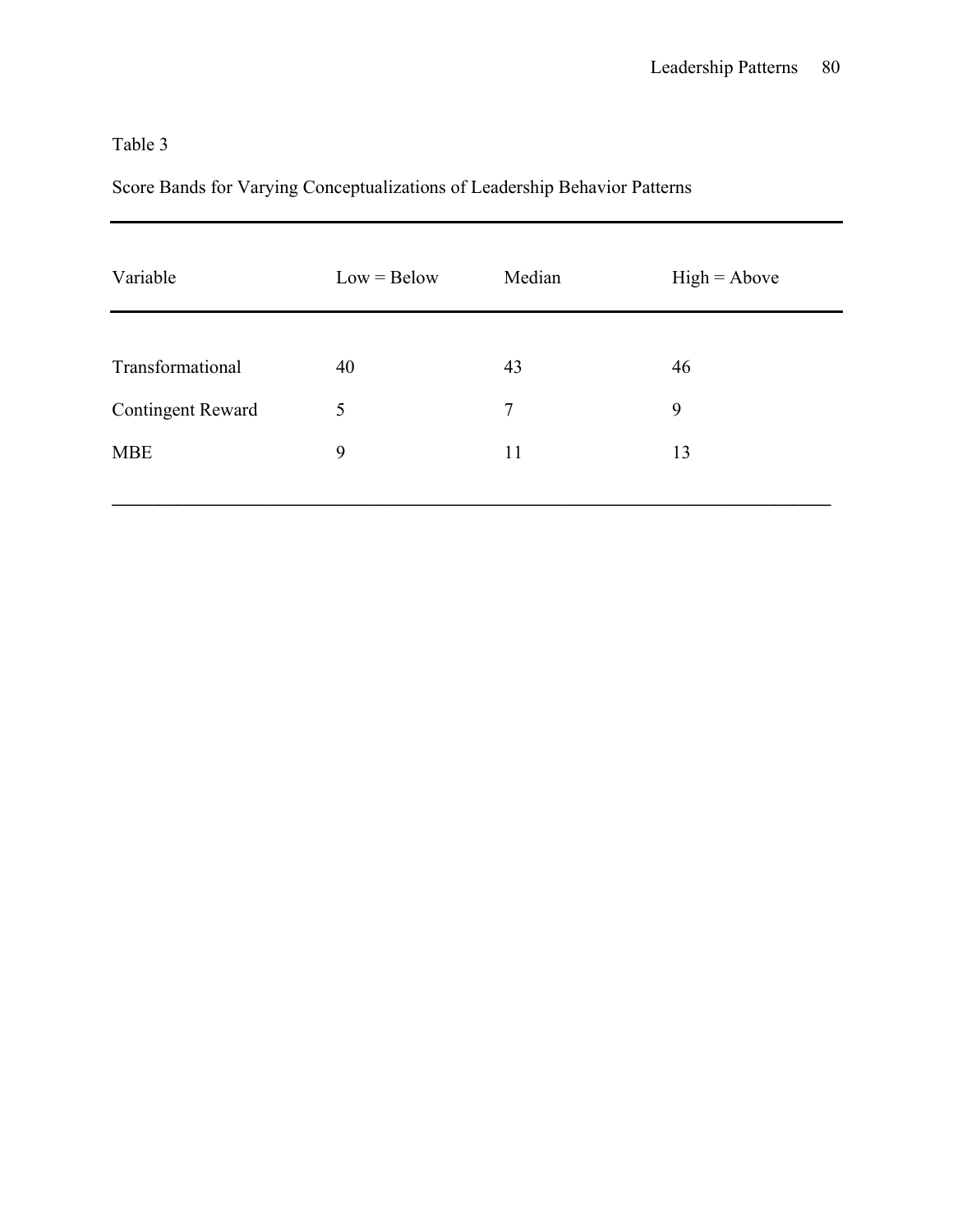Criterion Variable Descriptive Statistics for the Eight Patterns of Leader Behavior

| Variable                    | Mean  | Median         | <b>SD</b> | Low            | High |
|-----------------------------|-------|----------------|-----------|----------------|------|
|                             |       |                |           |                |      |
| Extra Effort                | 7.12  | 7              | 3.47      | 3              | 15   |
| <b>Leader Effectiveness</b> | 13.40 | 14             | 3.14      | $\overline{4}$ | 20   |
| Satisfaction with Leader    | 6.28  | $\overline{7}$ | 2.67      | $\overline{2}$ | 10   |
| Turnover: Job               | 8.15  | 8              | 3.82      | 3              | 15   |
| Turnover: Profession        | 7.19  | $\overline{7}$ | 3.60      | 3              | 15   |
| <b>Affective Commitment</b> | 29.48 | 29             | 10.38     | 8              | 56   |

Note.  $N = 726$ .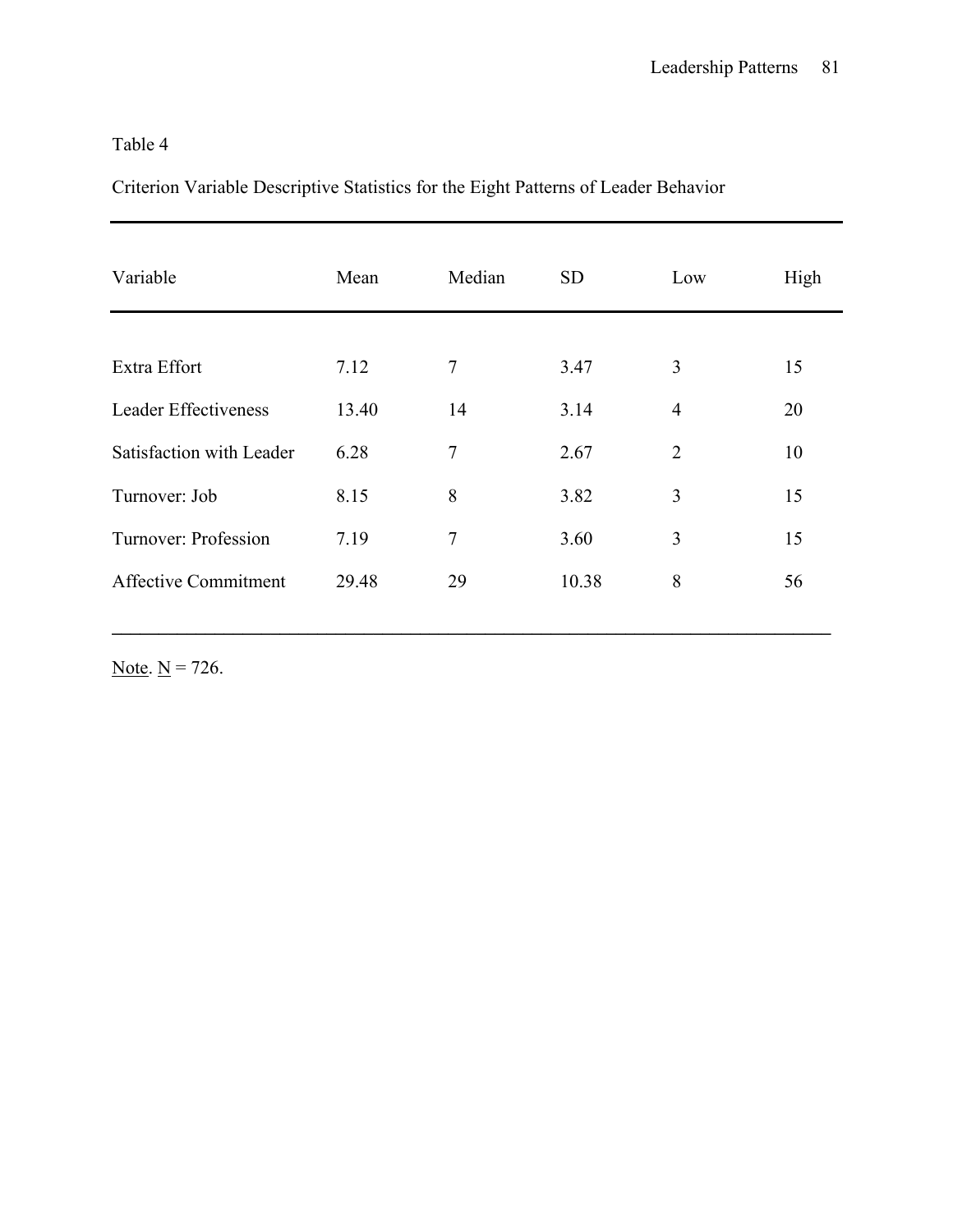# Descriptive Statistics for the Eight Patterns of Leader Behavior

|            |           | Transformational    |        | <b>Contingent Reward</b> |                | <b>MBE</b>  |                |  |
|------------|-----------|---------------------|--------|--------------------------|----------------|-------------|----------------|--|
| Pattern    | ${\bf N}$ | Mean $(SD)$         | Median | Mean $(SD)$              | Median         | Mean $(SD)$ | Median         |  |
| <b>HHH</b> | 99        | 71.77 (15.52) 70    |        | 15.05(4.02)              | 14             | 14.67(1.90) | 14             |  |
| <b>HHL</b> | 177       | 77.46 (14.02) 78    |        | 13.55(3.30)              | 13             | 5.92(2.33)  | 6              |  |
| <b>HLH</b> | 16        | 53.44 (10.70) 49.50 |        | 3.31(1.85)               | $\overline{4}$ | 14.94(1.98) | 14             |  |
| <b>HLL</b> | 51        | 64.47 (11.21) 63    |        | 3.33(1.40)               | 3              | 5.80(2.17)  | 6              |  |
| <b>LHH</b> | 32        | 29.19(9.29)         | 32.50  | 10.78(2.06)              | 10             | 15.75(2.50) | 15             |  |
| <b>LLH</b> | 8         | 32.88(8.64)         | 36.50  | 9.75(1.39)               | 9              | 7.88(1.36)  | 8              |  |
| <b>LHL</b> | 234       | 19.50(9.78)         | 19     | 2.21(1.72)               | $\overline{2}$ | 16.63(2.90) | 16             |  |
| <b>LLL</b> | 109       | 18.55(9.86)         | 18     | 2.07(1.67)               | $\overline{2}$ | 6.28(2.24)  | $\overline{7}$ |  |

Note.  $N=726$ . SD = Standard Deviation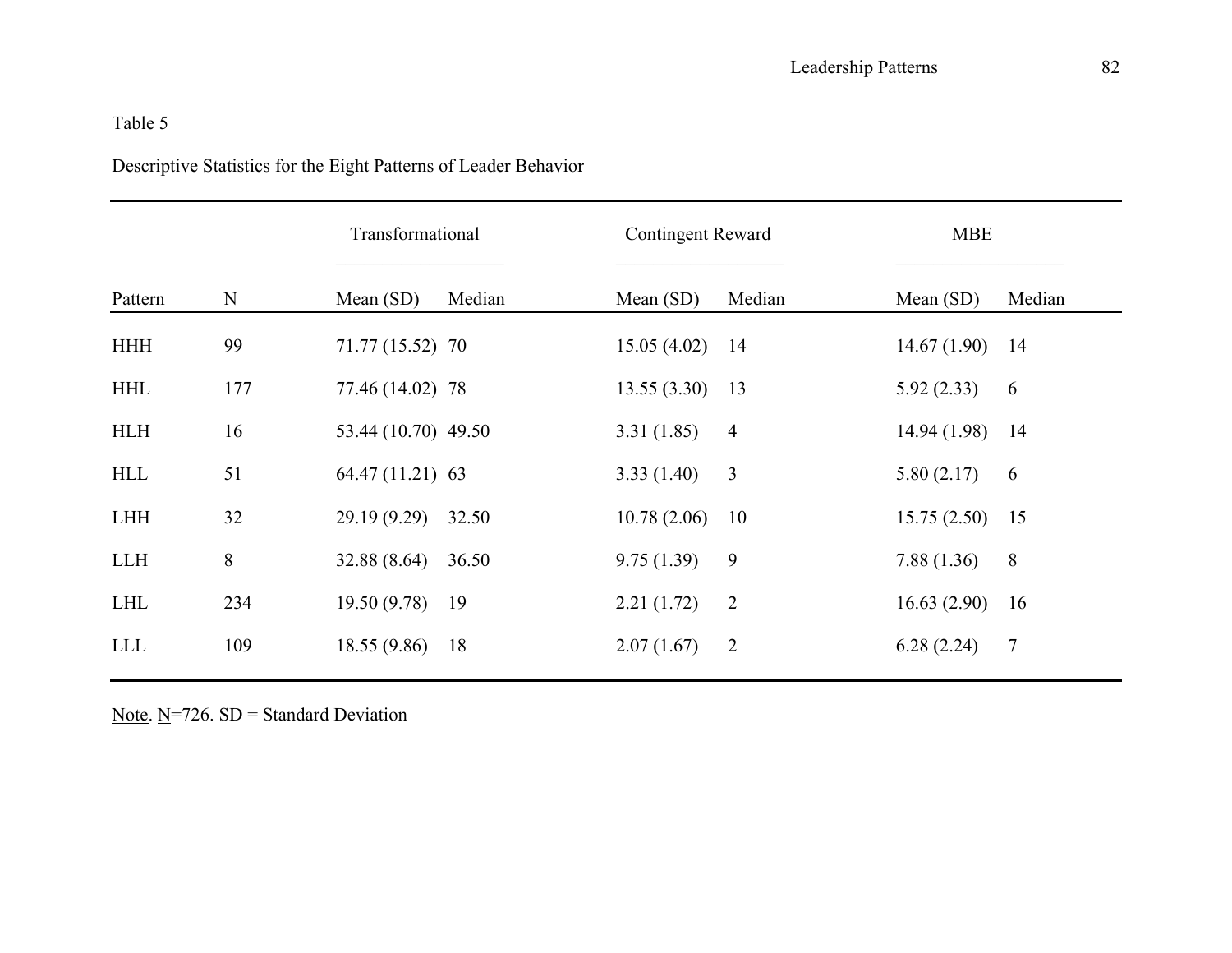Coefficient Alpha Reliabilities and Intercorrelations for Observed Variables (Study Sample)

| Variable                         | $\mathbf{1}$ | $\overline{2}$ | $\overline{3}$ | $\overline{4}$ | 5      | 6       | $\overline{7}$ | 8      | 9      | 10    | 11    | 12    |
|----------------------------------|--------------|----------------|----------------|----------------|--------|---------|----------------|--------|--------|-------|-------|-------|
| 13. Charisma                     | (.98)        |                |                |                |        |         |                |        |        |       |       |       |
| 14. Intellectual Stimulation     | .87          | (.90)          |                |                |        |         |                |        |        |       |       |       |
| 15. Individualized Consideration | .86          | .76            | (.87)          |                |        |         |                |        |        |       |       |       |
| 16. Composite Transformational   | .99          | .89            | .92            | (.98)          |        |         |                |        |        |       |       |       |
| 17. Contingent Reward            | .77          | .74            | .76            | .80            | (.86)  |         |                |        |        |       |       |       |
| 18. Management By Exception      | $-42$        | $-0.39$        | $-.33$         | $-41$          | $-.22$ | (.78)   |                |        |        |       |       |       |
| 19. Extra Effort                 | .85          | .82            | .76            | .86            | .73    | $-40$   | (.85)          |        |        |       |       |       |
| 20. Satisfaction with the Leader | .86          | .72            | .77            | .85            | .64    | $-42$   | .72            | (.93)  |        |       |       |       |
| 21. Leader Effectiveness         | .69          | .59            | .64            | .70            | .49    | $-.31$  | .58            | .72    | (.79)  |       |       |       |
| 22. Intent to leave job          | $-.36$       | $-.31$         | $-.35$         | $-.36$         | $-26$  | .19     | $-.31$         | $-.36$ | $-.34$ | (.85) |       |       |
| 23. Intent to leave profession   | $-31$        | $-.28$         | $-.28$         | $-.31$         | $-.25$ | .14     | $-.30$         | $-.28$ | $-.25$ | .65   | (.88) |       |
| 24. Affective Commitment         | .50          | .43            | .47            | .50            | .43    | $-0.29$ | .48            | .42    | .37    | $-47$ | $-41$ | (.88) |

Note.  $N = 726$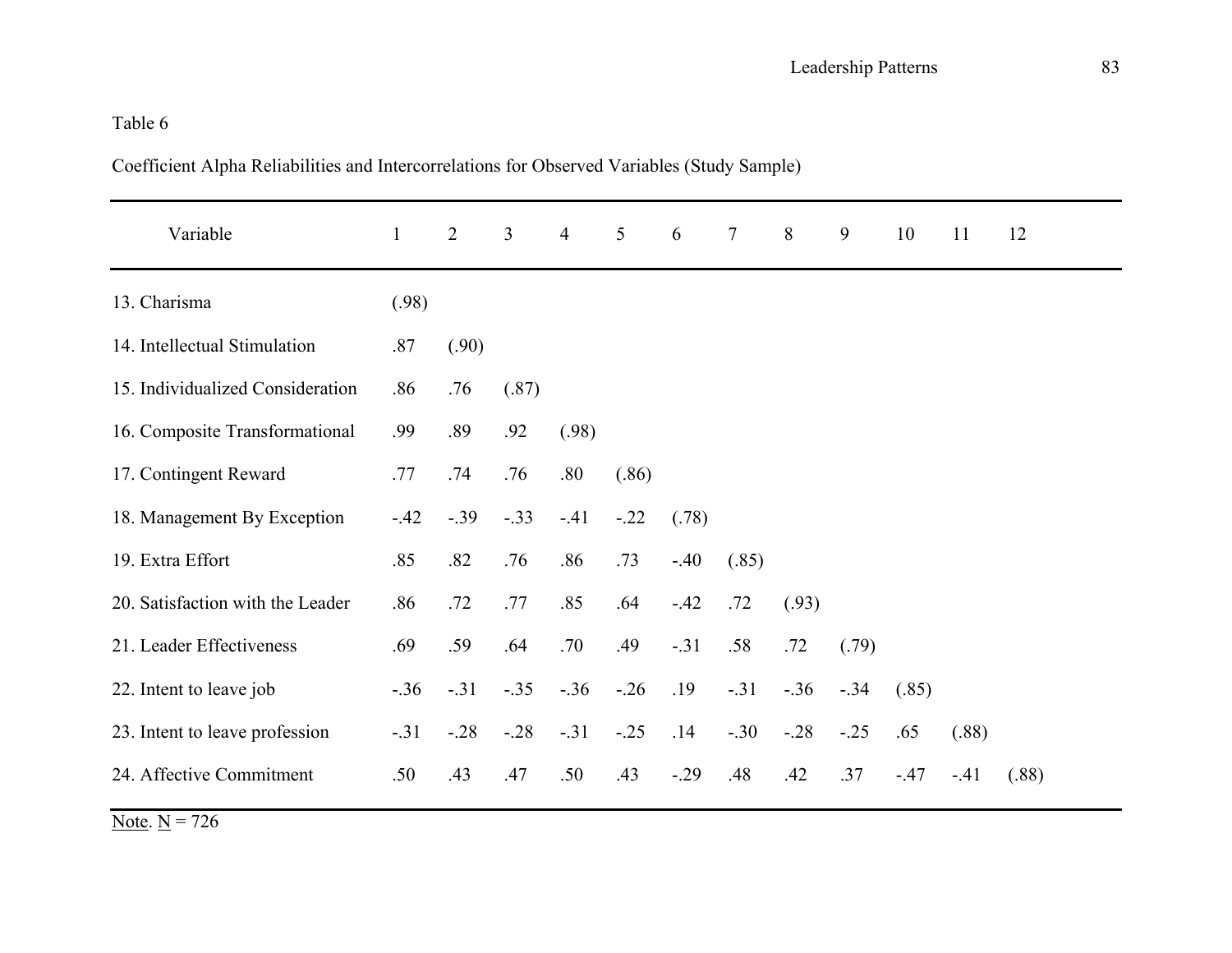|            | Pattern        |            |     | fe      | Lemacher<br>Statistic | $\mathbf{p}$ | Classification |
|------------|----------------|------------|-----|---------|-----------------------|--------------|----------------|
| <b>TRF</b> | CR             | <b>MBE</b> |     |         |                       |              |                |
|            |                |            |     |         |                       |              |                |
|            | High High High |            | 99  | 78.349  | 3.114                 | p < .05      | Type           |
|            | High High Low  |            | 177 | 70.946  | 16.761                | p < .05      | Type           |
|            | High Low       | High       | 16  | 101.655 | $-12.327$             | p < .05      | Anti-Type      |
|            | High Low Low   |            | 51  | 92.050  | $-6.011$              | p < .05      | Anti-Type      |
| Low        |                | High High  | 32  | 87.486  | $-8.259$              | p < .05      | Anti-Type      |
| Low        |                | High Low   | 8   | 79.219  | $-10.897$             | p < .05      | Anti-Type      |
|            | Low Low        | High       | 234 | 113.510 | 16.940                | p < .05      | Type           |
|            | Low Low Low    |            | 109 | 102.785 | .825                  | $\rm ns$     | --             |
|            |                |            |     |         |                       |              |                |

Sample Sizes and Typological Specifications for the Eight Patterns of Leader Behavior

Note. N = 726. *f*o = Frequency Observed. *f*e = Frequency Expected.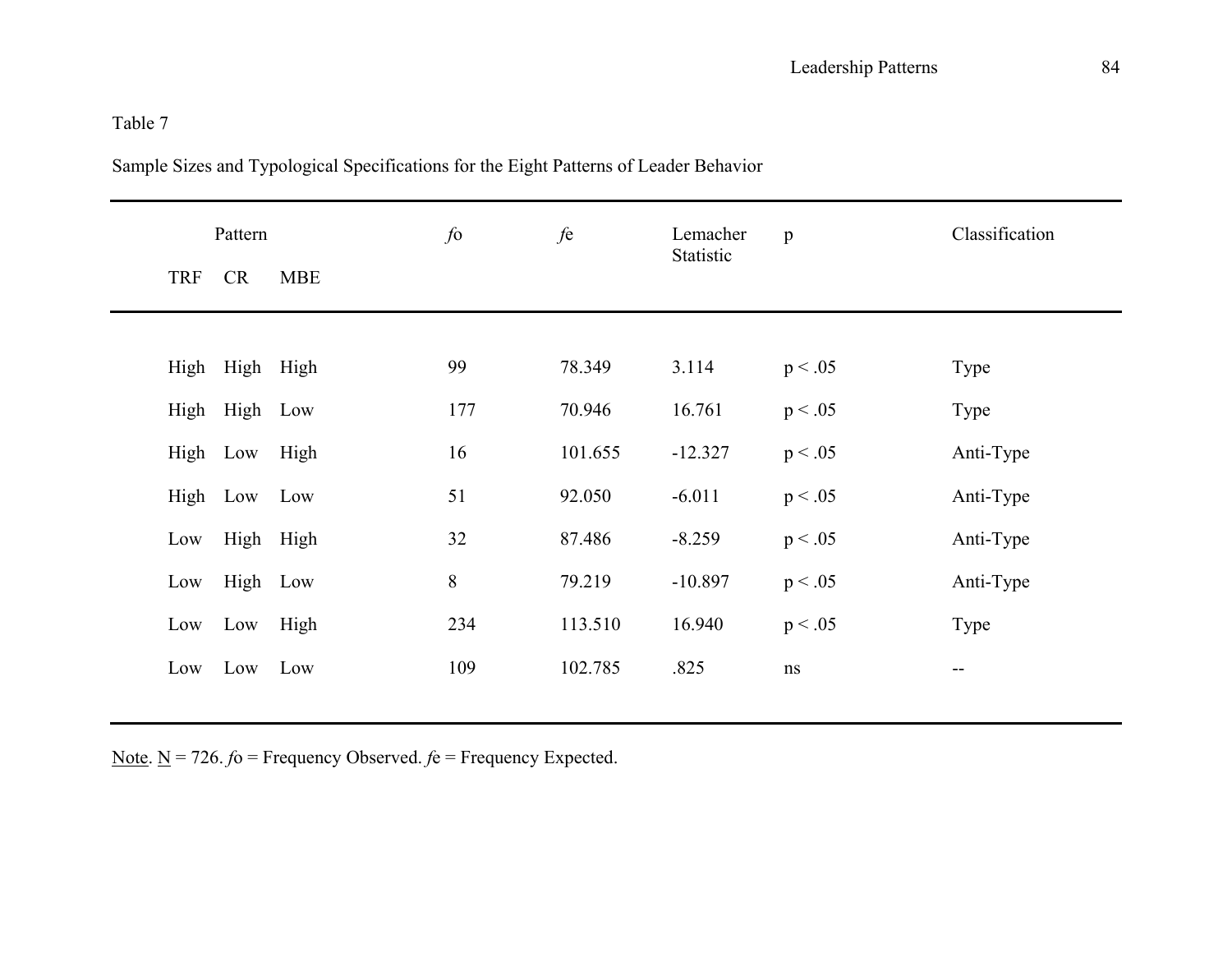|            | Pattern       |            |       | <b>Criterion Means</b> |        |      |      |       |  |  |  |  |
|------------|---------------|------------|-------|------------------------|--------|------|------|-------|--|--|--|--|
| <b>TRF</b> | CR            | <b>MBE</b> | EE    | E-Lead                 | S-Lead | ILJ  | ILP  | AC    |  |  |  |  |
|            |               |            |       |                        |        |      |      |       |  |  |  |  |
| High       | High High     |            | 10.00 | 14.99                  | 8.28   | 7.20 | 6.15 | 33.46 |  |  |  |  |
|            | High High Low |            | 10.57 | 15.69                  | 8.83   | 6.78 | 6.11 | 35.77 |  |  |  |  |
|            | High Low      | High       | 7.25  | 13.88                  | 6.75   | 6.63 | 6.31 | 28.50 |  |  |  |  |
|            | High Low      | Low        | 8.90  | 15.78                  | 8.21   | 6.90 | 6.69 | 32.78 |  |  |  |  |
| Low        |               | High High  | 5.75  | 11.75                  | 4.59   | 9.06 | 7.69 | 28.50 |  |  |  |  |
| Low        | High Low      |            | 6.88  | 13.75                  | 5.00   | 7.13 | 6.50 | 36.63 |  |  |  |  |
| Low        | Low           | High       | 4.23  | 11.62                  | 4.15   | 9.35 | 8.12 | 24.09 |  |  |  |  |
| Low        | Low           | Low        | 4.66  | 11.36                  | 4.49   | 9.29 | 8.08 | 25.61 |  |  |  |  |

## Criterion Means for the Eight Patterns of Leader Behavior

Note.  $N = 726$ . TRF = Transformational;  $CR =$  Contingent Reward; MBE = Management-By-Exception;  $EE =$  Extra Effort; E-Lead = Leader Effectiveness Ratings; S-Lead = Satisfaction with Leader; ILJ = Intent to Leave the Job; ILP = Intent to Leave the Profession;  $AC =$  Affective Commitment.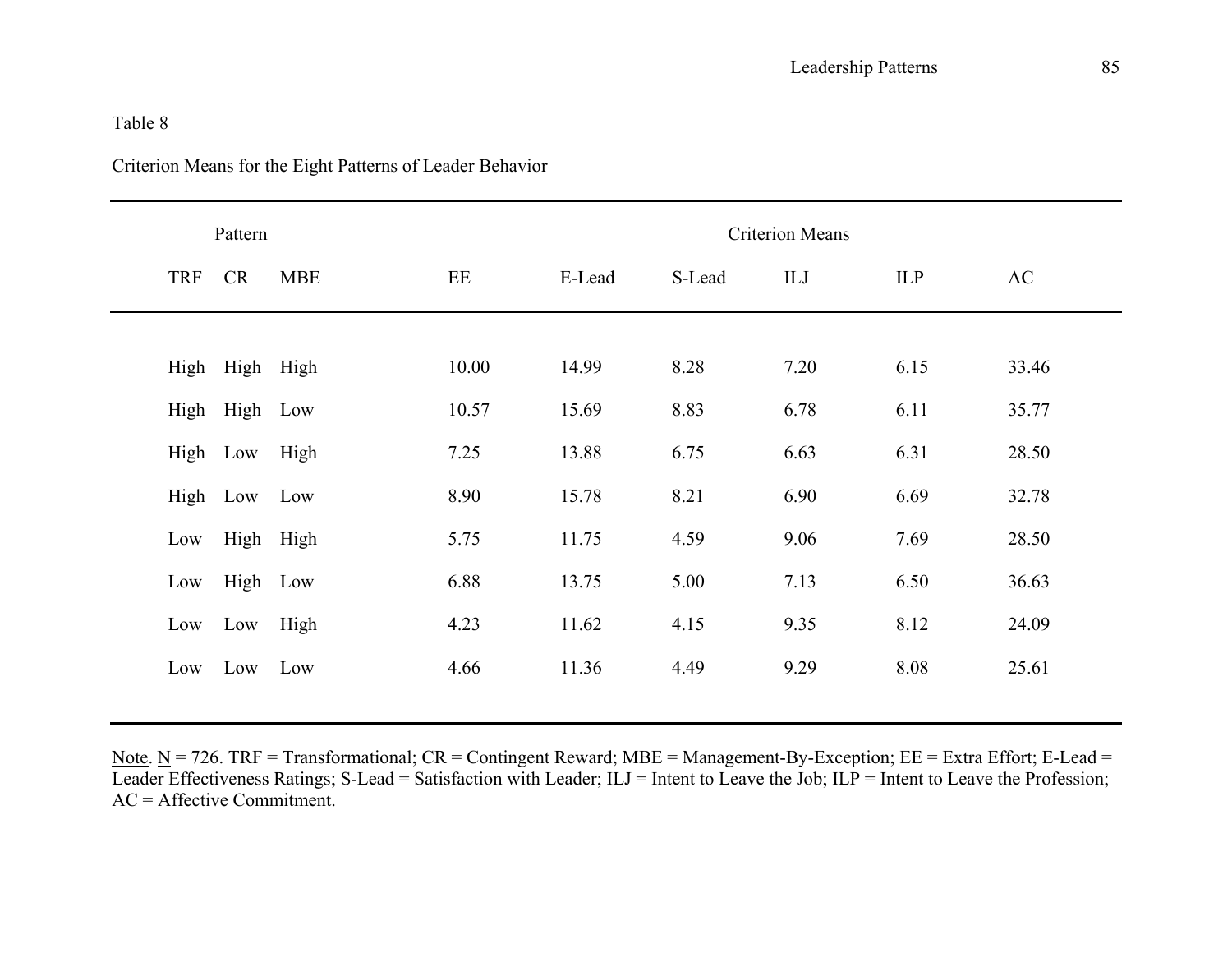### Source Table for the Overall F-Test for Extra Effort

| Source          | $\underline{\mathbf{SS}}$ | df  | $\underline{\mathbf{MS}}$ | E         | $\underline{R}^2$ |
|-----------------|---------------------------|-----|---------------------------|-----------|-------------------|
| Model           | 5776.77                   | 7   | 825.25                    | $200.11*$ | .66               |
| Error           | 2961.04                   | 718 | 4.12                      |           |                   |
| Corrected Total | 8737.81                   | 725 |                           |           |                   |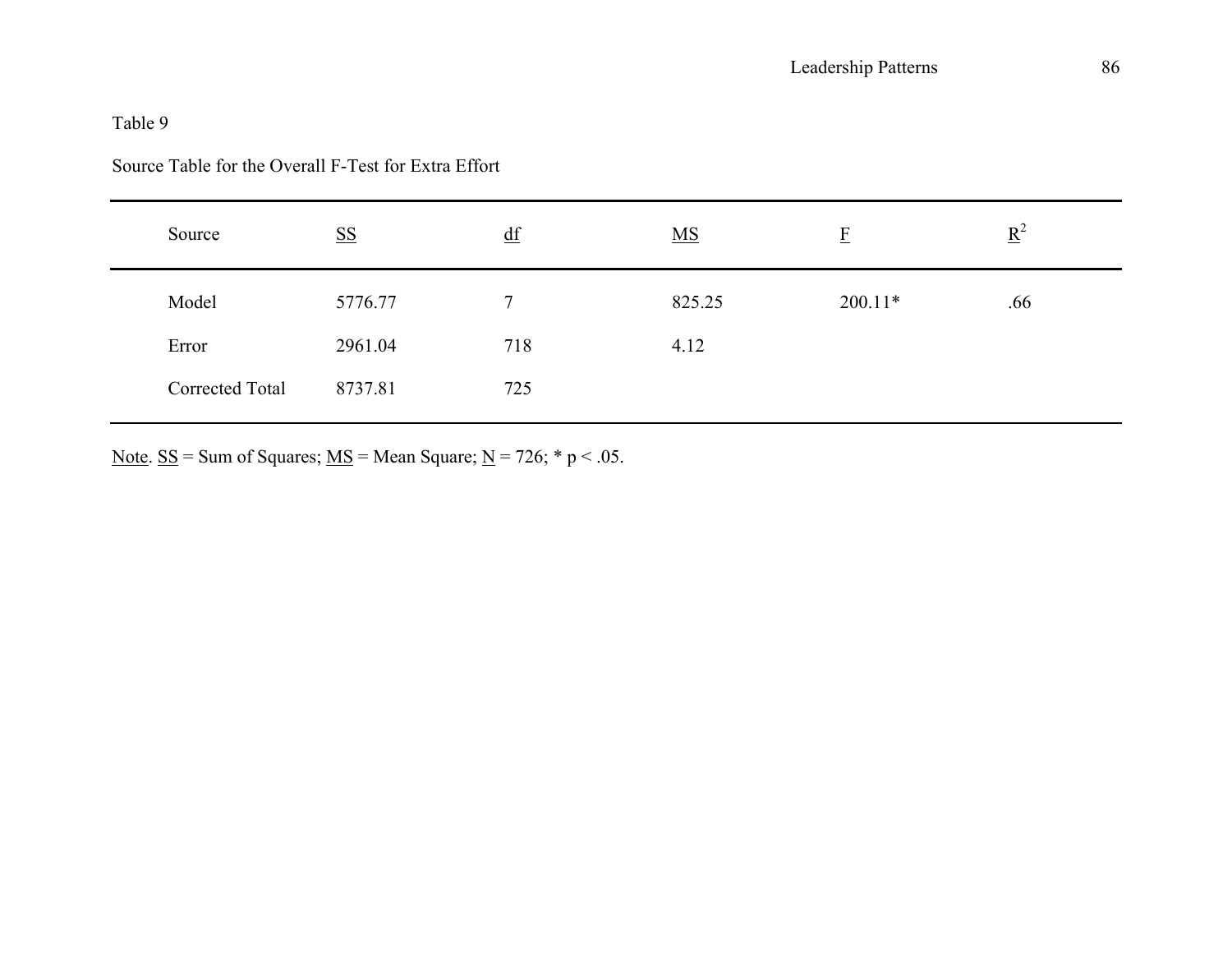| Source          | $\underline{\mathbf{SS}}$ | df  | $\underline{\mathbf{MS}}$ | $\overline{E}$ | $\underline{R}^2$ |  |
|-----------------|---------------------------|-----|---------------------------|----------------|-------------------|--|
| Model           | 2755.78                   | 7   | 393.68                    | $64.14*$       | .38               |  |
| Error           | 4406.97                   | 718 | 6.14                      |                |                   |  |
| Corrected Total | 7162.75                   | 725 |                           |                |                   |  |

## Source Table for the Overall F-Test for Leader Effectiveness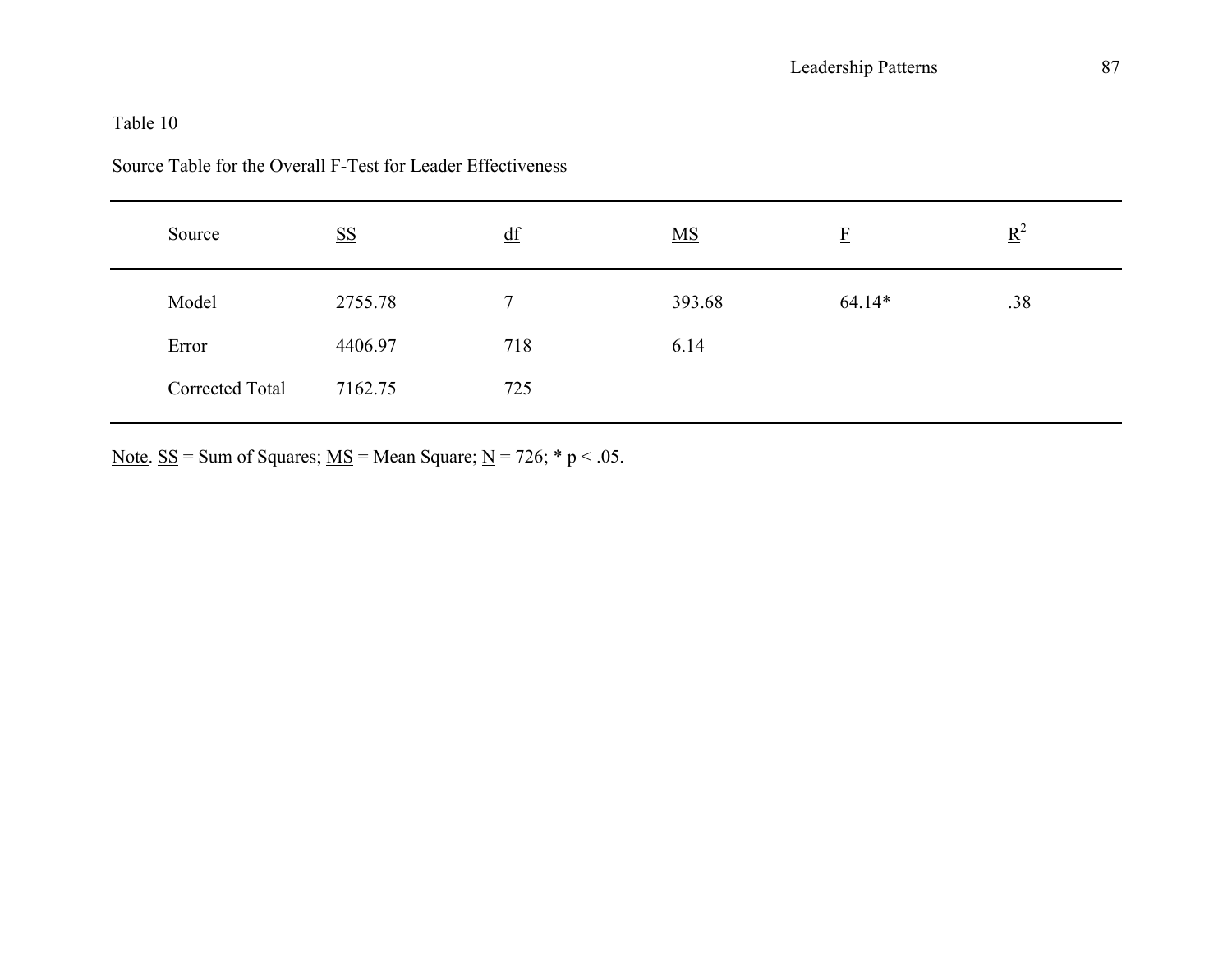| Source          | $\underline{\mathbf{SS}}$ | $\underline{df}$ | $\underline{\mathbf{MS}}$ | E         | $\underline{R}^2$ |
|-----------------|---------------------------|------------------|---------------------------|-----------|-------------------|
| Model           | 3255.76                   | 7                | 465.11                    | $174.11*$ | .63               |
| Error           | 1918.03                   | 718              | 2.67                      |           |                   |
| Corrected Total | 5173.80                   | 725              |                           |           |                   |

Source Table for the Overall F-Test for Satisfaction with Leader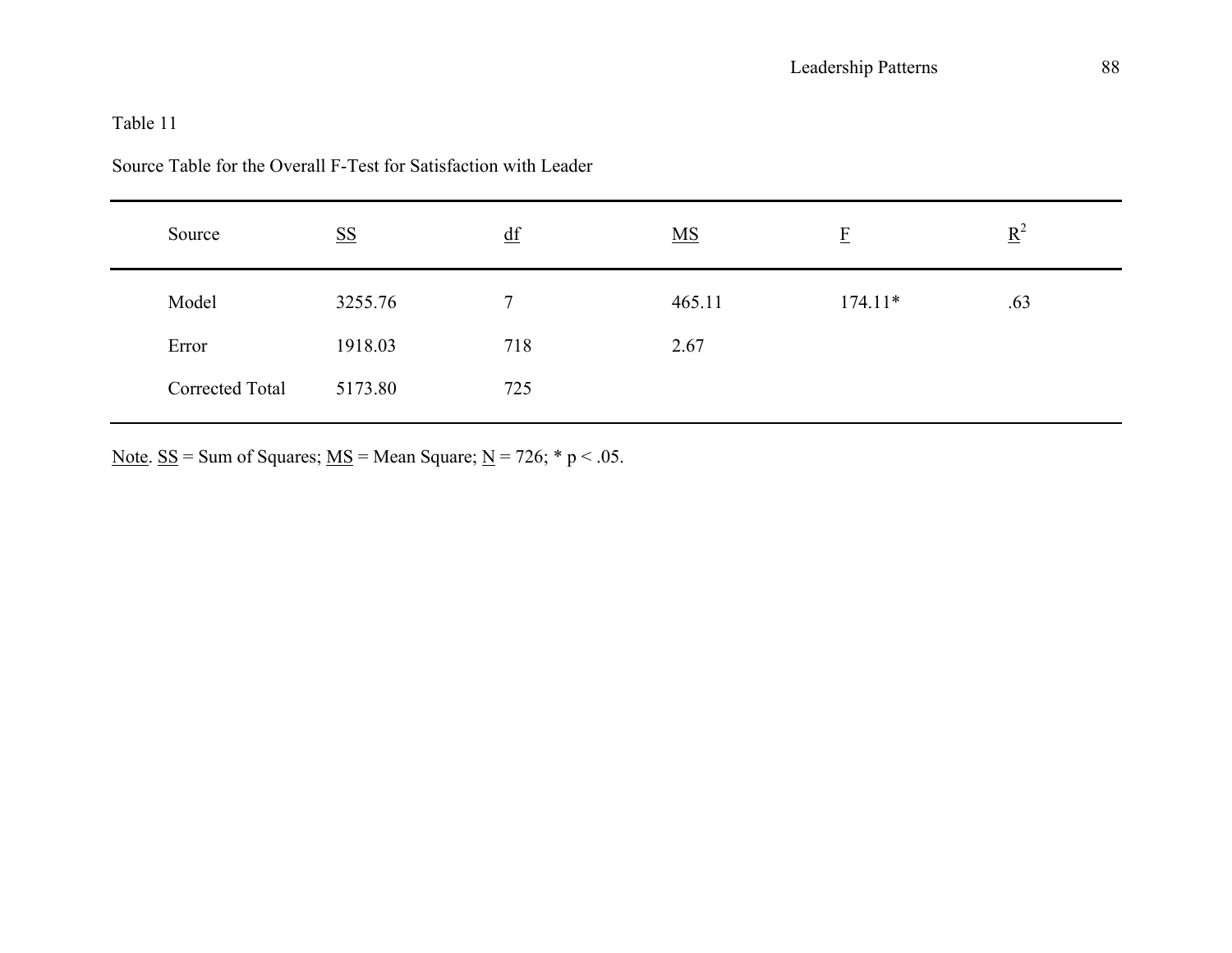| Source          | $S\ S$   | $\underline{df}$ | $\underline{\mathbf{MS}}$ | E        | $\underline{R}^2$ |  |
|-----------------|----------|------------------|---------------------------|----------|-------------------|--|
| Model           | 18006.73 | 7                | 2572.39                   | $30.71*$ | .23               |  |
| Error           | 60136.60 | 718              | 83.76                     |          |                   |  |
| Corrected Total | 78143.33 | 725              |                           |          |                   |  |

### Source Table for the Overall F-Test for Affective Commitment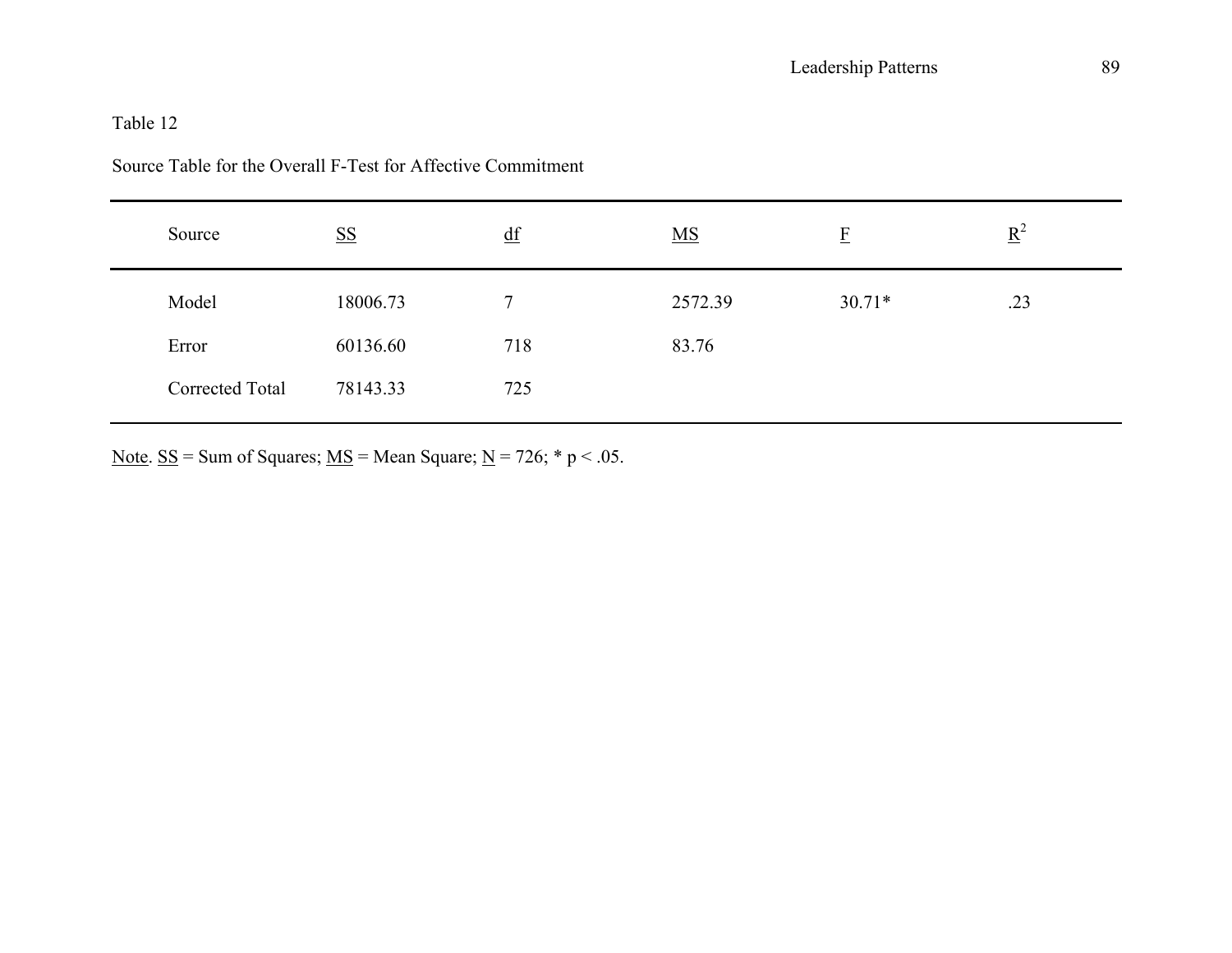| Source          | <b>SS</b> | $\underline{df}$ | $\underline{MS}$ | F        | $\underline{R}^2$ |  |
|-----------------|-----------|------------------|------------------|----------|-------------------|--|
| Model           | 1052.78   |                  | 150.40           | $11.34*$ | .10               |  |
| Error           | 9525.25   | 718              | 13.27            |          |                   |  |
| Corrected Total | 10578.03  | 725              |                  |          |                   |  |

Source Table for the Overall F-Test for Intent to Leave the Job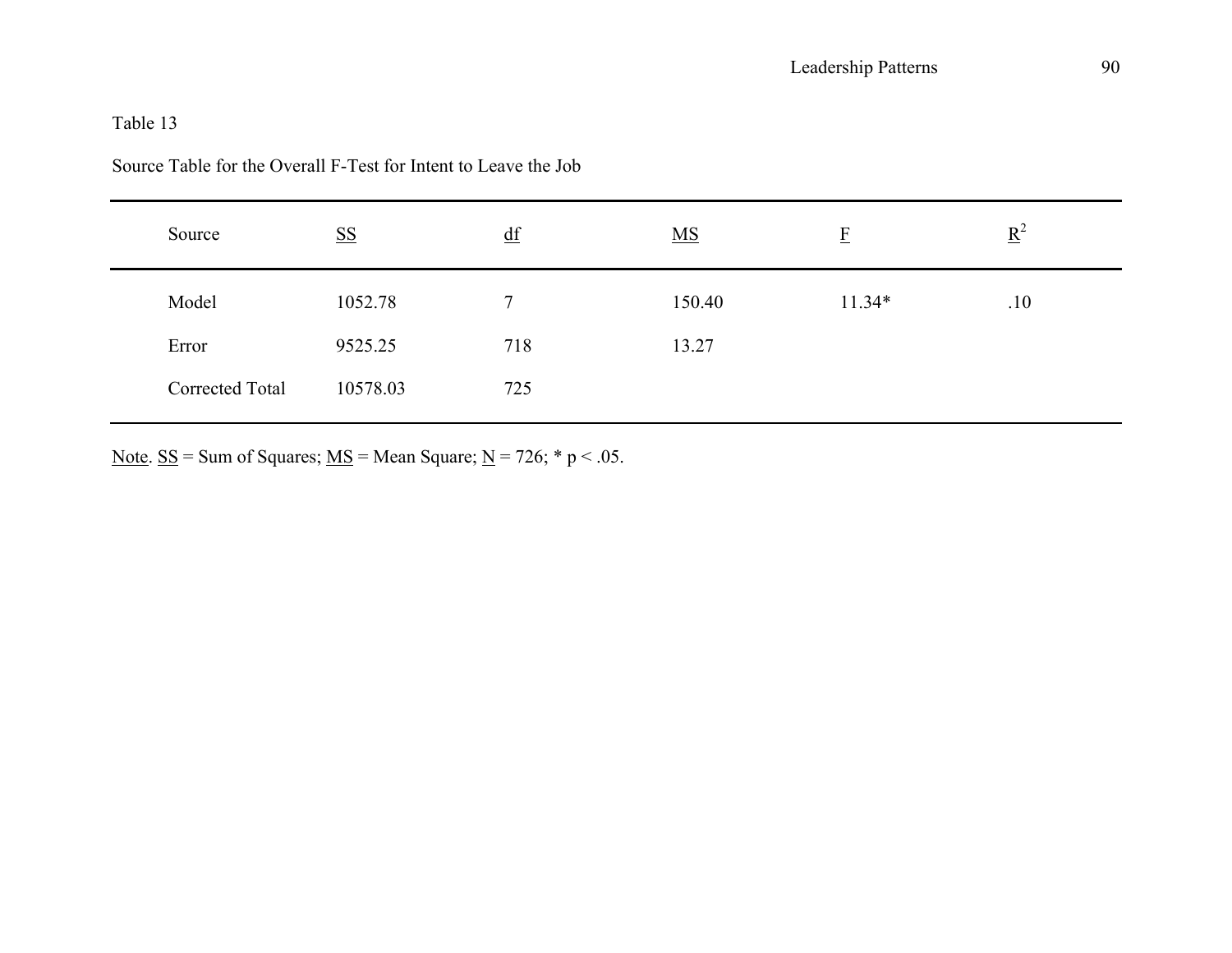| Source          | $\underline{\mathbf{SS}}$ | df  | $\underline{MS}$ | $\overline{E}$ | $\underline{R}^2$ |  |
|-----------------|---------------------------|-----|------------------|----------------|-------------------|--|
| Model           | 657.38                    | 7   | 93.91            | $7.71*$        | .07               |  |
| Error           | 8750.39                   | 718 | 12.19            |                |                   |  |
| Corrected Total | 9407.77                   | 725 |                  |                |                   |  |

Source Table for the Overall F-Test for Intent to Leave the Profession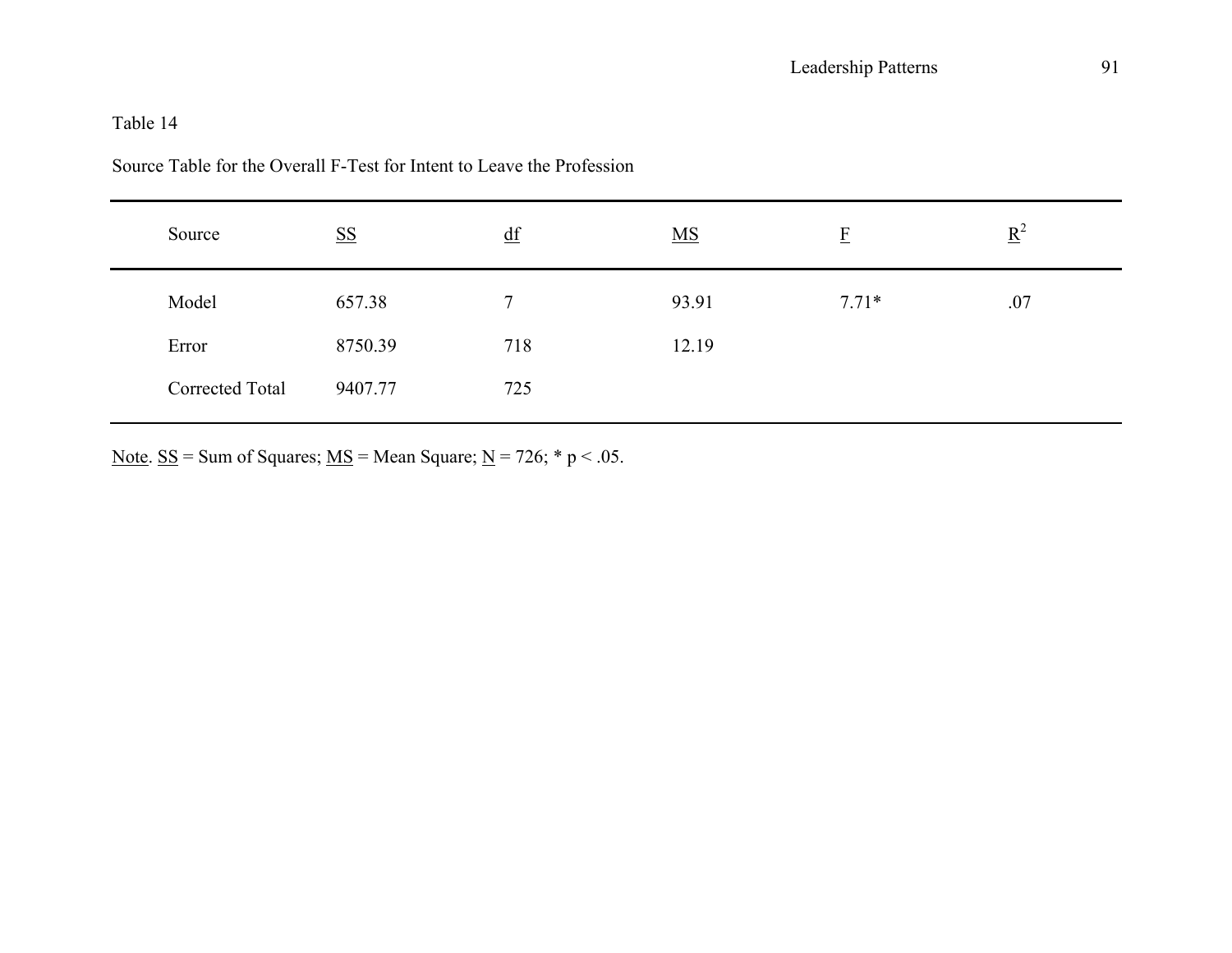Planned Comparisons between HHL (Optimal) Leaders and LLH (High-MBE) Leaders

| Criterion                      | t-value   | $\underline{d}$ |
|--------------------------------|-----------|-----------------|
| Extra Effort                   | $-31.39*$ | 3.24            |
| Leader Effectiveness           | $-16.49*$ | 1.65            |
| Satisfaction with the Leader   | $-28.72*$ | 3.08            |
| Affective Commitment           | $-12.81*$ | 1.34            |
| Intent to Leave the Job        | $7.09*$   | $-.75$          |
| Intent to Leave the Profession | $5.90*$   | $-.59$          |
|                                |           |                 |

Note.  $\underline{d}$  = Cohen's d Effect Size;  $\underline{N}$  = 411; \* = p < .05.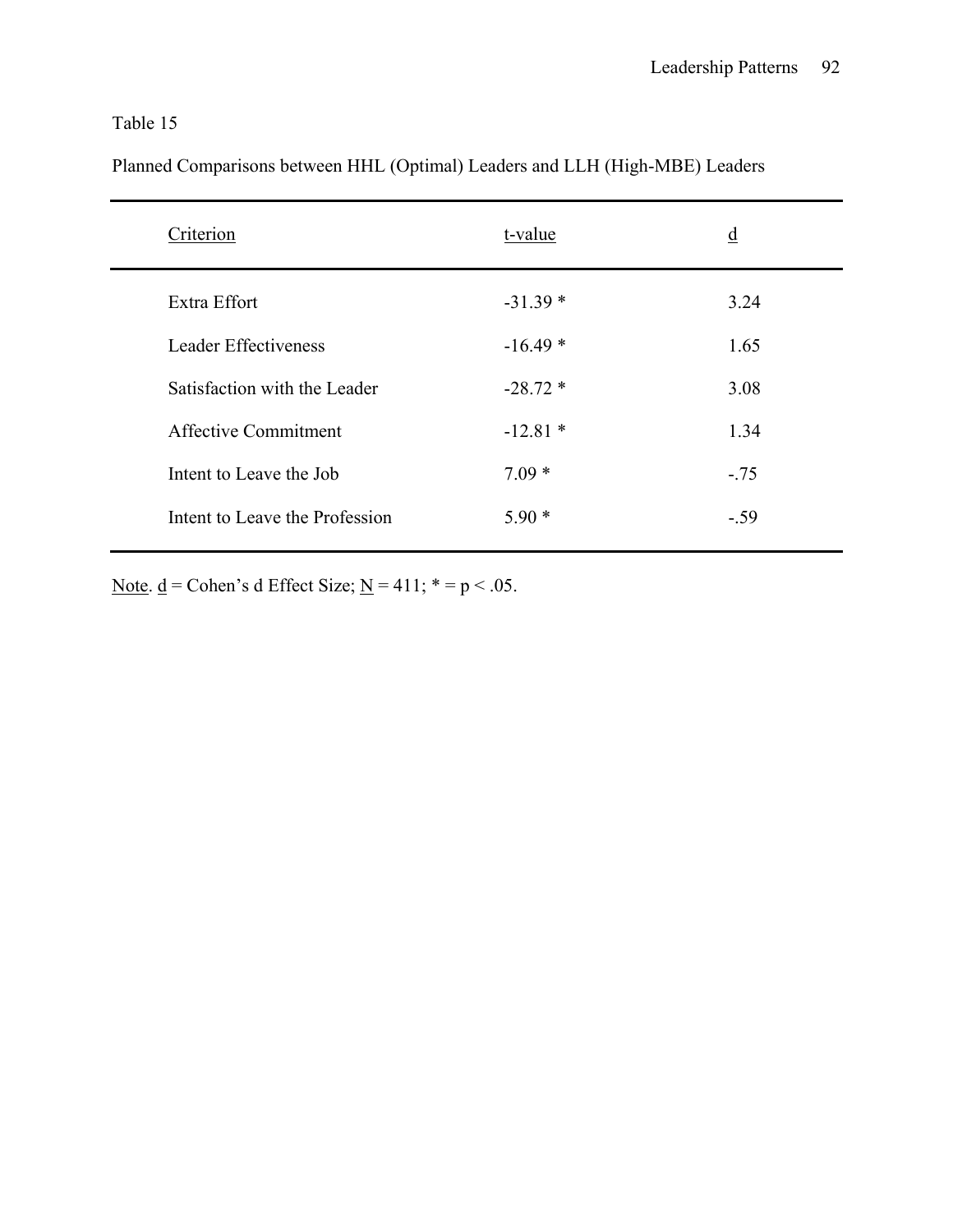Planned Comparisons between HHL (Optimal) Leaders and HHH (High-All) Leaders

| Criterion                      | t-value  | $\underline{d}$ |
|--------------------------------|----------|-----------------|
| Extra Effort                   | $-2.26$  | .26             |
| Leader Effectiveness           | $-2.25$  | .29             |
| Satisfaction with the Leader   | $-2.67*$ | .43             |
| <b>Affective Commitment</b>    | $-2.01$  | .24             |
| Intent to Leave the Job        | .92      | $-12$           |
| Intent to Leave the Profession | .10      | $-.01$          |
|                                |          |                 |

Note.  $\underline{d}$  = Cohen's d Effect Size;  $\underline{N}$  = 276; \* = p < .05.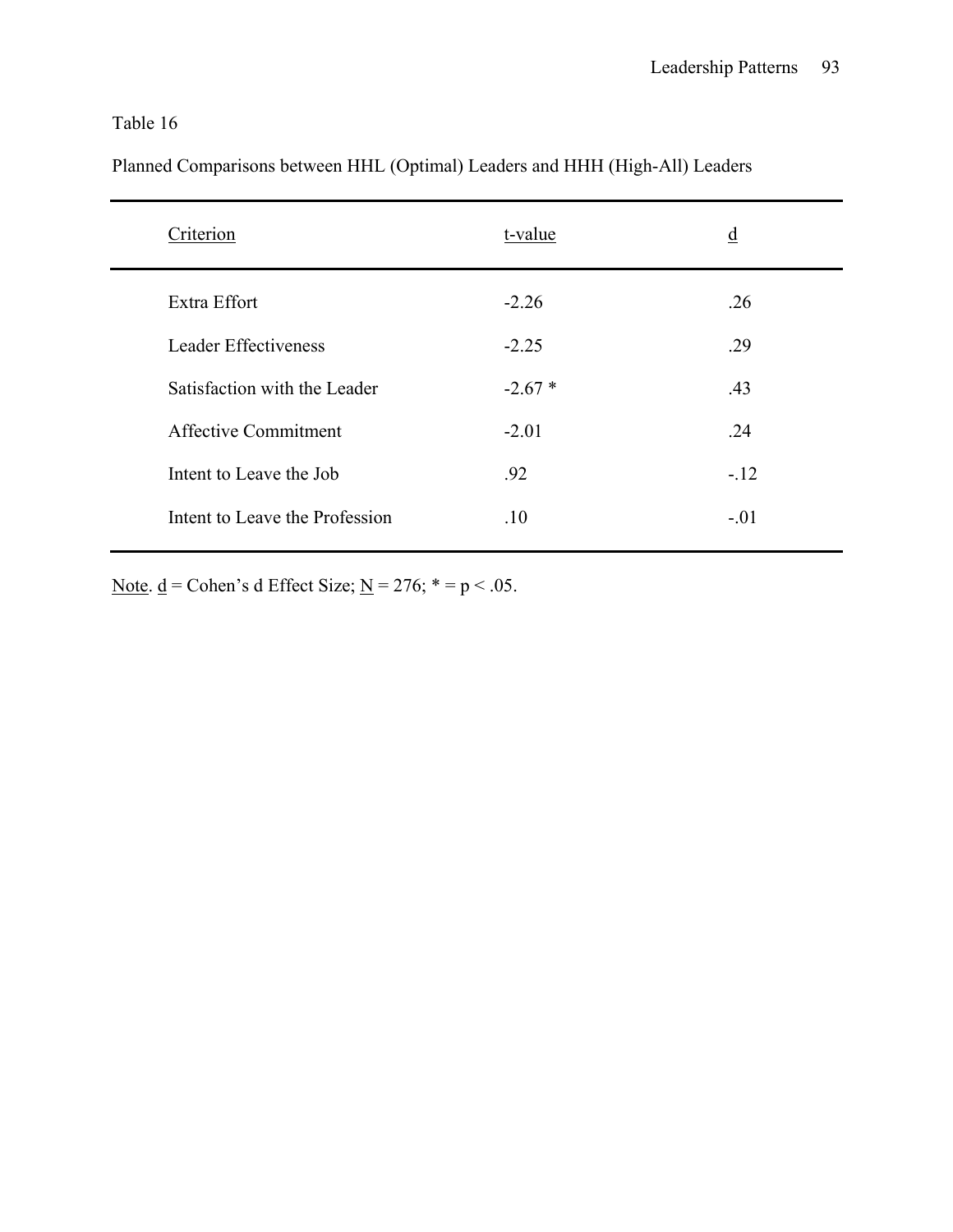| Criterion                      | t-value  | $\underline{d}$ |
|--------------------------------|----------|-----------------|
| Extra Effort                   | $-5.19*$ | .77             |
| Leader Effectiveness           | .24      | $-.04$          |
| Satisfaction with the Leader   | $-2.37$  | .49             |
| <b>Affective Commitment</b>    | $-2.05$  | .33             |
| Intent to Leave the Job        | .21      | $-.03$          |
| Intent to Leave the Profession | 1.04     | $-.18$          |

Planned Comparisons between HHL (Optimal) Leaders and HLL (High-Transformational Only) Leaders

Note.  $\underline{d}$  = Cohen's d Effect Size;  $\underline{N}$  = 228; \* = p < .05.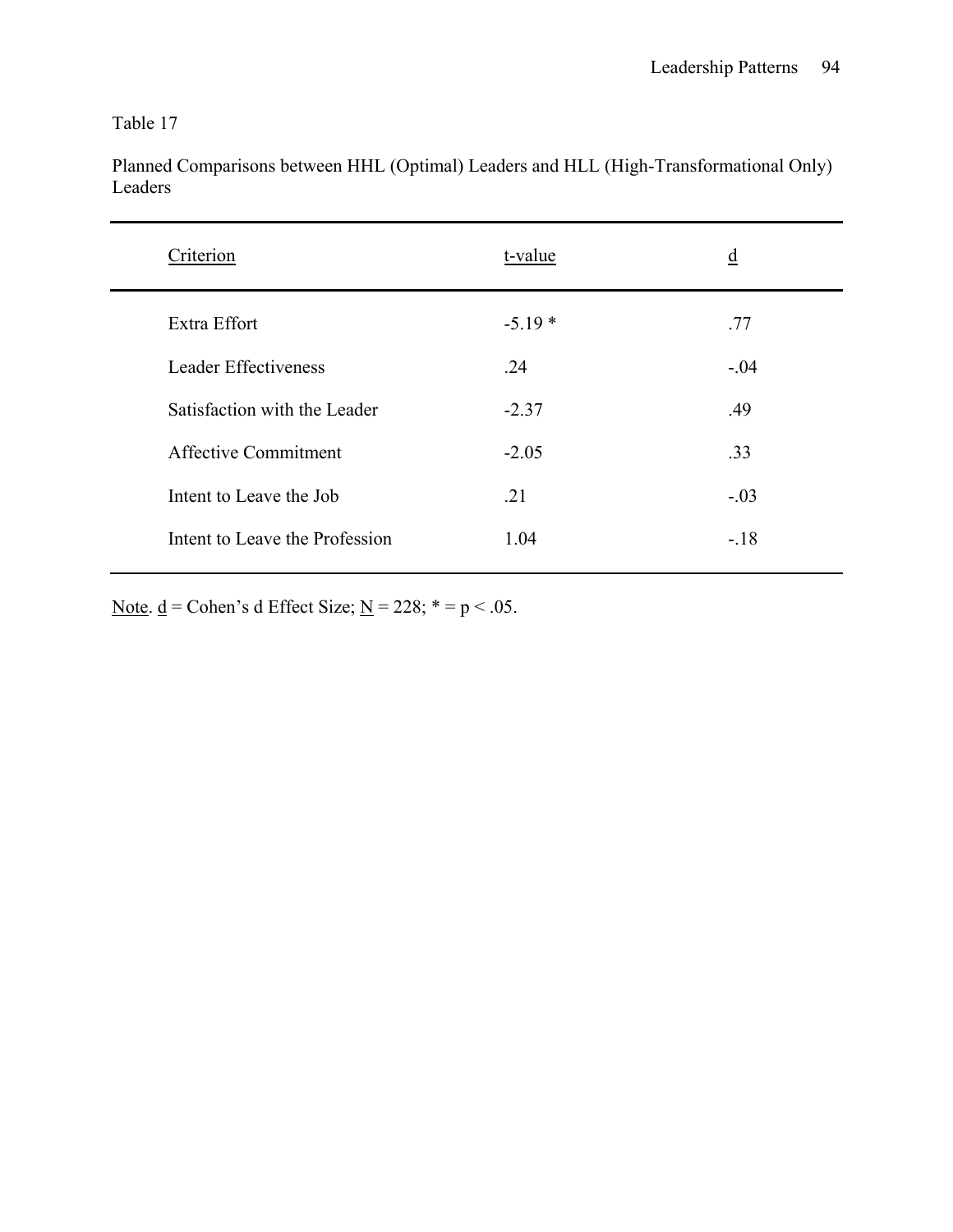Planned Comparisons between HHL (Optimal) Leaders and LHL (High-Contingent Reward) Leaders

Note.  $\underline{d}$  = Cohen's d Effect Size; <u>N</u> = 185.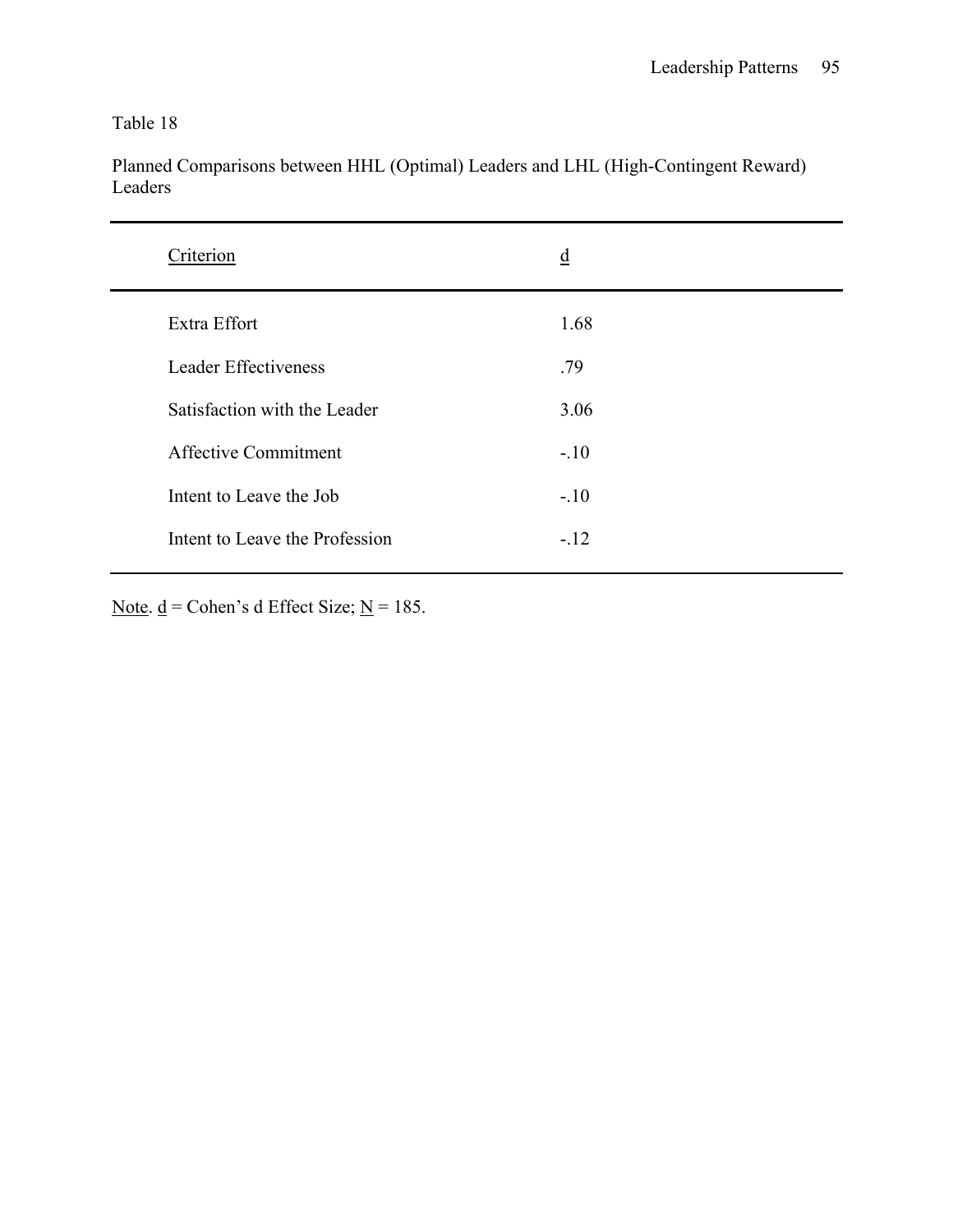Planned Comparisons between LLH (High-MBE Only) Leaders and LLL (Low-All) Leaders

| Criterion                      | t-value | $\underline{d}$ |
|--------------------------------|---------|-----------------|
| Extra Effort                   | 1.84    | $-.23$          |
| Leader Effectiveness           | $-91$   | .10             |
| Satisfaction with the Leader   | 1.75    | $-.18$          |
| <b>Affective Commitment</b>    | 1.42    | $-.17$          |
| Intent to Leave the Job        | $-13$   | .02             |
| Intent to Leave the Profession | $-.19$  | .02             |
|                                |         |                 |

Note.  $\underline{d}$  = Cohen's d Effect Size;  $\underline{N}$  = 343.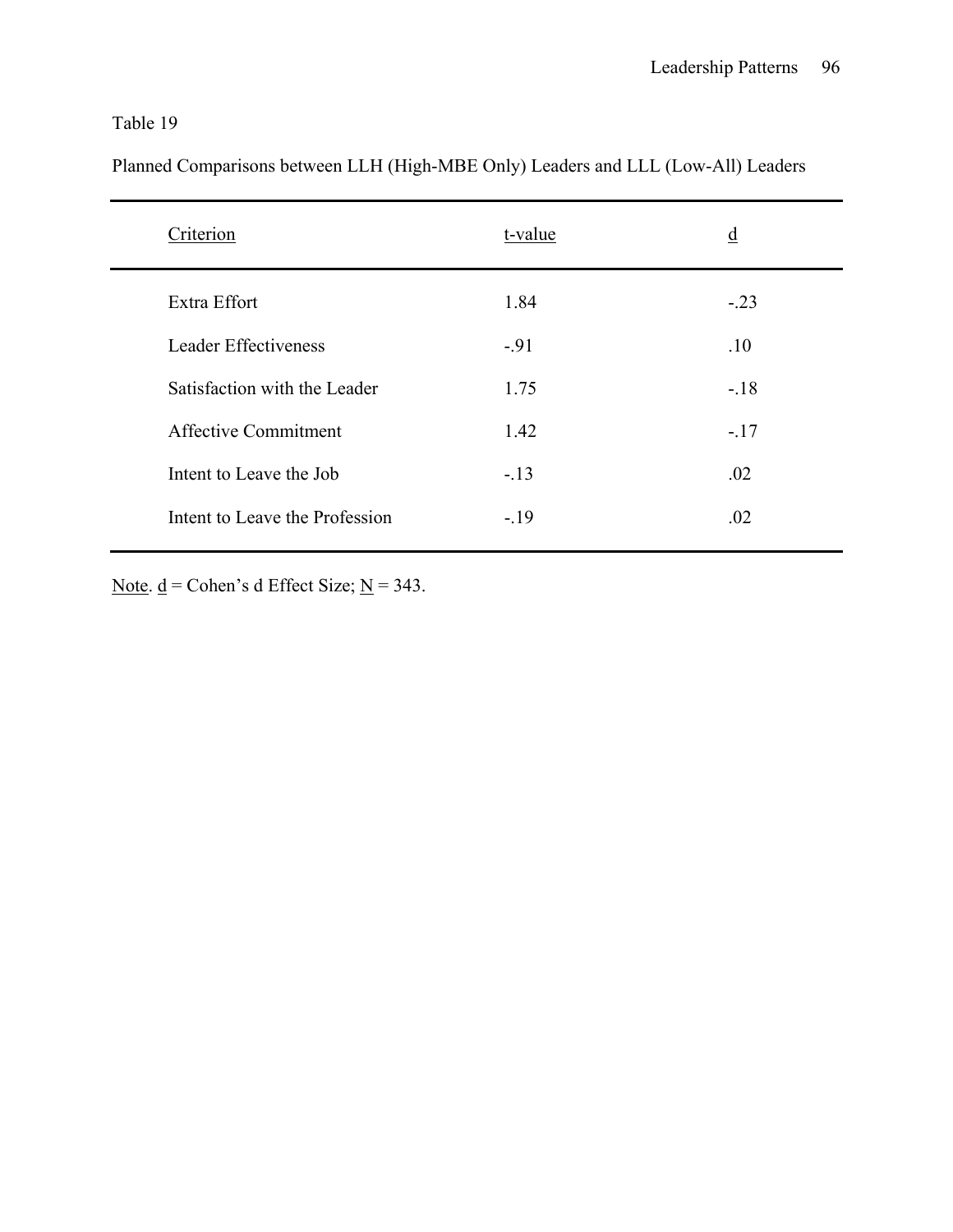| Criterion                      | t-value | $\underline{d}$ |
|--------------------------------|---------|-----------------|
| Extra Effort                   | $3.98*$ | $-.71$          |
| Leader Effectiveness           | .28     | $-.05$          |
| Satisfaction with the Leader   | 1.43    | $-.25$          |
| <b>Affective Commitment</b>    | $2.55*$ | $-.50$          |
| Intent to Leave the Job        | $-42$   | .08             |
| Intent to Leave the Profession | $-.72$  | .13             |

Planned Comparisons between LLH (High-MBE Only) Leaders and LHH (High-Contingent Reward and MBE) Leaders

Note.  $d$  = Cohen's d Effect Size;  $N = 266$ ;  $* = p < .05$ .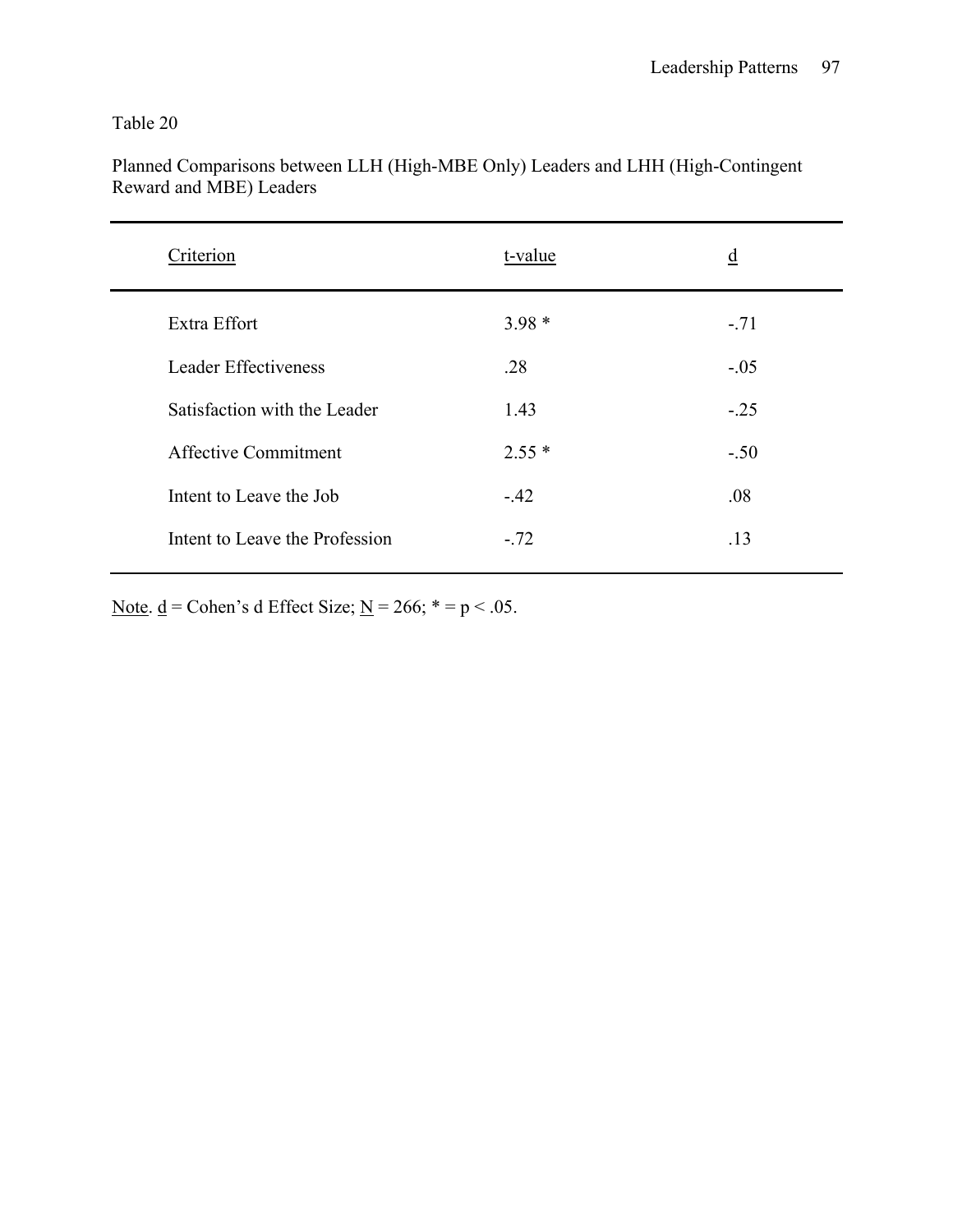| Criterion                      | $\underline{d}$ |
|--------------------------------|-----------------|
| Extra Effort                   | $-1.68$         |
| <b>Leader Effectiveness</b>    | $-91$           |
| Satisfaction with the Leader   | $-1.45$         |
| <b>Affective Commitment</b>    | $-.52$          |
| Intent to Leave the Job        | .73             |
| Intent to Leave the Profession | .35             |

Planned Comparisons between LLH (High-MBE Only) Leaders and HLH (High-Transformational and MBE) Leaders

Note.  $\underline{d}$  = Cohen's d Effect Size; <u>N</u> = 250.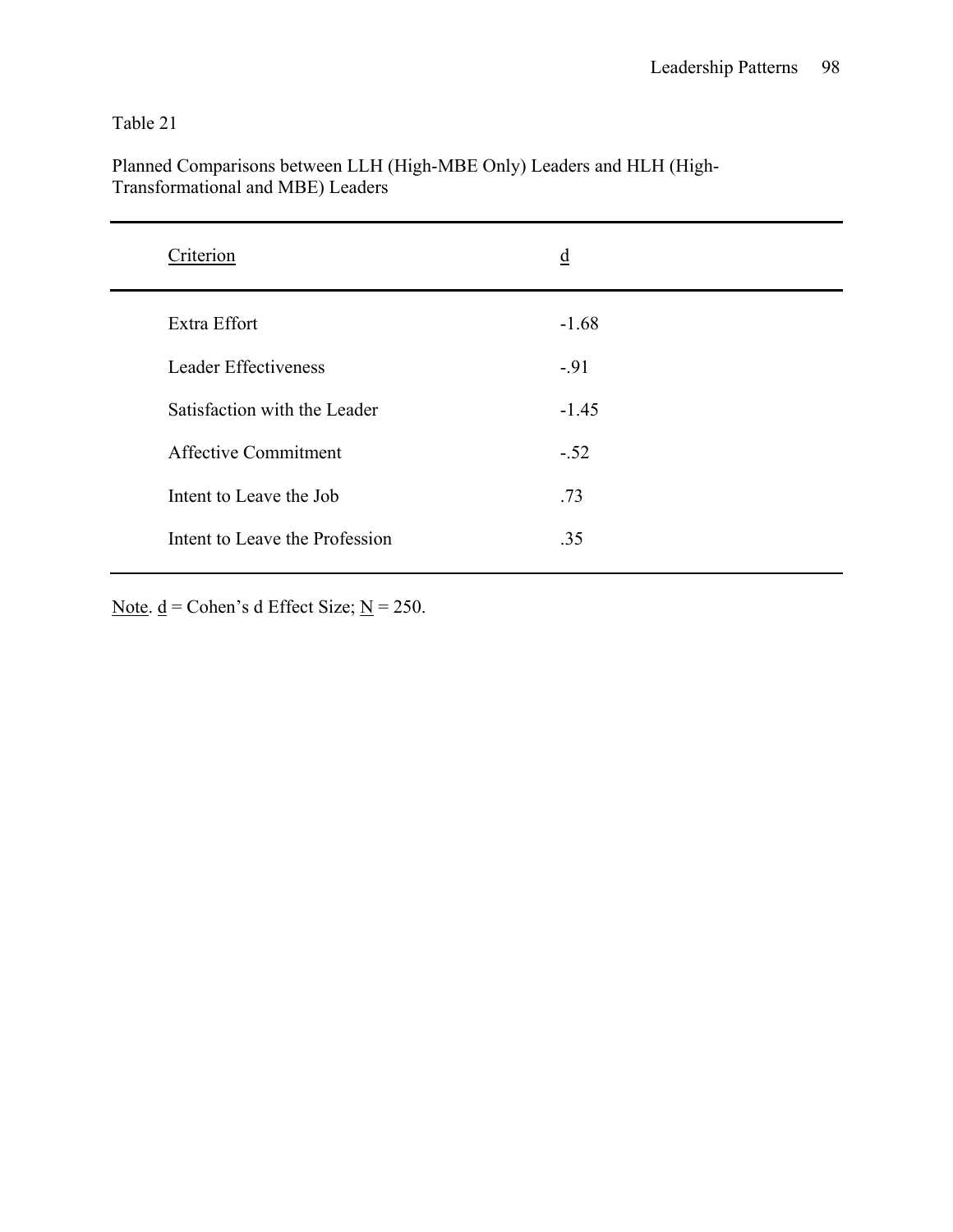Figure 1

Formula and Calculations Used to Compute the Reliability of the Composite Transformational MLQ Variable

**Formula Used to Compute the Reliability of a Composite Variable** (Nunnally, 1978; p.248, Equation 7−11)

$$
r_{yy} = 1 - \frac{\sum \sigma_i^2 - \sum r_{ii} \sigma_i^2}{\sigma_y^2}
$$

 $\sigma$ <sup>2</sup> = Variance of each component variable  $\sigma_y^2$  = Variance of the linear combination  $r_{ii}$  = Reliability of each component variable

## **Calculation of Composite Reliability**

$$
r_{yy} = 1 - \frac{(321.293 + 10.076 + 41.618) - ((321.293).97 + (10.076).87 + (41.618).85)}{688.314}
$$

$$
r_{yy} = 1 - \frac{(321.293 + 10.076 + 41.618) - (311.654 + 8.766 + 35.375)}{688.314}
$$

$$
r_{yy} = 1 - \frac{(372.987) - (355.795)}{688.314}
$$

$$
r_{yy} = 1 - \frac{17.192}{688.314}
$$

r*yy* = 1 - .024976973

 $r_{yy} = .975$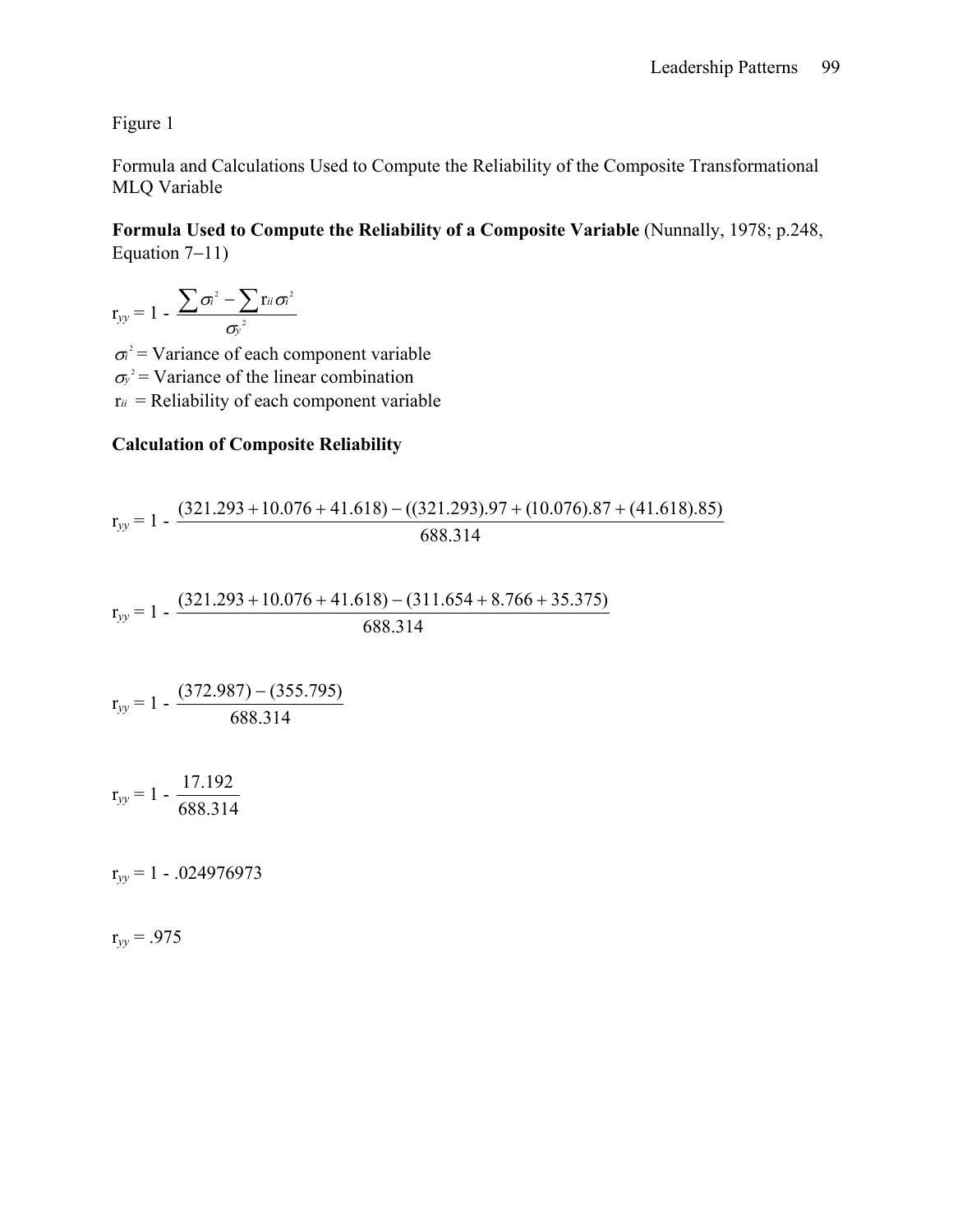Figure 2

Formula and Calculations Used to Compute the Standard Error of Measurement

## **Formula Used to Calculate the Standard Error of Measurement**

 $s_m = s_x \sqrt{(1 - r_{xx})^2}$ 

 $s_x$  = standard deviation of the measure for a given group  $r_{xx}$  = reliability coefficient for the group in question

### **Calculations for Computing the Standard Error of Measurement Associated with the Transformational MLQ Variable**

$$
s_m = 26.24 \sqrt{(1-.975)}
$$
  
\n
$$
s_m = 26.24 \sqrt{.025}
$$
  
\n
$$
s_m = 26.24 \times .158
$$
  
\n
$$
s_m = 4.15
$$

### **Calculations for Computing the Standard Error of Measurement Associated with the Contingent Reward MLQ Variable**

$$
s_m = 5.45 \sqrt{(1-.80)}
$$
  
\n
$$
s_m = 5.45 \sqrt{.20}
$$
  
\n
$$
s_m = 5.45 \times .45
$$
  
\n
$$
s_m = 2.44
$$

**Calculations for Computing the Standard Error of Measurement Associated with the MBE MLQ Variable** 

 $s_m = 4.76 \sqrt{(1-.70)}$  $s_m = 4.76 \sqrt{.30}$  $s_m = 4.76$  x .55  $s_m = 2.61$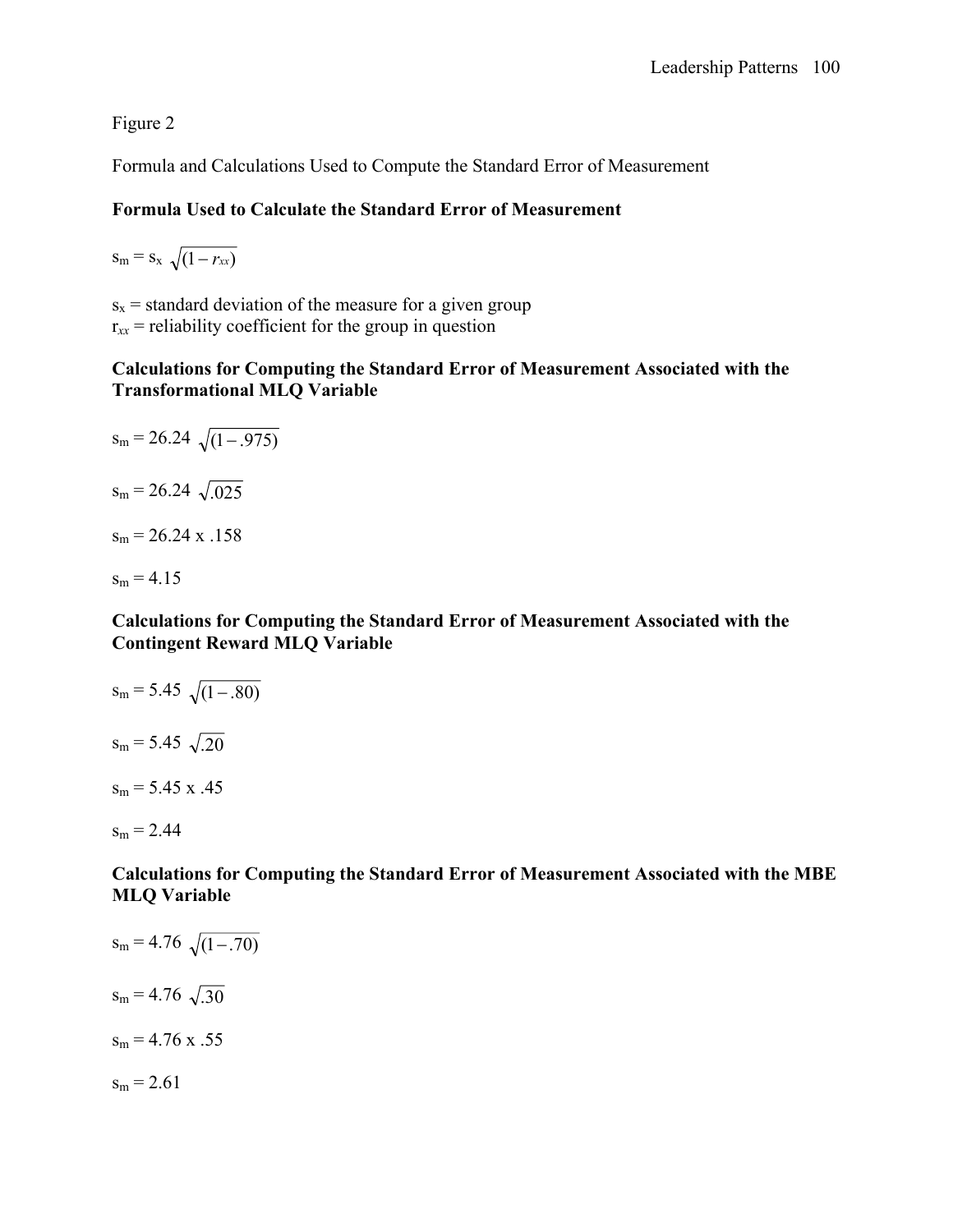# Figure 3

Formula for and Calculation of 70% Confidence Intervals for the Leadership Classification Variables

# **Formula for the Calculation of a 70% Confidence Interval**

X ± (SEM) (associated *z*-score of .53)

# **Calculation of a Confidence Interval for the Transformational Variable**

- $43 \pm (4.15)$  (.53)
- $43 \pm 2.20$
- $43 \pm 3$  (with rounding to the nearest whole integer falling outside of the CI)

# **Calculation of a Confidence Interval for the Contingent Reward Variable**

- $7 \pm (2.44)$  (.53)
- $7 \pm 1.29$

 $7 \pm 2$  (with rounding to the nearest whole integer falling outside of the CI)

### **Calculation of a Confidence Interval for the MBE Variable**

- $11 \pm (2.61)$  (.53)
- $11 \pm 1.38$
- $11 \pm 3$  (with rounding to the nearest whole integer falling outside of the CI)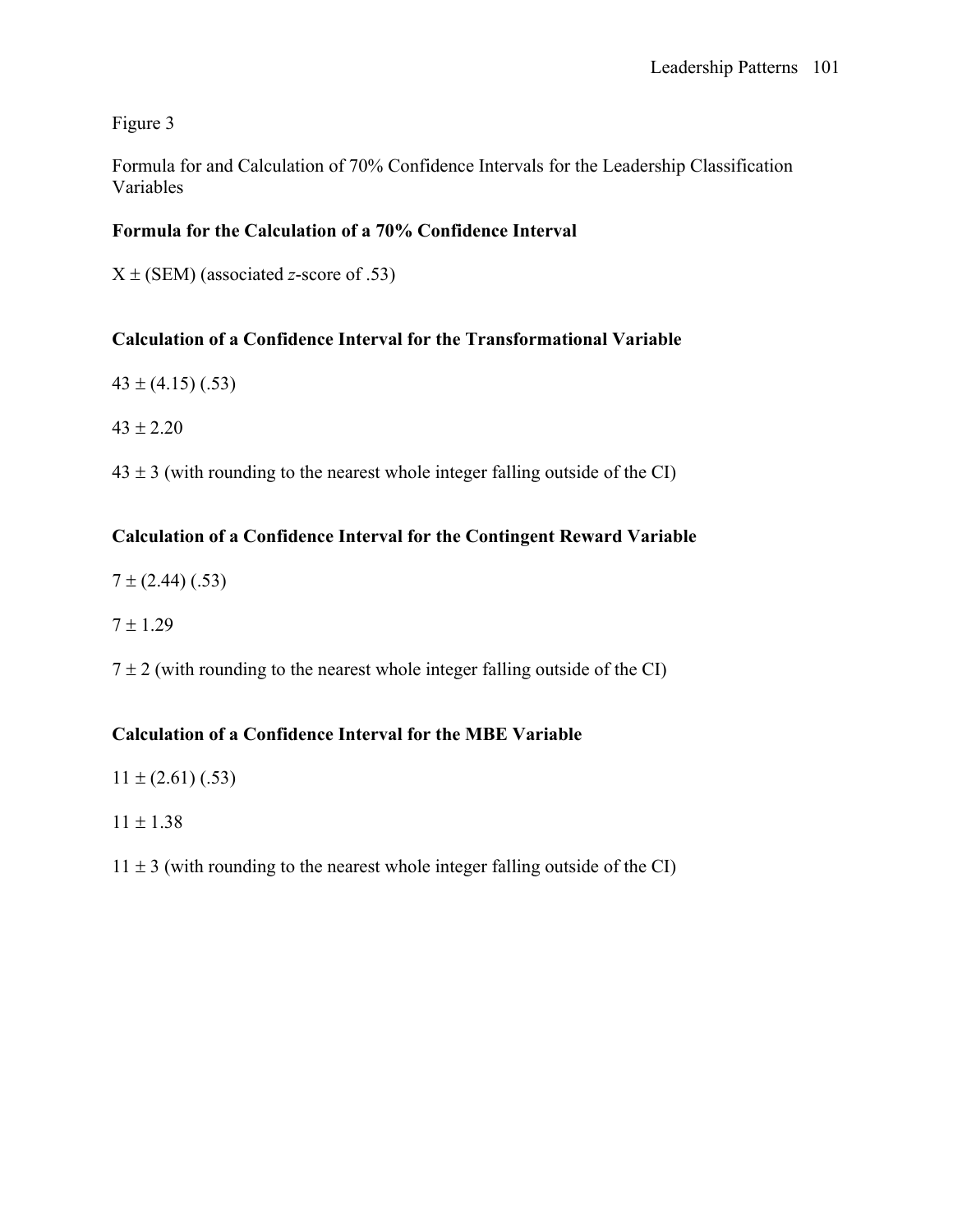# Figure 4

Assessment of Discriminant Validity Between Transformational Leader Behavior and Subordinate Extra Effort

**Formula for Computing the Standard Error of a Correlation Coefficient** (Freund & Williams, 1966)

$$
\sigma_r = \frac{1 - \rho^2}{\sqrt{n - 1}}
$$

### **Calculation of the Standard Error**

$$
\sigma_r = \frac{1 - .82}{\sqrt{1,262}}
$$

$$
\sigma_r = \frac{.18}{35.52}
$$

$$
\sigma_r = .005
$$

### **Calculation of a 95% Confidence Interval Around the Correlation between Transformational Leader Behavior and the Extra Effort Criterion**

$$
(0.005) \times 2 = 0.01
$$

$$
.82 \pm (.01) (1.65)
$$

 $.82 \pm .02$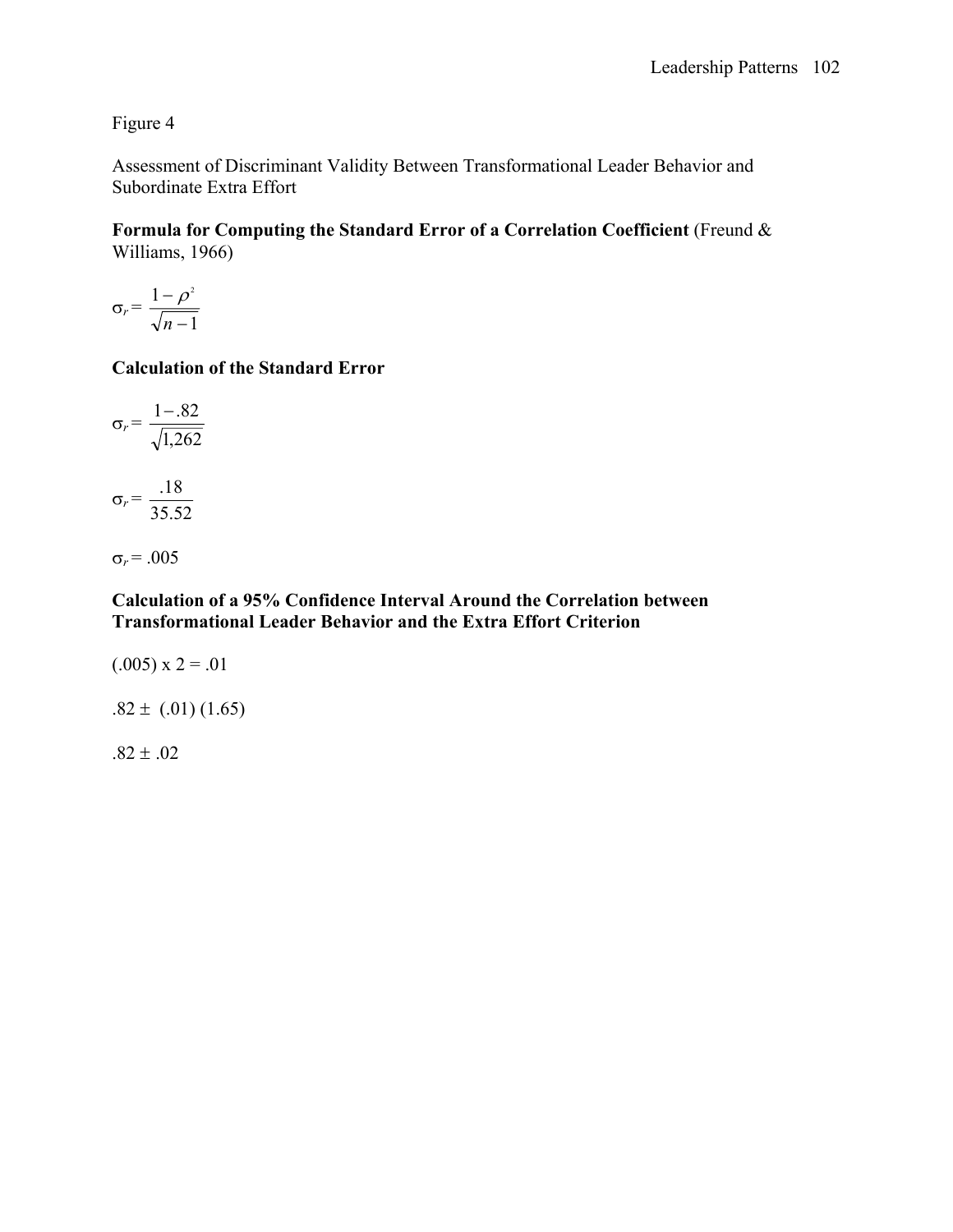Appendix A. Patterns of leader behavior under investigation.

|    | Transformational | <b>Contingent Reward</b> | <b>MBE</b> |
|----|------------------|--------------------------|------------|
| 1. | High             | High                     | High       |
| 2. | High             | High                     | Low        |
| 3. | High             | Low                      | High       |
| 4. | High             | Low                      | Low        |
| 5. | Low              | High                     | High       |
| 6. | Low              | High                     | Low        |
| 7. | Low              | Low                      | High       |
| 8. | Low              | Low                      | Low        |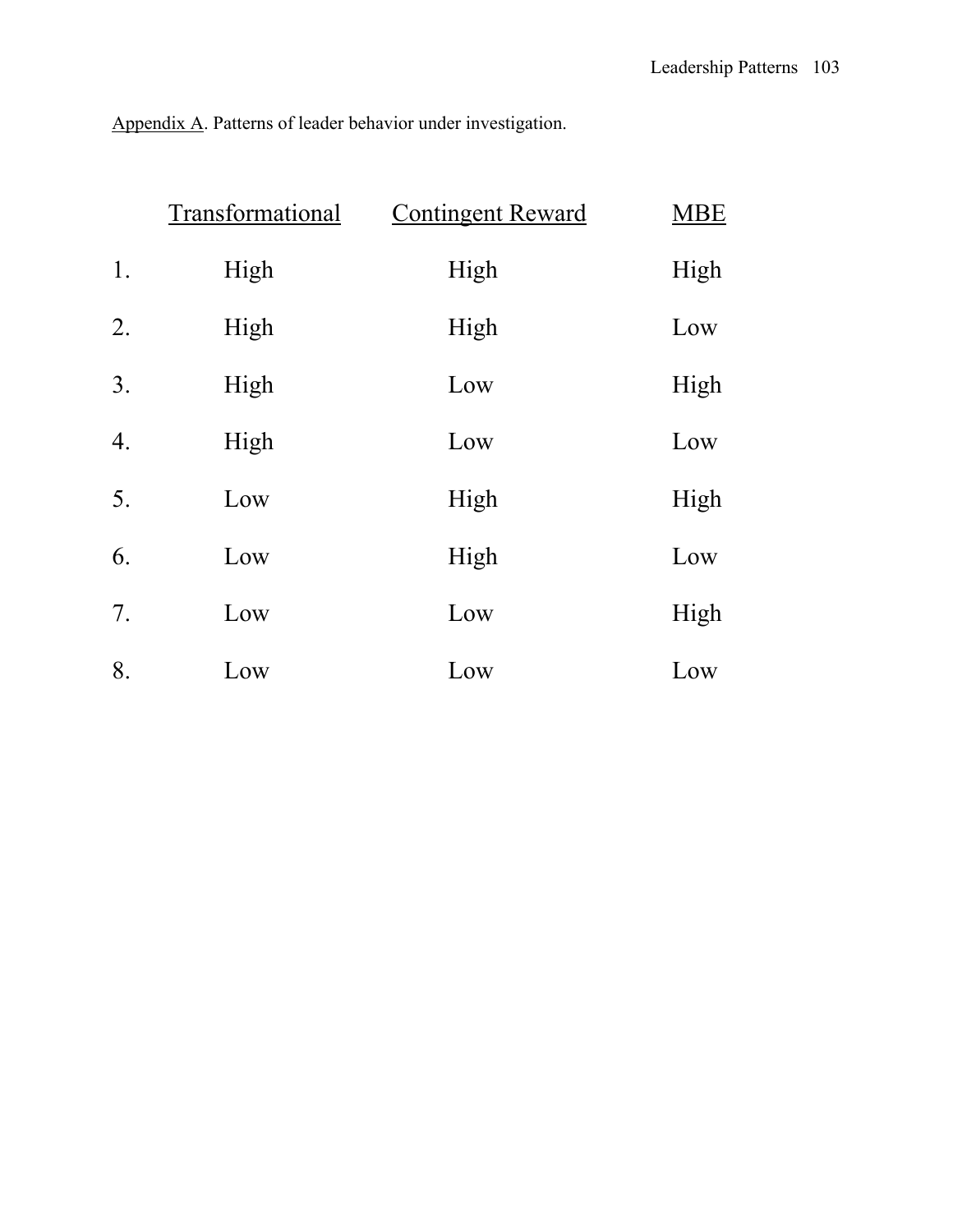### Appendix B. Multifactor Leadership Questionnaire (Version 1)

*4 = Frequently, if not always, 3 = Fairly often, 2 = Sometimes, 1 = Once in a while, 0 = Not at all.*

### Transformational Items

#### **Charisma**

- 1. Makes me feel good to be around him/her
- 2. Commands respect from everyone
- 3. Is a model for me to follow
- 4. In my mind, he/she is a symbol of success and accomplishment
- 5. I am ready to trust his capacity and judgement to overcome any obstacle
- 6. Is an inspiration to us
- 7. Makes me proud to be associated with him/her
- 8. Has a special gift for seeing what is really important for me to consider
- 9. Increases my optimism for the future
- 10. Inspires loyalty to the organization
- 11. I have complete faith in him/her
- 12. Excites us with his/her visions of what we may be able to accomplish if we work together
- 13. Encourages me to express my ideas and opinions
- 14. Encourages understanding of points of view of other members
- 15. Gives me a sense of overall purpose
- 16. Has a sense of mission which he/she transmits to me
- 17. Makes everyone around him/her enthusiastic about assignments

### **Individualized Consideration**

18. Is satisfied when I meet the agreed-upon standards for good work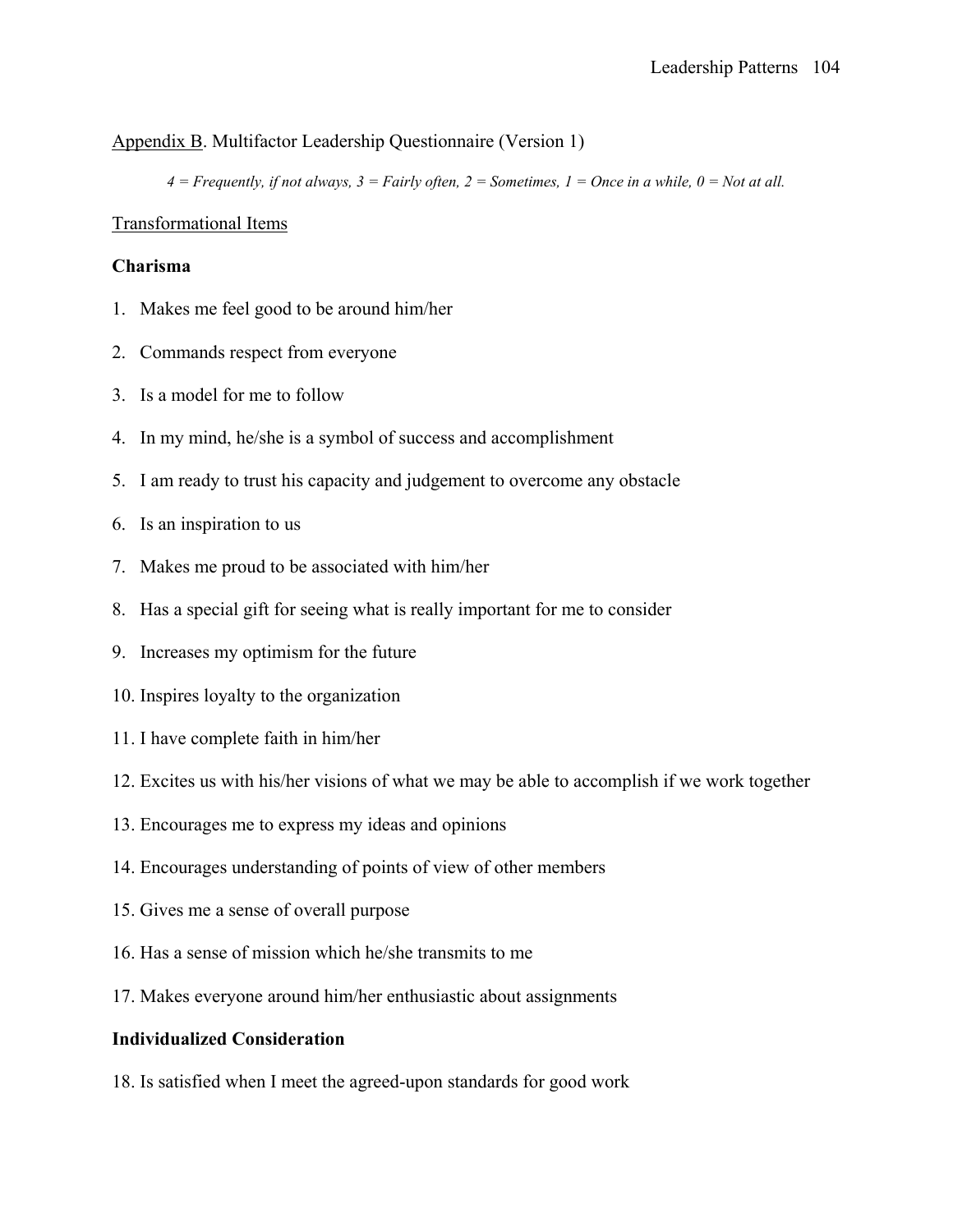- 19. Makes me feel like we can reach our goals without him/her if we have to
- 20. I earn credit with him/her for doing my job well
- 21. Finds out what I want and tries to help me get it
- 22. You can count on him/her to express his/her appreciation when you do a good job
- 23. Gives personal attention to members who seem neglected
- 24. Treats each subordinate individually

### **Intellectual Stimulation**

- 25. Has provided me with new ways of looking at things which used to be a puzzle for me
- 26. His/her ideas have forced me to rethink some of my own ideas which I had never questioned before
- 27. Enables me think about old problems in new ways

### Transactional Items

### **Contingent Reward**

- 28. Assures me I can get what I personally want in exchange for my efforts
- 29. Talks a lot about special commendation and promotions for good work
- 30. I decide what I want; he/she shows me how to get it
- 31. Whenever I feel it necessary, I can negotiate with him/her about what I can get for what I accomplish
- 32. Tells me what I should do if I want to be rewarded for my efforts
- 33. Gives me what I want in exchange for showing my support for him/her
- 34. There is close agreement between what I am expected to put into the group effort and what I can get out of it

## **Passive Management**−**by**−**Exception**

- 35. Is content to let me continue doing my job in the same way as always
- 36. Asks no more of me than what is absolutely essential to get the job done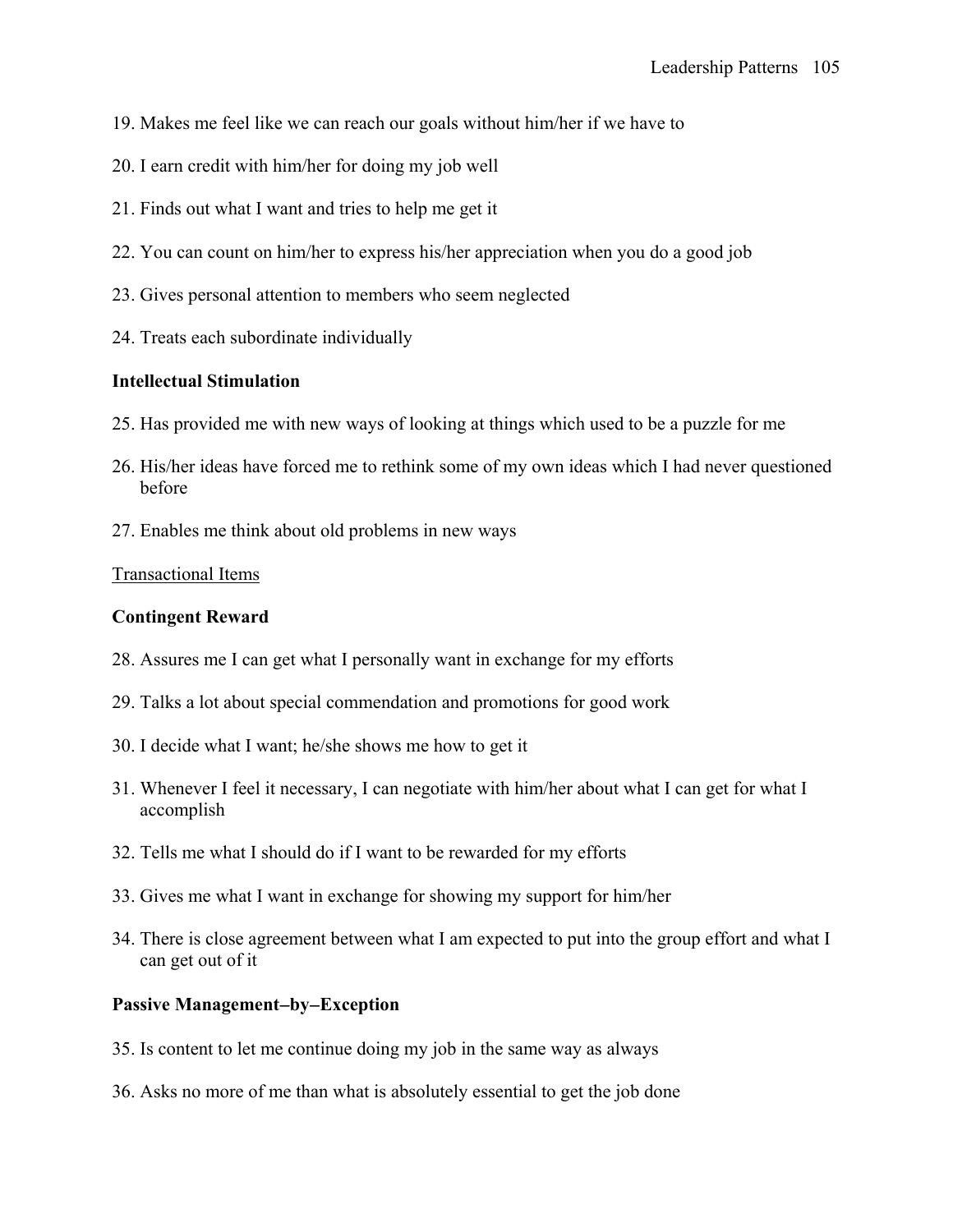- 37. Only tells me what I have to know to do my job
- 38. As long as things are going all right, he/she does not try to change anything
- 39. As long as the old ways work, he/she is satisfied with my performance
- 40. It is alright if I take initiatives, but he/she does not encourage me to do so

### MLQ-1 Assessed Outcome Measures

### **Subordinate Extra Effort**

- 1. Makes me do more than I expected I could do
- 2. Motivates me to do more than I originally expected I would do
- 3. Heightens my motivation to succeed

### **Leader Effectiveness**

*4 = Extremely effective, 3 = Very effective, 2 = Effective, 1 = Only slightly effective, 0 = Not effective* 

- 1. The overall work effectiveness of your unit can be classified as:
- 2. Compared to all other work units you have ever known, how do you rate the unit's effectiveness?
- 3. How effective is your superior in meeting the job-related needs of the subordinates?
- 4. How effective is your superior in meeting the requirements of the organization?

### **Satisfaction with the Leader**

*4 = Very satisfied, 3 = Fairly satisfied, 2 = Neither satisfied nor dissatisfied, 1 = Somewhat dissatisfied, 0 = Very dissatisfied* 

- 1. In all, how satisfied are or were you with your superior?
- 2. In all, how satisfied are you that the methods of leadership used by your superior are or were the right ones for getting your group's job done?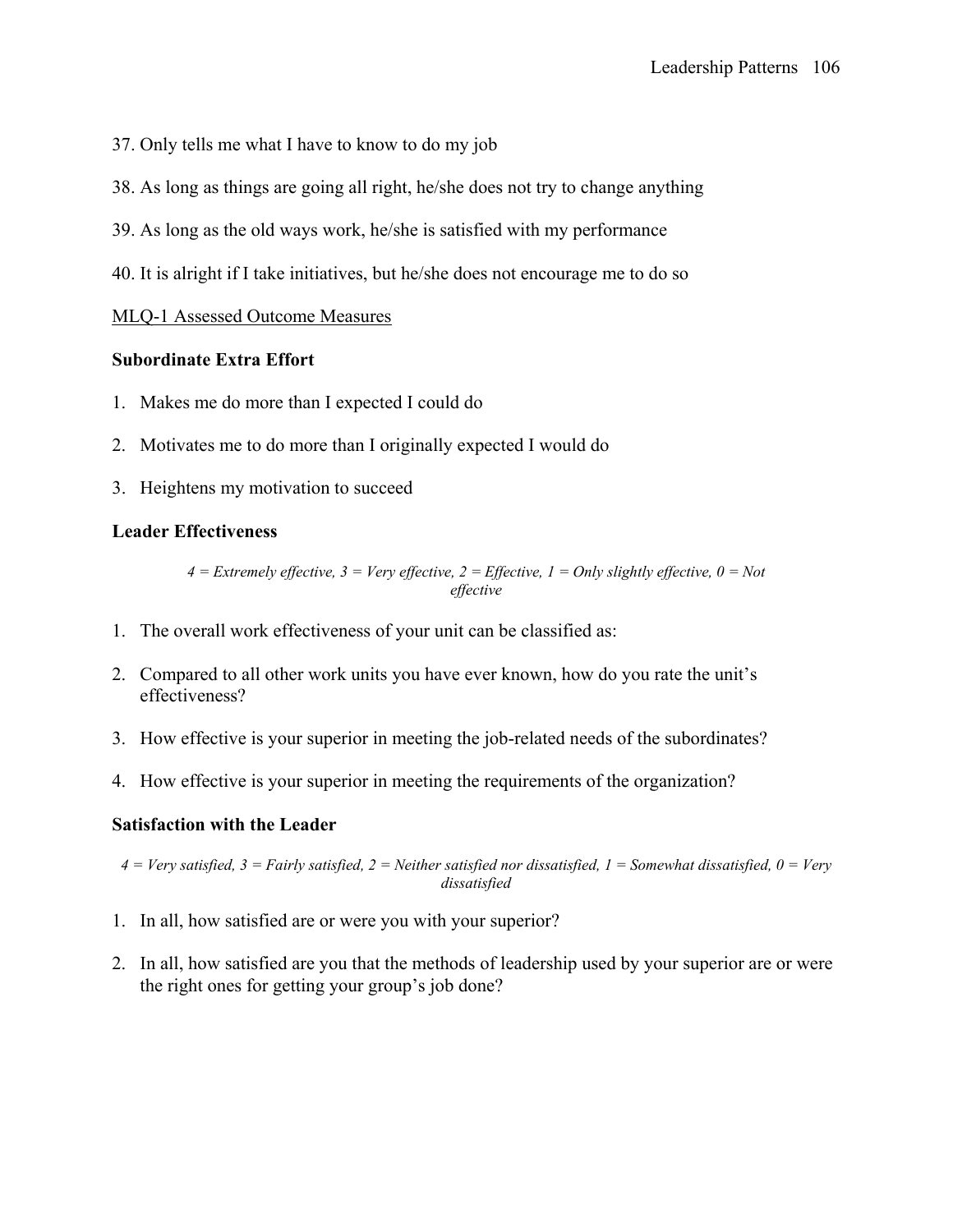### Appendix C. Allen and Meyer (1990) Affective Commitment Scale

- *1 = Strongly disagree, 2 = Moderately disagree, 3 = Slightly disagree, 4 = Neither agree nor disagree, 5 = Slightly agree, 6 = Moderately agree, 7 = Strongly agree*
- 1. I would be very happy to spend the rest of my career with this organization
- 2. I enjoy discussing my organization with people outside it
- 3. I really feel as if this organization's problems are my own
- 4. I think that I could easily become as attached to another organization as I am to this one  $(R)^*$
- 5. I do not feel like 'part of the family' at my organization (R)
- 6. I do not feel 'emotionally attached' to this organization (R)
- 7. This organization has a great deal of personal meaning for me
- 8. I do not feel a strong sense of belonging to my organization
- $*(R)$  = Reverse scored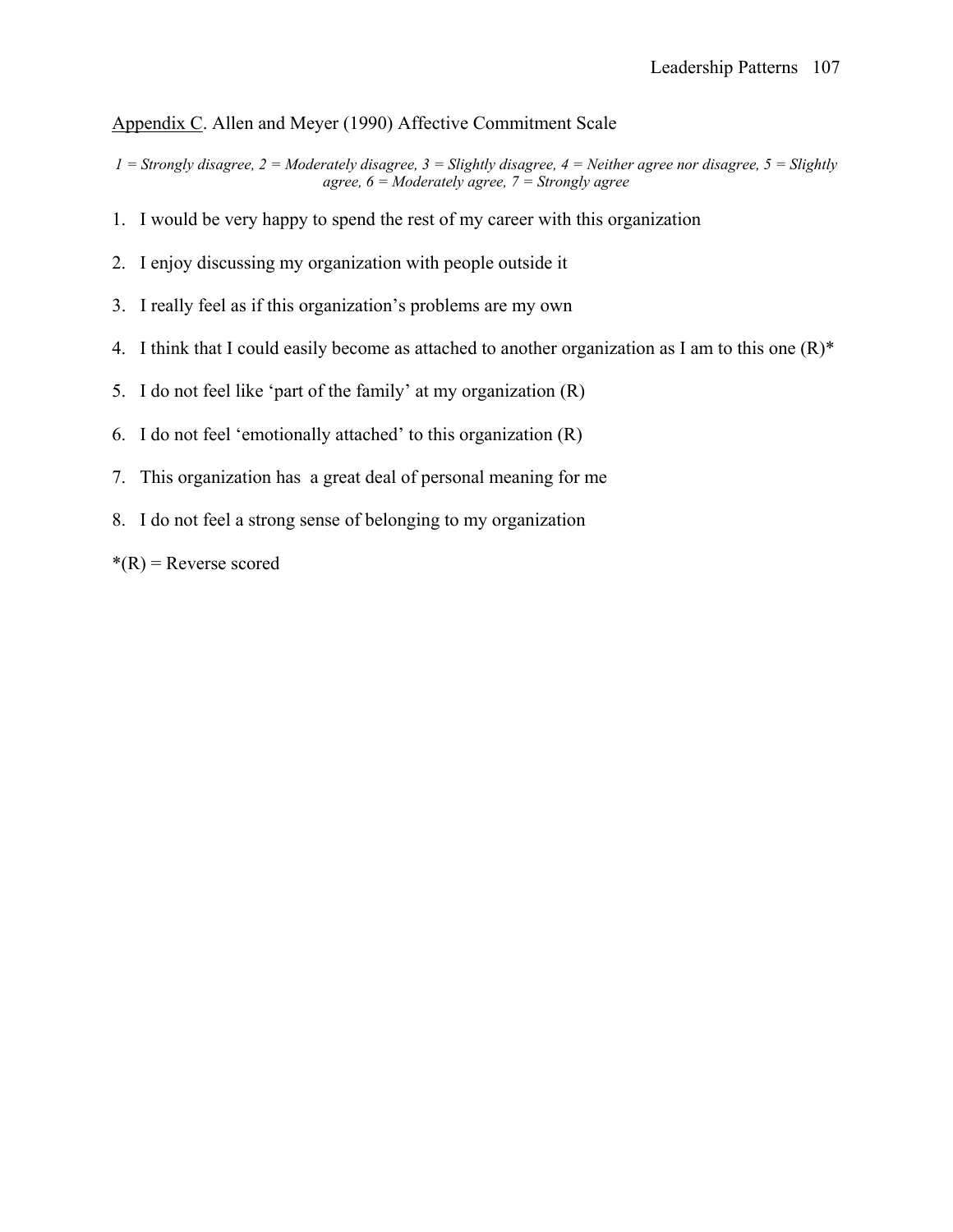# Appendix D. Items Used to Assess Turnover Intentions

# **Turnover Intentions - Job**

|                                                      |                                         | 1. I think about quitting my current job.               |                |                 |  |  |
|------------------------------------------------------|-----------------------------------------|---------------------------------------------------------|----------------|-----------------|--|--|
| $\mathcal{I}$<br>Never                               | $\overline{2}$                          | $\mathfrak{Z}$                                          | $\overline{4}$ | 5<br>Constantly |  |  |
|                                                      | 2. I intend to quit my current job.     |                                                         |                |                 |  |  |
| $\mathcal{I}$<br>Very Unlikely                       | $\overline{2}$                          | $\mathfrak{Z}$                                          | $\overline{4}$ | 5<br>Certain    |  |  |
|                                                      |                                         | 3. I intend to search for another job.                  |                |                 |  |  |
| $\mathcal{I}$<br>Very Unlikely                       | 2                                       | $\mathfrak{Z}$                                          | $\overline{4}$ | 5<br>Certain    |  |  |
|                                                      | <b>Turnover Intentions - Profession</b> |                                                         |                |                 |  |  |
| I think about quitting the nursing profession.<br>1. |                                         |                                                         |                |                 |  |  |
| $\mathcal{I}$<br>Never                               | $\overline{2}$                          | $\mathfrak{Z}$                                          | $\overline{4}$ | 5<br>Constantly |  |  |
|                                                      |                                         | 2. I intend to quit the nursing profession.             |                |                 |  |  |
| $\mathcal{I}$<br>Very Unlikely                       | $\overline{2}$                          | $\mathfrak{Z}$                                          | $\overline{4}$ | 5<br>Certain    |  |  |
|                                                      |                                         | 3. I intend to move into another profession/occupation. |                |                 |  |  |
| I<br>Very Unlikely                                   | $\overline{2}$                          | $\mathfrak{Z}$                                          | $\overline{4}$ | 5<br>Certain    |  |  |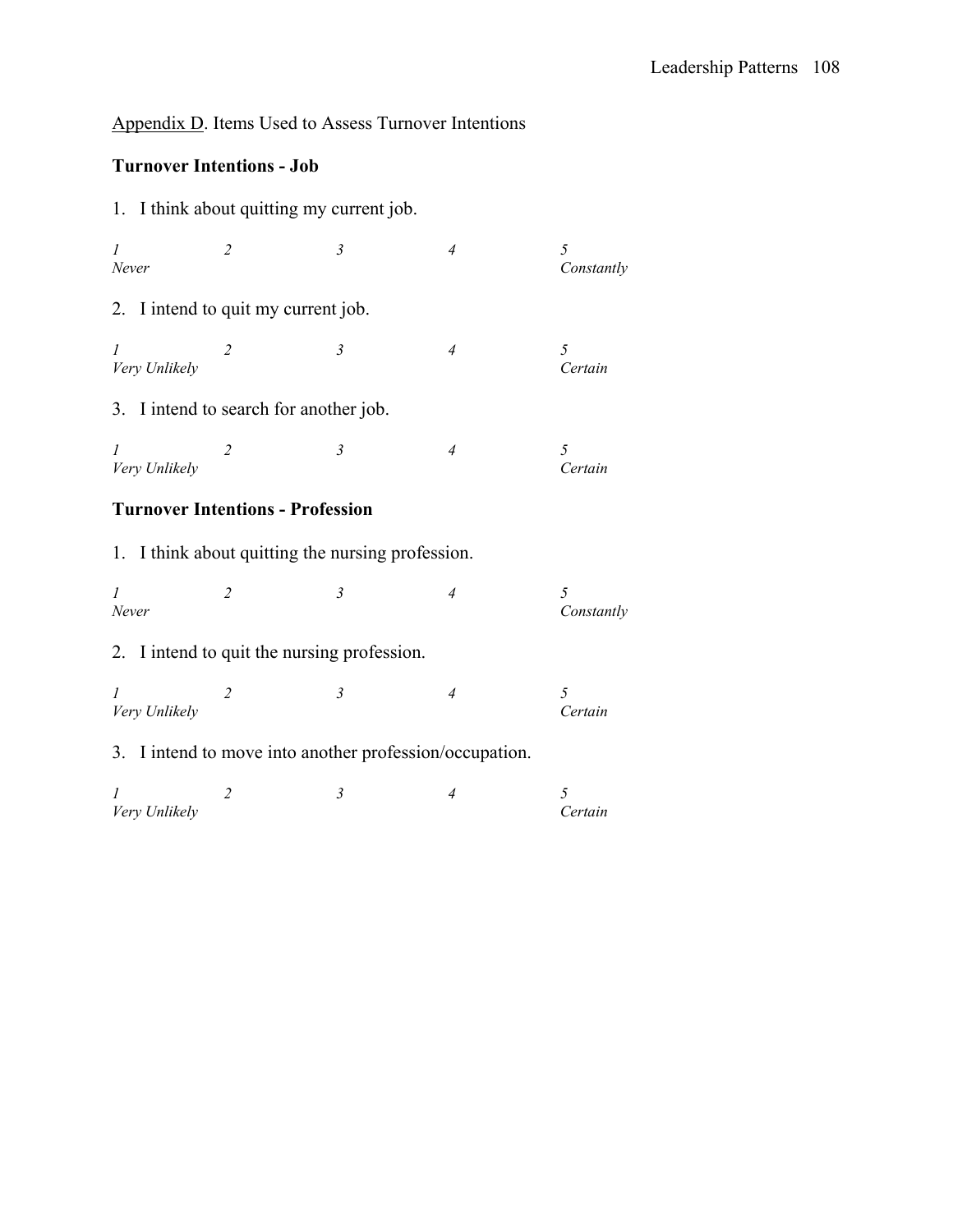### VITA

#### **PATRICK GAVAN O'SHEA**

| Home Address:    | 1613 North Quinn Street, Apt. 302<br>Arlington, VA 22209<br>703.351.1388                                                            |
|------------------|-------------------------------------------------------------------------------------------------------------------------------------|
| Work Address:    | American Institutes for Research<br>1000 Thomas Jefferson Street, NW<br>Washington, DC 20007-3835<br>202.298.2717<br>goshea@air.org |
| <b>EDUCATION</b> |                                                                                                                                     |
| 2002             | Ph.D., Industrial/Organizational Psychology, Virginia Tech, Blacksburg, VA                                                          |
| 1996             | M.S., Experimental Psychology, Villanova University, Villanova, PA                                                                  |
| 1993             | B.A., Psychology, Saint Michael's College, Colchester, VT                                                                           |
| 1992             | Coursework in Irish History and Literature<br>University College Cork, Cork, Ireland                                                |
| <b>HONORS</b>    |                                                                                                                                     |

| 1993 | "Outstanding Graduating Psychology Major" Award, St. Michael's |
|------|----------------------------------------------------------------|
|      | College                                                        |

#### **PROFESSIONAL AFFILIATIONS**

Sigma Xi Phi Kappa Phi Psi Chi Society for Industrial and Organizational Psychology (Student Affiliate) American Psychological Society (Student Member)

#### **PROFESSIONAL EXPERIENCE**

*Research Scientist*, American Institutes for Research, Washington, DC; Fall 2001 to Present Responsibilities include designing research projects, writing sections of proposals, developing data analysis techniques, managing data, working with data entry contractors, supervising personnel in the production of databases, collecting and summarizing literature relevant to research questions, supervising others in the collection of materials, and writing reports based on data analysis and literature reviews.

#### *Team Member*, *AIR, Under contract to the Department of Defense, Army Research Institute: Science and Technology Transfer Research (STTR) Program (October 2001 – Present)*

This project is funded by the Department of Defense and monitored by the Army Research Institute. We will develop a set of measures assessing team-oriented attitudes and experiences held at the individual level. The Army is interested in using these measures as tools to reduce attrition and increase retention in first-tour enlisted soldiers. The new measures may be utilized as either diagnostic or classification tools to aid in the identification of appropriate training and work environments for individual soldiers. Currently, this project is in Phase II, which entails the development and validation of the measures.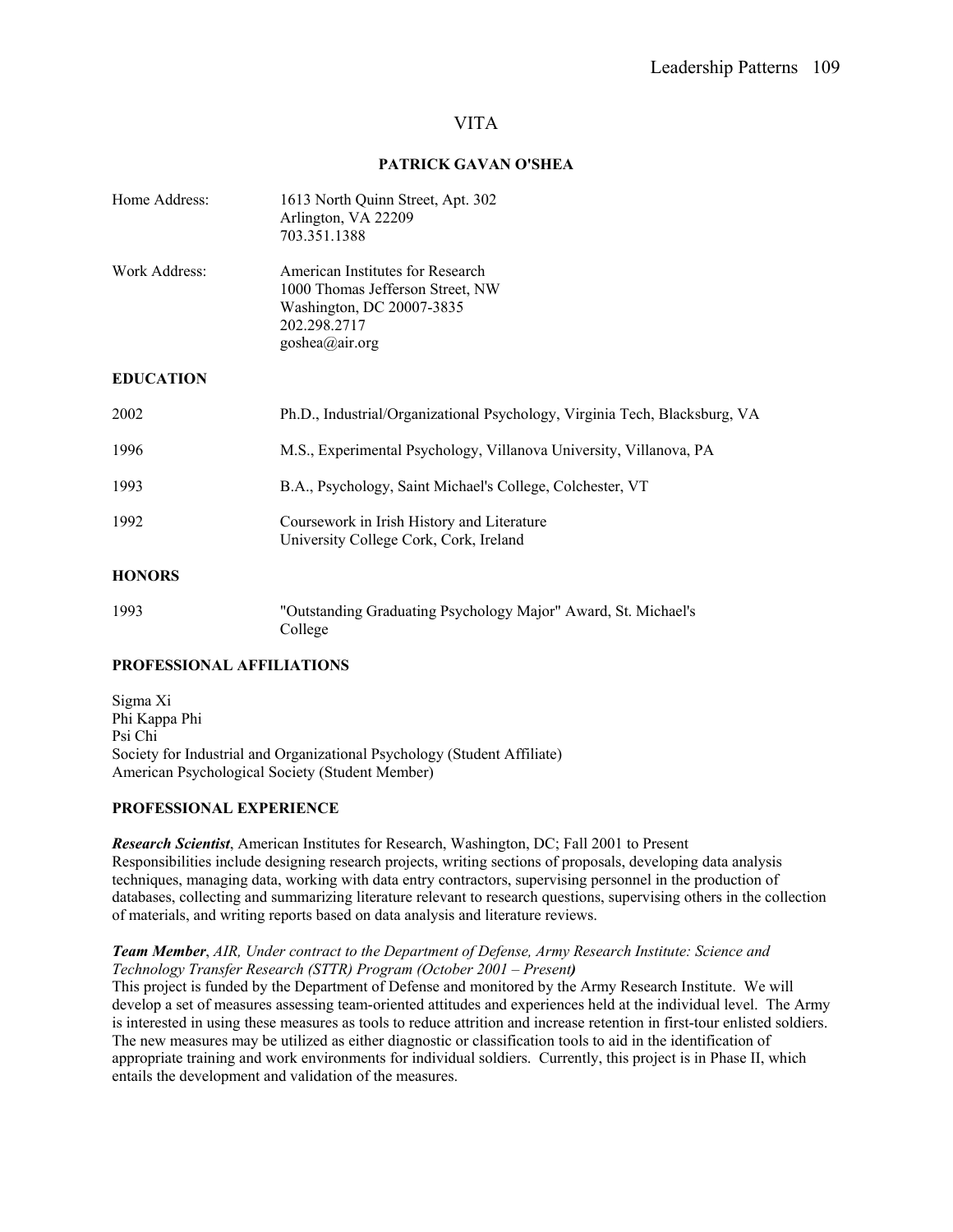*Team Member, AIR*, *Development of a performance model of the medical education process for the Association of American Medical Colleges (May 2000–December 2000)* 

This project led to the development of critical performance dimensions that distinguish successful from unsuccessful performance during the medical education process. Interviews were conducted with key members of the Association of American Medical Colleges to delineate the stages of the medical education process. Then, a study was conducted with medical students, residents, and basic science and clinical faculty where critical incidents of successful and unsuccessful performance during the different stages of the medical education process were generated. Performance dimensions and associated behaviorally anchored rating scales were produced for both medical school and residency. Responsibilities included sorting the incidents into performance dimensions, resolving sorting disagreements with another sorter, and creating the agreed-upon final dimensional performance structure.

*Instructor*, Department of Psychology, Virginia Tech, Blacksburg, VA, and Department of Psychology, Radford University, Radford, VA; Fall 1998 to Summer 2001

Responsible for all facets of teaching two sections of a research methodology course (Fall 1998 and Spring 1999), two section of a social psychology course (Summer 1999 and Fall 2000), one section of an Industrial/Organizational Psychology course (Spring 2001), and a Senior Seminar (Summer 2001) including lecture preparation and grading tests and essays.

*Assistant to the Director*, Center for Organizational Research, Department of Psychology, Virginia Tech, Blacksburg, VA; Fall 1999 to Spring 2001

Assist director in all phases of the start-up and operation of a departmental research and outreach consulting center, including grant writing, project management, data analysis, project budgeting, and the writing of technical reports.

*Research Assistant*, Department of Sociology, Virginia Tech, Blacksburg, VA; Fall 1998 to Spring 1999 Analyzed data assessing student attitudes, volunteerism, and employment plans after participation in service learning. Assisted in developing an open-ended questionnaire to compliment quantitative survey data.

*Research Assistant*, Department of Psychology, Virginia Tech, Blacksburg, VA; Fall 1997 to Summer 1998 Summer 1998

Worked on Department of Defense contract examining telemedicine use at military hospitals. Coordinated data collection efforts, which included data detailing telemedicine effectiveness, and interviews with physicians. Traveled to military bases to implement data collection system. Assisted principal investigator during presentations and strategy meetings.

*Project Director*, ARBOR, Inc., Media, Pennsylvania; Fall 1996 to Summer 1997

Designed surveys to measure public attitudes and awareness of various products and advertisements. Monitored projects while data was collected, and analyze data using a variety of statistical techniques. Prepared client reports in both written and graphic form detailing survey results. Recommended appropriate marketing strategies and target groups for advertising based upon the survey results.

*Clinical Specialist*, Modern Psychiatric Systems, Philadelphia, Pennsylvania; Summer 1995 to Fall 1996 Conducted quality assurance reviews of a substance abuse assessment instrument for a large multi-state treatment outcomes project. Compared results garnered from initial and follow-up psychological tests designed to assess substance abuse and psychological functioning, and recommended appropriate services.

*Volunteers in Service to America (VISTA-Americorps) Volunteer*, New River Mental Health and Substance Abuse Center, Boone, North Carolina; Fall 1994 to Spring 1995

Conducted substance abuse intake assessments with agency clients who had children, developed lists of community resources for each child, and provided familial case management.

#### **CONFERENCE PRESENTATIONS**

 O'Shea, P. G., Foti, R. J., Hauenstein, N. M. A., & Bycio, P. J. (2002, April). Exploring transformational and transactional leadership from a pattern-oriented perspective. Poster presented at the *17th Annual Conference of the Society for Industrial and Organizational Psychology*, Toronto, Ontario, Canada.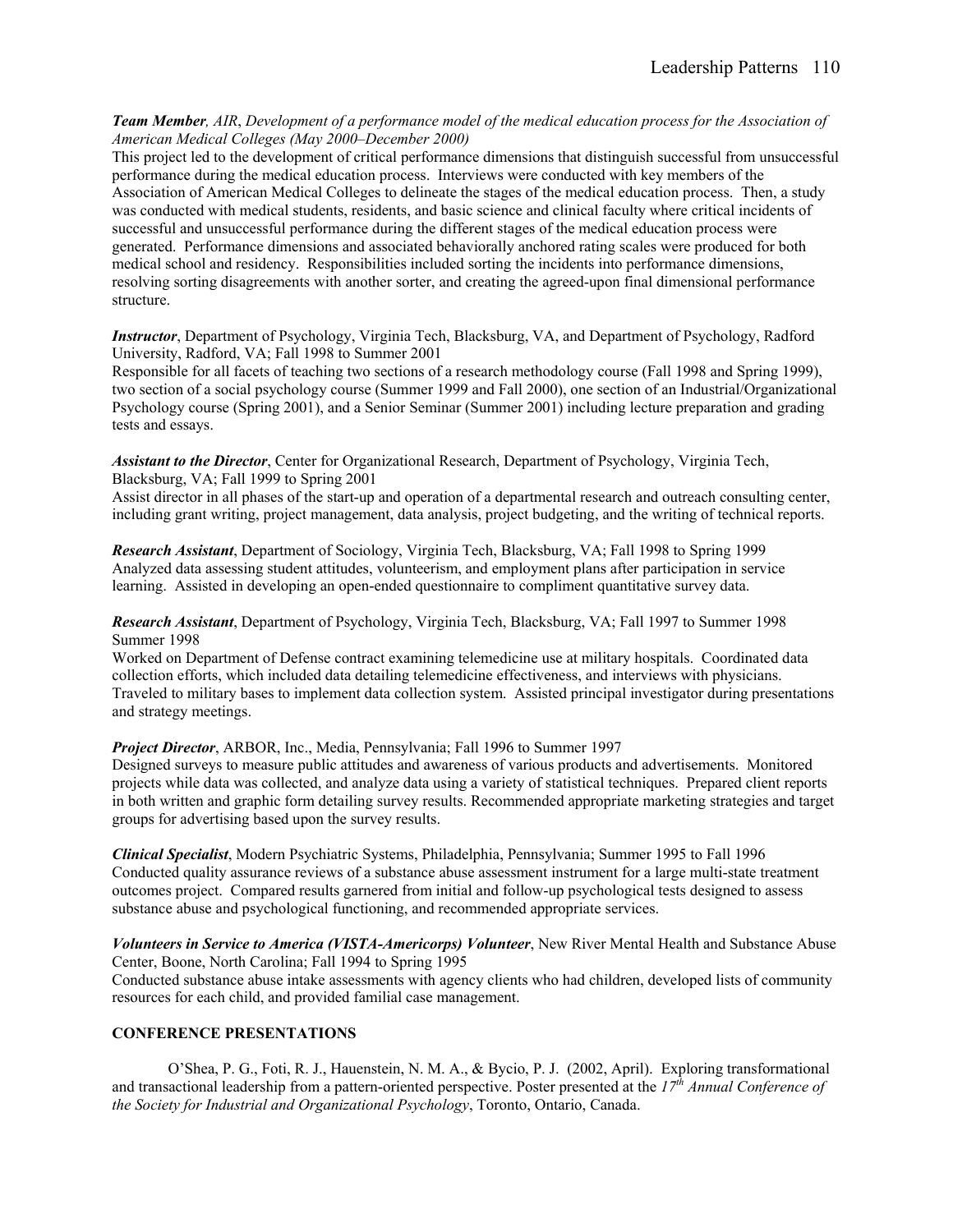Bradley, K. M., O'Shea, P. G., & Hauenstein, N. M. A. (2002, April). Factors related to personality test response processes and response endorsements. Poster presented at the *17th Annual Conference of the Society for Industrial and Organizational Psychology*, Toronto, Ontario, Canada.

 O'Shea, P. G. (2001, June). Presumed aggressive: Strength and correlates of hostile spontaneous trait inferences. Poster presented at the *13th Annual Conference of the American Psychological Society*, Toronto, Ontario, Canada.

 O'Shea, P. G., & Gustafson, S. B. (2001, June). Dimensionality and correlates of the narcissistic personality inventory. Poster presented at the *13th Annual Conference of the American Psychological Society*, Toronto, Ontario, Canada.

O'Shea, P. G., & Gustafson, S. B. (2000, April). Improving the measurement of narcissism: A revised instrument. In S. B. Gustafson (Chair), Personality in the shadows: A continuum of destructiveness. Symposium presented at the *15th Annual Conference of the Society for Industrial and Organizational Psychology*, New Orleans, LA.

Hauenstein, N. M. A., Bradley, K. M., & O'Shea, P. G. (2000, April). Clarifying the process: Verbal reports of honest and faked personality test responses. Poster presented at the *15th Annual Conference of the Society for Industrial and Organizational Psychology*, New Orleans, LA.

O'Shea, P. G. (2000, March). Linking hostile work behaviors to conditionally aggressive reasoning styles. Paper presented at the *21st Annual Industrial/Organizational-Organizational Behavior Graduate Student Conference*, Knoxville, TN.

 O'Shea, P. G., & Gustafson, S. B. (1999, June). Confirmatory item response theory: An analysis of the narcissistic personality inventory. Poster presented at the *11th Annual Conference of the American Psychological Society*, Denver, CO.

O'Shea, P. G., Bush, D. F., & Mauck, B. L. (1999, March). Negotiation for starting salary: When do recent college graduates negotiate, and can they increase initial offers? Paper presented at the *20th Annual Industrial/Organizational-Organizational Behavior Graduate Student Conference*, Fairfax, VA.

 Bush, D. F., Duffin, T., & O'Shea, P. G. (1996, April). Gender differences in the willingness to negotiate for initial salary. Poster presented at the *11th Annual Conference of the Society for Industrial and Organizational Psychology*, San Diego, CA.

 Bush, D. F., & O'Shea, P. G. (1995, September). Workplace violence: Comparative use of prevention practices and policies. Poster presented at the APA/NIOSH conference *Work, Stress, and Health '95: Creating Healthier Workplaces*, Washington, DC.

#### **PUBLICATIONS**

 O'Shea, P. G., & Bush, D. F. (2002). Negotiation for starting salary: Antecedents and outcomes among recent college graduates. *Journal of Business and Psychology, 16,* 365-382.

Bush, D. F., & O'Shea, P. G. (1996). Workplace violence: Comparative use of prevention practices and policies. In G. R. VandenBos and E. Q. Bulatao (Eds.). *Violence on the job: Identifying risks and developing solutions* (p. 283-297). American Psychological Association: Washington, DC.

#### **GRADUATE RESEARCH AND SCHOLARSHIP**

 O'Shea, P. G. (1996). An examination of the efficiency of executive control as a function of age. Unpublished masters thesis, Villanova University, Villanova, PA.